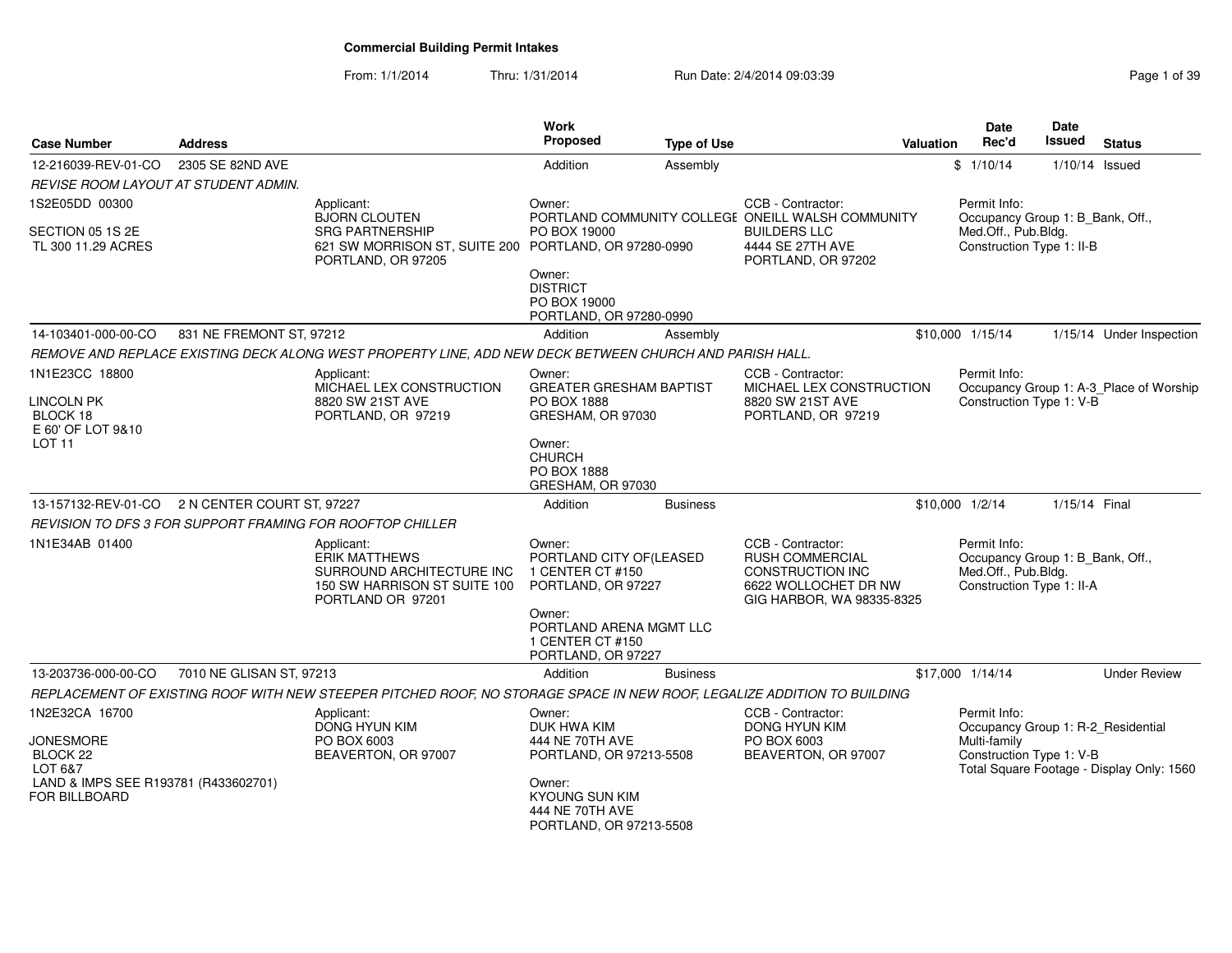| <b>Case Number</b>                                                                                                                                           | <b>Address</b>                                       |                                                                                                                                                                 | Work<br>Proposed                                                                 | <b>Type of Use</b> | Valuation                                                                                                        | <b>Date</b><br>Rec'd                                                                                | Date<br><b>Issued</b> | <b>Status</b>                                                                         |
|--------------------------------------------------------------------------------------------------------------------------------------------------------------|------------------------------------------------------|-----------------------------------------------------------------------------------------------------------------------------------------------------------------|----------------------------------------------------------------------------------|--------------------|------------------------------------------------------------------------------------------------------------------|-----------------------------------------------------------------------------------------------------|-----------------------|---------------------------------------------------------------------------------------|
| 13-146206-REV-02-CO                                                                                                                                          | 6250 SW CAPITOL HWY, 97201                           |                                                                                                                                                                 | Addition                                                                         | <b>Business</b>    |                                                                                                                  | \$1/14/14                                                                                           |                       | <b>Under Review</b>                                                                   |
|                                                                                                                                                              | REVISION - REVISE NAILING PATTERN - NO EXTERIOR WORK |                                                                                                                                                                 |                                                                                  |                    |                                                                                                                  |                                                                                                     |                       |                                                                                       |
| 1S1E16CD 03400                                                                                                                                               |                                                      | Applicant:<br>KYLE KRAXBERGER<br><b>DCI ENGINEERS</b><br>400 SW 6TH AVE., SUITE 605<br>PORTLAND, OR 97204                                                       | Owner:<br><b>WARDIN INVESTMENT CO</b><br>PO BOX 80885<br>PORTLAND, OR 97280-1885 |                    | CCB - Contractor:<br><b>JAMES FRANK</b><br>JAMES FRANK CONSTRUCTION<br>8028 NE GLISAN STE C<br>PORTLAND OR 97213 | Permit Info:<br>Occupancy Group 1: B_Bank, Off.,<br>Med.Off., Pub.Bldg.<br>Construction Type 1: V-B |                       |                                                                                       |
| 13-146206-DFS-02-CO                                                                                                                                          | 6250 SW CAPITOL HWY, 97201                           |                                                                                                                                                                 | Addition                                                                         | <b>Business</b>    |                                                                                                                  | \$2,000 1/28/14                                                                                     |                       | <b>Under Review</b>                                                                   |
| <b>DFS - SKYLIGHTS</b>                                                                                                                                       |                                                      |                                                                                                                                                                 |                                                                                  |                    |                                                                                                                  |                                                                                                     |                       |                                                                                       |
| 1S1E16CD 03400                                                                                                                                               |                                                      | Applicant:<br>JEFFERY WEITZ<br>819 SE MORRISON<br>PORTLAND, OR 97214                                                                                            | Owner:<br><b>WARDIN INVESTMENT CO</b><br>PO BOX 80885<br>PORTLAND, OR 97280-1885 |                    | CCB - Contractor:<br><b>JAMES FRANK</b><br>JAMES FRANK CONSTRUCTION<br>8028 NE GLISAN STE C<br>PORTLAND OR 97213 | Permit Info:<br>Occupancy Group 1: B_Bank, Off.,<br>Med.Off., Pub.Bldg.<br>Construction Type 1: V-B |                       |                                                                                       |
| 14-103083-000-00-CO                                                                                                                                          | 12839 SE HOLGATE BLVD, 97236                         |                                                                                                                                                                 | Addition                                                                         | Educational        |                                                                                                                  | \$1,939,000 1/16/14                                                                                 |                       | <b>Under Review</b>                                                                   |
|                                                                                                                                                              |                                                      | ENCLOSE EXISTING COVERED BREEZEWAY WITH A METAL FENCE SYSTEM, RE-ROOF, ENLARGE ENTRY VESTIBULE BY MOVING DOORS IN CORRIDOR, AND ADD MECHANICAL EQUIPMENT.       |                                                                                  |                    |                                                                                                                  |                                                                                                     |                       |                                                                                       |
| 1S2E11CD 07100                                                                                                                                               |                                                      | Applicant:                                                                                                                                                      | Owner:                                                                           |                    | CCB - Contractor:                                                                                                |                                                                                                     |                       |                                                                                       |
| SECTION 11 1S 2E<br>TL 7100 7.16 ACRES                                                                                                                       |                                                      | ADAM CORMACK<br><b>CORNERSTONE MANAGEMENT</b><br><b>GROUP INC</b><br>1500 SE 135TH AVE<br>PORTLAND, OR 97233                                                    | <b>SCHOOL DISTRICT #40</b><br>1500 SE 130TH AVE<br>PORTLAND, OR 97233-1719       |                    | <b>LARRY KENNEBECK</b><br>TODD CONSTRUCTION INC<br><b>PO BOX 949</b><br>TUALATIN, OR 970620949                   |                                                                                                     |                       |                                                                                       |
| 14-106043-000-00-CO                                                                                                                                          | 4900 N BASIN AVE, 97217                              |                                                                                                                                                                 | Addition                                                                         | Factory/Industrial |                                                                                                                  | \$80,000 1/16/14                                                                                    |                       | $1/16/14$ Issued                                                                      |
|                                                                                                                                                              |                                                      | NEW WALL OPENING TO BUILD NEW DOCK PIT AREA TO HOUSE TRASH COMPACTOR AND NEW EXTERIOR CANOPY                                                                    |                                                                                  |                    |                                                                                                                  |                                                                                                     |                       |                                                                                       |
| 1N1E21BC 00100<br>SECTION 21 1N 1E<br>TL 100 5.27 ACRES<br>LAND & IMPS SEE R590392 (R941210611)<br>FOR OTHER IMPS & R646280 (R941210612)<br>FOR MACH & EQUIP |                                                      | Applicant:<br><b>JENNIFER KIMURA</b><br><b>VLMK CONSULTING ENGINEERS</b><br>3933 SW KELLY AVENUE<br>PORTLAND, OR 97239                                          | Owner:<br>FRED MEYER INC<br>1014 VINE ST 7TH FLOOR<br>CINCINNATI, OH 45202-1141  |                    | CCB - Contractor:<br>PERLO CONSTRUCTION LLC<br>7190 SW Sandburg St.<br>Portland, OR 97223                        | Permit Info:<br>Factory, Mod.Hazard<br>Construction Type 1: III-B                                   |                       | Occupancy Group 1: F-1_Industrial Plant -<br>Total Square Footage - Display Only: 337 |
| 10-171926-DFS-01-CO                                                                                                                                          | 2946 NE COLUMBIA BLVD, 97211                         |                                                                                                                                                                 | Addition                                                                         | Hazardous          |                                                                                                                  | \$40,000 1/3/14                                                                                     |                       | $1/3/14$ Issued                                                                       |
|                                                                                                                                                              |                                                      | ***DFS 1. TRUSSES***4.000SF ADDITION FOR HAZARDOUS MATERIAL HANDLING. AND NEW TANK FARMBUILDING 1 CHANGE OF OCCUPANCY FROM H3 WAREHOUSE TO MIXED USE BUILDING B |                                                                                  |                    |                                                                                                                  |                                                                                                     |                       |                                                                                       |
| 1N1E13BA 03500                                                                                                                                               |                                                      | Applicant:<br><b>MIKE COYLE</b><br><b>FASTER PERMITS</b><br>14334 NW EAGLERIDGE LANE<br>PORTLAND, OR 97229                                                      |                                                                                  |                    | CCB - Contractor:<br>PERLO CONSTRUCTION GROUP<br><b>INC</b><br>7190 SW SANDBURG ST<br>PORTLAND, OR 97223         | Permit Info:<br>Construction Type 1: II-B                                                           |                       | Occupancy Group 1: H-2_High Hazard 2<br>Construction Type 2 (formerly Type 1): III-B  |
| 13-126837-REV-03-CO                                                                                                                                          | 100 NW 20TH AVE, 97209                               |                                                                                                                                                                 | Addition                                                                         | Mercantile         |                                                                                                                  | \$1/6/14                                                                                            |                       | $1/6/14$ Issued                                                                       |
|                                                                                                                                                              |                                                      | revision 3 - revisions to occupant safety plan, temp restroom facilities, construct temp building enclosure wall on either side of exit 18                      |                                                                                  |                    |                                                                                                                  |                                                                                                     |                       |                                                                                       |
| 1N1E33CA 14500<br>KINGS 2ND ADD<br><b>BLOCK 29 TL 14500</b>                                                                                                  |                                                      | Applicant:<br><b>JOHN FLYNN</b><br>RESOLVE ARCHITECTURE AND<br><b>PLANNING</b>                                                                                  | Owner:<br>FRED MEYER INC<br>1014 VINE ST 7TH FLOOR<br>CINCINNATI, OH 45202-1141  |                    | CCB - Contractor:<br>R & O CONSTRUCTION CO<br>933 WALL AVE<br><b>OGDEN, UT 84404</b>                             | Permit Info:<br>Station<br>Construction Type 1: I-B                                                 |                       | Occupancy Group 1: M_Store, Service                                                   |
|                                                                                                                                                              |                                                      | 3742 SE MILL ST<br>PORTLAND, OR 97214                                                                                                                           |                                                                                  |                    |                                                                                                                  |                                                                                                     |                       | Construction Type 2 (formerly Type 1): I-B                                            |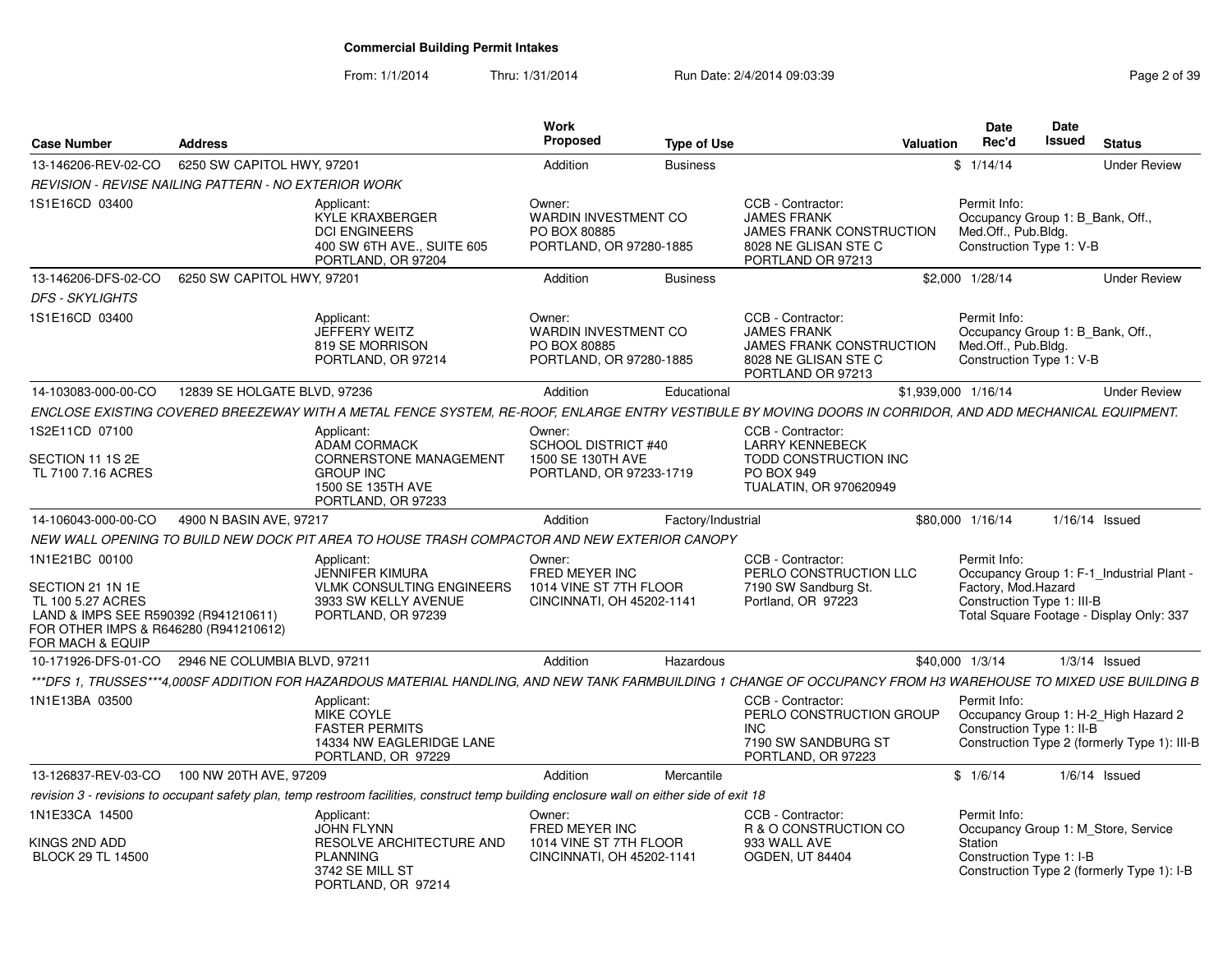From: 1/1/2014Thru: 1/31/2014 Run Date: 2/4/2014 09:03:39 Rege 3 of 39

| <b>Case Number</b>                                                                   | <b>Address</b>              |                                                                                                                                                                                                                              | Work<br><b>Proposed</b>                                                                                                                                                                                                                                    | <b>Type of Use</b> | Valuation                                                                                                                                               | <b>Date</b><br>Rec'd                                                                             | Date<br><b>Issued</b> | <b>Status</b>                                                                    |
|--------------------------------------------------------------------------------------|-----------------------------|------------------------------------------------------------------------------------------------------------------------------------------------------------------------------------------------------------------------------|------------------------------------------------------------------------------------------------------------------------------------------------------------------------------------------------------------------------------------------------------------|--------------------|---------------------------------------------------------------------------------------------------------------------------------------------------------|--------------------------------------------------------------------------------------------------|-----------------------|----------------------------------------------------------------------------------|
| 13-236201-000-00-CO                                                                  | 11205 SE DIVISION ST, 97216 |                                                                                                                                                                                                                              | Addition                                                                                                                                                                                                                                                   | Storage            |                                                                                                                                                         | \$10,608 1/22/14                                                                                 |                       | 1/22/14 Issued                                                                   |
|                                                                                      |                             | NEW PRE-FAB EXTERIOR WALK-IN COOLER W/CONCRETE SLAB AND COVERED WALKWAY BETWEEN RESTURANT AND COOLER                                                                                                                         |                                                                                                                                                                                                                                                            |                    |                                                                                                                                                         |                                                                                                  |                       |                                                                                  |
| 1S2E03DC 13200                                                                       |                             | Applicant:<br><b>BARRY EASTWOOD</b><br>9369 N WALL<br>PORTLAND OR 97203                                                                                                                                                      | Owner:<br><b>VICKI L TIDWELL</b><br>4629 SE 31ST AVE<br>PORTLAND, OR 97202                                                                                                                                                                                 |                    | CCB - Contractor:<br>AFFORDABLE RESTAURANT<br><b>HOODS SALES &amp; INSTALLATION</b><br>INC<br>2121 SE OCHOCO ST<br>PORTLAND, OR 97222                   | Permit Info:<br>Hazard, Parking Garage<br>Construction Type 1: V-B                               |                       | Occupancy Group 1: S-2_Storage - Low<br>Total Square Footage - Display Only: 196 |
| 14-108958-000-00-CO                                                                  | 3610 N SUTTLE RD, 97217     |                                                                                                                                                                                                                              | Addition                                                                                                                                                                                                                                                   | Utility            |                                                                                                                                                         | \$10,000 1/23/14                                                                                 |                       | <b>Under Review</b>                                                              |
|                                                                                      |                             |                                                                                                                                                                                                                              |                                                                                                                                                                                                                                                            |                    | REPLACE 3 (3) PANEL ANTENNAS AND ADDITIONAL STRUTURE WORK TO REMOVE EXISTING ANTENNA MOUNTS AND RELOCATE ANTENNAS TO EXSTING WATERTANK CATWALK HANDRAIL |                                                                                                  |                       |                                                                                  |
| 2N1E32DA 01600<br>SECTION 32 2N 1E<br>TL 1600 3.89 ACRES SEE R323419<br>(R951320521) |                             | Applicant:<br><b>GEORGE PIERCE</b><br>RYKA CONSULTING<br>918 SOUTH HORTON ST, SUITE<br>1002<br>SEATTLE WA 98134                                                                                                              | Owner:<br><b>PMP PROPERTIES LLC</b><br>PMB 306 9220 SW BARBUR BLVD<br>#119<br>PORTLAND, OR 97219                                                                                                                                                           |                    | CCB - Contractor:<br>WESTOWER COMMUNICATIONS<br><b>INC</b><br>19500 SW CIPOLE ROAD<br>TUALATIN, OR 97062                                                | Permit Info:<br>Occupancy Group 1: U_Private<br>Garage\Utility Misc.<br>Construction Type 1: V-B |                       |                                                                                  |
| 14-108955-000-00-CO                                                                  | 915 NE SCHUYLER ST, 97212   |                                                                                                                                                                                                                              | Addition                                                                                                                                                                                                                                                   | Utility            |                                                                                                                                                         | \$10,000 1/23/14                                                                                 |                       | <b>Under Review</b>                                                              |
| REMOVE AND REPLACE ONE PANEL ANTENNA                                                 |                             |                                                                                                                                                                                                                              |                                                                                                                                                                                                                                                            |                    |                                                                                                                                                         |                                                                                                  |                       |                                                                                  |
| 1N1E26CD 06400<br>HOLLADAYS ADD<br>BLOCK 254<br><b>LOT 1-8</b>                       |                             | Applicant:<br><b>GEORGE PIERCE</b><br><b>RYKA CONSULTING</b><br>918 SOUTH HORTON ST, SUITE<br>1002<br>SEATTLE WA 98134                                                                                                       | Owner:<br><b>HOUSING AUTHORITY OF</b><br>135 SW ASH ST<br>PORTLAND, OR 97204-3540<br>Owner:<br>PORTLAND OREGON<br>135 SW ASH ST<br>PORTLAND, OR 97204-3540                                                                                                 |                    | CCB - Contractor:<br><b>WESTOWER COMMUNICATIONS</b><br><b>INC</b><br>19500 SW CIPOLE ROAD<br>TUALATIN, OR 97062                                         | Permit Info:<br>Occupancy Group 1: U_Private<br>Garage\Utility Misc.                             |                       |                                                                                  |
| 14-108540-000-00-CO                                                                  | 6820 SW 45TH AVE, 97219     |                                                                                                                                                                                                                              | Addition                                                                                                                                                                                                                                                   | Utility            |                                                                                                                                                         | \$100,000 1/22/14                                                                                |                       | <b>Under Review</b>                                                              |
|                                                                                      |                             | PLACE A WIRELESS FACILITY ON THE ROOF OF THE BUILDING, WITH SCREENS AND A PLATFORM SEE LU 13-223062                                                                                                                          |                                                                                                                                                                                                                                                            |                    |                                                                                                                                                         |                                                                                                  |                       |                                                                                  |
| 1S1E20BB 00800<br>GABRIEL PK EST<br><b>BLOCK 1-5 TL 800</b>                          |                             | Applicant:<br><b>BRANDON OLSON</b><br><b>AT&amp;T MOBILITY</b><br>19801 SW 72ND AVE SUITE 200<br>TUALATIN OR 97062<br>Applicant:<br><b>MIKE UNGER</b><br><b>LEXCOM DECELOPMENT</b><br>6224 SE 18TH AVE<br>PORTLAND, OR 97202 | Owner:<br>PORTLAND CITY OF (BUREAU OF<br>1120 SW 5TH AVE #1302<br>PORTLAND, OR 97204-1912<br>Owner:<br><b>PARKS</b><br>1120 SW 5TH AVE #1302<br>PORTLAND, OR 97204-1912<br>Owner:<br><b>RECREATION</b><br>1120 SW 5TH AVE #1302<br>PORTLAND, OR 97204-1912 |                    | Primary Contractor:<br><b>TO BID</b>                                                                                                                    |                                                                                                  |                       |                                                                                  |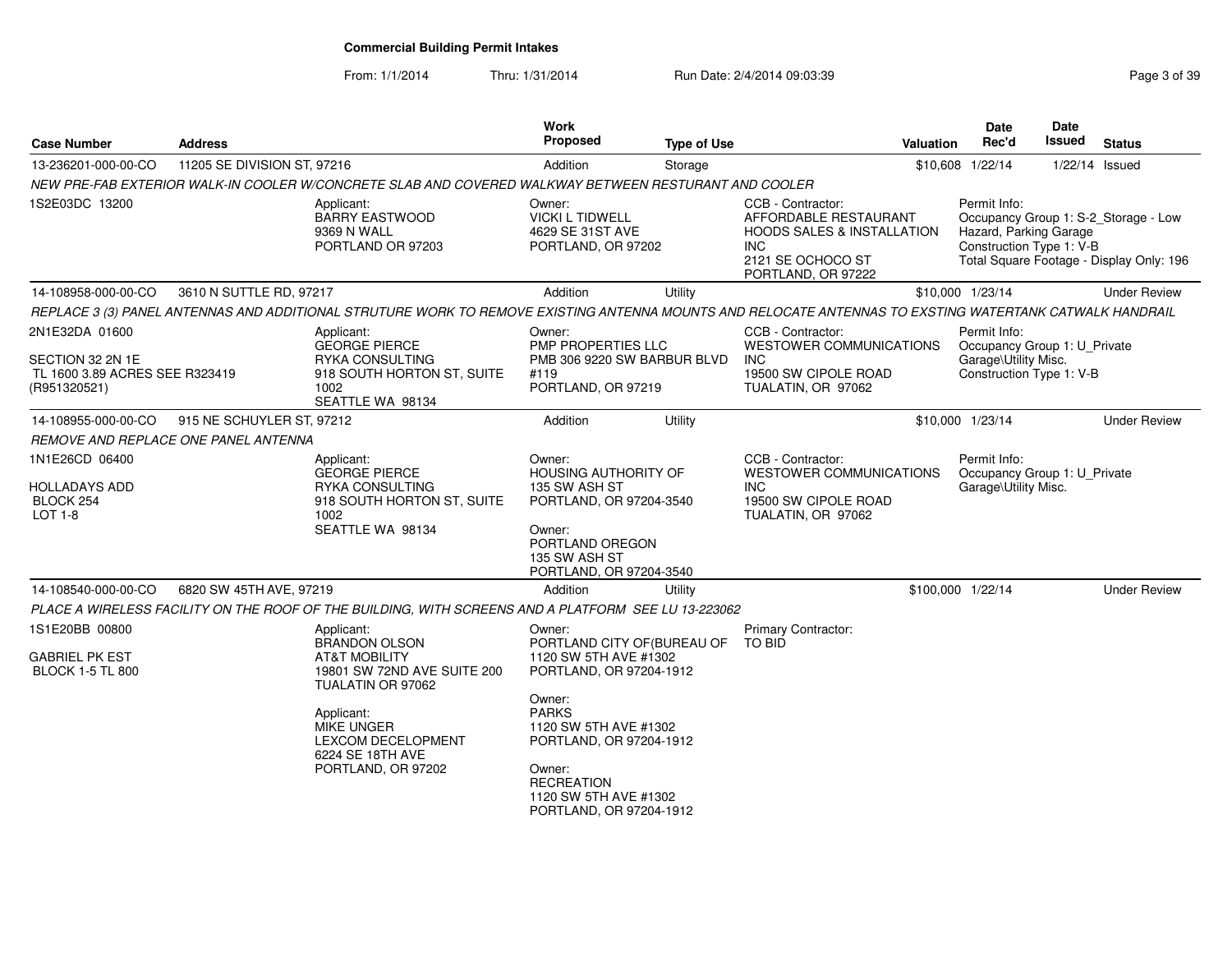From: 1/1/2014

Thru: 1/31/2014 Run Date: 2/4/2014 09:03:39 Rage 4 of 39

| <b>Case Number</b>                                                                                                                                         | <b>Address</b>             |                                                                                                                                                                       | Work<br><b>Proposed</b>                                                                            | <b>Type of Use</b> |                                                                                                                                       | <b>Valuation</b> | Date<br>Rec'd                                                                                       | Date<br>Issued | <b>Status</b>       |
|------------------------------------------------------------------------------------------------------------------------------------------------------------|----------------------------|-----------------------------------------------------------------------------------------------------------------------------------------------------------------------|----------------------------------------------------------------------------------------------------|--------------------|---------------------------------------------------------------------------------------------------------------------------------------|------------------|-----------------------------------------------------------------------------------------------------|----------------|---------------------|
| 14-103403-000-00-CO                                                                                                                                        | 12404 NE HALSEY ST. 97230  |                                                                                                                                                                       | Addition                                                                                           | Utility            |                                                                                                                                       | \$8,000          | 1/10/14                                                                                             |                | <b>Under Review</b> |
|                                                                                                                                                            |                            | REPLACE 6 OF 9 EXISTING ANTENNAS, ADD 3 NEW ANTENNAS ON EXISTING TOWER, ADD 3 RRHs TO ANTENNA MOUNTS                                                                  |                                                                                                    |                    |                                                                                                                                       |                  |                                                                                                     |                |                     |
| 1N2E35BB 00600<br>HAZELWOOD<br>LOT 4 TL 600                                                                                                                |                            | Applicant:<br>SHANIN PRUSIA<br><b>URBAN WIRELESS</b><br>10376 SE SUNBURST WAY<br>PORTLAND OR 97086                                                                    | Owner:<br><b>WOLFE ACRES LLC</b><br>4126 SW 54TH PL<br>PORTLAND, OR 97221-2017                     |                    | Primary Contractor:<br>TO BID                                                                                                         |                  | Permit Info:<br>Occupancy Group 1: U Private<br>Garage\Utility Misc.                                |                |                     |
| 14-102974-000-00-CO                                                                                                                                        | 0455 SW HAMILTON CT, 97201 |                                                                                                                                                                       | Addition                                                                                           | Utility            |                                                                                                                                       | \$20,000 1/9/14  |                                                                                                     |                | <b>Under Review</b> |
|                                                                                                                                                            |                            | REPLACE OF (3) EXISTING PANEL ANTENNAS WTHITH (3) NEW ANTENNAS ON EXISTING ROOFTOP FACILITY. ADD (6) NEW RRUS (3) NEW TMAS (1) NEW SURGE SUPRESSOR AND (1) HYBRID LIN |                                                                                                    |                    |                                                                                                                                       |                  |                                                                                                     |                |                     |
| 1S1E15BA 00200<br>SECTION 15 1S 1E<br>TL 200 1.38 ACRES<br><b>LAND &amp; IMPS</b><br>(SEE R504423-R504432 FOR AIRSPACE IN<br>AVALON PENTHOUSES<br>A CONDO) |                            | Applicant:<br><b>REID STEWART</b><br>LEXCOM DEVELOPMENT<br>(VERIZON WIRELESS)<br>4015 SW BATTAGLIA AVE<br>GRESHAM OR 97080                                            | Owner:<br>SRE WILLAMETTE HOSPITALITY<br>LLC.<br>980 N MICHIGAN AVE #1235<br>CHICAGO, IL 60611-4531 |                    | <b>Primary Contractor:</b><br><b>TO BID</b>                                                                                           |                  | Permit Info:<br>Occupancy Group 1: U Private<br>Garage\Utility Misc.<br>Construction Type 1: II-A   |                |                     |
| 14-102744-000-00-CO                                                                                                                                        | 5319 SW WESTGATE DR, 97221 |                                                                                                                                                                       | Addition                                                                                           | Utility            |                                                                                                                                       | \$15,000 1/9/14  |                                                                                                     |                | <b>Under Review</b> |
| THREE NEW ANTENNAS ON EXISTING MOUNTS BEHIND RF SCREEN                                                                                                     |                            |                                                                                                                                                                       |                                                                                                    |                    |                                                                                                                                       |                  |                                                                                                     |                |                     |
| IS1E06DB 03400<br>SECTION 06 1S 1E<br>TL 3400 4.72 ACRES                                                                                                   |                            | Applicant:<br>NOAH GRODZIN<br><b>CASCADIA PM</b><br>5501 NE 109TH CT SUITE A2<br>VANCOUVER WA 98662                                                                   | Owner:<br>WESTON INVESTMENT CO LLC<br>2154 NE BROADWAY RM 200<br>PORTLAND, OR 97232-1590           |                    | CCB - Contractor:<br><b>KEVIN MARTIN</b><br><b>GENERAL DYNAMICS</b><br>INFORMATION TECHNOLOGY INC<br>77 A STREET<br>NEEDHAM, MA 02494 |                  | Permit Info:<br>Occupancy Group 1: U Private<br>Garage\Utility Misc.<br>Construction Type 1: V-B    |                |                     |
| 14-102011-000-00-CO                                                                                                                                        | 1515 NW 18TH AVE, 97209    |                                                                                                                                                                       | Addition                                                                                           | Utility            |                                                                                                                                       | \$75,000 1/7/14  |                                                                                                     |                | <b>Under Review</b> |
|                                                                                                                                                            |                            | INSTALL NEW ROOFTOP WIRELESS FACILITY, TO INCLUDE 12 PANEL ANTENNA AND ASSOCIATED ROOFTOP EQUIPMENT                                                                   |                                                                                                    |                    |                                                                                                                                       |                  |                                                                                                     |                |                     |
| 1N1E28DC 05300<br>COUCHS ADD<br>E 75' OF LOT 1&4 BLOCK 252<br>LOT 5 BLOCK 252<br>E 50' OF LOT 8 BLOCK 252                                                  |                            | Applicant:<br>PAUL SLOTEMAKER<br><b>SMARTLINK LLC</b><br>621 SW ALDER ST, STE 660<br>PORTLAND, OR 97205                                                               | Owner:<br>1515 NW 18TH LLC<br>901 NE GLISAN ST<br>PORTLAND, OR 97232-2730                          |                    | Primary Contractor:<br>TO BID                                                                                                         |                  | Permit Info:<br>Occupancy Group 1: B Bank, Off.,<br>Med.Off., Pub.Bldg.<br>Construction Type 1: I-B |                |                     |
| 14-101796-000-00-CO                                                                                                                                        | 1130 NE 28TH AVE, 97232    |                                                                                                                                                                       | Addition                                                                                           | Utility            |                                                                                                                                       | \$10,000 1/7/14  |                                                                                                     |                | <b>Under Review</b> |
|                                                                                                                                                            |                            | REMOVAL AND REPLACEMENT OF THREE PANEL ANTENNAS ON AN EXISTING WATER TANK ON ROOFTOP                                                                                  |                                                                                                    |                    |                                                                                                                                       |                  |                                                                                                     |                |                     |
| 1N1E36B 00200<br>SECTION 36 1N 1E<br>TL 200 5.45 ACRES<br>LAND & IMPS SEE R316835 (R941360021)<br>FOR CELL SITE                                            |                            | Applicant:<br><b>GEORGE PIERCE</b><br>RYKA CONSULTING<br>918 S HORTON ST, SUITE 1002<br>SEATTLE, WA 98134                                                             | Owner:<br>WESTON INVESTMENT CO LLC<br>2154 NE BROADWAY RM 200<br>PORTLAND, OR 97232-1590           |                    | CCB - Contractor:<br><b>WESTOWER COMMUNICATIONS</b><br><b>INC</b><br>19500 SW CIPOLE ROAD<br>TUALATIN, OR 97062                       |                  | Permit Info:<br>Construction Type 1: II-B                                                           |                |                     |
| 14-100666-000-00-CO                                                                                                                                        | 8205 SW BARBUR BLVD, 97219 |                                                                                                                                                                       | Addition                                                                                           | Utility            |                                                                                                                                       | \$12,000 1/3/14  |                                                                                                     |                | <b>Under Review</b> |
|                                                                                                                                                            |                            | REPLACE SIX EXISTING ANTENNAS ON EXISTING MONOPOLE; ADD RELATED EQUIPMENT: THREE REMOTE RADIO UNITS, TWO SURGE PROTECTORS, ONE HYBRID CABLE                           |                                                                                                    |                    |                                                                                                                                       |                  |                                                                                                     |                |                     |
| 1S1E21CB 03900<br>SECTION 21 1S 1E<br>TL 3900 0.46 ACRES                                                                                                   |                            | Applicant:<br><b>BRANDON CLOWER</b><br>5505 SE TOLMAN ST<br>PORTLAND, OREGON 97206                                                                                    | Owner:<br><b>CORA B EDWARDS</b><br>8030 SW CAPITOL HILL RD<br>PORTLAND, OR 97219-2683              |                    | Primary Contractor:<br>TO BID                                                                                                         |                  | Permit Info:<br>Occupancy Group 1: U Private<br>Garage\Utility Misc.<br>Construction Type 1: V-B    |                |                     |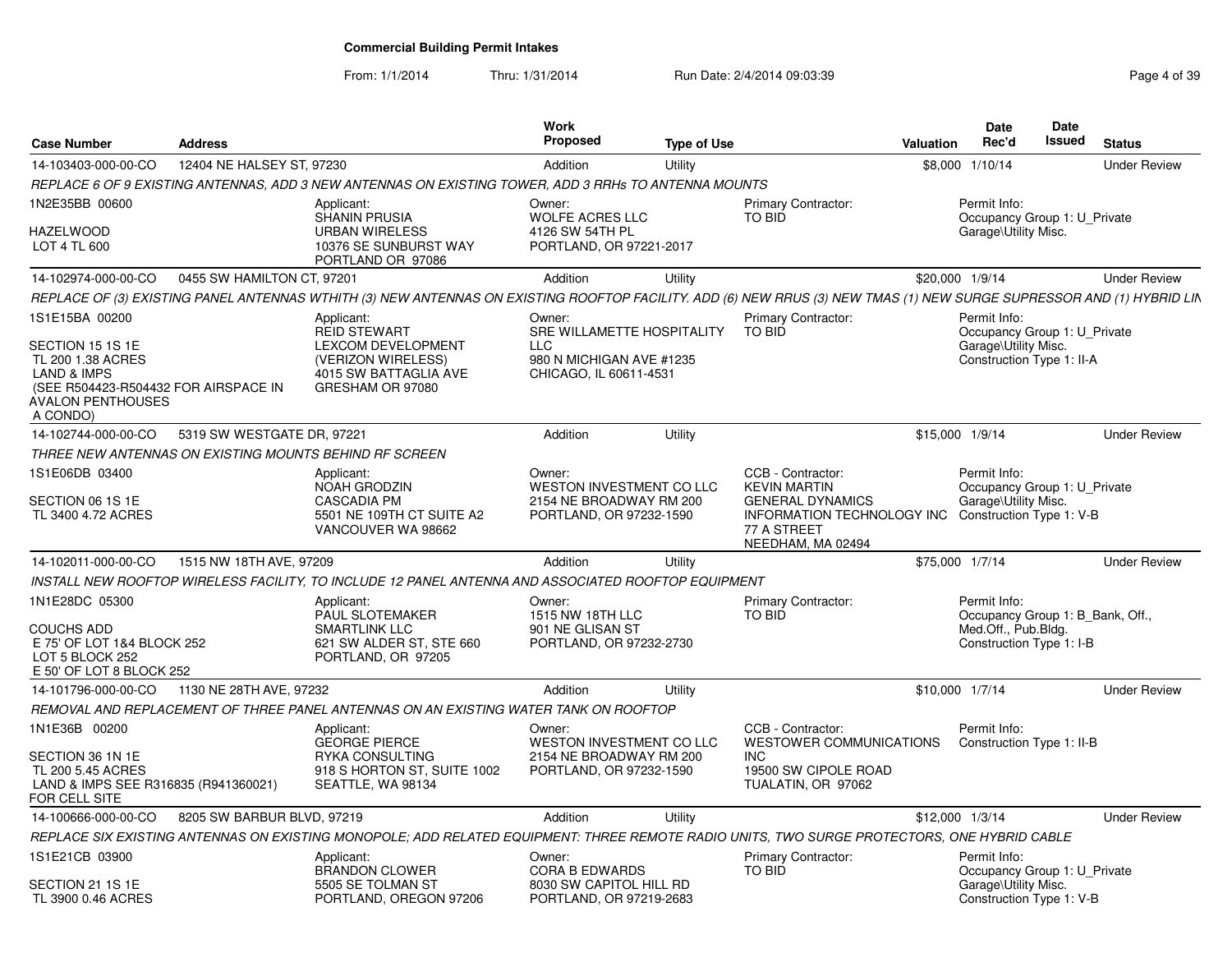From: 1/1/2014Thru: 1/31/2014 Run Date: 2/4/2014 09:03:39 Rege 5 of 39

| <b>Case Number</b>                                        | Address                       |                                                                                                                                                                                    | <b>Work</b><br><b>Proposed</b>                                                 | <b>Type of Use</b> |                                                                                                                                          | Valuation        | <b>Date</b><br>Rec'd                                                                                | <b>Date</b><br>Issued | <b>Status</b>                                              |
|-----------------------------------------------------------|-------------------------------|------------------------------------------------------------------------------------------------------------------------------------------------------------------------------------|--------------------------------------------------------------------------------|--------------------|------------------------------------------------------------------------------------------------------------------------------------------|------------------|-----------------------------------------------------------------------------------------------------|-----------------------|------------------------------------------------------------|
| 14-103414-000-00-CO                                       | 5111 NE FREMONT ST, 97213     |                                                                                                                                                                                    | Addition                                                                       | Utility            |                                                                                                                                          |                  | \$8,000 1/10/14                                                                                     |                       | <b>Under Review</b>                                        |
|                                                           |                               | REPLACE 3 OF 6 EXISTING ANTENNAS WITH NEW MODELS, ADD RRH TO TOWER                                                                                                                 |                                                                                |                    |                                                                                                                                          |                  |                                                                                                     |                       |                                                            |
| 1N2E19CD 00600                                            |                               | Applicant:<br>SHANIN PRUSIA                                                                                                                                                        | Owner:<br><b>JOY ENTERPRISES INC</b>                                           |                    | Primary Contractor:<br>TO BID                                                                                                            |                  | Permit Info:<br>Occupancy Group 1: U_Private                                                        |                       |                                                            |
| <b>NORTH EAST PORTLAND</b><br>BLOCK 6<br>LOT <sub>6</sub> |                               | <b>URBAN WIRELESS</b><br>10376 SE SUNBURST WAY<br>PORTLAND OR 97086                                                                                                                | 5111 NE FREMONT ST<br>PORTLAND, OR 97213-1732                                  |                    |                                                                                                                                          |                  | Garage\Utility Misc.                                                                                |                       |                                                            |
| Total # of CO Addition permit intakes: 21                 |                               |                                                                                                                                                                                    |                                                                                |                    |                                                                                                                                          |                  |                                                                                                     |                       | Total valuation of CO Addition permit intakes: \$2,376,608 |
| 13-187895-000-00-CO                                       | 8652 N SWIFT WAY, 97203       |                                                                                                                                                                                    | Alteration                                                                     |                    | Apartments/Condos (3 or more units)                                                                                                      | \$130,000 1/2/14 |                                                                                                     | 1/10/14 Issued        |                                                            |
|                                                           |                               | MAINTENANCE IMPROVEMENTS; NEW SIDING, REPLACE EXISTING WINDOWS, REPLACE FIXTURES AND INTERIOR FINISHES, PROVIDE NEW CABINETS IN KITCHENS AND BATHS. REBUILD FIRS                   |                                                                                |                    |                                                                                                                                          |                  |                                                                                                     |                       |                                                            |
| 1N1W01A 00700<br>SECTION 01 1N 1W<br>TL 700 7.91 ACRES    |                               | Applicant:<br>ANDREW LARSEN<br><b>GLI ADVISORS</b><br>2863 NW CROSSING DRIVE SUITE 135 SW ASH ST #500<br>130<br>BEND, OREGON 97701                                                 | Owner:<br>HOUSING AUTHORITY OF<br>PORTLAND OREGON<br>PORTLAND, OR 97204        |                    | CCB - Contractor:<br>R & H CONSTRUCTION<br>1530 SW TAYLOR STREET<br>PORTLAND, OR 97205                                                   |                  | Permit Info:<br>Occupancy Group 1: R-2 Residential<br>Multi-family<br>Construction Type 1: V-B      |                       |                                                            |
| 13-178606-REV-01-CO                                       | 411 NW FLANDERS ST - Unit 301 |                                                                                                                                                                                    | Alteration                                                                     |                    | Apartments/Condos (3 or more units)                                                                                                      |                  | \$40,000 1/10/14                                                                                    | 1/10/14 Issued        |                                                            |
|                                                           |                               | VALUE ADDED REVISION FOR STRUCTURAL REPAIR OF EXTERIOR CLADDING;+++ SCOPE OF WORK RELATES TO UNITS 301, 310, 311, 312, 401, 410, 411, 412, 501, 510, 511, 512, 601, 610, 611, 612, |                                                                                |                    |                                                                                                                                          |                  |                                                                                                     |                       |                                                            |
| 1N1E34CA 80069<br>OLD TOWN LOFTS CONDOMINIUM<br>LOT 301   |                               | Applicant:<br><b>ERIK LAWRENCE</b><br><b>RDH Building Sciences</b><br>308 SW 1st AVE #300                                                                                          | Owner:<br><b>LEVI COLLINS</b><br>411 NW FLANDERS ST #301<br>PORTLAND, OR 97209 |                    | CCB - Contractor:<br>SD DEACON CORP OF OREGON<br>901 NE GLISAN ST STE 100<br>PORTLAND OR 97232                                           |                  | Permit Info:<br>Occupancy Group 1: R-2 Residential<br>Multi-family<br>Construction Type 1: I-B      |                       |                                                            |
|                                                           |                               | Portland, OR 97204                                                                                                                                                                 |                                                                                |                    |                                                                                                                                          |                  |                                                                                                     |                       |                                                            |
| 14-112293-000-00-CO                                       | 1330 SW 3RD AVE, 97201        |                                                                                                                                                                                    | Alteration                                                                     |                    | Apartments/Condos (3 or more units)                                                                                                      |                  | \$5,000 1/31/14                                                                                     | $1/31/14$ Issued      |                                                            |
|                                                           |                               | REMOVE 10 FT OF EXISTING WALL ON GROUND FLOOR BETWEEN HOT TUB AND GYM TO CREATE ACCESS FOR CONTRACTOR TO REMOVE TILE AT INTERIOR HOT TUB AREA: ONCE COMPLETI                       |                                                                                |                    |                                                                                                                                          |                  |                                                                                                     |                       |                                                            |
| 1S1E03BC 01300                                            |                               | Applicant:<br>PORTLAND REAL ESTATE<br>SOLUTIONS LLC<br>1662 WORTHINGTON ST<br>LAKE OSWEGO, OR 97034                                                                                | Owner:<br>1900 S NORFOLK ST #150<br>SAN MATEO, CA 94403                        |                    | CCB - Contractor:<br>CITY HEIGHTS AT THE ESSEX LLC PORTLAND REAL ESTATE<br>SOLUTIONS LLC<br>1662 WORTHINGTON ST<br>LAKE OSWEGO, OR 97034 |                  | Permit Info:<br>Occupancy Group 1: B_Bank, Off.,<br>Med.Off., Pub.Bldg.<br>Construction Type 1: I-A |                       |                                                            |
| 13-234912-REV-01-CO                                       | 3146 SE BROOKLYN ST, 97202    |                                                                                                                                                                                    | Alteration                                                                     |                    | Apartments/Condos (3 or more units)                                                                                                      |                  | \$7,000 1/31/14                                                                                     | $1/31/14$ Issued      |                                                            |
|                                                           |                               | REVISION-VALUE ADDED REVISION-ADD ONE HOUR FIREWALL AND IMPROVE EXISTING DIVIDING WALL ON MAIN FLOOR AND ADD ATTIC FIRE WALL (2EACH), REFRAME BATHROOMS AND CLOS                   |                                                                                |                    |                                                                                                                                          |                  |                                                                                                     |                       |                                                            |
| 1S1E12BD 10900                                            |                               | Applicant:<br><b>JOHN C MORRISSEY</b><br>PO BOX 6504<br>ALOHA, OR 970070504                                                                                                        | Owner:<br>PATRICIA KESSLER<br>PO BOX 19773<br>RENO, NV 89511                   |                    | CCB - Contractor:<br>LIFETIME REMODELING SYSTEMS Occupancy Group 1: R-2_Residential<br>4310 SE 52ND AV<br>PORTLAND, OR 97206             |                  | Permit Info:<br>Multi-family<br>Construction Type 1: V-B                                            |                       |                                                            |
|                                                           |                               |                                                                                                                                                                                    | Owner:<br><b>EARL KESSLER</b><br>PO BOX 19773<br>RENO, NV 89511                |                    |                                                                                                                                          |                  |                                                                                                     |                       |                                                            |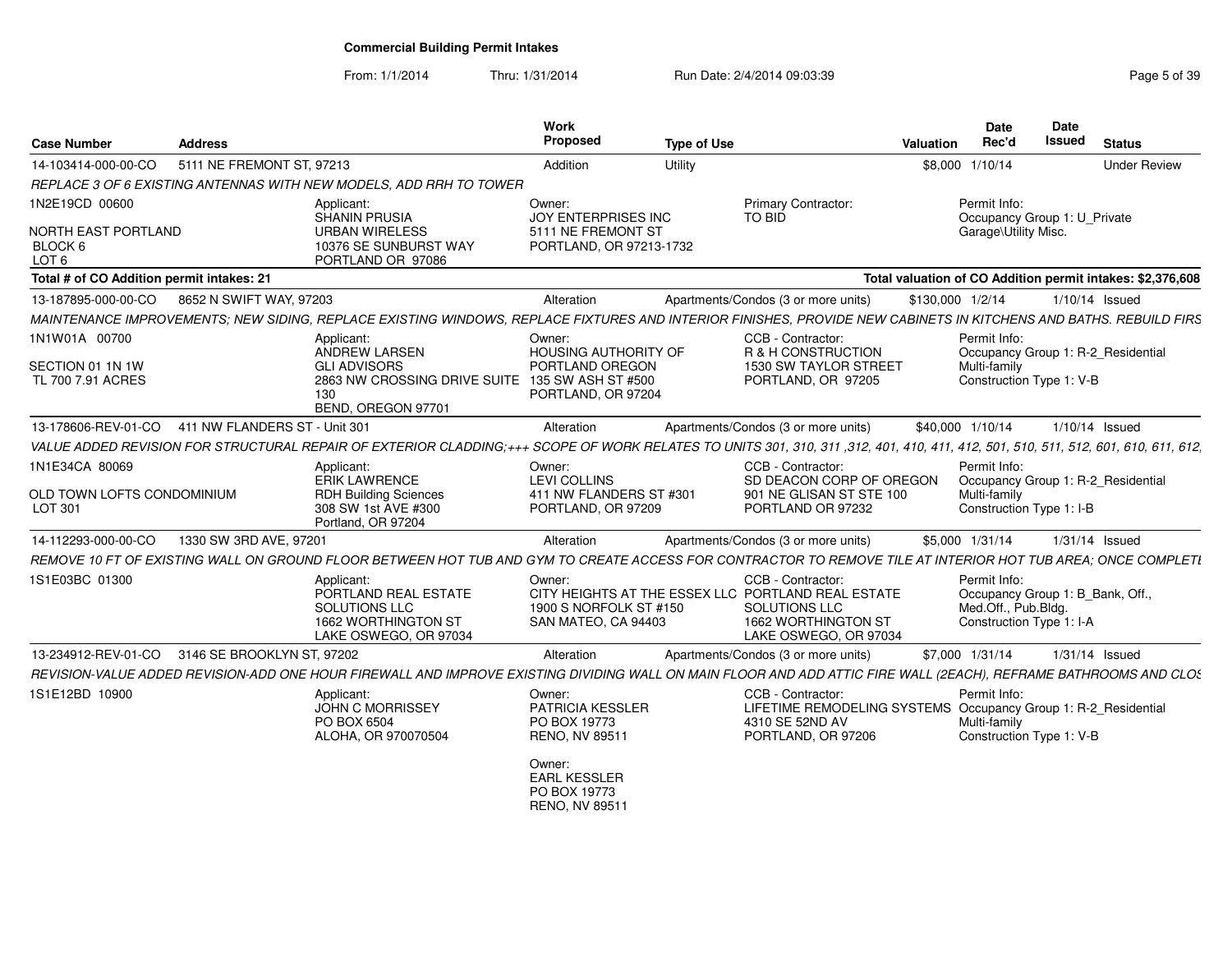From: 1/1/2014Thru: 1/31/2014 Run Date: 2/4/2014 09:03:39 Rege 6 of 39

| <b>Case Number</b>                                         | <b>Address</b>                                                                                                                                               | Work<br>Proposed                                                                    | <b>Type of Use</b>                                                                                           | Valuation        | Date<br>Rec'd                                              | <b>Date</b><br><b>Issued</b> | <b>Status</b>                                                                        |
|------------------------------------------------------------|--------------------------------------------------------------------------------------------------------------------------------------------------------------|-------------------------------------------------------------------------------------|--------------------------------------------------------------------------------------------------------------|------------------|------------------------------------------------------------|------------------------------|--------------------------------------------------------------------------------------|
| 13-230817-000-00-CO                                        | 33 N BEECH ST, 97227                                                                                                                                         | Alteration                                                                          | Apartments/Condos (3 or more units)                                                                          | \$13,900 1/17/14 |                                                            |                              | 1/17/14 Issued                                                                       |
|                                                            | INSTALL SOLAR SYSTEM ARRAY ON ROOFTOP PENTHOUSE AND MAINTENENCE ROOM, 8.9kW PV SYSTEM                                                                        |                                                                                     |                                                                                                              |                  |                                                            |                              |                                                                                      |
| 1N1E22DC 12800                                             | Applicant:<br>SUNSET SOLAR ELECTRIC LLC                                                                                                                      | Owner:<br>PAYNE APARTMENTS LLC                                                      | CCB - Contractor:<br>SUNSET SOLAR ELECTRIC LLC                                                               |                  | Permit Info:                                               |                              | Occupancy Group 1: R-2_Residential                                                   |
| <b>ALBINA HMSTD</b><br>BLOCK 29<br>LOT 8 EXC PT IN ST      | 1535 NW 136TH AVE<br>PORTLAND, OR 97229                                                                                                                      | 851 SW 6TH AVE #1500<br>PORTLAND, OR 97204                                          | 1535 NW 136TH AVE<br>PORTLAND, OR 97229                                                                      |                  | Multi-family<br>Construction Type 1: V-A                   |                              |                                                                                      |
| 14-104761-000-00-CO                                        | 220 N HUMBOLDT ST, 97217                                                                                                                                     | Alteration                                                                          | Apartments/Condos (3 or more units)                                                                          |                  | \$500 1/15/14                                              |                              | $1/15/14$ Issued                                                                     |
|                                                            | REPLACE DRYWALL, VINYL FLOORING, R-13 (exterior wall) IN KITCHEN ONLY - UNIT #4                                                                              |                                                                                     |                                                                                                              |                  |                                                            |                              |                                                                                      |
| 1N1E22AC 15400<br>CENTRAL ALBINA ADD<br>BLOCK <sub>9</sub> | Applicant:<br>JOSEPH HALL<br>155 HALSEY ST<br>ST HELENS OR 97051                                                                                             | Owner:<br>KENIN HUMBOLDT INVESTMENTS<br>4077 SW CHESAPEAK AVE<br>PORTLAND, OR 97239 |                                                                                                              |                  | Permit Info:<br>and Two Family<br>Construction Type 1: V-B |                              | Occupancy Group 1: R-3_Residential One                                               |
| LOT 1 EXC PT IN ST<br>LOT 2&3                              |                                                                                                                                                              | Owner:<br><b>LLC</b><br>4077 SW CHESAPEAK AVE<br>PORTLAND, OR 97239                 |                                                                                                              |                  |                                                            |                              |                                                                                      |
| 14-104753-000-00-CO                                        | 537 SW 12TH AVE, 97205                                                                                                                                       | Alteration                                                                          | Apartments/Condos (3 or more units)                                                                          | \$33,188 1/14/14 |                                                            |                              | 1/14/14 Under Inspection                                                             |
|                                                            | REMOVE WALLS AT 2ND FLOOR BETWEEN APARTMENT UNITS TO CREATE ONE LARGER APARTMENT UNIT, NEW WALLS FOR MASTER BEDROOM, LAUNDRY AND ADDITIONAL LIVING AREA, EXI |                                                                                     |                                                                                                              |                  |                                                            |                              |                                                                                      |
| 1N1E33DD 03100                                             | Applicant:<br><b>MARK NYE</b><br>SKYLAB ARCHITECTURE<br>413 SW 13TH AVE, SUITE 200<br>PORTLAND OR 97205                                                      | Owner:<br>E FLAT LLC<br>1209 SW ALDER ST #A<br>PORTLAND, OR 97205-2246              | CCB - Contractor:<br>ROB COTE<br>13927 SE MATILDA ST<br>MILWAUKIE, OR 97267                                  |                  | Permit Info:<br>and Two Family<br>Construction Type 1: V-B |                              | Occupancy Group 1: R-3_Residential One<br>Construction Type 2 (formerly Type 1): V-B |
| 14-104702-000-00-CO                                        | 3210 NE 81ST AVE, 97213                                                                                                                                      | Alteration                                                                          | Apartments/Condos (3 or more units)                                                                          | \$13,000 1/14/14 |                                                            |                              | $1/14/14$ Issued                                                                     |
|                                                            | REPLACE DRYWALL: REPLACE KITCHEN WINDOW: REPLACE BACKDOOR: REPLACE INSULATION: ALL WORK IN UNIT 3202                                                         |                                                                                     |                                                                                                              |                  |                                                            |                              |                                                                                      |
| 1N2E29AA 21100<br><b>GREGORY HTS</b><br>BLOCK 11           | Applicant:<br>AHHHFORDABLE MAINTENANCE<br>& REMODELING INC<br>1798 NE 19TH ST                                                                                | Owner:<br><b>FREDERICK B DEWEY</b><br>740 NE 152ND AVE<br>PORTLAND, OR 97230-4719   | CCB - Contractor:<br>AHHHFORDABLE MAINTENANCE<br>& REMODELING INC<br>1798 NE 19TH ST                         |                  | Permit Info:<br>Multi-family<br>Construction Type 1: V-B   |                              | Occupancy Group 1: R-2_Residential                                                   |
| LOT 35-38                                                  | GRESHAM, OR 97030                                                                                                                                            | Owner:<br><b>FLORENCE A DEWEY</b><br>740 NE 152ND AVE<br>PORTLAND, OR 97230-4719    | GRESHAM, OR 97030                                                                                            |                  |                                                            |                              |                                                                                      |
| 14-104522-000-00-CO                                        | 2831 NE COUCH ST, 97232                                                                                                                                      | Alteration                                                                          | Apartments/Condos (3 or more units)                                                                          |                  | \$3,200 1/14/14                                            |                              | $1/14/14$ Issued                                                                     |
| <b>NEW WINGWALL IN UNIT 3</b>                              |                                                                                                                                                              |                                                                                     |                                                                                                              |                  |                                                            |                              |                                                                                      |
| 1N1E36CB 03800                                             | Applicant:<br><b>JOHN S SMITH</b><br>1255 NW 9TH AVE #810<br>PORTLAND, OR 97209-2896                                                                         | Owner:<br>JOHN S SMITH<br>1255 NW 9TH AVE #810<br>PORTLAND, OR 97209-2896           | CCB - Contractor:<br>JEDS CUSTOM DRYWALL<br><b>CONTRACTING LLC</b><br>3915 NE 82ND AVE<br>PORTLAND, OR 97220 |                  | Permit Info:<br>Multi-family<br>Construction Type 1: V-B   |                              | Occupancy Group 1: R-2_Residential                                                   |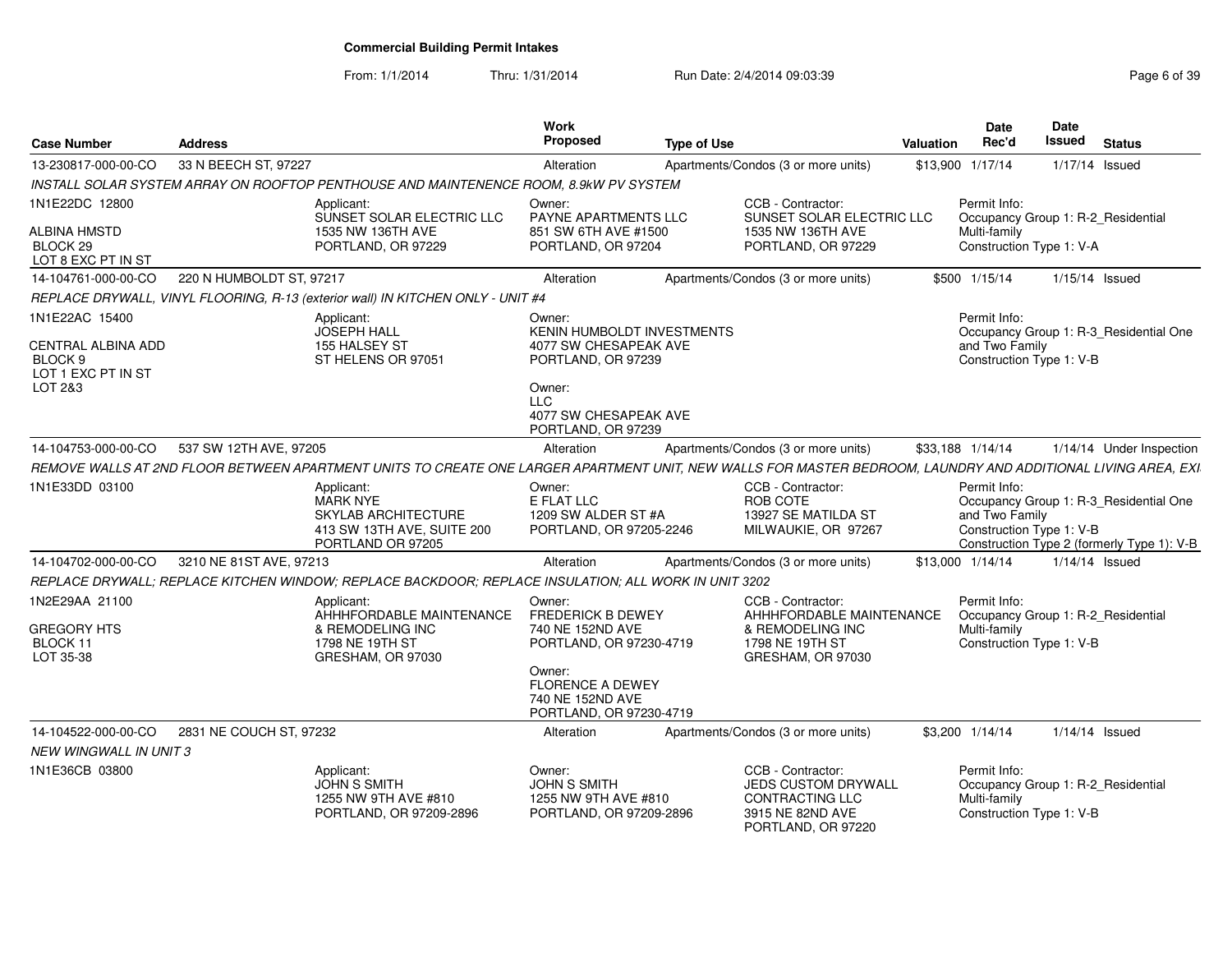From: 1/1/2014Thru: 1/31/2014 Run Date: 2/4/2014 09:03:39 Rege 7 of 39

| <b>Case Number</b>                                     | <b>Address</b>                  |                                                                                                                                                                         | <b>Work</b><br><b>Proposed</b>                                                     | <b>Type of Use</b> |                                                                                                          | Valuation |                 | Date<br>Rec'd                                            | Date<br><b>Issued</b> | <b>Status</b>                          |
|--------------------------------------------------------|---------------------------------|-------------------------------------------------------------------------------------------------------------------------------------------------------------------------|------------------------------------------------------------------------------------|--------------------|----------------------------------------------------------------------------------------------------------|-----------|-----------------|----------------------------------------------------------|-----------------------|----------------------------------------|
| 14-110590-000-00-CO                                    | 2531 SW BEAVERTON HILLSDALE HWY |                                                                                                                                                                         | Alteration                                                                         |                    | Apartments/Condos (3 or more units)                                                                      |           |                 | \$732 1/28/14                                            | 1/28/14 Final         |                                        |
| REPLACE ONE 2.0'x2.5' BROKEN WINDOW ON FRONT ELEVATION |                                 |                                                                                                                                                                         |                                                                                    |                    |                                                                                                          |           |                 |                                                          |                       |                                        |
| 1S1E17DA 90011                                         |                                 | Applicant:<br><b>KEMPS WINDOWS INC</b>                                                                                                                                  | Owner:<br>NATALIE M KULAGA                                                         |                    | CCB - Contractor:<br><b>KEMPS WINDOWS INC</b>                                                            |           |                 | Permit Info:                                             |                       | Occupancy Group 1: R-2_Residential     |
| HILLSDALE LAURELS CONDOMINIUM<br><b>LOT 14-B</b>       |                                 | 16107 SE MCLOUGHLIN BLVD<br>MILWAUKIE, OR 972674651                                                                                                                     | 2531 SW BVTN/HLSDL HWY<br>PORTLAND, OR 97239-1114                                  |                    | 16107 SE MCLOUGHLIN BLVD<br>MILWAUKIE, OR 972674651                                                      |           |                 | Multi-family<br>Construction Type 1: V-B                 |                       |                                        |
|                                                        |                                 |                                                                                                                                                                         | Owner:<br>CHESTER KULAGA<br>2531 SW BVTN/HLSDL HWY<br>PORTLAND, OR 97239-1114      |                    |                                                                                                          |           |                 |                                                          |                       |                                        |
| 14-103424-000-00-CO                                    | 12609 NE SHAVER ST              |                                                                                                                                                                         | Alteration                                                                         |                    | Apartments/Condos (3 or more units)                                                                      |           |                 | \$1,200 1/10/14                                          | $1/10/14$ Issued      |                                        |
| <b>INSTALL GARDEN WINDOW IN CONDO UNIT</b>             |                                 |                                                                                                                                                                         |                                                                                    |                    |                                                                                                          |           |                 |                                                          |                       |                                        |
| 1N2E23CB 06700                                         |                                 | Applicant:                                                                                                                                                              | Owner:                                                                             |                    | CCB - Contractor:                                                                                        |           |                 | Permit Info:                                             |                       |                                        |
|                                                        |                                 | SUPER GREEN CONTRACTING                                                                                                                                                 | <b>KRISTY A CLARKE</b>                                                             |                    | SUPER GREEN CONTRACTING                                                                                  |           |                 |                                                          |                       | Occupancy Group 1: R-3 Residential One |
| STONEHURST<br>BLOCK <sub>3</sub>                       |                                 | LLC.<br>1514 SE 24TH CIRCLE                                                                                                                                             | 12609 NE SHAVER ST<br>PORTLAND, OR 97230-1345                                      |                    | LLC.<br>1514 SE 24TH CIRCLE                                                                              |           |                 | and Two Family<br>Construction Type 1: V-B               |                       |                                        |
| LOT <sub>65</sub>                                      |                                 | TROUTDALE OR 97060                                                                                                                                                      |                                                                                    |                    | TROUTDALE OR 97060                                                                                       |           |                 |                                                          |                       |                                        |
| 14-103186-000-00-CO                                    | 733 NW EVERETT ST, 97209        |                                                                                                                                                                         | Alteration                                                                         |                    | Apartments/Condos (3 or more units)                                                                      |           |                 | \$400,000 1/10/14                                        | $1/30/14$ Issued      |                                        |
|                                                        |                                 | REPIPE ENTIRE BUILDING AND REPAIR WITH DRY WALL AND FIRE PROOFING                                                                                                       |                                                                                    |                    |                                                                                                          |           |                 |                                                          |                       |                                        |
|                                                        |                                 | Applicant:<br>ANTHONY HARNISH<br>DeTEMPLE COMPANY, INC.<br>1951 NW OVERTON ST.<br>PORTLAND, OR 97209                                                                    | Owner:<br><b>CENTRAL CITY CONCERN</b><br>232 NW 6TH AVE<br>PORTLAND, OR 97209-3609 |                    | CCB - Contractor:<br><b>BRYAN NIX</b><br>DETEMPLE CO INC<br>1951 NW OVERTON ST<br>PORTLAND, OR 972091686 |           |                 | Permit Info:<br>Multi-family<br>Construction Type 1: I-A |                       | Occupancy Group 1: R-2 Residential     |
| 13-242130-000-00-CO                                    | 1314 NW IRVING ST - Unit 503    |                                                                                                                                                                         | Alteration                                                                         |                    | Apartments/Condos (3 or more units)                                                                      |           | \$15,120 1/3/14 |                                                          |                       | 1/3/14 Under Inspection                |
|                                                        |                                 | NEW WALLS TO CREATE WALK IN CLOSET AND SEPERATION OF BEDROOM AREA; RELOCATION OF BATHROOM; THREE STAIRS LEADING TO UPPER LEVEL                                          |                                                                                    |                    |                                                                                                          |           |                 |                                                          |                       |                                        |
| 1N1E33AD 80084                                         |                                 | Applicant:                                                                                                                                                              | Owner:                                                                             |                    | CCB - Contractor:                                                                                        |           |                 | Permit Info:                                             |                       |                                        |
| <b>IRVING STREET LOFTS</b>                             |                                 | <b>JOSH TITTLE</b><br><b>DC BUILDING</b>                                                                                                                                | <b>DUSTIN S GRUETTER</b><br>1314 NW IRVING ST #503                                 |                    | <b>DUSTIN GRUETTER</b><br>DC BUILDING INC                                                                |           |                 | Multi-family                                             |                       | Occupancy Group 1: R-2 Residential     |
| A CONDOMINIUM                                          |                                 | 36645 SE DUNN RD                                                                                                                                                        | PORTLAND, OR 97209-2725                                                            |                    | 31531 SE HAMLET DR                                                                                       |           |                 | Construction Type 1: I-A                                 |                       |                                        |
| LOT 503                                                |                                 | BORING OR 97009                                                                                                                                                         |                                                                                    |                    | BORING, OR 97009                                                                                         |           |                 |                                                          |                       |                                        |
| 14-110728-000-00-CO                                    | 5415 N WARREN ST. 97203         |                                                                                                                                                                         | Alteration                                                                         |                    | Apartments/Condos (3 or more units)                                                                      |           |                 | \$180.000 1/28/14                                        |                       | <b>Under Review</b>                    |
|                                                        |                                 | 1/28/14 Dan Berge: CHANGE OF OCCUPANCY-CONVERT PORTION OF EXISTING PARKING GARAGE TO OFFICES FOR CAMPUS PUBLIC SAFETY.SDC's: Net -2 PFU's/16 = 0.125 EDU's CREDIT AVAIL |                                                                                    |                    |                                                                                                          |           |                 |                                                          |                       |                                        |
| 1N1E18AB 02500                                         |                                 | Applicant:<br><b>ISAAC HARRIS</b>                                                                                                                                       | Owner:<br>UNIVERSITY OF PORTLAND                                                   |                    | CCB - Contractor:<br><b>LARRY KENNEBECK</b>                                                              |           |                 | Permit Info:<br>Construction Type 1: V-A                 |                       |                                        |
| PORTSMOUTH                                             |                                 | SODERSTROM ARCHITECTURE                                                                                                                                                 | 5000 N WILLAMETTE BLVD                                                             |                    | TODD CONSTRUCTION INC                                                                                    |           |                 |                                                          |                       |                                        |
| BLOCK 28                                               |                                 | 1200 NW NAITO PKWY                                                                                                                                                      | PORTLAND, OR 97203-5798                                                            |                    | <b>PO BOX 949</b>                                                                                        |           |                 |                                                          |                       |                                        |
| LOT 15-21                                              |                                 | PORTLAND, OR 97209                                                                                                                                                      |                                                                                    |                    | <b>TUALATIN, OR 970620949</b>                                                                            |           |                 |                                                          |                       |                                        |
| 13-242143-000-00-CO                                    | 4801 NE 50TH PL, 97218          |                                                                                                                                                                         | Alteration                                                                         |                    | Apartments/Condos (3 or more units)                                                                      |           |                 | \$20,000 1/29/14                                         | 1/29/14 Issued        |                                        |
|                                                        |                                 | REPLACE EXISTING FRONT AND BACK DOORS IN 6 UNITS, ADD FIREWALLS BETWEEN UNITS.                                                                                          |                                                                                    |                    |                                                                                                          |           |                 |                                                          |                       |                                        |
|                                                        |                                 | Applicant:<br>CYNTHIA ONDRICK<br>SGT ED CULLY LLC<br>0235 SW RIDGE DR<br>PORTLAND, OR 97219                                                                             | Owner:<br>SGT ED CULLY LLC<br>0235 SW RIDGE DR<br>PORTLAND, OR 97219-6544          |                    | CCB - Contractor:<br><b>MICHAEL E PARKS</b><br>6118 SE 44TH<br>PORTLAND, OR 97206                        |           |                 | Permit Info:<br>Multi-family<br>Construction Type 1: V-B |                       | Occupancy Group 1: R-2_Residential     |
|                                                        |                                 |                                                                                                                                                                         |                                                                                    |                    |                                                                                                          |           |                 |                                                          |                       |                                        |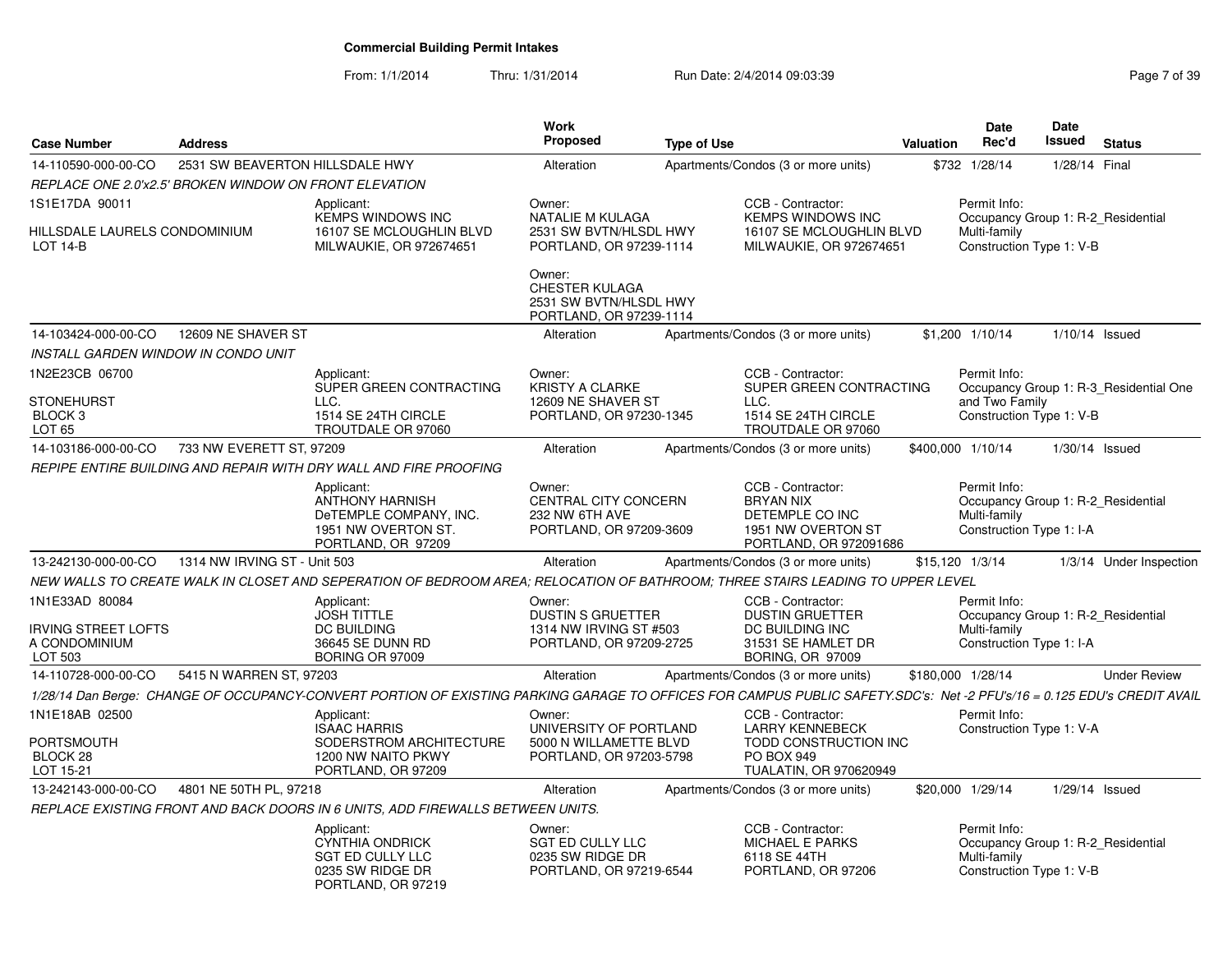From: 1/1/2014Thru: 1/31/2014 Run Date: 2/4/2014 09:03:39 Rege 8 of 39

| <b>Case Number</b><br><b>Address</b>                                                                                                                                  |                                                                                           | Work<br>Proposed                                                                           | <b>Type of Use</b>                                                               | Valuation | Date<br>Rec'd                            | Date<br>Issued<br>Status           |
|-----------------------------------------------------------------------------------------------------------------------------------------------------------------------|-------------------------------------------------------------------------------------------|--------------------------------------------------------------------------------------------|----------------------------------------------------------------------------------|-----------|------------------------------------------|------------------------------------|
| 14-100732-000-00-CO<br>1033 SW YAMHILL ST, 97205                                                                                                                      |                                                                                           | Alteration                                                                                 |                                                                                  |           | \$2,000 1/3/14                           |                                    |
| FIRE TESTING FOR CERTIFICATION                                                                                                                                        |                                                                                           |                                                                                            | Apartments/Condos (3 or more units)                                              |           |                                          | Approved to Issue                  |
| 1N1E33DD 05200                                                                                                                                                        | Applicant:                                                                                | Owner:                                                                                     | CCB - Contractor:                                                                |           |                                          |                                    |
|                                                                                                                                                                       | <b>ED NUKALA</b>                                                                          | KACHLIK-YAMHILL LLC                                                                        | <b>INCOME PROPERTY</b>                                                           |           |                                          |                                    |
| PORTLAND                                                                                                                                                              | IPM                                                                                       | 911 SW BROADWAY DR                                                                         | <b>MANAGEMENT CO</b>                                                             |           |                                          |                                    |
| W 55' OF LOT 5 BLOCK 251<br>S 8' OF W 55' OF LOT 6 BLOCK 251                                                                                                          | 721 SW OAK ST<br>PORTLAND, OR 97205                                                       | PORTLAND, OR 97201                                                                         | 721 SW OAK ST #100<br>PORTLAND, OR 97205                                         |           |                                          |                                    |
|                                                                                                                                                                       |                                                                                           | Alteration                                                                                 | Apartments/Condos (3 or more units)                                              |           | \$12,000 1/29/14                         | 1/29/14 Under Inspection           |
| OPENING SHAFT WALL FOR PLUMBER TO REPAIR PIPING, FLOORS 1-10                                                                                                          |                                                                                           |                                                                                            |                                                                                  |           |                                          |                                    |
| 1N1E33AD 01100                                                                                                                                                        | Applicant:                                                                                | Owner:                                                                                     | CCB - Contractor:                                                                |           | Permit Info:                             |                                    |
|                                                                                                                                                                       | <b>SCOTT BADE</b><br><b>CHARTER CONSTRUCTION</b><br>3747 SE 8TH AVE<br>PORTLAND, OR 97202 | Missing Owner Information                                                                  | TOM HAMMONS<br>CHARTER CONSTRUCTION INC<br>3747 SE 8TH AVE<br>PORTLAND, OR 97202 |           | Multi-family<br>Construction Type 1: I-A | Occupancy Group 1: R-2_Residential |
| 14-108799-000-00-CO 737 SW 17TH AVE, 97205                                                                                                                            |                                                                                           | Alteration                                                                                 | Apartments/Condos (3 or more units)                                              |           | \$10,000 1/24/14                         | 1/24/14 Under Inspection           |
| INTERIOR ONLY DRYWALL REPAIR AT FLOORS 4, 3, 2 IN HALLWAYS: MINOR REPAIR IN UNITS ON FLOOR 5: REPAIRS DUE TO WATER DAMAGE, USING 5/8 TYPE X FOR RATED CORRRIDORTHE E) |                                                                                           |                                                                                            |                                                                                  |           |                                          |                                    |
| 1N1E33DC 02602                                                                                                                                                        | Applicant:                                                                                | Owner:                                                                                     | CCB - Contractor:                                                                |           | Permit Info:                             |                                    |
| PARTITION PLAT 1997-27                                                                                                                                                | <b>JIM OLSEN</b><br>ARS, INC                                                              | 2033 N MAIN ST #340                                                                        | STADIUM STATION APARTMENTS JIM OLSEN<br>ARS. INC                                 |           | Multi-family                             | Occupancy Group 1: R-2_Residential |
| LOT <sub>2</sub>                                                                                                                                                      | 2700 NE ANDRESEN RD #F4                                                                   | WALNUT CREEK, CA 94596-3727                                                                | 2700 NE ANDRESEN RD #F4                                                          |           | Construction Type 1: III-B               |                                    |
| POTENTIAL ADDITIONAL TAX                                                                                                                                              | VANCOUVER, WA 98661                                                                       |                                                                                            | VANCOUVER, WA 98661                                                              |           |                                          |                                    |
|                                                                                                                                                                       |                                                                                           | Owner:<br><b>LIMITED PARTNERSHIP</b><br>2033 N MAIN ST #340<br>WALNUT CREEK, CA 94596-3727 |                                                                                  |           |                                          |                                    |
| 14-109562-000-00-CO  2211 SW 1ST AVE - Unit 803                                                                                                                       |                                                                                           | Alteration                                                                                 | Apartments/Condos (3 or more units)                                              |           | \$200 1/28/14                            | 1/28/14 Issued                     |
| FURR OUT NORTH WALL IN KITCHEN IN CONDO UNIT 803                                                                                                                      |                                                                                           |                                                                                            |                                                                                  |           |                                          |                                    |
| IS1E03CC 90042                                                                                                                                                        | Applicant:                                                                                | Owner:                                                                                     | CCB - Contractor:                                                                |           | Permit Info:                             |                                    |
|                                                                                                                                                                       | HIGLEYS CONSTRUCTION                                                                      | <b>DENNIS A JONES</b>                                                                      | HIGLEYS CONSTRUCTION                                                             |           |                                          | Occupancy Group 1: R-2_Residential |
| AMERICAN PLAZA TOWERS CONDOMINIUM<br>FAMILY UNIT LOT 803                                                                                                              | <b>COMPANY INC</b><br>22307 NE 224TH ST                                                   | 2211 SW 1ST AVE #803<br>PORTLAND, OR 97201-5013                                            | <b>COMPANY INC</b><br>22307 NE 224TH ST                                          |           | Multi-family<br>Construction Type 1: I-A |                                    |
|                                                                                                                                                                       | BATTLE GROUND, WA 98604                                                                   |                                                                                            | BATTLE GROUND, WA 98604                                                          |           |                                          |                                    |
|                                                                                                                                                                       |                                                                                           | Owner:                                                                                     |                                                                                  |           |                                          |                                    |
|                                                                                                                                                                       |                                                                                           | <b>CHARLENE A JONES</b><br>2211 SW 1ST AVE #803                                            |                                                                                  |           |                                          |                                    |
|                                                                                                                                                                       |                                                                                           | PORTLAND, OR 97201-5013                                                                    |                                                                                  |           |                                          |                                    |
| 14-110582-000-00-CO  2511 SW BEAVERTON HILLSDALE HWY                                                                                                                  |                                                                                           | Alteration                                                                                 | Apartments/Condos (3 or more units)                                              |           | \$3,492 1/28/14                          | 1/28/14 Final                      |
| REPLACE 3 WINDOWS SAME SIZE AND CONFIGURATION OF THE ORIGINAL WINDOWS,(2 ON FRONT AND 1 ON THE REAR) AND ONE SMALLER WINDOW FRONT ELEVATION                           |                                                                                           |                                                                                            |                                                                                  |           |                                          |                                    |
| 1S1E17DA 90020                                                                                                                                                        | Applicant:                                                                                | Owner:                                                                                     | CCB - Contractor:                                                                |           | Permit Info:                             |                                    |
| HILLSDALE LAURELS CONDOMINIUM                                                                                                                                         | KEMPS WINDOWS INC<br>16107 SE MCLOUGHLIN BLVD                                             | SHERRY Y SOLA                                                                              | KEMPS WINDOWS INC<br>2511 SW BEAVERTON HILLSDALE 16107 SE MCLOUGHLIN BLVD        |           | Multi-family                             | Occupancy Group 1: R-2_Residential |
| LOT 5-A                                                                                                                                                               | MILWAUKIE, OR 972674651                                                                   | HWY                                                                                        | MILWAUKIE, OR 972674651                                                          |           | Construction Type 1: V-B                 |                                    |
|                                                                                                                                                                       |                                                                                           | PORTLAND, OR 97239                                                                         |                                                                                  |           |                                          |                                    |
|                                                                                                                                                                       |                                                                                           | Owner:                                                                                     |                                                                                  |           |                                          |                                    |
|                                                                                                                                                                       |                                                                                           | <b>CESAR SOLA CELIS</b>                                                                    |                                                                                  |           |                                          |                                    |
|                                                                                                                                                                       |                                                                                           | 2511 SW BEAVERTON HILLSDALE<br>HWY                                                         |                                                                                  |           |                                          |                                    |
|                                                                                                                                                                       |                                                                                           | PORTLAND, OR 97239                                                                         |                                                                                  |           |                                          |                                    |
|                                                                                                                                                                       |                                                                                           |                                                                                            |                                                                                  |           |                                          |                                    |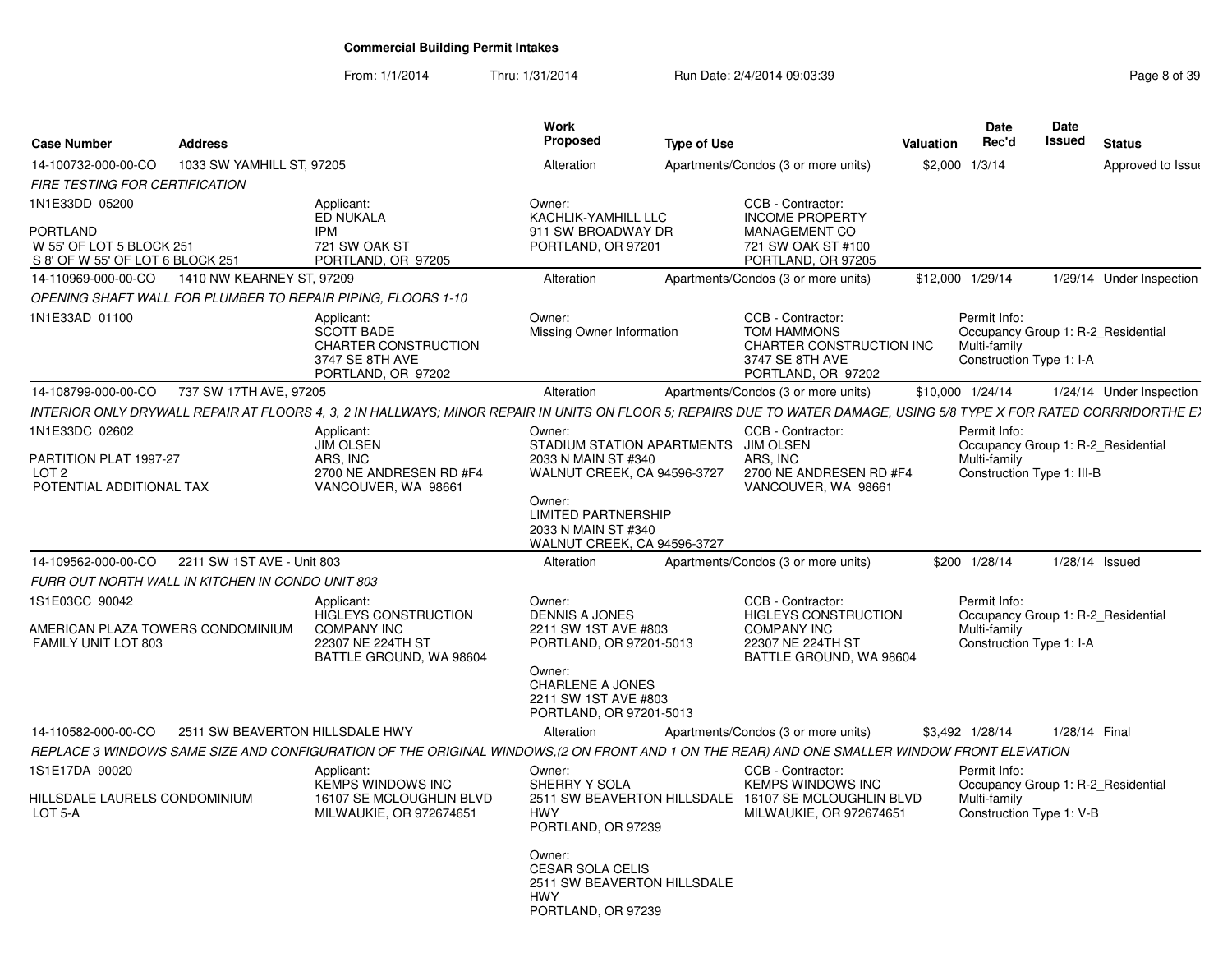#### From: 1/1/2014Thru: 1/31/2014 Run Date: 2/4/2014 09:03:39 Rege 9 of 39

| <b>Case Number</b>                                                            | <b>Address</b>                |                                                                                                                                                                       | <b>Work</b><br><b>Proposed</b>                                                                      | <b>Type of Use</b> |                                                                                                                                       | <b>Valuation</b> | Date<br>Rec'd                                                                                       | <b>Date</b><br>Issued | <b>Status</b>                           |
|-------------------------------------------------------------------------------|-------------------------------|-----------------------------------------------------------------------------------------------------------------------------------------------------------------------|-----------------------------------------------------------------------------------------------------|--------------------|---------------------------------------------------------------------------------------------------------------------------------------|------------------|-----------------------------------------------------------------------------------------------------|-----------------------|-----------------------------------------|
| 13-242136-000-00-CO                                                           | 2323 SW PARK PL, 97205        |                                                                                                                                                                       | Alteration                                                                                          |                    | Apartments/Condos (3 or more units)                                                                                                   | \$15,000         | 1/9/14                                                                                              |                       | 1/9/14 Under Inspection                 |
|                                                                               |                               | REMOVE WALL IN KITCHEN AND DINING ROOM AND ADD NEW WALLS TO RECONFIGURE FOR KITCHEN REMODEL                                                                           |                                                                                                     |                    |                                                                                                                                       |                  |                                                                                                     |                       |                                         |
| 1N1E33CC 00500                                                                |                               | Applicant:<br><b>MARK CARTER</b>                                                                                                                                      | Owner:<br>PARK VISTA CORPORATION                                                                    |                    | CCB - Contractor:<br><b>MARK CARTER</b>                                                                                               |                  | Permit Info:<br>Occupancy Group 1: R-2 Residential                                                  |                       |                                         |
| CEDAR HILL<br>LOT 39-42                                                       |                               | MARK CARTER CONSTRUCTION<br>19440 ORCHARD GROVE DR.<br>OREGON CITY, OR 97045                                                                                          | 2323 SW PARK PL<br>PORTLAND, OR 97205-1055                                                          |                    | MARK CARTER CONSTRUCTION<br>19440 ORCHARD GROVE DR.<br>OREGON CITY, OR 97045                                                          |                  | Multi-family<br>Construction Type 1: I-A                                                            |                       |                                         |
| 14-102464-000-00-CO                                                           | 917 NE 47TH AVE, 97213        |                                                                                                                                                                       | Alteration                                                                                          |                    | Apartments/Condos (3 or more units)                                                                                                   |                  | \$70,000 1/9/14                                                                                     |                       | $1/9/14$ Issued                         |
| <b>FOUNDATION UNDERPINNING</b>                                                |                               |                                                                                                                                                                       |                                                                                                     |                    |                                                                                                                                       |                  |                                                                                                     |                       |                                         |
| 1N2E31BC 00100                                                                |                               | Applicant:<br>EDWARD CRABAUGH<br>ECEC<br>5331 SW MACADAM STE 269<br>PORTLAND, OR 97236                                                                                | Owner:<br><b>NCG TRUDI LLC</b><br>721 SW OAK ST #100<br>PORTLAND, OR 97205                          |                    | CCB - Contractor:<br>RAMJACK OF OREGON<br>PO BOX 11701<br>EUGENE, OR 97440                                                            |                  | Permit Info:<br>Occupancy Group 1: R-2_Residential<br>Multi-family<br>Construction Type 1: V-B      |                       |                                         |
| 13-189023-000-00-CO                                                           | 924 SW 16TH AVE, 97205        |                                                                                                                                                                       | Alteration                                                                                          |                    | Apartments/Condos (3 or more units)                                                                                                   |                  | \$92,000 1/21/14                                                                                    |                       | <b>Under Review</b>                     |
|                                                                               |                               | "Structural Repairs and Testing for Certification of Fire Escape"REMOVE EXISTING FAILING FRONT FIRE ESCAPE; REUSE MOST DECORATIVE STEEL, GUARDRAILS, LADDERS & STAIRS |                                                                                                     |                    |                                                                                                                                       |                  |                                                                                                     |                       |                                         |
| 1N1E33DC 04900                                                                |                               | Applicant:<br>EARTHOLIS CONSTRUCTION INC                                                                                                                              | Owner:<br>JAN M DUFF                                                                                |                    | CCB - Contractor:<br>EARTHOLIS CONSTRUCTION INC                                                                                       |                  |                                                                                                     |                       |                                         |
| PORTLAND<br>TL 4900 LOT 6 BLOCK 319                                           |                               | 9233 N BRISTOL AVE<br>PORTLAND, OR 97203                                                                                                                              | 924 SW 16TH AVE #103<br>PORTLAND, OR 97205                                                          |                    | 9233 N BRISTOL AVE<br>PORTLAND, OR 97203                                                                                              |                  |                                                                                                     |                       |                                         |
| 14-108494-000-00-CO                                                           | 16022 SE STARK ST, 97233      |                                                                                                                                                                       | Alteration                                                                                          | Assembly           |                                                                                                                                       |                  | \$30,000 1/23/14                                                                                    |                       | <b>Under Review</b>                     |
|                                                                               |                               | REMODEL TO CONVERT PORTION OF FELLOWSHIP HALL (ASSEMBLY) AND STORAGE AREA TO 6 CLASSROOMS - REDUCED OCCUPANT LOAD BY 54                                               |                                                                                                     |                    |                                                                                                                                       |                  |                                                                                                     |                       |                                         |
| 1S2E01AA 00200                                                                |                               | Applicant:<br><b>DAVID SPITZER</b><br><b>DMS ARCHITECTS</b><br>2325 NE 19TH AVE<br>PORTLAND OR 97212                                                                  | Owner:<br><b>JAMES MARKLEY</b><br>7220 RIVER RD E<br>PUYALLUP, WA 98371-3762                        |                    | Primary Contractor:<br>TO BID                                                                                                         |                  |                                                                                                     |                       |                                         |
| 14-106645-000-00-CO                                                           | 1715 NW LOVEJOY ST, 97209     |                                                                                                                                                                       | Alteration                                                                                          | Assembly           |                                                                                                                                       |                  | \$2,500 1/17/14                                                                                     | 1/17/14 Issued        |                                         |
|                                                                               |                               | CHANGE OF OCCUPANCY FROM M TO A3 FOR NEW FITNESS STUDIO - REMOVE INTERIOR WALLS TO CREATE 1 OPEN EXERCISE ROOM & 1 STRETCHING ROOM                                    |                                                                                                     |                    |                                                                                                                                       |                  |                                                                                                     |                       |                                         |
| 1N1E33AB 02600<br>COUCHS ADD<br>BLOCK 180<br>W 25' OF LOT 1<br>E 1/2 OF LOT 2 |                               | Applicant:<br><b>DAN YOUNG</b><br><b>OREGON BUSINESS</b><br><b>ARCHITECTURE</b><br>PO BOX 80301<br>PORTLAND, OR 97280                                                 | Owner:<br>TG PROPERTIES LLC<br>PO BOX 3912<br>PORTLAND, OR 97208-3912                               |                    | CCB - Contractor:<br><b>CHRIS PETERSON</b><br><b>LANECO INC</b><br>4720 SE 26TH AVE<br>PORTLAND OR 97220                              |                  | Permit Info:<br>Occupancy Group 1: B_Bank, Off.,<br>Med.Off., Pub.Bldg.<br>Construction Type 1: V-B |                       |                                         |
| 14-106578-000-00-CO                                                           | 7115 SE WOODSTOCK BLVD, 97206 |                                                                                                                                                                       | Alteration                                                                                          | Assembly           |                                                                                                                                       |                  | \$12,000 1/17/14                                                                                    | 1/17/14 Issued        |                                         |
|                                                                               |                               | REMOVE WALLS ADJACENT TO LOBBY TO INCREASE SIZE OF FOYER: INSTALL BEAM TO REAPLACE BEARING WALL                                                                       |                                                                                                     |                    |                                                                                                                                       |                  |                                                                                                     |                       |                                         |
| 1S2E17CA 13600<br>KENWOOD PK<br>BLOCK 2<br>LOT <sub>3</sub>                   |                               | Applicant:<br><b>MARK</b><br><b>CENTER LINE CONST &amp;</b><br><b>REMODELING INC</b><br>4714 SE 71ST AVE<br>PORTLAND, OR 97206                                        | Owner:<br>TREMONT EVANGELICAL<br>CHURCH OF NORTH AMERICA<br>7115 SE KNIGHT ST<br>PORTLAND, OR 97206 |                    | CCB - Contractor:<br><b>MARK</b><br><b>CENTER LINE CONST &amp;</b><br><b>REMODELING INC</b><br>4714 SE 71ST AVE<br>PORTLAND, OR 97206 |                  | Permit Info:<br>Construction Type 1: V-B                                                            |                       | Occupancy Group 1: A-3_Place of Worship |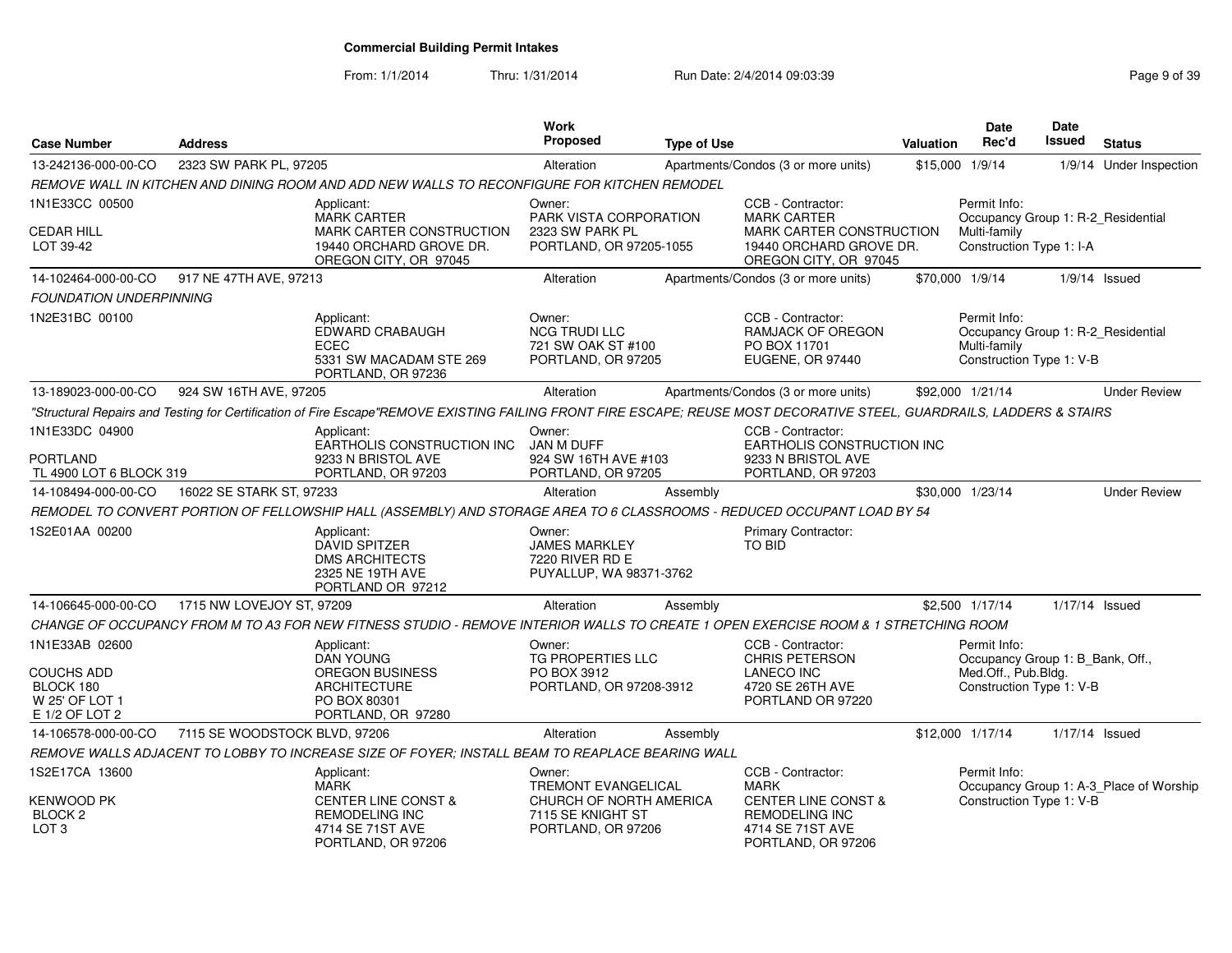From: 1/1/2014

Thru: 1/31/2014 Run Date: 2/4/2014 09:03:39 Research 2010 139

| <b>Case Number</b>                                                                                                     | <b>Address</b>                                     |                                                                                                                                                         | <b>Work</b><br>Proposed                                                                                              | <b>Type of Use</b> |                                                                                                                                                    | <b>Valuation</b> | <b>Date</b><br>Rec'd                                                                           | <b>Date</b><br><b>Issued</b> | <b>Status</b>                                                                         |
|------------------------------------------------------------------------------------------------------------------------|----------------------------------------------------|---------------------------------------------------------------------------------------------------------------------------------------------------------|----------------------------------------------------------------------------------------------------------------------|--------------------|----------------------------------------------------------------------------------------------------------------------------------------------------|------------------|------------------------------------------------------------------------------------------------|------------------------------|---------------------------------------------------------------------------------------|
| 11-172099-REV-01-CO                                                                                                    | 9750 SE MT SCOTT BLVD, 97266                       |                                                                                                                                                         | Alteration                                                                                                           | Assembly           |                                                                                                                                                    |                  | \$2,000 1/10/14                                                                                |                              | 1/10/14 Issued                                                                        |
|                                                                                                                        |                                                    | VALUE ADDED REVISION TO YOUTH MEETING ROOM TO ADD A STORAGE ROOM AND DATA ROOM                                                                          |                                                                                                                      |                    |                                                                                                                                                    |                  |                                                                                                |                              |                                                                                       |
| 1S2E21DB 00100<br>SECTION 21 1S 2E<br>TL 100 3.01 ACRES                                                                |                                                    | Applicant:<br><b>STEVE HANSEN</b><br>PORTLAND PENTECOSTAL<br><b>CHURCH</b><br>9775 SE MT SCOTT BLVD<br>PORTLAND OR 97266                                | Owner:<br>PORTLAND PENTECOSTALS<br>UNITED PENTECOSTAL CHURCH<br>9750 SE MT SCOTT BLVD<br>PORTLAND, OR 97266          |                    |                                                                                                                                                    |                  | Permit Info:<br>Construction Type 1: V-B                                                       |                              | Occupancy Group 1: A-3_Place of Worship<br>Construction Type 2 (formerly Type 1): V-B |
| 14-102588-000-00-CO                                                                                                    | 12433 SW BOONES FERRY RD, 97035                    |                                                                                                                                                         | Alteration                                                                                                           | Assembly           |                                                                                                                                                    |                  | \$15,000 1/8/14                                                                                |                              | $1/8/14$ Issued                                                                       |
|                                                                                                                        | NEW WALLS IN BABY CARE AREA FOR ADDITIONAL PRIVACY |                                                                                                                                                         |                                                                                                                      |                    |                                                                                                                                                    |                  |                                                                                                |                              |                                                                                       |
| 1S1E33CC 00400<br>SECTION 33 1S 1E<br>TL 400 1.36 ACRES                                                                |                                                    | Applicant:<br>ROBERT MOELLER<br>1278 SW ROYAL ANNE AVE<br>TROUTDALE OR 97060                                                                            | Owner:<br>LAKE OSWEGO OR<br>CONGREGATION OF JEHOVAH'S<br><b>WITNESSES</b><br>PO BOX 1102<br>LAKE OSWEGO, OR 97035    |                    | CCB - Contractor:<br><b>BUDDY BROCKER</b><br>BROCKER CONSTRUCTION CO LLI Construction Type 1: V-B<br>1119 NE 95TH ST. UNIT D<br>VANCOUVER WA 98665 |                  | Permit Info:                                                                                   |                              | Occupancy Group 1: A-3_Place of Worship                                               |
| 14-102423-000-00-CO                                                                                                    | 210 NW 11TH AVE, 97209                             |                                                                                                                                                         | Alteration                                                                                                           | Assembly           |                                                                                                                                                    |                  | \$5,000 1/8/14                                                                                 | 1/8/14 Final                 |                                                                                       |
|                                                                                                                        |                                                    | REMODEL EXISTING DISHWASH ROOM, REMOVE DOORWAY AND PASS THOUGH AND FRAME IN ONE LARGER OPENING, REMOVE 3 COMPARTMENT SINK AND REPLACE WITH LARGE RINSER |                                                                                                                      |                    |                                                                                                                                                    |                  |                                                                                                |                              |                                                                                       |
| 1N1E34CB 07200<br><b>COUCHS ADD</b><br>BLOCK 70<br>LOT 2&3<br>HISTORIC PROPERTY 15 YR 2008<br>POTENTIAL ADDITIONAL TAX |                                                    | Applicant:<br>R & H CONSTRUCTION<br>1530 SW TAYLOR STREET<br>PORTLAND, OR 97205                                                                         | Owner:<br><b>LASPI PEARL LLC</b><br>1477 NW EVERETT ST<br>PORTLAND, OR 97209                                         |                    | CCB - Contractor:<br>R & H CONSTRUCTION<br>1530 SW TAYLOR STREET<br>PORTLAND, OR 97205                                                             |                  | Permit Info:<br>Occupancy Group 1: A-2_Restaurant<br>Construction Type 1: III-B                |                              |                                                                                       |
| 14-101921-000-00-CO                                                                                                    | 206 SW MORRISON ST, 97204                          |                                                                                                                                                         | Alteration                                                                                                           | Assembly           |                                                                                                                                                    | \$350,000 1/7/14 |                                                                                                |                              | <b>Under Review</b>                                                                   |
|                                                                                                                        |                                                    | INTERIOR TENANT REMODEL, BUILD NEW VESTIBULE AT ENTRANCE, NEW WALL COVERING AT BEER TANKS                                                               |                                                                                                                      |                    |                                                                                                                                                    |                  |                                                                                                |                              |                                                                                       |
| 1S1E03BA 04700                                                                                                         |                                                    | Applicant:<br><b>JIM BRAY</b><br><b>BRAY ARCHITECTURE</b><br>1300-C YELLOW PINE AVE<br>BOULDER, CO 80304                                                | Owner:<br><b>MADRONA MORRISON II LLC</b><br>210 SW MORRISON ST #600<br>PORTLAND, OR 97204                            |                    | CCB - Contractor:<br><b>VENTURE CONSTRUCTION</b><br><b>COMPANY</b><br>PO BOX 4175<br>NORCROSS, GA 30091-4175                                       |                  | Permit Info:<br>Occupancy Group 1: A-2_Restaurant<br>Construction Type 1: III-A                |                              | Construction Type 2 (formerly Type 1): III-A                                          |
| 14-100676-000-00-CO                                                                                                    | 3560 SE 79TH AVE, 97206                            |                                                                                                                                                         | Alteration                                                                                                           | Assembly           |                                                                                                                                                    |                  | \$15,000 1/3/14                                                                                |                              | 1/3/14 Under Inspection                                                               |
|                                                                                                                        |                                                    | WATER REPAIR DAMAGES TO INCLUDE SHEETROCK REPLACEMENT IN WALLS AND CEILING; CHANGING LIGHT FIXTURES                                                     |                                                                                                                      |                    |                                                                                                                                                    |                  |                                                                                                |                              |                                                                                       |
| 1S2E08DA 06001                                                                                                         |                                                    | Applicant:<br>DAVE SANDAHL<br><b>WEST COAST FORENSICS</b><br>3825 SW KELLY AVE<br>PORTLAND OR 97239                                                     | Owner:<br>ST ANTHONY VILLAGE ASSOC<br><b>LIMITED PARTNERSHIP</b><br>3825 SE 80TH AVE #102<br>PORTLAND, OR 97206-2378 |                    | CCB - Contractor:<br>COOPER CONST CO<br>2305 SE 9TH AV<br>PORTLAND, OR 97214                                                                       |                  | Permit Info:<br>Occupancy Group 1: R-2_Residential<br>Multi-family<br>Construction Type 1: V-A |                              |                                                                                       |
| 14-100625-000-00-CO                                                                                                    | 10606 SW CAPITOL HWY, 97219                        |                                                                                                                                                         | Alteration                                                                                                           | Assembly           |                                                                                                                                                    |                  | \$5,000 1/3/14                                                                                 |                              | $1/3/14$ Issued                                                                       |
|                                                                                                                        |                                                    | MOVING DOOR IN PRIVATE DINING AND CONVERTING FROM DOUBLE TO SINGLE DOOR; NEW RECEPTION DESK; NEW FINISHES                                               |                                                                                                                      |                    |                                                                                                                                                    |                  |                                                                                                |                              |                                                                                       |
| 1S1E30DD 03800<br>SECTION 30 1S 1E<br>TL 3800 1.63 ACRES                                                               |                                                    | Applicant:<br><b>JAMES BROWN</b><br><b>WATTENBARGER ARCHITECTS</b><br>2100 122TH AVE NE SUITE 100                                                       | Owner:<br><b>GERALD MC CUBBIN</b><br>1601 FIFTH AVE STE 1900<br>SEATTLE, WA 98101                                    |                    | Primary Contractor:<br>TO BID                                                                                                                      |                  | Permit Info:<br><b>Assisted Evacuation</b><br>Construction Type 1: V-A                         |                              | Occupancy Group 1: SR-1 SPEC.RES.                                                     |
|                                                                                                                        |                                                    | BELLEVUE WA 98004                                                                                                                                       |                                                                                                                      |                    |                                                                                                                                                    |                  |                                                                                                |                              |                                                                                       |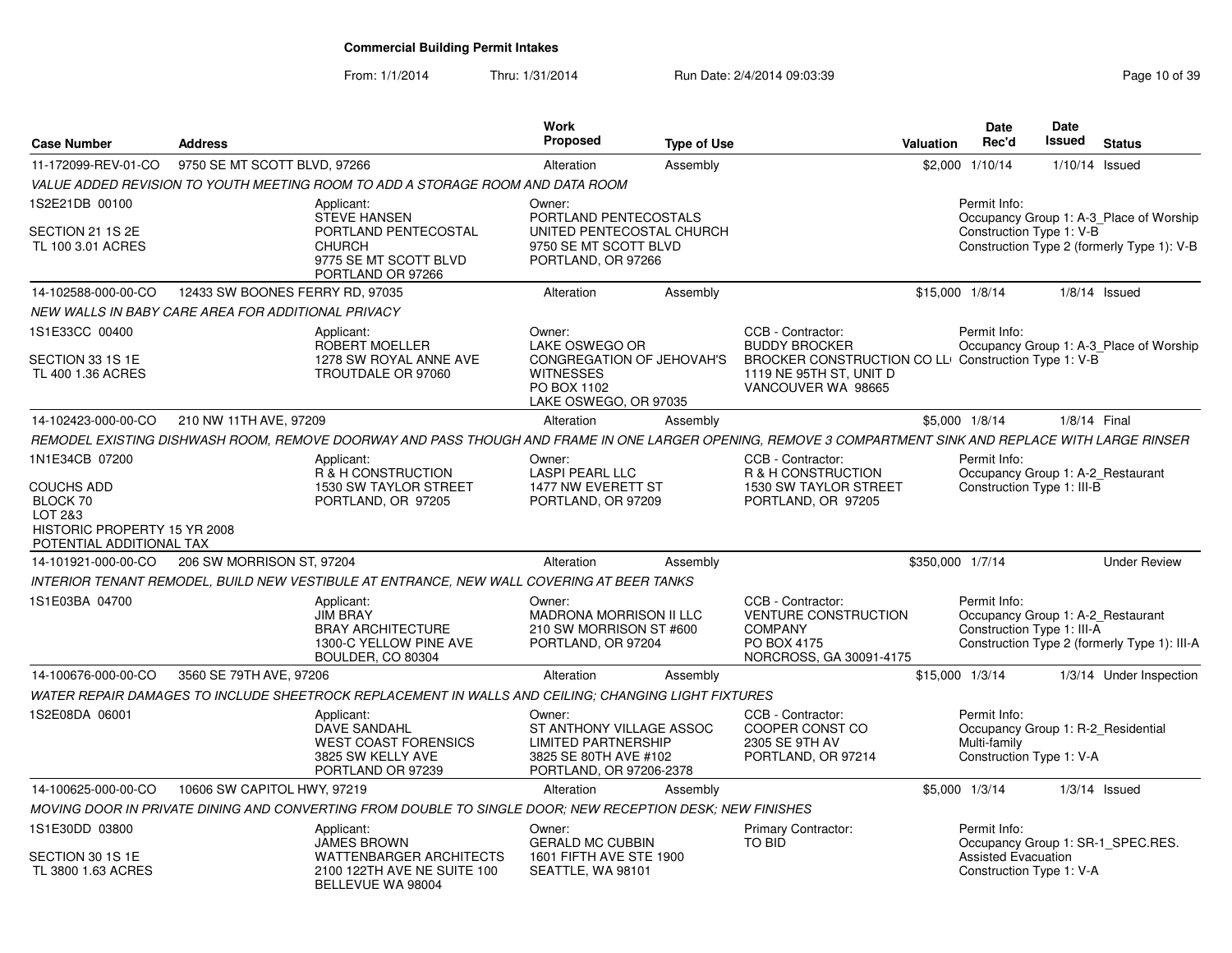| <b>Case Number</b>                                  | <b>Address</b>               |                                                                                                                                                                  | Work<br><b>Proposed</b>                                                                                | <b>Type of Use</b> |                                                                                                  | Valuation         | Date<br>Rec'd                                                                   | <b>Date</b><br>Issued | <b>Status</b>                              |
|-----------------------------------------------------|------------------------------|------------------------------------------------------------------------------------------------------------------------------------------------------------------|--------------------------------------------------------------------------------------------------------|--------------------|--------------------------------------------------------------------------------------------------|-------------------|---------------------------------------------------------------------------------|-----------------------|--------------------------------------------|
| 14-111911-000-00-CO                                 | 131 NW 13TH AVE, 97209       |                                                                                                                                                                  | Alteration                                                                                             | Assembly           |                                                                                                  | \$965.000 1/30/14 |                                                                                 |                       | <b>Under Review</b>                        |
|                                                     |                              | PARTIAL CHANGE OF OCCUPANCY FROM M TO A-2 AND F-1; TENANT IMPROVEMENT WITHIN EXISTING BUILDING FOR NEW RESTAURANT TO INCLUDE DINING, BAR, COMMERCIAL KITCHEN, AN |                                                                                                        |                    |                                                                                                  |                   |                                                                                 |                       |                                            |
| 1N1E33DA 04600                                      |                              | Applicant:<br><b>DAN GATES</b><br><b>MCA ARCHITECTS</b><br>813 SW ALDER, SUITE 200<br>PORTLAND, OR 97205                                                         | Owner:<br><b>HARSCH INVESTMENT</b><br>PROPERTIES LLC<br>1121 SW SALMON ST 5TH FL<br>PORTLAND, OR 97205 |                    | CCB - Contractor:<br>DLA CONSTRUCTION SERVICES<br>LLC<br>1307 COLUMBIA ST<br>VANCOUVER, WA 98660 |                   | Permit Info:<br>Occupancy Group 1: A-2 Restaurant                               |                       |                                            |
| 14-111545-000-00-CO                                 | 9309 SE MT SCOTT BLVD, 97266 |                                                                                                                                                                  | Alteration                                                                                             | Assembly           |                                                                                                  |                   | \$5,000 1/30/14                                                                 | $1/30/14$ Issued      |                                            |
| IS2E21DB 01400                                      |                              | Applicant:<br><b>GLENN HAMBERG</b>                                                                                                                               | Owner:<br>MT SCOTT CONGREGATION OF                                                                     |                    |                                                                                                  |                   | Permit Info:                                                                    |                       | Occupancy Group 1: A-3 Place of Worship    |
| SECTION 21 1S 2E<br>TL 1400 1.12 ACRES              |                              | MT SCOTT CONGREGATION OF<br><b>JEHOVAH'S WITNESSES</b><br>870 SE 57TH AVE<br>PORTLAND, OR 97266                                                                  | JEHOVAH'S WITNESSES INC<br>8710 SE 57TH AVE<br>PORTLAND, OR 97206                                      |                    |                                                                                                  |                   | Construction Type 1: V-B                                                        |                       |                                            |
| 14-111094-000-00-CO                                 | 4140 SE 82ND AVE, 97266      |                                                                                                                                                                  | Alteration                                                                                             | Assembly           |                                                                                                  | \$20,000 1/29/14  |                                                                                 |                       | <b>Under Review</b>                        |
|                                                     |                              | INSTALL EQUIPMENT FOR JUICE BAR, INCLUDES 3 COMPARTMENT SINK, GREASE TRAP, HOT WATER HEATER, 2 HAND WASH SINKS, ICE MACHINE                                      |                                                                                                        |                    |                                                                                                  |                   |                                                                                 |                       |                                            |
| 1S2E09CC 00108                                      |                              | Applicant:<br><b>DAN BERKEY</b>                                                                                                                                  | Owner:<br>EASTPORT PLAZA SHOPPING                                                                      |                    | CCB - Contractor:<br><b>BORINO EXCAVATING INC</b>                                                |                   | Permit Info:<br>Occupancy Group 1: A-3 Assembly -                               |                       |                                            |
| EASTPORT PLAZA NO 2<br>LOT 5<br>INC UND INT TRACT A |                              | 3639 SE 85TH<br>PORTLAND, OR 97266                                                                                                                               | 3161 MICHELSON DR #600<br>IRVINE, CA 92612                                                             |                    | 17675 SW FARMINGTON SUITE 15:<br><b>ALOHA, OR 97007</b>                                          |                   | General<br>Construction Type 1: III-A                                           |                       |                                            |
|                                                     |                              |                                                                                                                                                                  | Owner:<br><b>CENTERLP</b><br>3161 MICHELSON DR #600<br>IRVINE, CA 92612                                |                    |                                                                                                  |                   |                                                                                 |                       |                                            |
| 13-234707-REV-01-CO                                 | 2850 SE 82ND AVE, 97266      |                                                                                                                                                                  | Alteration                                                                                             | Assembly           |                                                                                                  |                   | \$1/8/14                                                                        |                       | $1/8/14$ Issued                            |
|                                                     |                              | REVISION TO CHANGE PLUMBING LAYOUT FOR KITCHEN GREASE LINE; CHANGE THE (2) GREASE TRAPS TO 75 GPM                                                                |                                                                                                        |                    |                                                                                                  |                   |                                                                                 |                       |                                            |
|                                                     |                              | Applicant:<br><b>DOUG LALKA</b><br><b>FAR WEST PLUMBING INC</b><br><b>PO BOX 597</b><br>ESTACADA, OR 97023                                                       | Owner:<br>FUBONN SHOPPING CENTER LLC KEN YU<br>1702 NE 92ND AVE<br>PORTLAND, OR 97220                  |                    | CCB - Contractor:<br>KALY CONSTR & DESIGN INC<br>2738 SE 82ND AVE #101<br>PORTLAND, OR 97266     |                   | Permit Info:<br>Occupancy Group 1: A-2 Restaurant<br>Construction Type 1: III-B |                       |                                            |
| 14-109529-000-00-CO                                 | 1868 N LOMBARD ST, 97217     |                                                                                                                                                                  | Alteration                                                                                             | <b>Business</b>    |                                                                                                  | \$75,000 1/24/14  |                                                                                 |                       | <b>Under Review</b>                        |
|                                                     |                              | CHANGE OF OCCUPANCY OF SOUTH HALF OF BUILDING FROM B TO F1 AND S1 FOR CATERING KITCHEN. REMOVE WALL BETWEEN PREVIOUS 2 TENANT SPACES TO COMBINE AS ONE SPACE.    |                                                                                                        |                    |                                                                                                  |                   |                                                                                 |                       |                                            |
| 1N1E16AA 08000                                      |                              | Applicant:<br><b>STEWART STRAUS</b>                                                                                                                              | Owner:<br>VENTURA NORTH LLC                                                                            |                    | CCB - Contractor<br><b>JOSEPH HUGHES</b>                                                         |                   | Permit Info:                                                                    |                       | Occupancy Group 1: F-1_Industrial Plant    |
| <b>WORLDS FAIR ADD</b><br>BLOCK 4                   |                              | STEWART GORDON STRAUS<br>ARCHITECT                                                                                                                               | 3166 STONEBRIDGE WAY<br>LAKE OSWEGO, OR 97034                                                          |                    | CONSTRUCTION INC<br>11125 SW BARBUR BLVD                                                         |                   | Factory, Mod.Hazard<br>Construction Type 1: V-B                                 |                       |                                            |
| LOT <sub>24</sub>                                   |                              | 6775 SW 111TH AVE<br>BEAVERTON OR 97008                                                                                                                          |                                                                                                        |                    | PORTLAND, OR 97219                                                                               |                   |                                                                                 |                       | Construction Type 2 (formerly Type 1): V-B |
| 14-110364-000-00-CO                                 | 10535 NE GLISAN ST, 97220    |                                                                                                                                                                  | Alteration                                                                                             | <b>Business</b>    |                                                                                                  | \$369,000 1/28/14 |                                                                                 |                       | <b>Under Review</b>                        |
|                                                     |                              | DEMO OF MAIN FLOOR AND TI FOR NEW TENANT TO WEST SIDE OF FLOOR TO INCLUDE NEW RECEPTION AREA, OFFICES, OPERATING ROOMS, TWO NEW RESTROOMS; NEW BATHROOM IN E     |                                                                                                        |                    |                                                                                                  |                   |                                                                                 |                       |                                            |
| 1N2E34BC 10400                                      |                              | Applicant:                                                                                                                                                       | Owner:                                                                                                 |                    | CCB - Contractor:                                                                                |                   |                                                                                 |                       |                                            |
| PARAGON PK<br>BLOCK <sub>3</sub><br>LOT 6-8         |                              | <b>CHRIS SPURGIN</b><br><b>STACK ARCHITECTURE</b><br>32 NE 7TH AVE<br>PORTLAND OR 97232                                                                          | DS PROPERTY HOLDINGS 2 LLC<br>14201 NE 20TH AVE #2204<br>VANCOUVER, WA 98686                           |                    | BNK CONSTRUCTION INC<br>45 82nd dr. ste 53b<br>gladstone, or 97027                               |                   |                                                                                 |                       |                                            |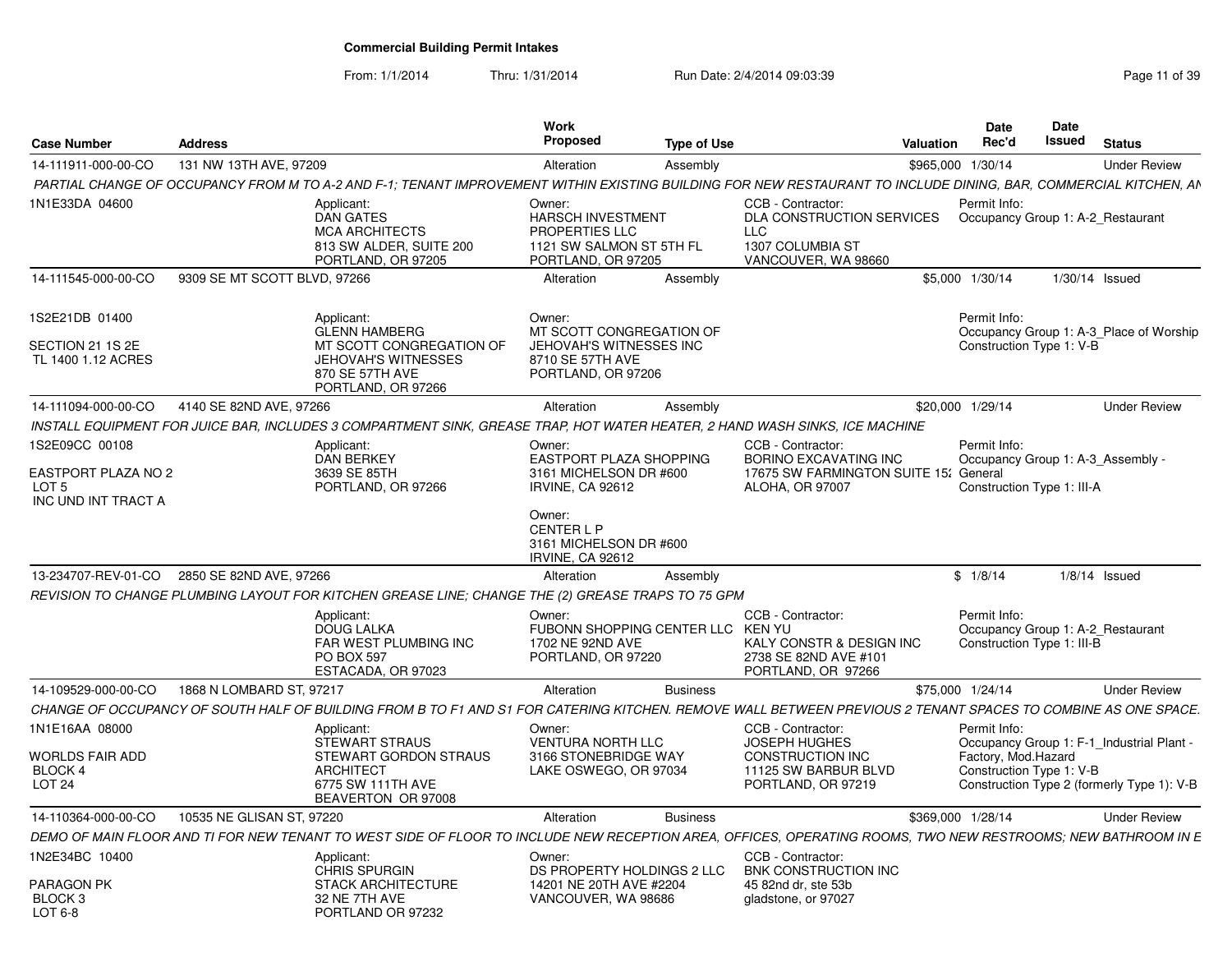| <b>Case Number</b>                                                                                     | <b>Address</b>                |                                                                                                                               | Work<br><b>Proposed</b>                                                                                                  | <b>Type of Use</b> | <b>Valuation</b>                                                                                                               | <b>Date</b><br>Rec'd                                                                                 | Date<br><b>Issued</b> | <b>Status</b>                              |
|--------------------------------------------------------------------------------------------------------|-------------------------------|-------------------------------------------------------------------------------------------------------------------------------|--------------------------------------------------------------------------------------------------------------------------|--------------------|--------------------------------------------------------------------------------------------------------------------------------|------------------------------------------------------------------------------------------------------|-----------------------|--------------------------------------------|
| 13-228523-000-00-CO                                                                                    | 1607 NE 41ST AVE, 97232       |                                                                                                                               | Alteration                                                                                                               | <b>Business</b>    |                                                                                                                                | \$3,880 1/29/14                                                                                      |                       | <b>Under Review</b>                        |
|                                                                                                        |                               | REPLACE EXISTING DECK WITH NEW DECK AND RAMP IN DIFFERENT LOCATION.                                                           |                                                                                                                          |                    |                                                                                                                                |                                                                                                      |                       |                                            |
| 1N1E25DD 11100<br>RALSTONS ADD<br>BLOCK 4<br>LOT 9-12                                                  |                               | Applicant:<br>ARTISAN RESULTS INC<br>2050 BEAVERCREEK RD STE<br>101-212<br>OREGON CITY, OR 97045                              | Owner:<br>ANDREA SNYDER<br>1607 NE 41ST AVE<br>PORTLAND, OR 97232-1808                                                   |                    | CCB - Contractor:<br>ARTISAN RESULTS INC<br>2050 BEAVERCREEK RD STE<br>101-212<br>OREGON CITY, OR 97045                        | Permit Info:<br>Occupancy Group 1: B Bank, Off.,<br>Med.Off., Pub.Bldg.<br>Construction Type 1: V-B  |                       |                                            |
| 13-240550-000-00-CO                                                                                    | 600 NE GRAND AVE, 97232       |                                                                                                                               | Alteration                                                                                                               | <b>Business</b>    |                                                                                                                                | \$25,000 1/29/14                                                                                     |                       | 1/29/14 Issued                             |
|                                                                                                        |                               | ADD NEW RESTROOM AND SHOWER, CUT OUT OF EXISTING BREAK ROOM AREA ON MAIN LEVEL                                                |                                                                                                                          |                    |                                                                                                                                |                                                                                                      |                       |                                            |
| 1N1E35BC 03700                                                                                         |                               | Applicant:<br>ELLIOTT VEAZEY<br><b>NELSON CAPITOL CPM</b><br>1410 NW JOHNSON STREET 3RD<br><b>FLOOR</b><br>PORTLAND, OR 97209 |                                                                                                                          |                    | Primary Contractor:<br>TO BID                                                                                                  | Permit Info:<br>Occupancy Group 1: B Bank, Off.,<br>Med.Off., Pub.Bldg.<br>Construction Type 1: II-A |                       |                                            |
| 14-108860-000-00-CO                                                                                    | 5265 N LOMBARD ST, 97203      |                                                                                                                               | Alteration                                                                                                               | <b>Business</b>    |                                                                                                                                | \$3,500 1/29/14                                                                                      |                       | 1/29/14 Issued                             |
| INSTALL WALK IN FREEZER AT KITCHEN AREA OF RESTAURANT                                                  |                               |                                                                                                                               |                                                                                                                          |                    |                                                                                                                                |                                                                                                      |                       |                                            |
| 1N1E08CB 06600                                                                                         |                               | Applicant:<br><b>MARK FRYER</b>                                                                                               | Owner:<br><b>SARA M KANE</b>                                                                                             |                    | CCB - Contractor:<br><b>MARK FRYER</b>                                                                                         | Permit Info:<br>Occupancy Group 1: B Bank, Off.,                                                     |                       |                                            |
| PORTSMOUTH VILLA EXTD<br><b>BLOCK G</b><br>LOT 1 EXC PT IN ST<br>LOT <sub>2</sub><br>SWLY 15' OF LOT 3 |                               | <b>SOURCE REFRIGERATION &amp;</b><br><b>HVAC INC</b><br>5506 SE INTERNATIONAL WAY<br>MILWAUKIE OR 97222                       | 2035 SE 24TH AVE<br>PORTLAND, OR 97214-5501<br>Owner:<br>JOHN R II COOPER<br>2035 SE 24TH AVE<br>PORTLAND, OR 97214-5501 |                    | <b>SOURCE REFRIGERATION &amp;</b><br><b>HVAC INC</b><br>5506 SE INTERNATIONAL WAY<br>MILWAUKIE OR 97222                        | Med.Off., Pub.Bldg.<br>Construction Type 1: V-B                                                      |                       |                                            |
| 14-111436-000-00-CO                                                                                    | 2525 NW LOVEJOY ST, 97210     |                                                                                                                               | Alteration                                                                                                               | <b>Business</b>    |                                                                                                                                | \$3,600 1/30/14                                                                                      |                       | $1/30/14$ Issued                           |
|                                                                                                        |                               | DRY WALL PATCH, REPLACE CEILING TILE; UPGRADE GRID TO CODE NEW RECEPTION DESK CASEWORK                                        |                                                                                                                          |                    |                                                                                                                                |                                                                                                      |                       |                                            |
| 1N1E32AD 00200<br><b>GOLDSMITHS ADD</b><br><b>BLOCK 15 TL 200</b>                                      |                               | Applicant:<br><b>TARA CANTRELL</b><br><b>EMMETT PHAIR CONSTRUCTION</b><br>6305 SW ROSEWOOD RD<br>LAKE OSWEGO, OR 97035        | Owner:<br>25TH AND LOVEJOY LLC<br>648 SW MAPLECREST CT<br>PORTLAND, OR 97219                                             |                    | CCB - Contractor:<br>PHAIR CONSTRUCTION COMPANY Occupancy Group 1: B_Bank, Off.,<br><b>PO BOX 4722</b><br>SALEM, OR 97302-8722 | Permit Info:<br>Med.Off., Pub.Bldg.<br>Construction Type 1: III-A                                    |                       |                                            |
| 13-228378-REV-02-CO                                                                                    | 2631 SE HAWTHORNE BLVD, 97214 |                                                                                                                               | Alteration                                                                                                               | <b>Business</b>    |                                                                                                                                | \$15,000 1/2/14                                                                                      |                       | $1/2/14$ Issued                            |
| ADDED VALUE REVISION - ADD NEW BATHROOM                                                                |                               |                                                                                                                               |                                                                                                                          |                    |                                                                                                                                |                                                                                                      |                       |                                            |
| 1S1E01BC 09400                                                                                         |                               | Applicant:<br>AJ HANDLY<br>ACCELERATED DEVELOPMENT,<br><b>LLC</b><br>1303 SE 6TH AVE<br>PORTLAND, OR 97214-3400               | Owner:<br>PHA VENTURE LLC<br>1498 SE TECH CENTER PL #150<br>VANCOUVER, WA 98683                                          |                    | CCB - Contractor:<br>AJ HANDLY<br>ACCELERATED DEVELOPMENT,<br><b>LLC</b><br>1303 SE 6TH AVE<br>PORTLAND, OR 97214-3400         | Permit Info:<br>Occupancy Group 1: B_Bank, Off.,<br>Med.Off., Pub.Bldg.<br>Construction Type 1: V-A  |                       |                                            |
| 03-155201-REV-02-CO                                                                                    | 2033 N WILLIAMS AVE, 97227    |                                                                                                                               | Alteration                                                                                                               | <b>Business</b>    |                                                                                                                                | \$1/2/14                                                                                             |                       | $1/2/14$ Issued                            |
|                                                                                                        |                               | REVISION TO CONVERT RETAIL SPACE AS SHOWN IN ORIGINAL PERMIT BACK TO GARAGE WITH OVERHEAD DOOR                                |                                                                                                                          |                    |                                                                                                                                |                                                                                                      |                       |                                            |
| 1N1E27DB 07200                                                                                         |                               | Applicant:<br><b>TYRA GROVE</b><br>2037 N WILLIAMS<br>PORTLAND, OR 97227                                                      | Owner:<br><b>TYRA L GROVE</b><br>2037 N WILLIAMS AVE<br>PORTLAND, OR 97227                                               |                    | Primary Contractor:<br><b>TYRA L GROVE</b><br>2037 N WILLIAMS AVE<br>PORTLAND, OR 97227                                        | Permit Info:<br>Occupancy Group 1: M                                                                 |                       | Construction Type 2 (formerly Type 1): V-N |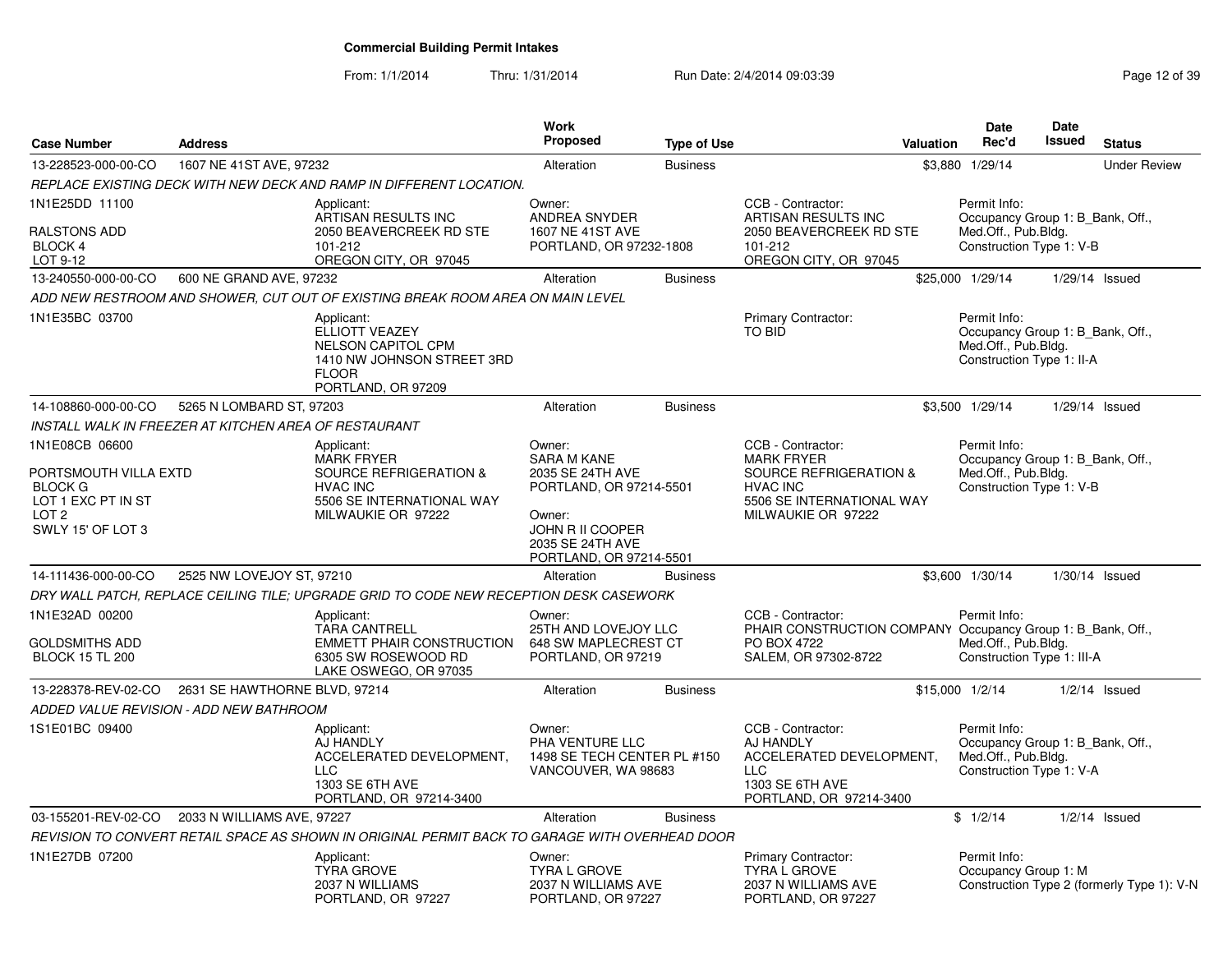| <b>Case Number</b>                                                    | <b>Address</b>                                |                                                                                                                                                                    | Work<br>Proposed                                                                      | <b>Type of Use</b> |                                                                                                                          | <b>Valuation</b> | <b>Date</b><br>Rec'd                                                                                | Date<br><b>Issued</b> | <b>Status</b>                                                                     |
|-----------------------------------------------------------------------|-----------------------------------------------|--------------------------------------------------------------------------------------------------------------------------------------------------------------------|---------------------------------------------------------------------------------------|--------------------|--------------------------------------------------------------------------------------------------------------------------|------------------|-----------------------------------------------------------------------------------------------------|-----------------------|-----------------------------------------------------------------------------------|
| 14-100756-000-00-CO                                                   | 301 SE 2ND AVE, 97214                         |                                                                                                                                                                    | Alteration                                                                            | <b>Business</b>    |                                                                                                                          |                  | \$4,200 1/3/14                                                                                      |                       | 1/29/14 Under Inspection                                                          |
| <b>INSTALLATION OF RACKING SYSTEMS</b>                                |                                               |                                                                                                                                                                    |                                                                                       |                    |                                                                                                                          |                  |                                                                                                     |                       |                                                                                   |
| 1N1E34DD 01000                                                        |                                               | Applicant:<br><b>JOHN CASELLI</b><br>NORTHWEST HANDLING SYSTEM: 4100 SW ARTHUR WAY<br>18008 NE AIRPORT WAY<br>PORTLAND, OR 97230                                   | Owner:<br>PRODUCE ROW LLC<br>PORTLAND, OR 97221-3202                                  |                    | CCB - Contractor:<br>NORTH WEST HANDLING<br><b>SYSTEMS INC</b><br>1100 SW 7TH STREET<br>RENTON, WA 980552939             |                  | Permit Info:<br>Factory, Mod.Hazard<br>Construction Type 1: V-B                                     |                       | Occupancy Group 1: F-1 Industrial Plant -                                         |
|                                                                       | 13-149888-REV-01-CO 837 SW 2ND AVE, 97204     |                                                                                                                                                                    | Alteration                                                                            | <b>Business</b>    |                                                                                                                          |                  | \$1/3/14                                                                                            |                       | $1/3/14$ Issued                                                                   |
|                                                                       | REVISION TO ADD NEW FLOOR FRAMING IN BATHROOM |                                                                                                                                                                    |                                                                                       |                    |                                                                                                                          |                  |                                                                                                     |                       |                                                                                   |
| 1S1E03BA 04200<br><b>PORTLAND</b><br>EXC PT IN ST LOT 4 BLOCK 22      |                                               | Applicant:<br>ORANGE DESIGN INDUSTRIES LL( DOWNTOWN DIRT LLC<br>PO BOX 42015<br>PORTLAND, OR 97242                                                                 | Owner:<br>PO BOX 8547<br>PORTLAND, OR 97207                                           |                    | CCB - Contractor:<br>ORANGE DESIGN INDUSTRIES LL( Occupancy Group 1: B_Bank, Off.,<br>PO BOX 42015<br>PORTLAND, OR 97242 |                  | Permit Info:<br>Med.Off., Pub.Bldg.<br>Construction Type 1: V-B                                     |                       |                                                                                   |
| 13-210074-000-00-CO                                                   | 7405 SW BARBUR BLVD, 97219                    |                                                                                                                                                                    | Alteration                                                                            | <b>Business</b>    |                                                                                                                          | \$15,000 1/7/14  |                                                                                                     |                       | $1/7/14$ Issued                                                                   |
|                                                                       |                                               | ADD FRYER, FRYER HOOD and STAINLESS WALL PANEL BEHIND. ADD SHELVING. ADD NEW WALL WITH NEW HAND SINK.                                                              |                                                                                       |                    |                                                                                                                          |                  |                                                                                                     |                       |                                                                                   |
| 1S1E21AD 03300                                                        |                                               | Applicant:<br>NORTHSTAR CONSTRUCTION<br><b>SERVICES LLC</b><br>303 N 10TH ST<br>OZARK, MISSOURI 65721                                                              | Owner:<br>SOUTHEAST CO<br>111 SW 5TH AVE STE 4000<br>PORTLAND, OR 97204-3643          |                    | CCB - Contractor:<br>NORTHSTAR CONSTRUCTION<br><b>SERVICES LLC</b><br>303 N 10TH ST<br>OZARK, MISSOURI 65721             |                  | Permit Info:<br>Occupancy Group 1: A-2_Restaurant<br>Construction Type 1: V-B                       |                       |                                                                                   |
| 13-239563-000-00-CO                                                   | 2033 NE COLUMBIA BLVD, 97211                  |                                                                                                                                                                    | Alteration                                                                            | <b>Business</b>    |                                                                                                                          |                  | \$1,600 1/7/14                                                                                      |                       | $1/7/14$ Issued                                                                   |
|                                                                       |                                               | INTERIOR ONLY -INSTALL 10' x 15' PRE MANUFACTURED PAINT MIXING BOOTH. NOT TO EXCEED MAQ'S. HAZ MAT INVENTORY TO BE SUBMITTED AT TIME OF SEPARATE SPRINKLER PERMIT. |                                                                                       |                    |                                                                                                                          |                  |                                                                                                     |                       |                                                                                   |
| 1N1E11DD 01300<br>SECTION 11 1N 1E<br>TL 1300 0.36 ACRES              |                                               | Applicant:<br>METRO SAFETY & FIRE INC<br>PO BOX 33650<br>PORTLAND, OR 97292                                                                                        | Owner:<br>2033 NE COLUMBIA LLC<br>5611 NE COLUMBIA BLVD<br>PORTLAND, OR 97218-1237    |                    | CCB - Contractor:<br>METRO SAFETY & FIRE INC<br>PO BOX 33650<br>PORTLAND, OR 97292                                       |                  | Permit Info:<br>Station<br>Construction Type 1: V-B                                                 |                       | Occupancy Group 1: M_Store, Service<br>Construction Type 2 (formerly Type 1): V-B |
| 14-100782-000-00-CO                                                   | 3700 N WILLIAMS AVE, 97212                    |                                                                                                                                                                    | Alteration                                                                            | <b>Business</b>    |                                                                                                                          | \$50,000 1/7/14  |                                                                                                     |                       | 1/7/14 Under Inspection                                                           |
|                                                                       |                                               | TI FOR NEW TENANT: NEW PARTITION WALLS FOR OFFICES, CONFERENCE ROOM, STAIRS AND PREVIOUSLY ROUGHED IN BATHROOM                                                     |                                                                                       |                    |                                                                                                                          |                  |                                                                                                     |                       |                                                                                   |
| 1N1E22DD 08000<br><b>ALBINA HMSTD</b><br>BLOCK 24<br>LOT <sub>9</sub> |                                               | Applicant:<br>NWC NICK WEITZER COMPANY<br><b>LLC</b><br>111 SE 71ST AVE<br>PORTLAND, OR 97215                                                                      | Owner:<br>JL SQUARED PROPERTIES LLC<br>3700 N WILLIAMS AVE<br>PORTLAND, OR 97227-1441 |                    | CCB - Contractor:<br>NWC NICK WEITZER COMPANY<br><b>LLC</b><br>111 SE 71ST AVE<br>PORTLAND, OR 97215                     |                  | Permit Info:<br>Occupancy Group 1: B Bank, Off.,<br>Med.Off., Pub.Bldg.<br>Construction Type 1: V-B |                       |                                                                                   |
| 14-101663-000-00-CO                                                   | 7825 N LOMBARD ST, 97203                      |                                                                                                                                                                    | Alteration                                                                            | <b>Business</b>    |                                                                                                                          | \$146,500 1/7/14 |                                                                                                     | 1/28/14 Issued        |                                                                                   |
|                                                                       |                                               | INTERIOR REMODEL TENANT IMPROVEMENT, NEW WALLS FOR OFFICES, ATM AREA AND SERVICE COUNTER, RELOCATE FRONT DOOR, CHANGE OF USE FROM (M) MERCANTILE TO (B) BUSINI     |                                                                                       |                    |                                                                                                                          |                  |                                                                                                     |                       |                                                                                   |
| 1N1W12AA 10000                                                        |                                               | Applicant:<br><b>ERIC HALL</b>                                                                                                                                     | Owner:<br><b>BENENSON CAPITAL CO</b>                                                  |                    | CCB - Contractor:<br>1996 LLC (DBA CHAMBERS                                                                              |                  | Permit Info:<br>Occupancy Group 1: B_Bank, Off.,                                                    |                       |                                                                                   |
| SECTION 12 1N 1W<br>TL 10000 1.25 ACRES                               |                                               | ERIC HALL ARCHITECTS INC<br>116 HWY 99 N. STE 100<br><b>EUGENE, OR 97402</b>                                                                                       | 708 3RD AVE<br>NEW YORK, NY 10017                                                     |                    | CONSTRUCTION)<br>3028 JUDKINS RD #1<br>EUGENE OR 97403                                                                   |                  | Med.Off., Pub.Bldg.<br>Construction Type 1: V-B                                                     |                       |                                                                                   |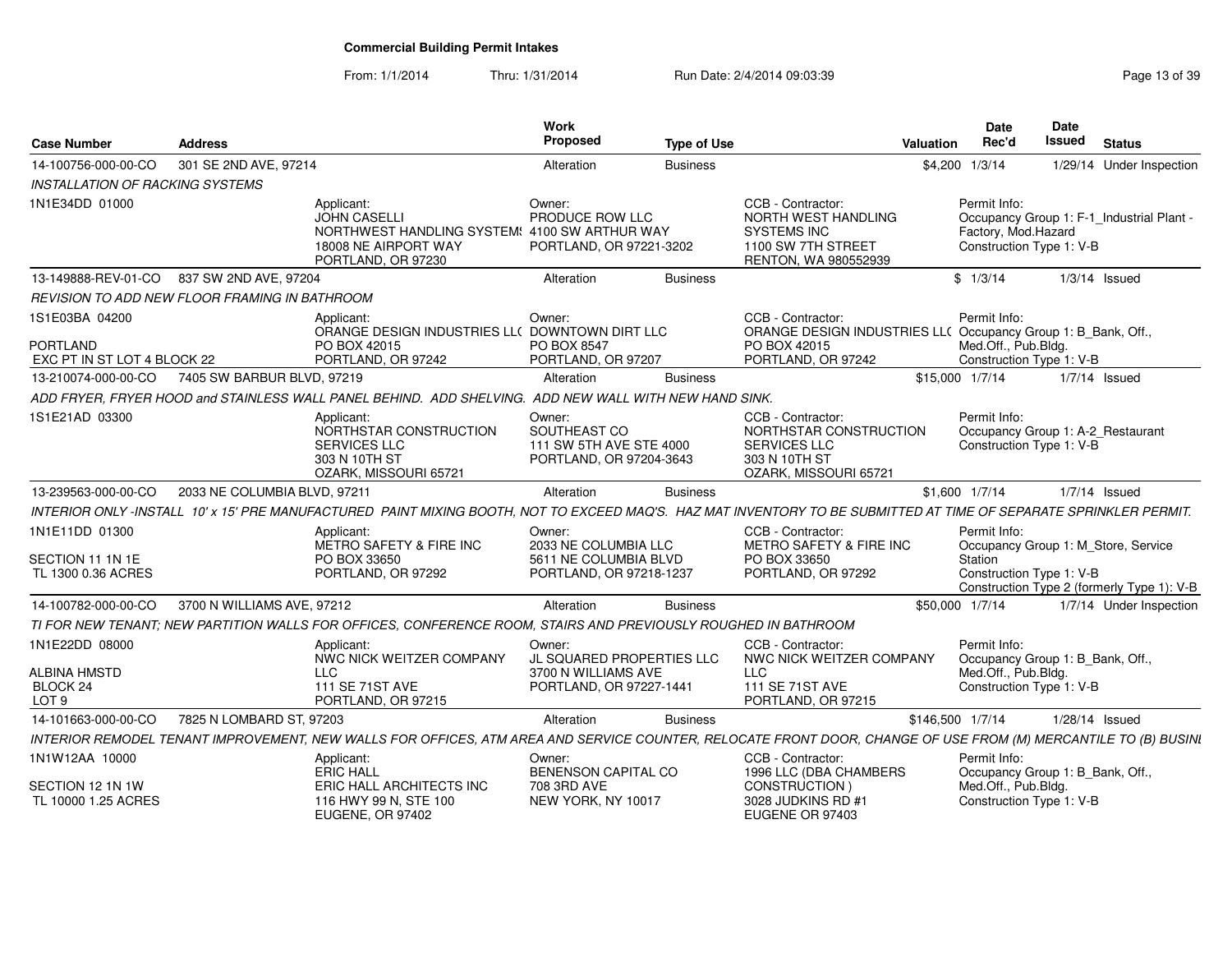| <b>Case Number</b>                                                          | <b>Address</b>               |                                                                                                                                                                 | Work<br>Proposed                                                                              | <b>Type of Use</b> |                                                                                                                         | Valuation       | <b>Date</b><br>Rec'd                | Date<br>Issued                                               | <b>Status</b>                                                                    |
|-----------------------------------------------------------------------------|------------------------------|-----------------------------------------------------------------------------------------------------------------------------------------------------------------|-----------------------------------------------------------------------------------------------|--------------------|-------------------------------------------------------------------------------------------------------------------------|-----------------|-------------------------------------|--------------------------------------------------------------|----------------------------------------------------------------------------------|
| 14-101738-000-00-CO                                                         | 9022 N NEWMAN AVE - Space C  |                                                                                                                                                                 | Alteration                                                                                    | <b>Business</b>    |                                                                                                                         | \$50,000 1/7/14 |                                     |                                                              | <b>Under Review</b>                                                              |
|                                                                             |                              | PARTIAL CHANGE OF OCCUPANCY FROM (B) CAFÉ TO COMMUNITY ROOM (A-3); PARTIAL CHANGE OF OCCUPANCY FROM (B) ADULT EDUCATION CLASSROOMS TO (E) PRESCHOOL; CREATE FII |                                                                                               |                    |                                                                                                                         |                 |                                     |                                                              |                                                                                  |
| 1N1E08BA 19100                                                              |                              | Applicant:<br>LAURIE J SIMPSON<br>LAURIE J SIMPSON, ARCHITECT<br>4072 N WILLIAMS AVE, SUITE A<br>PORTLAND, OR 97227                                             | Owner:<br>HOUSING AUTHORITY OF<br><b>PORTLAND</b><br>135 SW ASH ST<br>PORTLAND, OR 97204-3540 |                    | CCB - Contractor:<br>WALSH CONSTRUCTION CO<br>2905 SW 1ST AVE<br>PORTLAND, OR 972014707                                 |                 | Permit Info:<br>Multi-family        | Construction Type 1: V-A                                     | Occupancy Group 1: R-2_Residential<br>Construction Type 2 (formerly Type 1): V-A |
| 13-217893-REV-01-CO                                                         | 4849 NE 138TH AVE, 97230     |                                                                                                                                                                 | Alteration                                                                                    | <b>Business</b>    |                                                                                                                         |                 | \$1/7/14                            |                                                              | $1/7/14$ Issued                                                                  |
|                                                                             |                              | REVISION TO WIDEN OVERHEAD DOOR FROM 10' TO 12'; SHORTEN COUNTER; RELOCATE EXISTING WINDOW; RELOCATE DOOR                                                       |                                                                                               |                    |                                                                                                                         |                 |                                     |                                                              |                                                                                  |
| 1N2E23A 00600<br>SPACE INDUSTRIAL PK<br><b>BLOCK 3&amp;8 TL 600</b>         |                              | Applicant:<br>Pam Broderius<br>1121 Columbia Blvd<br>Longview, WA 98632                                                                                         | Owner:<br>COSTCO WHOLESALE CORP<br>999 LAKE DR<br>ISSAQUAH, WA 98027                          |                    | CCB - Contractor:<br>PACIFIC NORTHERN<br><b>ENVIRONMENTAL CORP</b><br>1081 COLUMBIA BLDV<br>LONGVIEW, WA 98632          |                 | Permit Info:<br>Station             | Construction Type 1: V-B                                     | Occupancy Group 1: M Store, Service                                              |
| 13-240060-000-00-CO                                                         | 7441 N LOMBARD ST, 97203     |                                                                                                                                                                 | Alteration                                                                                    | <b>Business</b>    |                                                                                                                         | \$16.495 1/8/14 |                                     |                                                              | $1/8/14$ Issued                                                                  |
|                                                                             |                              | REMOVE AWNING.REMOVE STONE VENEER REPLACE WITH SIDING, NEW STOREFRONT WINDOWS, NEW EXT. DOORS                                                                   |                                                                                               |                    |                                                                                                                         |                 |                                     |                                                              |                                                                                  |
| 1N1E07BB 14000<br>SOUTH ST JOHNS<br>BLOCK 2<br><b>LOT 14</b>                |                              | Applicant:<br><b>PAUL FRANK</b><br>JAMES FRANK CONST<br>8028 NE GLISAN ST STE C<br>PORTLAND OR 97213                                                            | Owner:<br>PATTIE K ARD<br>6819 N POLK AVE<br>PORTLAND, OR 97203-5525                          |                    | CCB - Contractor:<br><b>JAMES FRANK</b><br><b>JAMES FRANK CONSTRUCTION</b><br>8028 NE GLISAN STE C<br>PORTLAND OR 97213 |                 | Permit Info:<br>Station             | Construction Type 1: V-B                                     | Occupancy Group 1: M_Store, Service                                              |
| 14-102443-000-00-CO                                                         | 2112 SW 1ST AVE, 97201       |                                                                                                                                                                 | Alteration                                                                                    | <b>Business</b>    |                                                                                                                         | \$2,000 1/8/14  |                                     |                                                              | 1/8/14 Under Inspection                                                          |
|                                                                             |                              | INSTALL SOUND WALLS AND SOUND CLOUDS WITHIN 2 EXISTING MIXING STUDIOS                                                                                           |                                                                                               |                    |                                                                                                                         |                 |                                     |                                                              |                                                                                  |
| 1S1E03CC 00200<br>SOUTH AUDITORIUM ADD<br><b>BLOCK H</b><br>S 100' OF LOT 2 |                              | Applicant:<br><b>TARA LUND</b><br><b>CIDA</b><br>15895 SW 72ND AVE SUITE 200<br>PORTLAND OREGON 97224                                                           | Owner:<br>2112 SW FIRST LLC<br>2112 SW 1ST AVE #200<br>PORTLAND, OR 97201                     |                    | CCB - Contractor:<br><b>CHAD BRIX</b><br><b>BRIX CONTRACTING. INC</b><br>17337 CEDAR RD<br>LAKE OSWEGO, OR 97034        |                 | Permit Info:<br>Med.Off., Pub.Bldg. | Occupancy Group 1: B_Bank, Off.,<br>Construction Type 1: V-B |                                                                                  |
| 14-102506-000-00-CO                                                         | 3865 NW ST HELENS RD, 97210  |                                                                                                                                                                 | Alteration                                                                                    | <b>Business</b>    |                                                                                                                         | \$25,000 1/8/14 |                                     |                                                              | $1/8/14$ Issued                                                                  |
| CONSTRUCTION OF NEW TRUCK RAMP                                              |                              |                                                                                                                                                                 |                                                                                               |                    |                                                                                                                         |                 |                                     |                                                              |                                                                                  |
| 1N1E19DC 00500                                                              |                              | Applicant:<br><b>BRANDON HELLERVIK</b>                                                                                                                          | Owner:<br>HAJ PROPERTIES LLC                                                                  |                    | CCB - Contractor:<br><b>BENCHMARK INDUSTRIAL</b>                                                                        |                 | Permit Info:                        | Occupancy Group 1: U Private                                 |                                                                                  |
| SECTION 19 1N 1E<br>TL 500 2.99 ACRES                                       |                              | <b>BENCHMARK INDUSTRIAL</b><br>808 N RIVER ST<br>PORTLAND OR 97227                                                                                              | 3865 NW ST HELENS RD<br>PORTLAND, OR 97210                                                    |                    | <b>SERVICES LLC</b><br>2245 NW SUFFOLK ST<br>PORTLAND, OR 97210                                                         |                 | Garage\Utility Misc.                | Construction Type 1: V-B                                     |                                                                                  |
| 14-102917-000-00-CO                                                         | 13650 NE WHITAKER WAY, 97230 |                                                                                                                                                                 | Alteration                                                                                    | <b>Business</b>    |                                                                                                                         | \$8.400 1/9/14  |                                     |                                                              | $1/9/14$ Issued                                                                  |
|                                                                             |                              | TI ON 2ND FLOOR, ADD WALL FOR NEW OFFICE, INFILL AND RELOCATE DOOR ON EXISTING OFFICE                                                                           |                                                                                               |                    |                                                                                                                         |                 |                                     |                                                              |                                                                                  |
| 1N2E23AC 03300                                                              |                              | Applicant:<br><b>LINDA SMITH</b>                                                                                                                                | Owner:<br>BERGELECTRIC CORP                                                                   |                    | CCB - Contractor:<br>Kevin                                                                                              |                 | Permit Info:                        | Occupancy Group 1: S-1_Storage -                             |                                                                                  |
| SPACE INDUSTRIAL PK<br>BLOCK 5<br>LOT 1 TL 3300                             |                              | <b>TI DESIGN GROUP</b><br>PO BOX 6<br>BEAVERTON OR 97075                                                                                                        | 5650 W CENTINELA AVE<br>LOS ANGELES, CA 90045                                                 |                    | <b>BARTEL CONTRACTING INC</b><br>PO BOX 160<br>GLADSTONE, OR 97027                                                      |                 |                                     | Moderate Hazard, Warehouse<br>Construction Type 1: V-B       | Construction Type 2 (formerly Type 1): III-B                                     |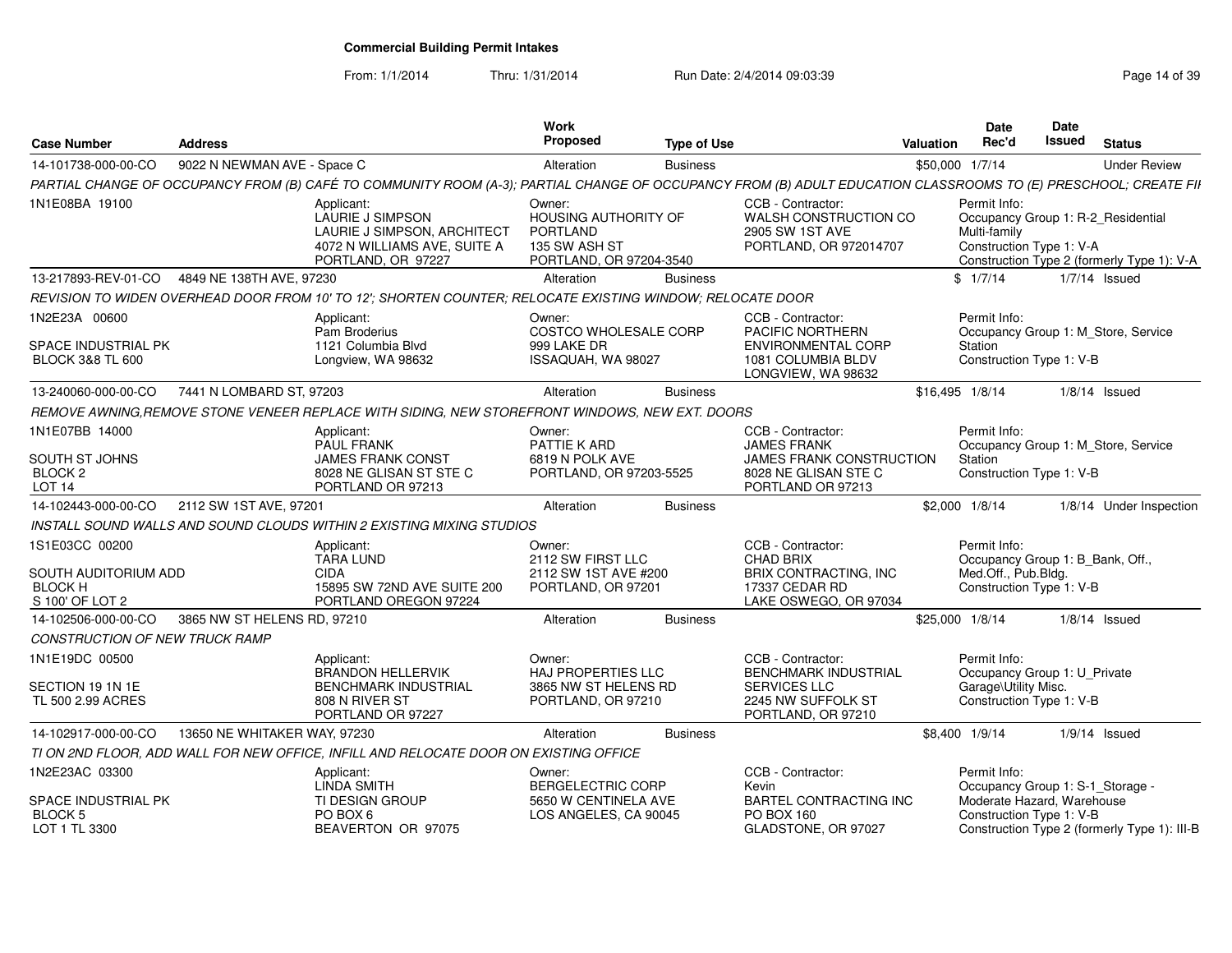| <b>Case Number</b>                                                        | <b>Address</b>                               |                                                                                                                                                                  | Work<br><b>Proposed</b>                                                             | <b>Type of Use</b> |                                                                                                                | Valuation         | <b>Date</b><br>Rec'd                | Date<br><b>Issued</b><br><b>Status</b>                             |
|---------------------------------------------------------------------------|----------------------------------------------|------------------------------------------------------------------------------------------------------------------------------------------------------------------|-------------------------------------------------------------------------------------|--------------------|----------------------------------------------------------------------------------------------------------------|-------------------|-------------------------------------|--------------------------------------------------------------------|
| 14-103642-000-00-CO                                                       | 4804 SE WOODSTOCK BLVD, 97206                |                                                                                                                                                                  | Alteration                                                                          | <b>Business</b>    |                                                                                                                | \$9,600 1/10/14   |                                     | 1/10/14 Under Inspection                                           |
|                                                                           |                                              | MOVE NON-BEARING WALL THREE FEET TO CREATE PRIVATE OFFICE                                                                                                        |                                                                                     |                    |                                                                                                                |                   |                                     |                                                                    |
| 1S2E18CD 07400<br><b>WOODSTOCK</b><br><b>BLOCK 5</b><br>LOT <sub>1</sub>  |                                              | Applicant:<br><b>TARYN JOHNSON</b><br>THE JOINERY<br>4804 SE WOODSTOCK BLVD<br>PORTLAND OR 97206                                                                 | Owner:<br>JOINERY PROPERTY LLC<br>4804 SE WOODSTOCK BLVD<br>PORTLAND, OR 97206      |                    | CCB - Contractor:<br><b>MODERN ORGANIC</b><br>CONSTRUCTION<br>4212 NE SUMNER ST<br>PORTLAND, OR 97218-1542     |                   | Permit Info:<br>Med.Off., Pub.Bldg. | Occupancy Group 1: B_Bank, Off.<br>Construction Type 1: V-B        |
| 14-100675-000-00-CO                                                       | 5516 SE WOODSTOCK BLVD - Lot 3, 97206        |                                                                                                                                                                  | Alteration                                                                          | <b>Business</b>    |                                                                                                                | \$6,000 1/14/14   |                                     | 1/14/14 Under Inspection                                           |
|                                                                           |                                              | TI FOR NEW TENANT: ADDING SEVEN SPA CHAIRS: NO STRUCTURAL WORK                                                                                                   |                                                                                     |                    |                                                                                                                |                   |                                     |                                                                    |
| 1S2E18DC 02700                                                            |                                              | Applicant<br>RELIABLE CONTRACTOR INC<br>4606 SE 115TH<br>PORTLAND OR 97266                                                                                       | Owner<br><b>WE-BE INVESTMENTS LLC</b><br>8384 PHOEBE CT<br>REDMOND, OR 97756-7380   |                    | CCB - Contractor:<br><b>RELIABLE CONTRACTOR INC</b><br>4606 SE 115TH<br>PORTLAND OR 97266                      |                   | Permit Info:<br>and Two Family      | Occupancy Group 1: R-3 Residential One<br>Construction Type 1: V-A |
| 14-104414-000-00-CO                                                       | 203 NW 3RD AVE, 97209                        |                                                                                                                                                                  | Alteration                                                                          | <b>Business</b>    |                                                                                                                | \$10,000 1/14/14  |                                     | $1/14/14$ Issued                                                   |
|                                                                           |                                              | EXPLORATORY DEMO OF FLOORS 1-4 TO INCLUDE REMOVING MAJORITY OF EXISTING LATH AND PLASTER AND PLASTER AT EXISTING CEILINGS OF EACH FLOOR TO DETERMINE EXISTING S1 |                                                                                     |                    |                                                                                                                |                   |                                     |                                                                    |
| 1N1E34CA 05100                                                            |                                              | Applicant:<br>PHILIP SYDNOR<br>INTEGRATE ARCHITECTURE AND 8190 SW CANYON LN<br><b>PLANNING</b><br>1715 N TERRY ST<br>PORTLAND, OR 97217                          | Owner:<br><b>KEYMAR LLC</b><br>PORTLAND, OR 97225-3922                              |                    | CCB - Contractor:<br><b>MATT SIEGEL</b><br><b>BUILDING BLOCK LLC</b><br>8190 SW CANYON LN<br>PORTLAND OR 97225 |                   | Permit Info:<br>Med.Off., Pub.Bldg. | Occupancy Group 1: B Bank, Off<br>Construction Type 1: III-B       |
| 14-104472-000-00-CO                                                       | 1430 SE WATER AVE, 97214                     |                                                                                                                                                                  | Alteration                                                                          | <b>Business</b>    |                                                                                                                | \$290,000 1/14/14 |                                     | <b>Under Review</b>                                                |
|                                                                           |                                              | CHANGE OF OCCUPANCY FOR 3 NEW TI SPACES ON MAIN LEVEL: RECONFIGURE 2ND LEVEL FOR NEW KITCHEN ANNEX AND NEW OFFICES: EXTERIOR RENOVATIONS TO SOUTH AND WEST F/    |                                                                                     |                    |                                                                                                                |                   |                                     |                                                                    |
| 1S1E03AD 06700<br><b>EAST PORTLAND</b><br>BLOCK 12<br>LOT 3-7 TL 6700     |                                              | Applicant:<br><b>SHEM HARDING</b><br><b>DECA ARCHITECTURE. INC</b><br>935 SE ALDER<br>PORTLAND OR 97214                                                          | Owner:<br>PITMAN PROPERTIES III L L C<br>1535 SE 3RD AVE<br>PORTLAND, OR 97214-3347 |                    | Primary Contractor:<br>TO BID                                                                                  |                   | Permit Info:<br>Med.Off., Pub.Bldg. | Occupancy Group 1: B_Bank, Off.,<br>Construction Type 1: III-B     |
| 14-100719-000-00-CO                                                       | 2020 SW 4TH AVE, 97201                       |                                                                                                                                                                  | Alteration                                                                          | <b>Business</b>    |                                                                                                                | \$750,000 1/15/14 |                                     | <b>Under Review</b>                                                |
|                                                                           |                                              | REMOVAL OF EXISTING CANOPY ON WEST SIDE OF BUILDING AND REPLACEMENT WITH NEW SMALLER. CANOPY: REMOVE PORTION OF GLAZING AND PANELING SYSTEMS ABOVE CANOPY A      |                                                                                     |                    |                                                                                                                |                   |                                     |                                                                    |
| 1S1E03CC 01000<br>SOUTH AUDITORIUM ADD<br><b>BLOCK B</b><br>LOT 2 TL 1000 |                                              | Applicant:<br><b>MARKUS BROWN</b><br><b>GBD ARCHITECTS</b><br>1120 NW COUCH STE 300<br>PORTLAND OR 97209                                                         | Owner<br><b>LLC</b><br>810 NW MARSHALL ST #300<br>PORTLAND, OR 97209                |                    | CCB - Contractor:<br>PARKSIDE CENTER ASSOCIATES BREMIK CONSTRUCTION<br>1026 SE STARK ST<br>PORTLAND, OR 97214  |                   |                                     |                                                                    |
| 14-105350-000-00-CO                                                       | 5716 N GREELEY AVE, 97217                    |                                                                                                                                                                  | Alteration                                                                          | <b>Business</b>    |                                                                                                                |                   | \$200 1/15/14                       | 1/15/14 Issued                                                     |
|                                                                           | INSTALL NEW FIRECODE GYP SIDING TO EAST WALL |                                                                                                                                                                  |                                                                                     |                    |                                                                                                                |                   |                                     |                                                                    |
| 1N1E16CD 05700<br><b>WILLAMETTE</b>                                       |                                              | Applicant:<br><b>JEFF WILLEMSEN</b><br><b>WNB DEVELOPMENT</b>                                                                                                    | Owner:<br><b>WILLBALL DEVELOPMENT LLC</b><br>PO BOX 16967                           |                    | CCB - Contractor:<br><b>JEFF WILLEMSEN</b><br><b>WNB DEVELOPMENT</b>                                           |                   | Permit Info:<br>Med.Off., Pub.Bldg. | Occupancy Group 1: B_Bank, Off.                                    |
| BLOCK 11<br><b>LOT 14</b>                                                 |                                              | P0 BOX 16967<br>PORTLAND OR 97292                                                                                                                                | PORTLAND, OR 97292                                                                  |                    | P0 BOX 16967<br>PORTLAND OR 97292                                                                              |                   |                                     | Construction Type 1: V-B                                           |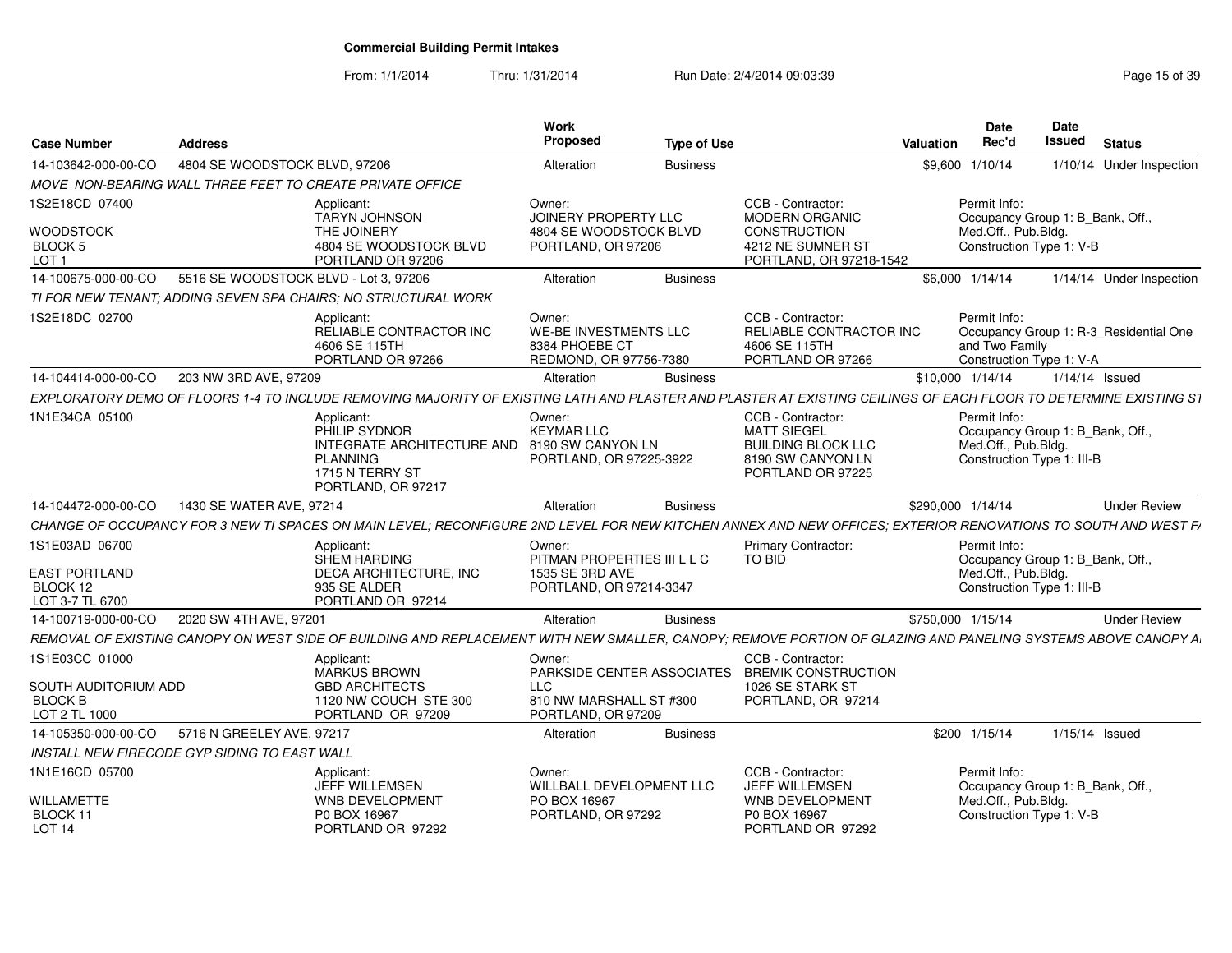| <b>Case Number</b>                                                                                           | <b>Address</b>                |                                                                                                                                                              | Work<br><b>Proposed</b>                                                                           | <b>Type of Use</b> |                                                                                                             | <b>Valuation</b> | <b>Date</b><br>Rec'd                | Date<br>Issued                                                 | <b>Status</b>                              |
|--------------------------------------------------------------------------------------------------------------|-------------------------------|--------------------------------------------------------------------------------------------------------------------------------------------------------------|---------------------------------------------------------------------------------------------------|--------------------|-------------------------------------------------------------------------------------------------------------|------------------|-------------------------------------|----------------------------------------------------------------|--------------------------------------------|
| 14-104739-000-00-CO                                                                                          | 8301 SE 17TH AVE, 97202       |                                                                                                                                                              | Alteration                                                                                        | <b>Business</b>    |                                                                                                             |                  | \$2,313 1/16/14                     |                                                                | 1/16/14 Issued                             |
| PARTIAL ROOF REPLACEMENT                                                                                     |                               |                                                                                                                                                              |                                                                                                   |                    |                                                                                                             |                  |                                     |                                                                |                                            |
| 1S1E23DC 07200                                                                                               |                               | Applicant:<br>ANTHONY SCHROEDER                                                                                                                              | Owner:<br><b>GEORGE M GRIJALVA</b>                                                                |                    | CCB - Contractor:<br>THD AT HOME SERVICES INC                                                               |                  | Permit Info:                        |                                                                | Occupancy Group 1: A-2_Restaurant          |
| SELLWOOD<br>BLOCK 78<br>LOT <sub>1</sub>                                                                     |                               | THE HOME DEPOT<br>140 COUNTY LINE RD<br>PACIFIC, WA 98047                                                                                                    | 660 SE 40TH TER<br>GRESHAM, OR 97080<br>Owner:<br>EULA J GRIJALVA<br>660 SE 40TH TER              |                    | CUMBERLAND OFFICE PARK 2690 Construction Type 1: V-B<br><b>CUMBERLAND PKWY STE 300</b><br>ATLANTA, GA 30339 |                  |                                     |                                                                |                                            |
| 14-105665-000-00-CO                                                                                          | 1422 NE ALBERTA ST, 97211     |                                                                                                                                                              | GRESHAM, OR 97080<br>Alteration                                                                   | <b>Business</b>    |                                                                                                             |                  | \$30,000 1/16/14                    |                                                                | <b>Under Review</b>                        |
|                                                                                                              |                               |                                                                                                                                                              |                                                                                                   |                    |                                                                                                             |                  |                                     |                                                                |                                            |
|                                                                                                              |                               | CHANGE OF OCCUPANCY TO NEW COFFEE SHOP AND ROASTERY( BUILDING CONSTRUCTED IN 1999 AS AN F1 OCCUAPNCY) , CHANGE SWING OF DOOR AT RESTROOM, NEW BAR WITH PASTI |                                                                                                   |                    |                                                                                                             |                  |                                     |                                                                |                                            |
| 1N1E23AC 09000<br>VERNON<br>BLOCK 44<br>LOT 1 TL 9000                                                        |                               | Applicant:<br><b>WESLEY RUSSELL</b><br><b>CASE STUDY COFFEE</b><br><b>ESPRESSO ARTS CATERING</b><br>5347 NE SANDY BLVD<br>PORTLAND OR 97213                  | Owner:<br><b>URBAN DWELL LLC</b><br>2948 SE HARRISON ST<br>PORTLAND, OR 97214                     |                    | CCB - Contractor:<br><b>JACOB FLORY</b><br><b>B D MACK</b><br>5016 NE 11TH AVE<br>PORTLAND OR 97211         |                  | Permit Info:<br>Med.Off., Pub.Bldg. | Occupancy Group 1: B_Bank, Off.,<br>Construction Type 1: V-B   | Construction Type 2 (formerly Type 1): V-B |
| 13-197694-REV-01-CO                                                                                          | 1320 SE WATER AVE, 97214      |                                                                                                                                                              | Alteration                                                                                        | <b>Business</b>    |                                                                                                             |                  | \$1/16/14                           | 1/16/14 Final                                                  |                                            |
|                                                                                                              |                               | REVISION TO CHANGE FROM WOOD RAMP TO CONCRETE RAMP AND NEW WOODEN PLANTER BOXES                                                                              |                                                                                                   |                    |                                                                                                             |                  |                                     |                                                                |                                            |
| 1S1E03AD 04400<br><b>EAST PORTLAND</b><br>BLOCK 13<br>W OF R/W LOT 1&2<br>LOT $3-6$<br>S OF R/W LOT 7        |                               | Applicant:<br>MICHELLE PLATTER<br>THE WATERMARK GROUP<br>2404 NW 94TH ST<br>VANCOUVER, WA 98665                                                              | Owner:<br>COE PROPERTIES L L C<br>6255 SW SHERIDAN ST<br>PORTLAND, OR 97225-8106                  |                    |                                                                                                             |                  | Permit Info:<br>Med.Off., Pub.Bldg. | Occupancy Group 1: B_Bank, Off.,<br>Construction Type 1: V-B   | Construction Type 2 (formerly Type 1): V-B |
| 14-107462-000-00-CO                                                                                          | 4530 SE HAWTHORNE BLVD, 97215 |                                                                                                                                                              | Alteration                                                                                        | <b>Business</b>    |                                                                                                             |                  | $$1,100$ $1/21/14$                  |                                                                | 1/21/14 Under Inspection                   |
|                                                                                                              |                               | INTERIOR ONLY-INSTALL SOUND PROOFING WALL & DOOR BETWEEN LOBBY AND TANK ROOM. INSTALL DOOR FROM LOBBY TO FLOAT ROOMS                                         |                                                                                                   |                    |                                                                                                             |                  |                                     |                                                                |                                            |
|                                                                                                              |                               | Applicant:<br><b>GRAHAM TALLEY</b><br><b>FLOAT ON LLC</b><br>5453 SE 47TH AV<br>PORTLAND, OR 97206                                                           | Owner:<br>PARADISE 39 GRAPE LLC<br>6010 NE FLANDERS ST UNIT B-1<br>PORTLAND, OR 97213             |                    |                                                                                                             |                  | Permit Info:<br>Med.Off., Pub.Bldg. | Occupancy Group 1: B Bank, Off.,<br>Construction Type 1: V-B   |                                            |
| 13-187807-DFS-01-CO 230 E BURNSIDE ST, 97214                                                                 |                               |                                                                                                                                                              | Alteration                                                                                        | <b>Business</b>    |                                                                                                             |                  | \$3,500 1/21/14                     |                                                                | $1/31/14$ Issued                           |
| DFS FOR GLASS GUARD PANELS                                                                                   |                               |                                                                                                                                                              |                                                                                                   |                    |                                                                                                             |                  |                                     |                                                                |                                            |
| 1N1E34DD 00700<br><b>EAST PORTLAND</b><br>BLOCK 66<br>LOT 7&8 TL 700<br>LAND & IMPS SEE R149992 (R226504171) |                               | Applicant:<br>MIKE COYLE<br><b>FASTER PERMITS</b><br>14334 NW EAGLERIDGE LANE<br>PORTLAND, OR 97229                                                          | Owner:<br><b>TEMPLETON OFFICE</b><br><b>INVESTMENTS</b><br>7371 SE 92ND AVE<br>PORTLAND, OR 97266 |                    | CCB - Contractor:<br>PATH CONSTRUCTION<br>5331 SW MACADAM AVE #258-110<br>PORTLAND, OR 97239                |                  | Permit Info:<br>Med.Off., Pub.Bldg. | Occupancy Group 1: B Bank, Off.,<br>Construction Type 1: III-B |                                            |
| FOR BILLBOARD<br>HISTORIC PROPERTY 15 YR 2006;<br>POTENTIAL ADDITIONAL TAX                                   |                               |                                                                                                                                                              | Owner:<br><b>LLC</b><br>7371 SE 92ND AVE<br>PORTLAND, OR 97266                                    |                    |                                                                                                             |                  |                                     |                                                                |                                            |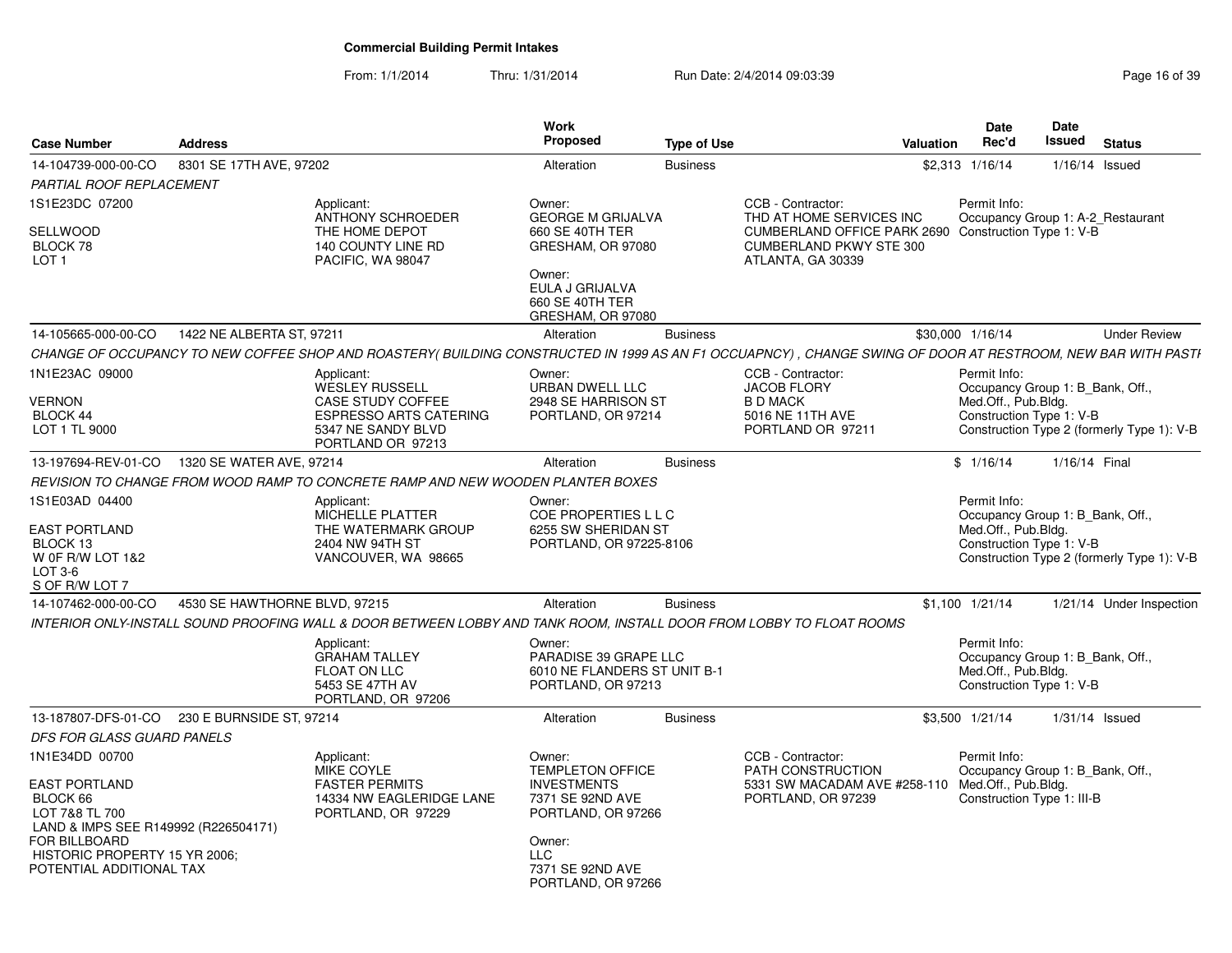| <b>Case Number</b>                                                        | <b>Address</b>           |                                                                                                                                                                 | Work<br>Proposed                                                                                                                                                                                     | <b>Type of Use</b> |                                                                                                                               | Valuation         | Date<br>Rec'd                                                                                       | <b>Date</b><br><b>Issued</b> | <b>Status</b>       |
|---------------------------------------------------------------------------|--------------------------|-----------------------------------------------------------------------------------------------------------------------------------------------------------------|------------------------------------------------------------------------------------------------------------------------------------------------------------------------------------------------------|--------------------|-------------------------------------------------------------------------------------------------------------------------------|-------------------|-----------------------------------------------------------------------------------------------------|------------------------------|---------------------|
| 14-103443-000-00-CO                                                       | 4424 NE GLISAN ST, 97213 |                                                                                                                                                                 | Alteration                                                                                                                                                                                           | <b>Business</b>    |                                                                                                                               |                   | \$5,500 1/22/14                                                                                     |                              | 1/22/14 Issued      |
|                                                                           |                          | TENANT IMPROVEMENTSON 2 LEVELS: ADD PARTITIONS WALLS TO CREAT NEW EXAM ROOMS, ADD 4 NEW DOOR OPENINGS                                                           |                                                                                                                                                                                                      |                    |                                                                                                                               |                   |                                                                                                     |                              |                     |
| 1N2E31CB 04000<br>MAPLE HILL PL<br>BLOCK <sub>3</sub><br>LOT <sub>3</sub> |                          | Applicant:<br>ARNOLD CONSTRUCTION &<br><b>RENOVATION LLC</b><br>2837 SW MEYERS DR<br>GRESHAM OR 97080                                                           | Owner:<br>SANG H OH<br>4438 NE GLISAN ST<br>PORTLAND, OR 97213<br>Owner:<br>KYUNG J OH<br>4438 NE GLISAN ST<br>PORTLAND, OR 97213<br>Owner:<br>YOUNG H OH<br>4438 NE GLISAN ST<br>PORTLAND, OR 97213 |                    | CCB - Contractor:<br>ARNOLD CONSTRUCTION &<br><b>RENOVATION LLC</b><br>2837 SW MEYERS DR<br>GRESHAM OR 97080                  |                   | Permit Info:<br>Occupancy Group 1: B Bank, Off.,<br>Med.Off., Pub.Bldg.<br>Construction Type 1: V-B |                              |                     |
| 14-108413-000-00-CO                                                       | 25 N SHAVER ST, 97227    |                                                                                                                                                                 | Owner:<br>CHOON J OH<br>4438 NE GLISAN ST<br>PORTLAND, OR 97213<br>Alteration                                                                                                                        | <b>Business</b>    |                                                                                                                               | \$437,340 1/22/14 |                                                                                                     |                              | <b>Under Review</b> |
|                                                                           |                          | TENANT IMPROVMENT FOR FIRST TIME TENANT; NEW WALLS FOR OFFICES, MEETING ROOMS, BREAK ROOM, RECEPTION AREA, RELITES AT 2 OFFICES AT WEST ELEVATION, 2 NEW WINDOW |                                                                                                                                                                                                      |                    |                                                                                                                               |                   |                                                                                                     |                              |                     |
| 1N1E22DB 13500                                                            |                          | Applicant:<br><b>STEWART STRAUS</b><br><b>STEWART GORDON STRAUS</b><br>ARCHITECT<br>6775 SW 111TH AVE<br>BEAVERTON OR 97008                                     | Owner:<br>4025 N WILLIAMS LLC<br>819 SE MORRISON ST #110<br>PORTLAND, OR 97214                                                                                                                       |                    | CCB - Contractor:<br><b>WILLIAM SCHWEITZER</b><br><b>NORTH RIM PARTNERS</b><br>819 SE MORRISON ST, #110<br>PORTLAND, OR 97214 |                   | Permit Info:<br>Occupancy Group 1: B Bank, Off.,<br>Med.Off., Pub.Bldg.<br>Construction Type 1: V-B |                              |                     |
| 14-108424-000-00-CO                                                       | 1945 SE WATER AVE, 97214 |                                                                                                                                                                 | Alteration                                                                                                                                                                                           | <b>Business</b>    |                                                                                                                               |                   | \$20,000 1/22/14                                                                                    |                              | <b>Under Review</b> |
|                                                                           |                          | TENANT IMPROVEMENT FOR EXISTING TENANT TO INCLUDE REMOVAL OF TWO SMALLER DOORS AND REPLACE WITH TWO LARGER NEW DOORSUPGRADES TO FINISHES AND FURNISHINGS        |                                                                                                                                                                                                      |                    |                                                                                                                               |                   |                                                                                                     |                              |                     |
| 1S1E03D 00300                                                             |                          | Applicant:                                                                                                                                                      | Owner:                                                                                                                                                                                               |                    | CCB - Contractor:                                                                                                             |                   |                                                                                                     |                              |                     |
| SECTION 03 1S 1E<br>TL 300 7.01 ACRES                                     |                          | ANDREW BURKE<br>SODERSTROM ARCHITECTS<br>1200 NW NAITO PKWY, SUITE 410<br>PORTLAND, OR 97209                                                                    | OREGON MUSEUM OF SCIENCE<br>1945 SE WATER AVE<br>PORTLAND, OR 97214-3356<br>Owner:<br><b>INDUSTRY</b><br>1945 SE WATER AVE<br>PORTLAND, OR 97214-3356                                                |                    | <b>LARRY KENNEBECK</b><br>TODD CONSTRUCTION INC<br>PO BOX 949<br>TUALATIN, OR 970620949                                       |                   |                                                                                                     |                              |                     |
|                                                                           |                          |                                                                                                                                                                 |                                                                                                                                                                                                      |                    |                                                                                                                               |                   |                                                                                                     |                              |                     |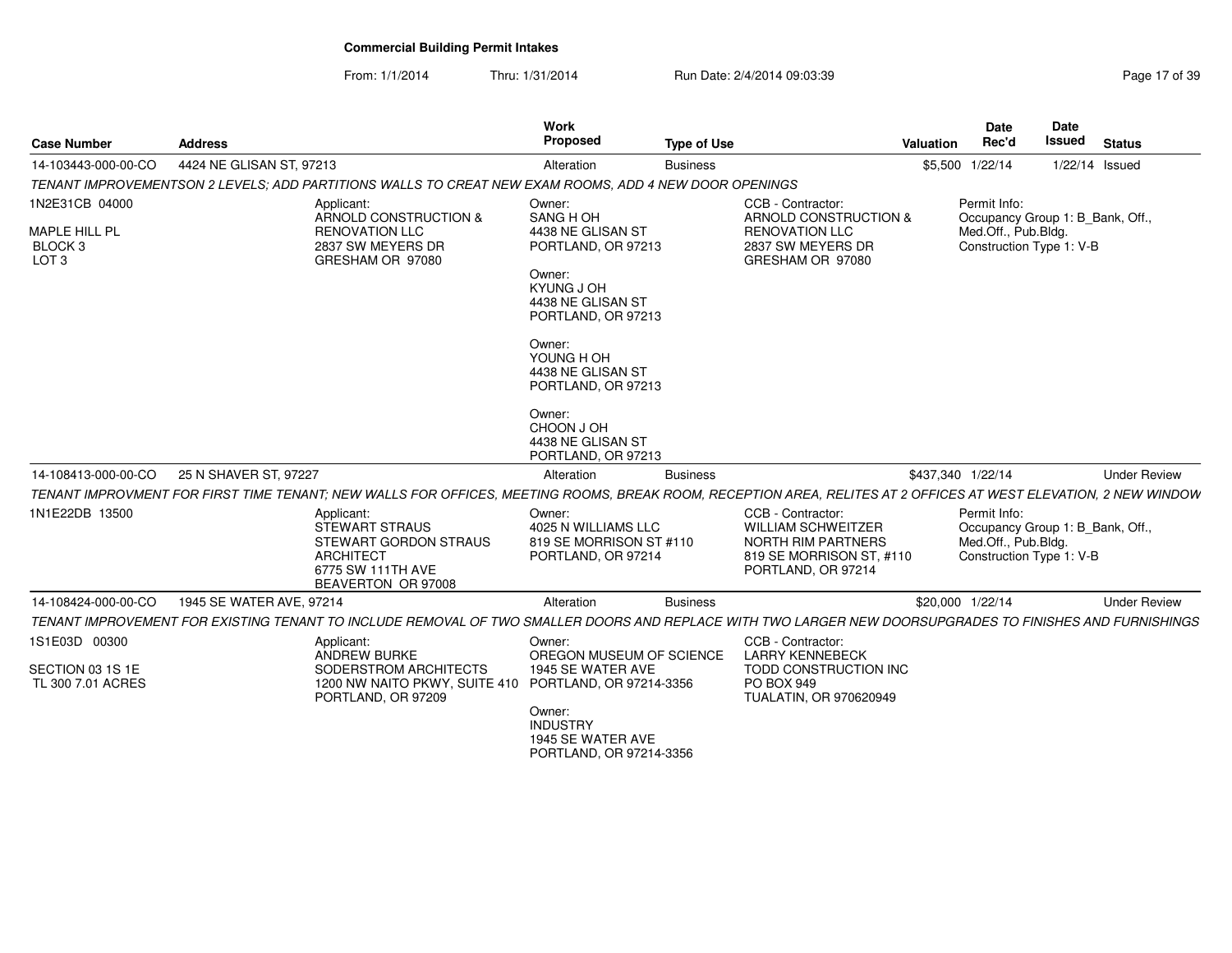From: 1/1/2014

Thru: 1/31/2014 Run Date: 2/4/2014 09:03:39 Research 2010 18:04 Page 18 of 39

| <b>Case Number</b>                                                                        | <b>Address</b>                                                                                                                                               | <b>Work</b><br><b>Proposed</b>                                                                                 | <b>Type of Use</b> |                                                                                                                     | Valuation | Date<br>Rec'd                                                                                       | <b>Date</b><br><b>Issued</b> | <b>Status</b>            |
|-------------------------------------------------------------------------------------------|--------------------------------------------------------------------------------------------------------------------------------------------------------------|----------------------------------------------------------------------------------------------------------------|--------------------|---------------------------------------------------------------------------------------------------------------------|-----------|-----------------------------------------------------------------------------------------------------|------------------------------|--------------------------|
| 14-108559-000-00-CO                                                                       | 3605 SE 26TH AVE, 97202                                                                                                                                      | Alteration                                                                                                     | <b>Business</b>    |                                                                                                                     |           | \$25,000 1/22/14                                                                                    |                              | 1/22/14 Under Inspection |
|                                                                                           | REPLACE CONCRETE SLAB AND FRONT WALL OF ACCESSORY STUDIO BUILDING (@ REAR OF PROP.) -                                                                        |                                                                                                                |                    |                                                                                                                     |           |                                                                                                     |                              |                          |
| 1S1E12CB 16300<br>SECTION 12 1S 1E<br>TL 16300 0.26 ACRES                                 | Applicant:<br><b>JOHN FREDERICK GRIDLEY</b><br><b>TRILOGY CONSTRUCTION</b><br>4419 SE GLEN ECHO AVE<br>MILWAUKIE, OR 97267                                   | Owner:<br><b>STEVEN PULLIAM</b><br>3605 SE 26TH AVE<br>PORTLAND, OR 97202-2953                                 |                    | CCB - Contractor:<br>JOHN FREDERICK GRIDLEY<br>TRILOGY CONSTRUCTION<br>4419 SE GLEN ECHO AVE<br>MILWAUKIE, OR 97267 |           | Permit Info:<br>Occupancy Group 1: B_Bank, Off.,<br>Med.Off., Pub.Bldg.<br>Construction Type 1: V-B |                              |                          |
|                                                                                           |                                                                                                                                                              | Owner:<br><b>KERRY PULLIAM</b><br>3605 SE 26TH AVE<br>PORTLAND, OR 97202-2953                                  |                    |                                                                                                                     |           |                                                                                                     |                              |                          |
| 14-108503-000-00-CO                                                                       | 3311 NE M L KING BLVD, 97212                                                                                                                                 | Alteration                                                                                                     | <b>Business</b>    |                                                                                                                     |           | \$35,000 1/23/14                                                                                    |                              | $1/23/14$ Issued         |
|                                                                                           | TENANT IMPROVEMENT FOR NEW TENANT, GYMNASIUM SPACE, EXISTING BATHROOM UPDATED FOR CURRENT ACCESSIBLITY                                                       |                                                                                                                |                    |                                                                                                                     |           |                                                                                                     |                              |                          |
| 1N1E27AA 09500                                                                            | Applicant:<br><b>DAVID SPITZER</b>                                                                                                                           | Owner:<br><b>WOONPYUNG KIM</b>                                                                                 |                    | CCB - Contractor:<br><b>DANIEL KIM</b>                                                                              |           | Permit Info:<br>Occupancy Group 1: A-3_Assembly -                                                   |                              |                          |
| WILLIAMS AVE ADD<br>BLOCK 14<br>LOT 11&12<br>LOT 13 EXC PT IN ST                          | <b>DMS ARCHITECTS</b><br>2325 NE 19TH AVE<br>PORTLAND OR 97212                                                                                               | 9050 SW 182ND AVE<br>BEAVERTON, OR 97007<br>Owner:<br>SEUNGEUN KIM<br>9050 SW 182ND AVE<br>BEAVERTON, OR 97007 |                    | RED BULL DEVELOPMENT<br>12984 SW PINE VIEW ST<br>TIGARD OR 97224                                                    |           | General<br>Construction Type 1: V-B                                                                 |                              |                          |
| 14-108833-000-00-CO                                                                       | 611 SE HARRISON ST, 97214                                                                                                                                    | Alteration                                                                                                     | <b>Business</b>    |                                                                                                                     |           | \$128,000 1/23/14                                                                                   |                              | <b>Under Review</b>      |
|                                                                                           | BUILD WALLS IN LARGE OPEN WORK AREA TO CREATE SMALLER WORK ROOMS: REMODEL KITCHEN/BREAK ROOM                                                                 |                                                                                                                |                    |                                                                                                                     |           |                                                                                                     |                              |                          |
| 1S1E02CB 07600<br><b>STEPHENS ADD</b><br>BLOCK 76<br>LOT 3&4                              | Applicant:<br><b>COURTNEY MARGICIN</b><br><b>BAYSINGER PARTNERS</b><br>ARCHITECTURE PC<br>1006 SE GRAND AV STE 300                                           | Owner:<br>GOODWILL INDUSTRIES OF<br>1943 SE 6TH AVE<br>PORTLAND, OR 97214-4508                                 |                    | CCB - Contractor:<br><b>LCG PENCE</b><br>2720 SW CORBETT<br>PORTLAND OR 97201                                       |           |                                                                                                     |                              |                          |
|                                                                                           | PORTLAND, OR 97214                                                                                                                                           | Owner:<br><b>COLUMBIA WILLAMETTE</b><br>1943 SE 6TH AVE<br>PORTLAND, OR 97214-4508                             |                    |                                                                                                                     |           |                                                                                                     |                              |                          |
| 13-223226-000-00-CO                                                                       | 300 NW 14TH AVE, 97209                                                                                                                                       | Alteration                                                                                                     | <b>Business</b>    |                                                                                                                     |           | \$250,000 1/24/14                                                                                   | $1/24/14$ Issued             |                          |
|                                                                                           | TI-TENANT IMPROVEMENT FOR NEW TENANT-OCCUPANCY THIS PERMIT NEW INTERIOR PARTIAL HT PARTITION WALLS TO CREATE OFFICE SPACE, NEW DOORS AND HARDWARE; 3 RESTROC |                                                                                                                |                    |                                                                                                                     |           |                                                                                                     |                              |                          |
| 1N1E33DA 02100                                                                            | Applicant:<br><b>MIKE COYLE</b>                                                                                                                              | Owner:<br><b>300 PARTNERS LLC</b>                                                                              |                    | CCB - Contractor:<br>PATH CONSTRUCTION                                                                              |           | Permit Info:<br>Occupancy Group 1: B_Bank, Off.,                                                    |                              |                          |
| COUCHS ADD<br>BLOCK 90<br>$LOT 1-4$<br><b>LAND &amp; IMPS</b><br>POTENTIAL ADDITIONAL TAX | <b>FASTER PERMITS</b><br>14334 NW EAGLERIDGE LANE<br>PORTLAND, OR 97229                                                                                      | 2855 SW RUTLAND TER<br>PORTLAND, OR 97205-5855                                                                 |                    | 5331 SW MACADAM AVE #258-110<br>PORTLAND, OR 97239                                                                  |           | Med.Off., Pub.Bldg.<br>Construction Type 1: III-B                                                   |                              |                          |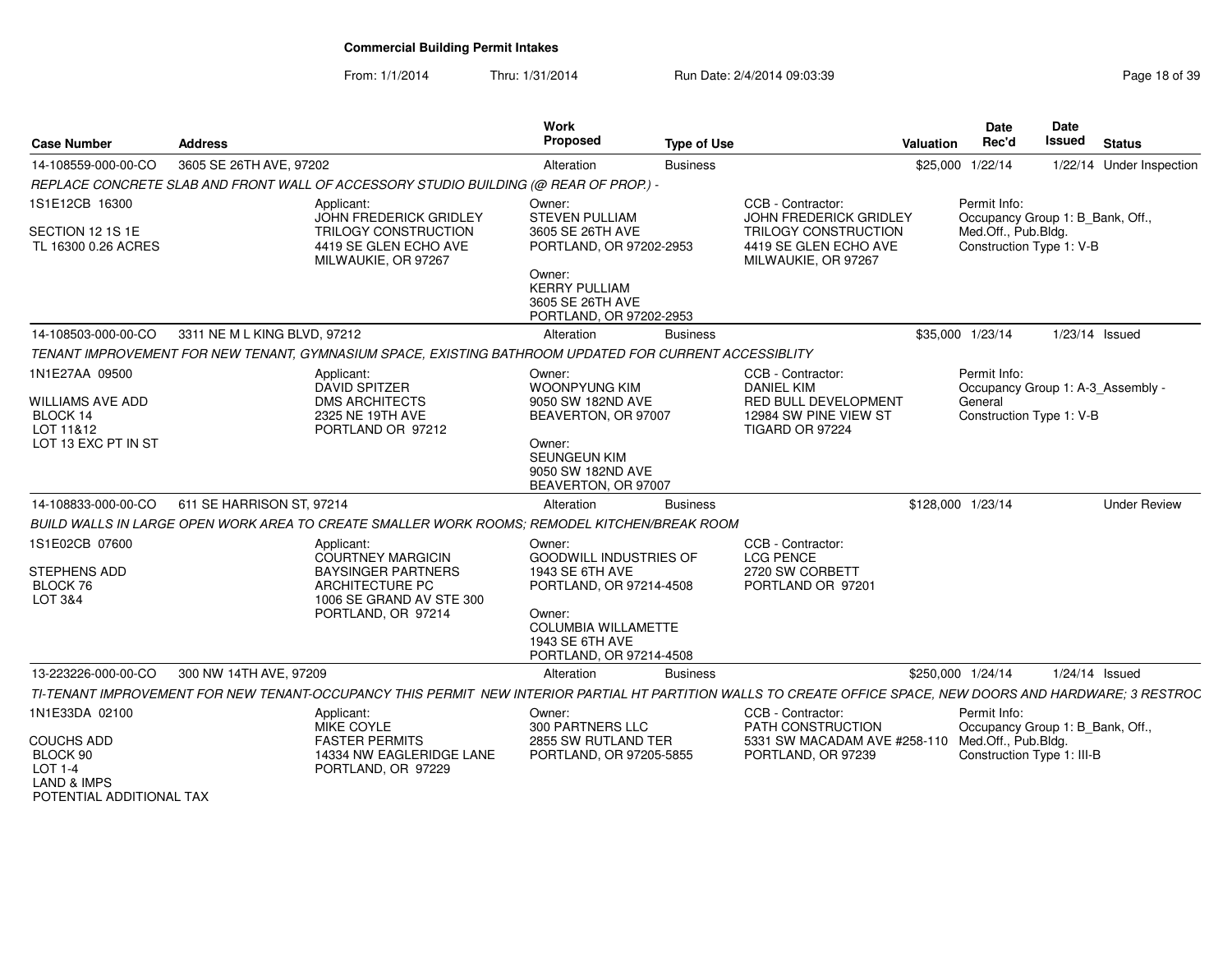| <b>Case Number</b>                                                                                                                                                         | <b>Address</b>            |                                                                                                                                                      | <b>Work</b><br><b>Proposed</b>                                                             | <b>Type of Use</b> |                                                                                                               | <b>Valuation</b> | Date<br>Rec'd                                                                                        | Date<br><b>Issued</b> | <b>Status</b>            |
|----------------------------------------------------------------------------------------------------------------------------------------------------------------------------|---------------------------|------------------------------------------------------------------------------------------------------------------------------------------------------|--------------------------------------------------------------------------------------------|--------------------|---------------------------------------------------------------------------------------------------------------|------------------|------------------------------------------------------------------------------------------------------|-----------------------|--------------------------|
| 14-105743-000-00-CO                                                                                                                                                        | 312 NW 10TH AVE, 97209    |                                                                                                                                                      | Alteration                                                                                 | <b>Business</b>    |                                                                                                               |                  | \$4,130 1/24/14                                                                                      |                       | 1/24/14 Under Inspection |
|                                                                                                                                                                            |                           | TENANT IMPROVMENT TO ADD PARTITION WALLS TO CREATE OFFICE AND RECEPTION AREA, NEW TENANT                                                             |                                                                                            |                    |                                                                                                               |                  |                                                                                                      |                       |                          |
| 1N1E34CB 03300                                                                                                                                                             |                           | Applicant:<br>R & H CONSTRUCTION                                                                                                                     | Owner:<br><b>BUDDHA BUILDING LLC</b>                                                       |                    | CCB - Contractor:<br>R & H CONSTRUCTION                                                                       |                  | Permit Info:<br>Occupancy Group 1: B_Bank, Off.,                                                     |                       |                          |
| <b>COUCHS ADD</b><br>BLOCK 62<br>LOT <sub>3</sub><br>HISTORIC PROPERTY 15 YR 2004<br>POTENTIAL ADDITIONAL TAX                                                              |                           | 1530 SW TAYLOR STREET<br>PORTLAND, OR 97205                                                                                                          | 312 NW 10TH AVE #200<br>PORTLAND, OR 97209-3121                                            |                    | 1530 SW TAYLOR STREET<br>PORTLAND, OR 97205                                                                   |                  | Med.Off., Pub.Bldg.<br>Construction Type 1: V-B                                                      |                       |                          |
| 14-109459-000-00-CO                                                                                                                                                        | 2305 SE 82ND AVE          |                                                                                                                                                      | Alteration                                                                                 | <b>Business</b>    |                                                                                                               |                  | \$118,890 1/24/14                                                                                    |                       | <b>Under Review</b>      |
| INSTALLATION OF SPACESAVER LIBRARY SHELVING                                                                                                                                |                           |                                                                                                                                                      |                                                                                            |                    |                                                                                                               |                  |                                                                                                      |                       |                          |
| 1S2E05DD 00300<br>SECTION 05 1S 2E<br>TL 300 11.29 ACRES                                                                                                                   |                           | Applicant:<br><b>JIM MCCORD</b><br>SPACESAVER SPECIALISTS INC<br>9730 SW Herman Rd.<br>Tualatin, OR 97062                                            | Owner:<br>PORTLAND COMMUNITY COLLEGE JIM MCCORD<br>PO BOX 19000<br>PORTLAND, OR 97280-0990 |                    | CCB - Contractor:<br>SPACESAVER SPECIALISTS INC<br>9730 SW Herman Rd.<br>Tualatin, OR 97062                   |                  | Permit Info:<br>Occupancy Group 1: B Bank, Off.,<br>Med.Off., Pub.Bldg.<br>Construction Type 1: II-B |                       |                          |
|                                                                                                                                                                            |                           |                                                                                                                                                      | Owner:<br><b>DISTRICT</b><br>PO BOX 19000<br>PORTLAND, OR 97280-0990                       |                    |                                                                                                               |                  |                                                                                                      |                       |                          |
| 14-104031-000-00-CO                                                                                                                                                        | 2921 SE 116TH AVE, 97266  |                                                                                                                                                      | Alteration                                                                                 | Educational        |                                                                                                               |                  | \$1,400,000 1/16/14                                                                                  |                       | <b>Under Review</b>      |
|                                                                                                                                                                            |                           | REPLACE WINDOWS, SIDING AND FLOORING, REFRAME STAIRS TO CAFETERIA STAGE AND RE-ROOF                                                                  |                                                                                            |                    |                                                                                                               |                  |                                                                                                      |                       |                          |
| 1S2E10AB 00800<br>SECTION 10 1S 2E<br>TL 800 4.87 ACRES                                                                                                                    |                           | Applicant:<br><b>ADAM CORMACK</b><br>CORNERSTONE MANAGEMENT<br><b>GROUP INC</b><br>1500 SE 135TH AVE<br>PORTLAND, OR 97233                           | Owner:<br>SCHOOL DISTRICT #40<br>1500 SE 130TH AVE<br>PORTLAND, OR 97233-1719              |                    | CCB - Contractor:<br><b>JOSHUA ANDERSON</b><br>P & C CONSTRUCTION CO<br>2133 NW YORK ST<br>PORTLAND, OR 97210 |                  |                                                                                                      |                       |                          |
| 14-106924-000-00-CO                                                                                                                                                        | 10800 SE WASHINGTON ST    |                                                                                                                                                      | Alteration                                                                                 | Educational        |                                                                                                               |                  | \$830,000 1/28/14                                                                                    |                       | <b>Under Review</b>      |
|                                                                                                                                                                            |                           | INTERIOR IMPROVEMENTS TO INCLUDE REMOVAL AND REPLACEMENT OF WINDOWS; REMOVAL OF INTERIOR DOOR; REMOVAL OF FLOORING AND REPLACEMENT OF TRADE FIXTURES |                                                                                            |                    |                                                                                                               |                  |                                                                                                      |                       |                          |
| 1S2E03BA 06802<br>COMMUNITY CENTER EASTSIDE PORTLAND<br>LOT <sub>2</sub>                                                                                                   |                           | Applicant:<br><b>MATT JACOBY</b><br><b>OPSIS ARCHITECTURE</b><br>920 NW 17TH AVE<br>PORTLAND OR 97209                                                | Owner:<br><b>SCHOOL DISTRICT #40</b><br>1500 SE 130TH AVE<br>PORTLAND, OR 97233-1719       |                    | <b>Primary Contractor:</b><br><b>TO BID</b>                                                                   |                  |                                                                                                      |                       |                          |
| 14-106914-000-00-CO                                                                                                                                                        | 12500 SE RAMONA ST, 97236 |                                                                                                                                                      | Alteration                                                                                 | Educational        |                                                                                                               |                  | \$2,100,000 1/28/14                                                                                  |                       | <b>Under Review</b>      |
|                                                                                                                                                                            |                           | INTERIOR IMPROVMENTS, NEW FLOOR FINISHES, CLASSROOM REMODEL AND NEW ROOFING                                                                          |                                                                                            |                    |                                                                                                               |                  |                                                                                                      |                       |                          |
| 1S2E14CC 01600<br>SECTION 14 1S 2E<br>TL 1600 6.66 ACRES<br>SPLIT LEVY R628761 (R992146120) R628762<br>(R992146130) SPLIT MAP R335415<br>(R992145970) R628762 (R992146130) |                           | Applicant:<br>MIKE COYLE<br><b>FASTER PERMITS</b><br>14334 NW EAGLERIDGE LANE<br>PORTLAND, OR 97229                                                  | Owner:<br><b>SCHOOL DISTRICT #40</b><br>1500 SE 130TH AVE<br>PORTLAND, OR 97233-1719       |                    | CCB - Contractor:<br>FORTIS CONSTRUCTION<br>1705 SW TAYLOR ST SUITE 200<br>PORTLAND, OR 97205                 |                  |                                                                                                      |                       |                          |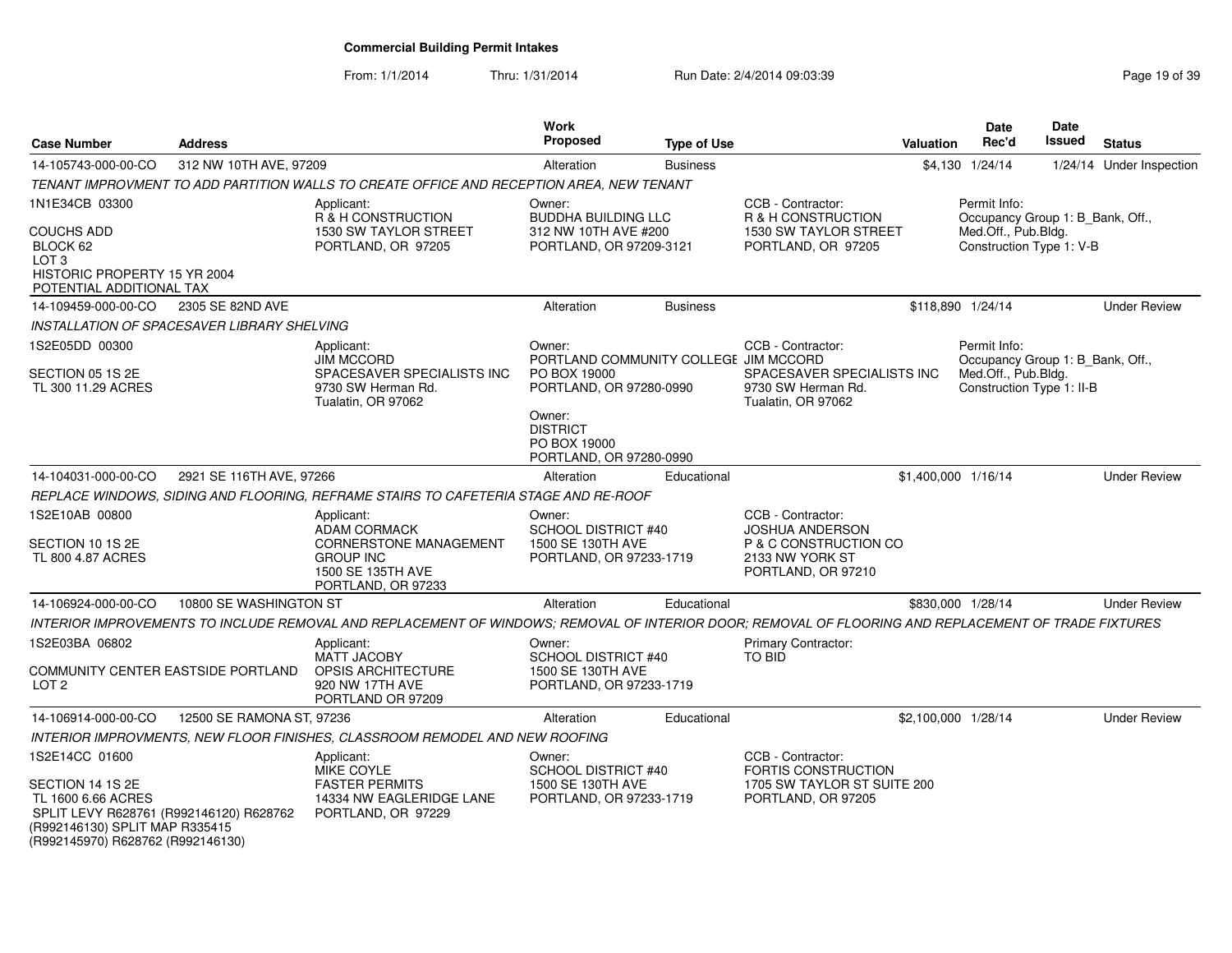| <b>Case Number</b>                                                                                 | <b>Address</b>               |                                                                                                                                                            | Work<br>Proposed                                                                   | <b>Type of Use</b> |                                                                                     | Valuation | Date<br>Rec'd                       | Date<br>Issued             | <b>Status</b>                             |
|----------------------------------------------------------------------------------------------------|------------------------------|------------------------------------------------------------------------------------------------------------------------------------------------------------|------------------------------------------------------------------------------------|--------------------|-------------------------------------------------------------------------------------|-----------|-------------------------------------|----------------------------|-------------------------------------------|
| 14-101771-000-00-CO                                                                                | 2426 NE RIVERSIDE WAY, 97211 |                                                                                                                                                            | Alteration                                                                         | Factory/Industrial |                                                                                     |           | \$12,000 1/7/14                     |                            | $1/7/14$ Issued                           |
|                                                                                                    |                              | INSTALL 2 PREFABRICATED SPRAY BOOTHS, ELECTROSTATIC SPRAY BOOTH AND OVEN                                                                                   |                                                                                    |                    |                                                                                     |           |                                     |                            |                                           |
| 1N1E12CC 00900                                                                                     |                              | Applicant:<br>AXIOM CUSTOM PRODUCTS INC                                                                                                                    | Owner:<br>WATUMULL PROPERTIES CORP                                                 |                    | CCB - Contractor:<br>AXIOM CUSTOM PRODUCTS INC                                      |           | Permit Info:                        |                            | Occupancy Group 1: F-1 Industrial Plant - |
| R A HEINTZ INDUSTRIAL PK<br>BLOCK 1 TL 900                                                         |                              | 8638 N CRAWFORD<br>PORTLAND, OR 97203                                                                                                                      | 307 LEWERS ST #600<br>HONOLULU, HI 96815                                           |                    | 8638 N CRAWFORD<br>PORTLAND, OR 97203                                               |           | Factory, Mod.Hazard                 | Construction Type 1: III-B |                                           |
| 14-101875-000-00-CO                                                                                | 2800 NW FRONT AVE, 97210     |                                                                                                                                                            | Alteration                                                                         | Factory/Industrial |                                                                                     |           | \$90,000 1/7/14                     |                            | <b>Under Review</b>                       |
|                                                                                                    |                              | FOUNDATION WORK, RELOCATION OF EXISTING MACHINERY, INSTALLATION OF SMALL MACHINE FOUNDATION                                                                |                                                                                    |                    |                                                                                     |           |                                     |                            |                                           |
|                                                                                                    |                              | Applicant:<br>MIKE COYLE<br><b>FASTER PERMITS</b><br>14334 NW EAGLERIDGE LANE<br>PORTLAND, OR 97229                                                        | Owner:<br>SULZER PUMPS (US) INC<br>800 KOOMEY RD<br>BROOKSHIRE, TX 77423           |                    | CCB - Contractor:<br>PHI CONSTRUCTION INC<br>4817 SE 61ST AVE<br>PORTLAND, OR 97206 |           | Permit Info:<br>Factory, Low Hazard | Construction Type 1: V-B   | Occupancy Group 1: F-2_Industrial Plant - |
| 14-102478-000-00-CO                                                                                | 1215 SE 8TH AVE, 97214       |                                                                                                                                                            | Alteration                                                                         | Factory/Industrial |                                                                                     |           | \$24,750 1/8/14                     |                            | $1/8/14$ Issued                           |
|                                                                                                    |                              | INSTALLATION OF 3 NEW TANKSAS SHOWN ON PLANS FOR PERMIT #12-100195-CO, WATER TANK, MIXING TANK AND MASH TANK, ANCHOR TO EXISTING CONCRETE                  |                                                                                    |                    |                                                                                     |           |                                     |                            |                                           |
| 1S1E02BC 03000                                                                                     |                              | Applicant:                                                                                                                                                 | Owner:                                                                             |                    | <b>Primary Contractor:</b>                                                          |           | Permit Info:                        |                            |                                           |
| <b>HAWTHORNE PK</b><br>BLOCK 169<br>LOT 5-8                                                        |                              | <b>RICK RICKARD</b><br>ROLLING RIVER SPIRITS LLC<br>1215 SE 8TH AVE STE H<br>PORTLAND, OR 97214                                                            | GUNDERSON PROPERTIES I L L C TO BID<br>3529 SE KNAPP ST<br>PORTLAND, OR 97202-8346 |                    |                                                                                     |           | Factory, Mod.Hazard                 | Construction Type 1: III-B | Occupancy Group 1: F-1_Industrial Plant - |
| 13-132857-REV-01-CO                                                                                | 3115 NE SANDY BLVD, 97232    |                                                                                                                                                            | Alteration                                                                         | Factory/Industrial |                                                                                     |           | \$1/24/14                           |                            | $1/24/14$ Issued                          |
|                                                                                                    |                              | REVISION TO RELOCATE WALL AND ADD DEMISING WALL IN BASEMENT, CREATED NEW CORRIDOR, NEW DOORWAY, NEW DOORS NEAR ELEVATOR LOBBY                              |                                                                                    |                    |                                                                                     |           |                                     |                            |                                           |
| 1N1E36BA 03801<br><b>GOODSELLS ADD</b><br>BLOCK 5<br>LOT 7&8 EXC PT IN ST                          |                              | Applicant:<br><b>BRAD SIMMONS</b><br><b>WATERLEAF ARCHITECTURE</b><br>419 SW 11TH AVE #200<br>PORTLAND OR 97205                                            | Owner:<br><b>BINDERY LLC</b><br>3115 NE SANDY BLVD #003<br>PORTLAND, OR 97232-2776 |                    | CCB - Contractor:<br><b>DEFORM NW LLC</b><br>PO BOX 42404<br>PORTLAND, OR 97242     |           | Permit Info:<br>Factory, Low Hazard | Construction Type 1: III-B | Occupancy Group 1: F-2_Industrial Plant - |
| 14-111149-000-00-CO                                                                                | 2800 NW FRONT AVE, 97210     |                                                                                                                                                            | Alteration                                                                         | Factory/Industrial |                                                                                     |           | \$143,931 1/29/14                   |                            | <b>Under Review</b>                       |
| <b>NEW FOUNDATION FOR PLACEMENT OF EQUIPMENT</b>                                                   |                              |                                                                                                                                                            |                                                                                    |                    |                                                                                     |           |                                     |                            |                                           |
| 1N1E28B 00600                                                                                      |                              | Applicant:<br>MIKE COYLE                                                                                                                                   | Owner:<br>SULZER PUMPS (US) INC                                                    |                    | CCB - Contractor:<br>PHI CONSTRUCTION INC                                           |           |                                     |                            |                                           |
| SECTION 28 1N 1E<br>TL 600 12.14 ACRES<br>LAND & IMPS SEE R646279 (R941280901)<br>FOR MACH & EQUIP |                              | <b>FASTER PERMITS</b><br>14334 NW EAGLERIDGE LANE<br>PORTLAND, OR 97229                                                                                    | 800 KOOMEY RD<br>BROOKSHIRE, TX 77423                                              |                    | 4817 SE 61ST AVE<br>PORTLAND, OR 97206                                              |           |                                     |                            |                                           |
| 14-111143-000-00-CO                                                                                | 2235 SE 11TH AVE             |                                                                                                                                                            | Alteration                                                                         | Factory/Industrial |                                                                                     |           | \$83,700 1/29/14                    |                            | <b>Under Review</b>                       |
|                                                                                                    |                              | INTERIOR TENANT IMPROVEMENT FOR NEW TENANT FOR NEW BREWERY AND TASTING ROOM, NEW FRONT DOOR, NEW WALLS TO CREATE BARRELL AGING ROOM, NEW BACK BAR WITH SII |                                                                                    |                    |                                                                                     |           |                                     |                            |                                           |
| 1S1E02CD 14201                                                                                     |                              | Applicant:<br><b>GABE HEADRICK</b>                                                                                                                         | Owner:<br>STARK GROUP 2 LLC                                                        |                    |                                                                                     |           |                                     |                            |                                           |
| STEPHENS ADD<br>BLOCK 113<br>LOT 3-6                                                               |                              | STEELHEAD ARCHITECTURE<br>107 SE WASHINGTON ST SUITE<br>234<br>PORTLAND, OR 97214                                                                          | 1355 NW 13TH AVE<br>PORTLAND, OR 97209-3284                                        |                    |                                                                                     |           |                                     |                            |                                           |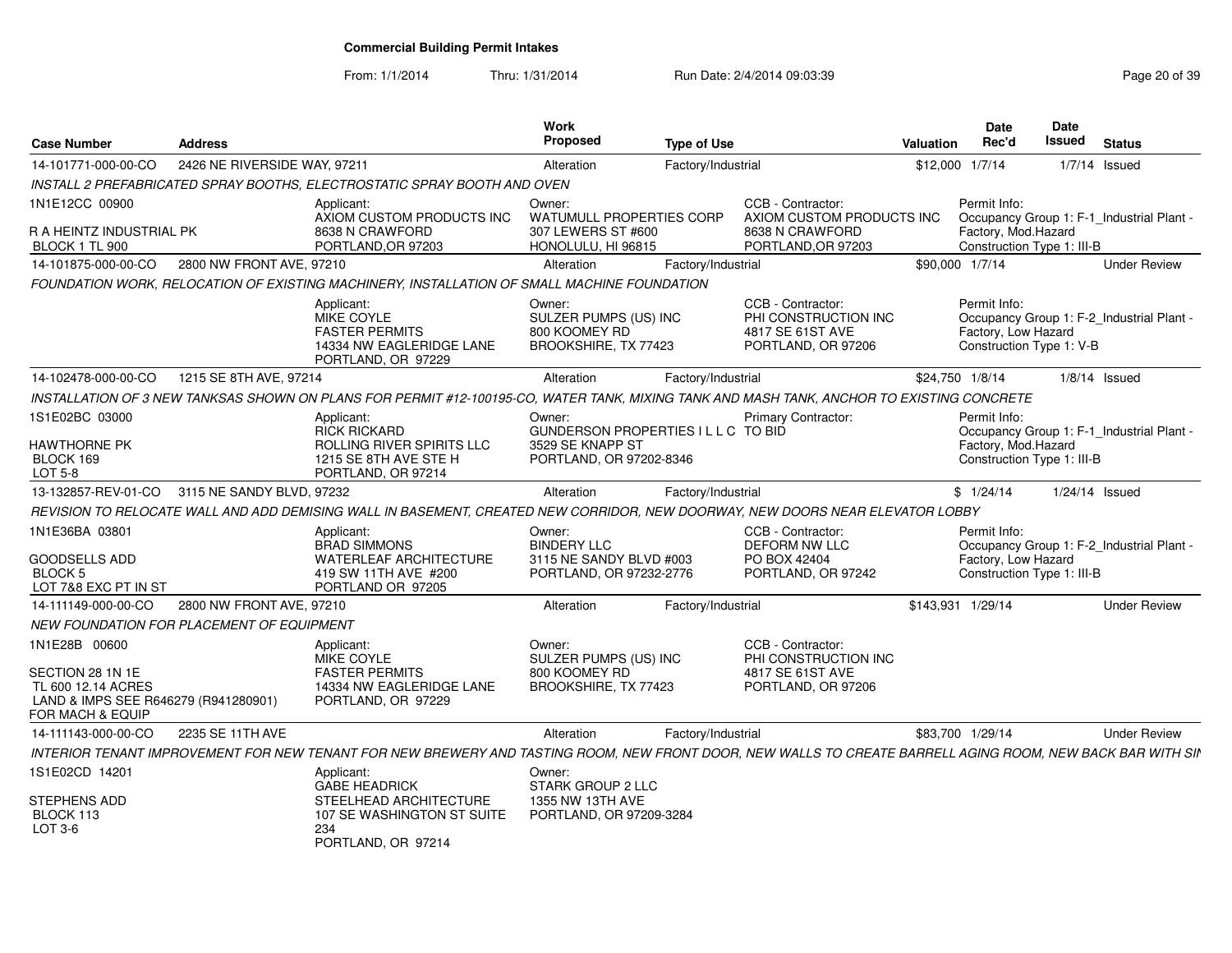| <b>Case Number</b>                                                                     | <b>Address</b>           |                                                                                                                                                                                                 | Work<br>Proposed                                                                                                     | <b>Type of Use</b> |                                                                                                            | Valuation         | Date<br>Rec'd                       | <b>Date</b><br>Issued                                                 | <b>Status</b>       |  |
|----------------------------------------------------------------------------------------|--------------------------|-------------------------------------------------------------------------------------------------------------------------------------------------------------------------------------------------|----------------------------------------------------------------------------------------------------------------------|--------------------|------------------------------------------------------------------------------------------------------------|-------------------|-------------------------------------|-----------------------------------------------------------------------|---------------------|--|
| 14-110819-000-00-CO                                                                    | 8020 SW 35TH AVE, 97219  |                                                                                                                                                                                                 | Alteration                                                                                                           | Factory/Industrial |                                                                                                            | \$10,000 1/30/14  |                                     | 1/30/14 Issued                                                        |                     |  |
|                                                                                        |                          | TENANT IMPROVEMENT FOR NEW TENANT: REMOVE EXISTING RESTROOM AND CONSTRUCT NEW RESTROOM IN SAME LOCATION: ADD WALL TO CREATE CONFERENCE ROOM AND REMOVE                                          |                                                                                                                      |                    |                                                                                                            |                   |                                     |                                                                       |                     |  |
| 1S1E20DB 09500                                                                         |                          | Applicant:<br><b>GARY MARTIN</b><br>MARTIN MODEL & PATTERN SHOP 7628 SW 32ND AVE<br>PO BOX 19792<br>PORTLAND, OR 97280                                                                          | Owner:<br>EDWARD P LILLY<br>PORTLAND, OR 97219-1875<br>Owner:                                                        |                    | <b>Primary Contractor:</b><br><b>TO BID</b>                                                                |                   | Permit Info:<br>Factory, Mod.Hazard | Occupancy Group 1: F-1_Industrial Plant -<br>Construction Type 1: V-B |                     |  |
|                                                                                        |                          |                                                                                                                                                                                                 | JOSEPH L LILLY<br>7628 SW 32ND AVE<br>PORTLAND, OR 97219-1875                                                        |                    |                                                                                                            |                   |                                     |                                                                       |                     |  |
| 14-109472-000-00-CO                                                                    | 50 SW MORRISON ST, 97204 |                                                                                                                                                                                                 | Alteration                                                                                                           | Hotel/Motel        |                                                                                                            | \$120,000 1/28/14 |                                     | 1/28/14 Issued                                                        |                     |  |
|                                                                                        |                          | RENOVATION OF EXISTING 1ST FLOOR RESTAURANT, INTERIOR DEMOLITION OF CEILING AND NON-STRUCTURAL WALLS.INSTALLATION OF NEW CELILING AND WALLS TO CREATE CONFEREN                                  |                                                                                                                      |                    |                                                                                                            |                   |                                     |                                                                       |                     |  |
| 1S1E03BA 00900<br><b>PORTLAND</b><br>BLOCK 3<br>LOT 1&2<br>N 1/2 OF LOT 3&6<br>LOT 7&8 |                          | Applicant:<br><b>IDA YORK</b><br><b>IDA YORK INTERIOR DESIGN</b><br>11845 SW GREENBURG RD SUITE BELLEVUE, WA 98004<br>210<br>11845 SW GREENBURG RD SUITE Owner:<br>210<br>PORTLAND OREGON 97223 | Owner:<br>HOTEL ROSE LLC<br>155 108TH AVE NE #350<br>HOTEL ROSE 1 LLC<br>155 108TH AVE NE #350<br>BELLEVUE, WA 98004 |                    | CCB - Contractor:<br><b>BROCKAMP &amp; JAEGER INC</b><br>15796 S BOARDWALK ST<br>OREGON CITY, OR 970451196 |                   | Permit Info:                        | Occupancy Group 1: A-2 Restaurant<br>Construction Type 1: I-A         |                     |  |
| 13-239153-REV-01-CO 4516 NE 42ND AVE, 97218                                            |                          |                                                                                                                                                                                                 | Alteration                                                                                                           | Mercantile         |                                                                                                            |                   | \$1/3/14                            | 1/3/14 Final                                                          |                     |  |
| REVISION TO CHANGE CONNECTION DETAIL FOR HOLLOW CMU                                    |                          |                                                                                                                                                                                                 |                                                                                                                      |                    |                                                                                                            |                   |                                     |                                                                       |                     |  |
| 1N2E19BC 15500                                                                         |                          | Applicant:<br>ANDREW SPEARING                                                                                                                                                                   | Owner:<br><b>FITZROY ANDERSON</b>                                                                                    |                    | CCB - Contractor:<br>ANDREW SPEARING                                                                       |                   | Permit Info:                        | Occupancy Group 1: M Store, Service                                   |                     |  |
| STEIGERWALD ADD<br>BLOCK 3<br>W 100' OF LOT 6                                          |                          | PIKE AWNING CO<br>7300 SW LANDMARK LN<br>PORTLAND, OR 972248029                                                                                                                                 | 4112 NE HIGHLAND ST<br>PORTLAND, OR 97211-7827                                                                       |                    | PIKE AWNING CO<br>7300 SW LANDMARK LN<br>PORTLAND, OR 972248029                                            |                   | Station                             | Construction Type 1: V-B                                              |                     |  |
|                                                                                        |                          |                                                                                                                                                                                                 | Owner:<br>ARUNA ANDERSON<br>4112 NE HIGHLAND ST<br>PORTLAND, OR 97211-7827                                           |                    |                                                                                                            |                   |                                     |                                                                       |                     |  |
| 13-124273-REV-01-CO  1621 NE KILLINGSWORTH ST, 97211                                   |                          |                                                                                                                                                                                                 | Alteration                                                                                                           | Mercantile         |                                                                                                            |                   | \$1/7/14                            |                                                                       | <b>Under Review</b> |  |
|                                                                                        |                          | REVISION TO CHANGE SHEETROCK AT SKYLIGHTS VS LIVING UNITS: RELOCATE ELECTRICAL ROOM: REVISE FOOTINGS AT WEST ELEVATION: OVERHEAD DOOR AT WEST ELEVATION TO HAVE                                 |                                                                                                                      |                    |                                                                                                            |                   |                                     |                                                                       |                     |  |
| 1N1E14DC 16800                                                                         |                          | Applicant:<br><b>BOB SCHATZ</b>                                                                                                                                                                 | Owner:<br>LITTLE BEIRUT BLOCK LLC                                                                                    |                    | CCB - Contractor:<br>ORANGE DESIGN INDUSTRIES LL( Occupancy Group 1: M Store, Service                      |                   | Permit Info:                        |                                                                       |                     |  |
| OAKHURST<br>BLOCK 3<br>LOT 1&2                                                         |                          | <b>Bob Schatz Architect</b><br>2118 SE DIVISION STREET<br>PORTLAND OR 97202                                                                                                                     | 4425 N COMMERCIAL AVE<br>PORTLAND, OR 97217-3063                                                                     |                    | PO BOX 42015<br>PORTLAND, OR 97242                                                                         |                   | Station                             | Construction Type 1: V-B                                              |                     |  |
| 14-101851-000-00-CO                                                                    | 1610 NW GLISAN ST, 97209 |                                                                                                                                                                                                 | Alteration                                                                                                           | Mercantile         |                                                                                                            | \$25,000 1/7/14   |                                     |                                                                       | <b>Under Review</b> |  |
| INSTALL RACK STORAGE AND FLOOR FIXTURES FOR DISPLAY USE                                |                          |                                                                                                                                                                                                 |                                                                                                                      |                    |                                                                                                            |                   |                                     |                                                                       |                     |  |
| 1N1E33DB 00100                                                                         |                          | Applicant:<br>JOANNA FUNKE                                                                                                                                                                      | Owner:<br>PREBLE-GLISAN LLC                                                                                          |                    | CCB - Contractor:<br>HEARTWOOD BUILDERS INC A                                                              |                   | Permit Info:                        | Occupancy Group 1: M Store, Service                                   |                     |  |
| <b>COUCHS ADD</b><br>BLOCK 153<br>LOT 5&8                                              |                          | <b>FUNKE DESIGN</b><br>1411 E OLIVE WAY<br>SEATTLE, WA 98122                                                                                                                                    | 13805 NW THOMPSON RD<br>PORTLAND, OR 97229                                                                           |                    | <b>CORPORATION OF WASHINTON</b><br>1902 B N 34TH ST<br>SEATTLE, WA 98103                                   |                   | Station                             | Construction Type 1: V-B                                              |                     |  |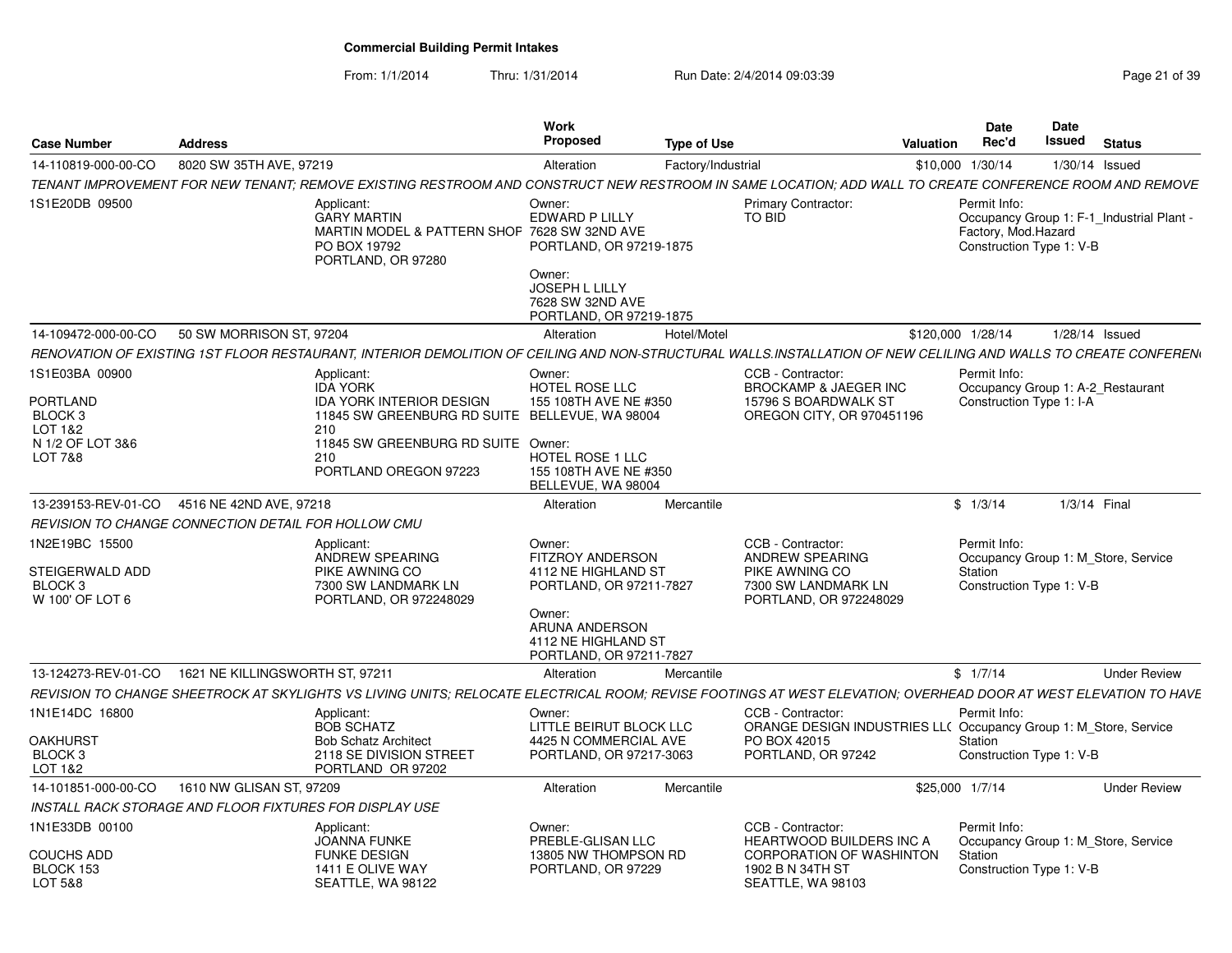#### From: 1/1/2014Thru: 1/31/2014 Run Date: 2/4/2014 09:03:39 Research 2010 12:04 Page 22 of 39

| <b>Case Number</b>                                                                             | <b>Address</b>                                                                                               |                                                                                                                                                                     | Work<br>Proposed                                                                                 | <b>Type of Use</b> | Valuation                                                                                                              | <b>Date</b><br>Rec'd                                                                       | <b>Date</b><br>Issued | <b>Status</b>                                                                     |
|------------------------------------------------------------------------------------------------|--------------------------------------------------------------------------------------------------------------|---------------------------------------------------------------------------------------------------------------------------------------------------------------------|--------------------------------------------------------------------------------------------------|--------------------|------------------------------------------------------------------------------------------------------------------------|--------------------------------------------------------------------------------------------|-----------------------|-----------------------------------------------------------------------------------|
| 12-172313-DFS-06-CO                                                                            | 450 SW YAMHILL ST                                                                                            |                                                                                                                                                                     | Alteration                                                                                       | Mercantile         |                                                                                                                        | \$680,000 1/8/14                                                                           |                       | $1/29/14$ Issued                                                                  |
| DFS FOR STONE PLINTH WALL                                                                      |                                                                                                              |                                                                                                                                                                     |                                                                                                  |                    |                                                                                                                        |                                                                                            |                       |                                                                                   |
| 1S1E03BB 90002                                                                                 |                                                                                                              | Applicant:<br>Katrina Olmscheid<br>HOFFMAN CONSTRUCTION                                                                                                             | Owner:<br>PIONEER PLACE LIMITED<br>PARTNERSHIP<br>PO BOX 617905<br>CHICAGO, IL 60661-7905        |                    | CCB - Contractor:<br>HOFFMAN CONSTRUCTION CO<br>OF OREGON<br>805 SW BROADWAY SUITE 2100<br>PORTLAND, OR 97205          | Permit Info:<br>Station<br>Construction Type 1: II-B                                       |                       | Occupancy Group 1: M_Store, Service<br>Construction Type 2 (formerly Type 1): I-A |
| 12-172313-DFS-07-CO                                                                            | 450 SW YAMHILL ST                                                                                            |                                                                                                                                                                     | Alteration                                                                                       | Mercantile         |                                                                                                                        | \$680,000 1/8/14                                                                           |                       | 1/29/14 Issued                                                                    |
| DFS FOR INTERIOR AND EXTERIOR STONE WALL SHOPS/CALCS                                           |                                                                                                              |                                                                                                                                                                     |                                                                                                  |                    |                                                                                                                        |                                                                                            |                       |                                                                                   |
| 1S1E03BB 90002                                                                                 |                                                                                                              | Applicant:<br>Katrina Olmscheid<br>HOFFMAN CONSTRUCTION                                                                                                             | Owner:<br>PIONEER PLACE LIMITED<br><b>PARTNERSHIP</b><br>PO BOX 617905<br>CHICAGO, IL 60661-7905 |                    | CCB - Contractor:<br>HOFFMAN CONSTRUCTION CO<br>OF OREGON<br>805 SW BROADWAY SUITE 2100<br>PORTLAND, OR 97205          | Permit Info:<br>Station<br>Construction Type 1: II-B                                       |                       | Occupancy Group 1: M_Store, Service<br>Construction Type 2 (formerly Type 1): I-A |
| 14-101636-000-00-CO                                                                            | 700 SW 3RD AVE, 97204                                                                                        |                                                                                                                                                                     | Alteration                                                                                       | Mercantile         |                                                                                                                        | \$50,000 1/9/14                                                                            |                       | <b>Under Review</b>                                                               |
|                                                                                                |                                                                                                              | INSTALL RACKING SYSTEM, CASHWRAP COUNTERS AND FITTING ROOM PARTITIONS                                                                                               |                                                                                                  |                    |                                                                                                                        |                                                                                            |                       |                                                                                   |
| 1S1E03BA 05800                                                                                 |                                                                                                              | Applicant:<br>MIKE MONTGOMERY<br>5531 SW BUDDINGTON ST<br>PORTLAND, OR 97219                                                                                        | Owner:<br>MOHAWK THIRD PARTNERS LLC<br>2447 PACIFIC COAST HWY #105<br>HERMOSA BEACH, CA 90254    |                    | Primary Contractor:<br><b>TO BID</b>                                                                                   | Permit Info:<br>Station<br>Construction Type 1: III-B                                      |                       | Occupancy Group 1: M_Store, Service                                               |
| 14-104382-000-00-CO                                                                            | 16339 SE DIVISION ST, 97233                                                                                  |                                                                                                                                                                     | Alteration                                                                                       | Mercantile         |                                                                                                                        | \$50,000 1/14/14                                                                           |                       | <b>Under Review</b>                                                               |
| INSTALLATION OF RACKING SYSTEM                                                                 |                                                                                                              |                                                                                                                                                                     |                                                                                                  |                    |                                                                                                                        |                                                                                            |                       |                                                                                   |
| 1S3E06CC 02901<br>PARTITION PLAT 1992-163<br>LOT <sub>1</sub>                                  | Applicant:<br><b>TASIA KALLIES</b><br><b>BURNHAM NATION WIDE</b><br>111 WEST WASHINGTON<br>STREET, SUITE 450 |                                                                                                                                                                     | Owner:<br>ROIC OREGON LLC<br>8905 TOWNE CENTRE DR #108<br>SAN DIEGO, CA 92122-5608               |                    | <b>Primary Contractor:</b><br><b>TO BID</b>                                                                            | Permit Info:<br>Occupancy Group 1: M Store, Service<br>Station<br>Construction Type 1: V-B |                       |                                                                                   |
|                                                                                                |                                                                                                              | CHICAGO, IL 60602                                                                                                                                                   |                                                                                                  |                    |                                                                                                                        |                                                                                            |                       |                                                                                   |
| 13-189891-REV-02-CO                                                                            | 6717 SE MILWAUKIE AVE, 97202                                                                                 |                                                                                                                                                                     | Alteration                                                                                       | Mercantile         |                                                                                                                        | \$5,000 1/16/14                                                                            |                       | $1/16/14$ Issued                                                                  |
| 1S1E23AB 15200<br>CITY VIEW PK ADD & NO 2<br>BLOCK 6<br>LOT <sub>2</sub><br>S 50.17' OF LOT 10 |                                                                                                              | VALUE ADDED REVISION-ADD METAL AWNING 5' DEEP x 27' LONG AT FRONT OF BUILDING<br>Applicant:<br><b>JOHN CHILDS</b><br>2825 E FOURTH PLAIN BLVD<br>VANCOUVER WA 98661 | Owner:<br>SCOPE BUSINESS CO INC<br>10001 SE SUNNYSIDE RD #200<br>CLACKAMAS, OR 97015-9739        |                    | CCB - Contractor:<br><b>J &amp; B RELIABLE CONSTRUCTION</b><br><b>LLC</b><br>16811 SW KAVITT LN<br>BEAVERTON, OR 97007 | Permit Info:<br>Station<br>Construction Type 1: V-B                                        |                       | Occupancy Group 1: M_Store, Service                                               |
| W 10' OF N 50.18' OF LOT 10                                                                    |                                                                                                              |                                                                                                                                                                     |                                                                                                  |                    |                                                                                                                        |                                                                                            |                       |                                                                                   |
| 14-103646-000-00-CO                                                                            | 3920 N MISSISSIPPI AVE, 97227                                                                                |                                                                                                                                                                     | Alteration                                                                                       | Mercantile         |                                                                                                                        | \$1,200 1/17/14                                                                            |                       | 1/17/14 Under Inspection                                                          |
|                                                                                                |                                                                                                              | BUILD DEMISING WALL TO SEPARATE AREA INTO RETAIL SPACE AND STORAGE                                                                                                  |                                                                                                  |                    |                                                                                                                        |                                                                                            |                       |                                                                                   |
| 1N1E22CD 04000                                                                                 |                                                                                                              | Applicant:<br>KIWIS PROPERTY MANAGEMENT<br>& IMPROVEMENTS INC<br>5087 WOODWINDS CT<br>WEST LINN, OR 97068                                                           | Owner:<br><b>EDGEWATER LLC</b><br>PO BOX 2436<br>WILSONVILLE, OR 97070-2436                      |                    | CCB - Contractor:<br>KIWIS PROPERTY MANAGEMENT<br>& IMPROVEMENTS INC<br>5087 WOODWINDS CT<br>WEST LINN, OR 97068       | Permit Info:<br>Station<br>Construction Type 1: V-B                                        |                       | Occupancy Group 1: M_Store, Service                                               |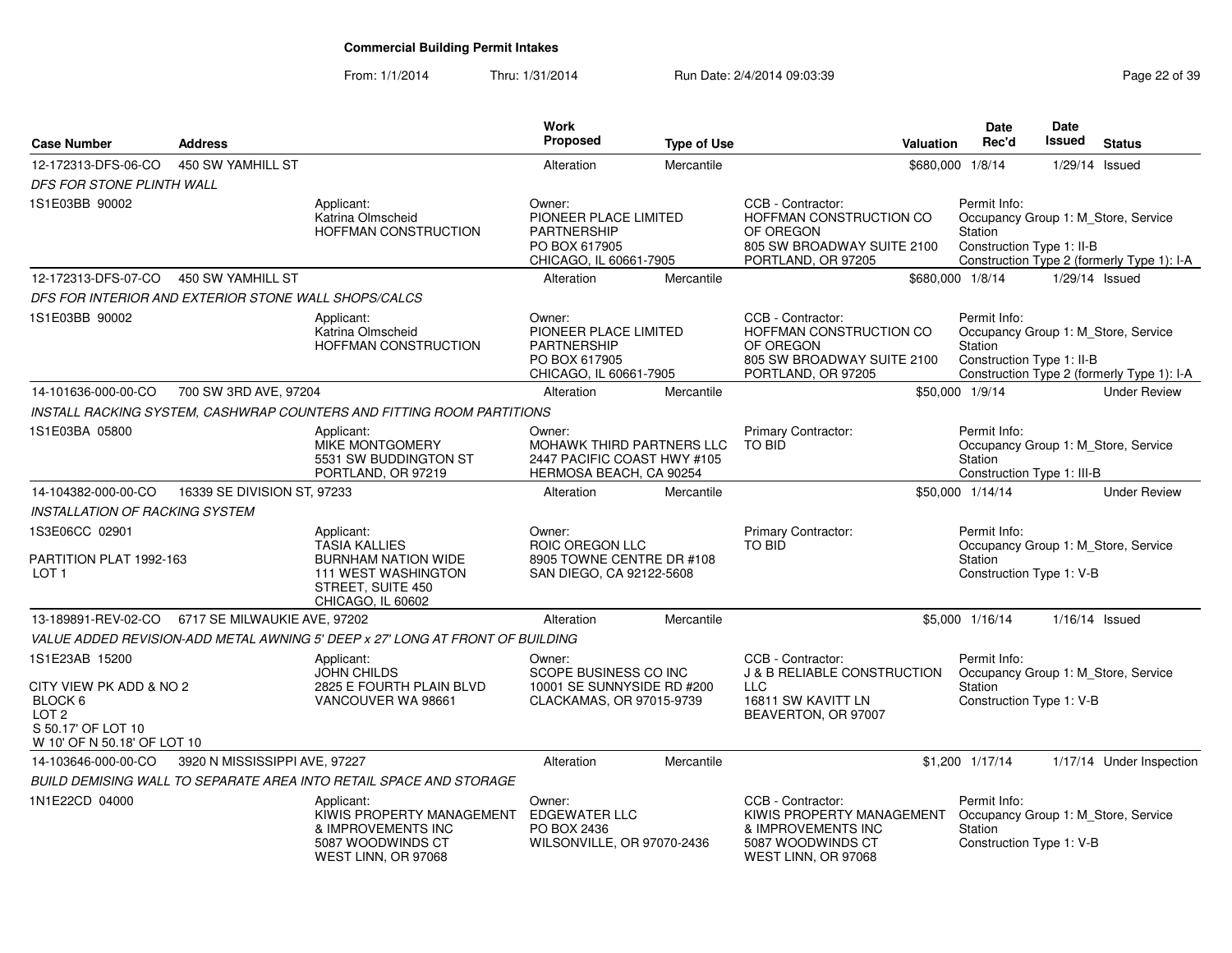| <b>Case Number</b>                                                                                                                    | <b>Address</b>              |                                                                                                                                                    | <b>Work</b><br>Proposed                                                                          | <b>Type of Use</b> |                                                                                                                      | Valuation | <b>Date</b><br>Rec'd                                  | <b>Date</b><br><b>Issued</b> | <b>Status</b>                                                                     |
|---------------------------------------------------------------------------------------------------------------------------------------|-----------------------------|----------------------------------------------------------------------------------------------------------------------------------------------------|--------------------------------------------------------------------------------------------------|--------------------|----------------------------------------------------------------------------------------------------------------------|-----------|-------------------------------------------------------|------------------------------|-----------------------------------------------------------------------------------|
| 14-106693-000-00-CO                                                                                                                   | 101 SE 82ND AVE, 97215      |                                                                                                                                                    | Alteration                                                                                       | Mercantile         |                                                                                                                      |           | \$12,800 1/21/14                                      |                              | $1/21/14$ Issued                                                                  |
| TI TO ADD COFFEE CAFE TO EXISTING GROCERY STORE                                                                                       |                             |                                                                                                                                                    |                                                                                                  |                    |                                                                                                                      |           |                                                       |                              |                                                                                   |
| 1N2E32DD 00200                                                                                                                        |                             | Applicant:                                                                                                                                         | Owner:                                                                                           |                    | CCB - Contractor:                                                                                                    |           | Permit Info:                                          |                              |                                                                                   |
| SEWARD<br><b>BLOCK 1&amp;3 TL 200</b>                                                                                                 |                             | <b>Andrew Dugas</b><br>100 E 19TH STREET SUITE 300<br>VANCOUVER, WA 98663                                                                          | 82ND BURNSIDE LLC<br>15619 E VALLEY RD                                                           |                    | <b>GLOBAL CORPORATION</b><br>12920 NE SHAVER ST<br>CITY OF INDUSTRY, CA 91744-394 PORTLAND, OR 97230                 |           | Station<br>Construction Type 1: V-B                   |                              | Occupancy Group 1: M_Store, Service                                               |
| 12-172313-DFS-08-CO                                                                                                                   | 450 SW YAMHILL ST           |                                                                                                                                                    | Alteration                                                                                       | Mercantile         |                                                                                                                      |           | \$15,000 1/21/14                                      |                              | <b>Under Review</b>                                                               |
| <b>DFS FOR ROOF DAVITS</b>                                                                                                            |                             |                                                                                                                                                    |                                                                                                  |                    |                                                                                                                      |           |                                                       |                              |                                                                                   |
| 1S1E03BB 90002                                                                                                                        |                             | Applicant:<br>Katrina Olmscheid<br><b>HOFFMAN CONSTRUCTION</b>                                                                                     | Owner:<br>PIONEER PLACE LIMITED<br><b>PARTNERSHIP</b><br>PO BOX 617905<br>CHICAGO, IL 60661-7905 |                    | CCB - Contractor:<br>HOFFMAN CONSTRUCTION CO<br>OF OREGON<br>805 SW BROADWAY SUITE 2100<br>PORTLAND, OR 97205        |           | Permit Info:<br>Station<br>Construction Type 1: II-B  |                              | Occupancy Group 1: M_Store, Service<br>Construction Type 2 (formerly Type 1): I-A |
| 13-166635-DFS-01-CO                                                                                                                   | 1610 NW GLISAN ST, 97209    |                                                                                                                                                    | Alteration                                                                                       | Mercantile         |                                                                                                                      |           | \$20,000 1/24/14                                      |                              | <b>Under Review</b>                                                               |
| DFS FOR STOREFRONT                                                                                                                    |                             |                                                                                                                                                    |                                                                                                  |                    |                                                                                                                      |           |                                                       |                              |                                                                                   |
| 1N1E33DB 00100                                                                                                                        |                             | Applicant:                                                                                                                                         | Owner:                                                                                           |                    | CCB - Contractor:                                                                                                    |           | Permit Info:                                          |                              |                                                                                   |
| <b>COUCHS ADD</b><br>BLOCK 153<br>LOT 5&8                                                                                             |                             | <b>KEVIN MOISAN</b><br><b>WESTERN CONSTRUCTION</b><br>4612 MINNEHAHA<br>VANCOUVER WA 98661                                                         | PREBLE-GLISAN LLC<br>13805 NW THOMPSON RD<br>PORTLAND, OR 97229                                  |                    | Kevin Moisan<br><b>WESTERN CONSTRUCTION</b><br><b>SERVICES</b><br>2300 EAST THIRD LOOP #110<br>VANCOUVER, WA 98661   |           | <b>Station</b><br>Construction Type 1: V-B            |                              | Occupancy Group 1: M Store, Service<br>Construction Type 2 (formerly Type 1): V-B |
| 13-236122-REV-01-CO 11717 NE HALSEY ST, 97220                                                                                         |                             |                                                                                                                                                    | Alteration                                                                                       | Mercantile         |                                                                                                                      |           | \$1/28/14                                             |                              | $1/28/14$ Issued                                                                  |
| REVISION TO CHANGE INSULATION SPEC FOR ROOF                                                                                           |                             |                                                                                                                                                    |                                                                                                  |                    |                                                                                                                      |           |                                                       |                              |                                                                                   |
| 1N2E27DD 12800<br><b>FAIRHAVEN</b><br>BLOCK 6<br>S 70' OF LOT 7 EXC PT IN ST<br>LAND & IMPS SEE R159857 (R266401171)<br>FOR BILLBOARD |                             | Applicant:<br><b>MARCUS KOCH</b><br><b>MARCUS KOCH, ARCHITECT</b><br>7042 NE HOYT ST<br>PORTLAND, OR 97213                                         | Owner:<br><b>K-SQUARE INC</b><br>14215 NE ALTON CT<br>PORTLAND, OR 97230                         |                    |                                                                                                                      |           | Permit Info:<br>Station<br>Construction Type 1: V-B   |                              | Occupancy Group 1: M Store, Service                                               |
| 14-105784-000-00-CO                                                                                                                   | 830 NW EVERETT AVE, 97209   |                                                                                                                                                    | Alteration                                                                                       | Mercantile         |                                                                                                                      |           | \$15,000 1/28/14                                      |                              | 1/28/14 Under Inspection                                                          |
|                                                                                                                                       |                             | TENANT IMPROVEMENT FOR DELI/MEAT PRODUCE MARKET; REMOVE 2 PRODUCE WASHING STATIONS, AT EMPLOYEE AREA ADD NEW HALF WALL, REMOVING PLUMBING FIXTURES |                                                                                                  |                    |                                                                                                                      |           |                                                       |                              |                                                                                   |
| 1N1E34CB 06100<br><b>COUCHS ADD</b><br>BLOCK 58<br>LOT 6&7                                                                            |                             | Applicant:<br>WESTERN VENTURES<br><b>CONSTRUCTION INC</b><br>715 SE CENTURY BLVD<br>HILLSBORO OR 97123                                             | Owner:<br>SMITHCO PROPERTIES INC<br>230 NW 10TH AVE<br>PORTLAND, OR 97209                        |                    | CCB - Contractor:<br><b>WESTERN VENTURES</b><br><b>CONSTRUCTION INC</b><br>715 SE CENTURY BLVD<br>HILLSBORO OR 97123 |           | Permit Info:<br>Station<br>Construction Type 1: III-B |                              | Occupancy Group 1: M_Store, Service                                               |
| 13-128254-DFS-01-CO                                                                                                                   | 16345 SE DIVISION ST, 97233 |                                                                                                                                                    | Alteration                                                                                       | Mercantile         |                                                                                                                      |           | \$30,000 1/28/14                                      |                              | <b>Under Review</b>                                                               |
| DFS-FOR STOREFRONT DETAILS                                                                                                            |                             |                                                                                                                                                    |                                                                                                  |                    |                                                                                                                      |           |                                                       |                              |                                                                                   |
| 1S3E06CC 02901                                                                                                                        |                             | Applicant:<br><b>Brian Bennett</b><br>3105 NE Weidler<br>Portland, OR 97232                                                                        | Owner:<br>ROIC OREGON LLC<br>8905 TOWNE CENTRE DR #108<br>SAN DIEGO, CA 92122-5608               |                    | CCB - Contractor:<br>FOREST CONTRACTING INC A<br>CORP OF WASHINGTON<br>27018 233RD PL SE<br>MAPLE VALLEY, WA 98038   |           | Permit Info:<br>Station<br>Construction Type 1: V-B   |                              | Occupancy Group 1: M_Store, Service                                               |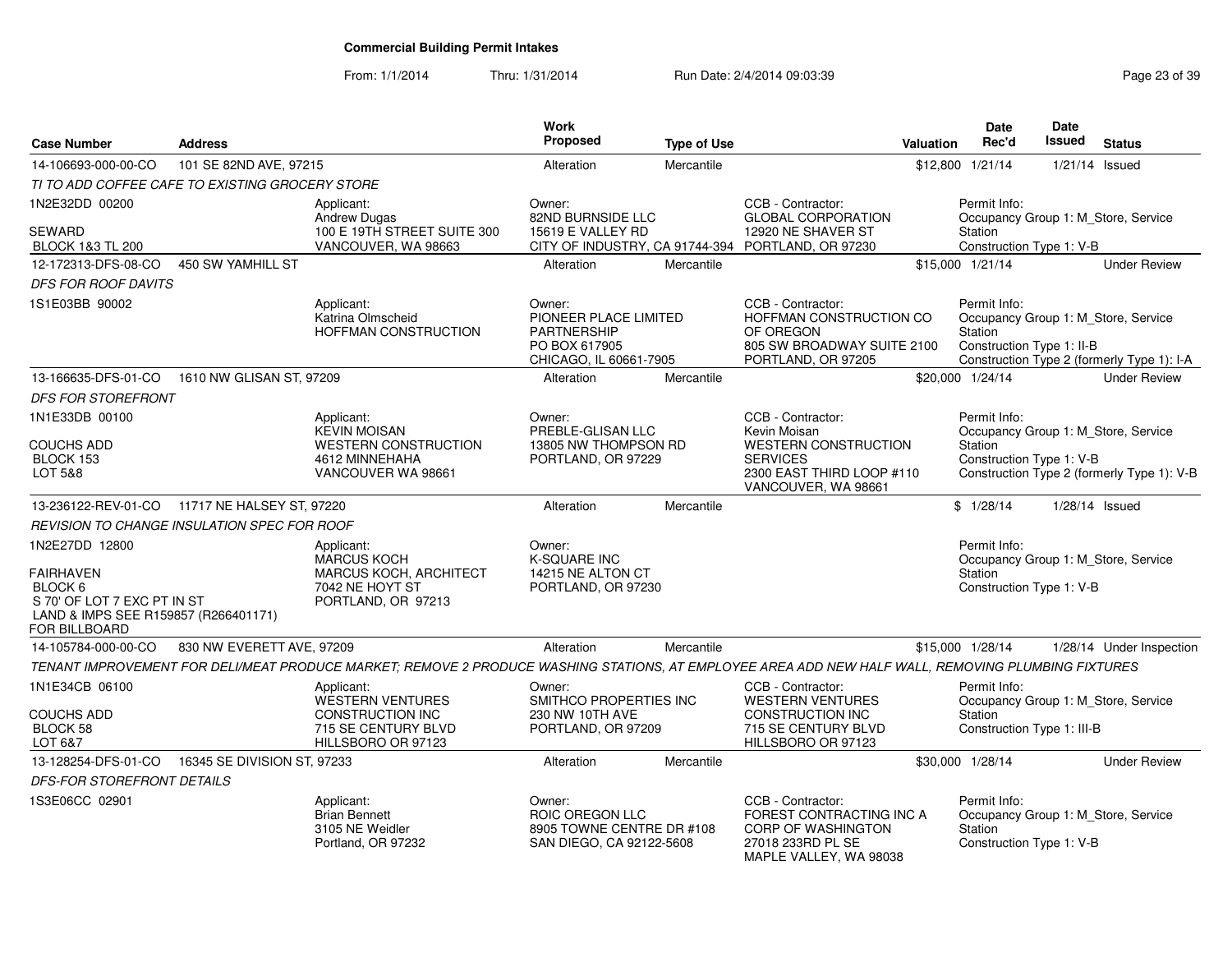From: 1/1/2014

Thru: 1/31/2014 Run Date: 2/4/2014 09:03:39 Research 2010 12:04 Page 24 of 39

| <b>Case Number</b>                                                                                                 | <b>Address</b>                                             |                                                                                                                                                                                                               | Work<br>Proposed                                                                                 | <b>Type of Use</b> | Valuation                                                                                                                    | <b>Date</b><br>Rec'd                                              | Date<br>Issued<br><b>Status</b>                                                   |
|--------------------------------------------------------------------------------------------------------------------|------------------------------------------------------------|---------------------------------------------------------------------------------------------------------------------------------------------------------------------------------------------------------------|--------------------------------------------------------------------------------------------------|--------------------|------------------------------------------------------------------------------------------------------------------------------|-------------------------------------------------------------------|-----------------------------------------------------------------------------------|
| 12-172313-REV-01-CO 450 SW YAMHILL ST                                                                              |                                                            |                                                                                                                                                                                                               | Alteration                                                                                       | Mercantile         |                                                                                                                              | \$1/29/14                                                         | $1/29/14$ Issued                                                                  |
|                                                                                                                    |                                                            | revision, Ground Floor changes include: Office South of M-Line at east side removed, Conference Room removed, Restroom shifted North to Grid Line M, Stockroom relocated to Ground FloorOffice at Grid Line I |                                                                                                  |                    |                                                                                                                              |                                                                   |                                                                                   |
| 1S1E03BB 90002                                                                                                     |                                                            | Applicant:<br>Tina Lindinger<br>BOHLIN CYWINSKI JACKSON<br>49 GEARY ST. SUITE 300<br>SAN FRANCISCO CA 94108-5729                                                                                              |                                                                                                  |                    | CCB - Contractor:<br>HOFFMAN CONSTRUCTION CO<br>OF OREGON<br>805 SW BROADWAY SUITE 2100<br>PORTLAND, OR 97205                | Permit Info:<br>Station<br>Construction Type 1: II-B              | Occupancy Group 1: M_Store, Service<br>Construction Type 2 (formerly Type 1): I-A |
| 12-172313-DFS-09-CO  450 SW YAMHILL ST                                                                             |                                                            |                                                                                                                                                                                                               | Alteration                                                                                       | Mercantile         |                                                                                                                              | \$20,000 1/29/14                                                  | <b>Under Review</b>                                                               |
|                                                                                                                    | DFS-LOADING DOCK STEEL STAIRS AND RAILING                  |                                                                                                                                                                                                               |                                                                                                  |                    |                                                                                                                              |                                                                   |                                                                                   |
| 1S1E03BB 90002                                                                                                     |                                                            | Applicant:<br>Katrina Olmscheid<br>HOFFMAN CONSTRUCTION                                                                                                                                                       | Owner:<br>PIONEER PLACE LIMITED<br><b>PARTNERSHIP</b><br>PO BOX 617905<br>CHICAGO, IL 60661-7905 |                    | CCB - Contractor:<br>HOFFMAN CONSTRUCTION CO<br>OF OREGON<br>805 SW BROADWAY SUITE 2100<br>PORTLAND, OR 97205                | Permit Info:<br>Station<br>Construction Type 1: II-B              | Occupancy Group 1: M Store, Service<br>Construction Type 2 (formerly Type 1): I-A |
|                                                                                                                    | 13-173466-REV-01-CO  1419 NW 14TH AVE, 97209               |                                                                                                                                                                                                               | Alteration                                                                                       | Mercantile         |                                                                                                                              | \$1/31/14                                                         | 1/31/14 Issued                                                                    |
|                                                                                                                    | <b>REVISION - ADD WALLS TO RECONFIGURE BATHROOM LAYOUT</b> |                                                                                                                                                                                                               |                                                                                                  |                    |                                                                                                                              |                                                                   |                                                                                   |
| 1N1E33AA 00700                                                                                                     |                                                            | Applicant:<br>STEVE FOSLER<br><b>FOSLER PORTLAND</b><br>ARCHITECTURE LLC<br>1930 NW LOVEJOY ST<br>PORTLAND OR 97209                                                                                           | Owner:<br>EPPHAVEN PROPERTY LLC<br>924 MASON ST<br>SAN FRANCISCO, CA 94129-1602                  |                    | CCB - Contractor:<br>PLANET GRANITE PORTLAND LLC Occupancy Group 1: B_Bank, Off.,<br>924 MASON ST<br>SAN FRANCISCO, CA 94129 | Permit Info:<br>Med.Off., Pub.Bldg.<br>Construction Type 1: III-B |                                                                                   |
| 14-103110-000-00-CO                                                                                                | 5329 SE 80TH AVE. 97206                                    |                                                                                                                                                                                                               | Alteration                                                                                       | Storage            |                                                                                                                              | \$5,000 1/14/14                                                   | 1/14/14 Under Inspection                                                          |
|                                                                                                                    |                                                            | TI FOR NEW TENANT - ADD DEMISING WALL AND RESTROOM FOR NEW AUTOMOTIVE SHOP                                                                                                                                    |                                                                                                  |                    |                                                                                                                              |                                                                   |                                                                                   |
| 1S2E17AD 02100<br>WEDGEWOOD PK<br><b>BLOCK 2</b><br>LOT 4 EXC S 15' OF W 50'<br>LOT 5-7<br>LOT 8 EXC W 9' OF S 20' |                                                            | Applicant:<br>CHRISTOPHER H CONGDON<br>GENERAL CONTRACTING LLC<br>5715 SE JENNINGS AVE<br>MILWAUKIE, OR 97267                                                                                                 | Owner:<br><b>FOSTER PROPERTIES II LLC</b><br>7959 SE FOSTER RD<br>PORTLAND, OR 97206             |                    | CCB - Contractor:<br>CHRISTOPHER H CONGDON<br>GENERAL CONTRACTING LLC<br>5715 SE JENNINGS AVE<br>MILWAUKIE, OR 97267         | Permit Info:<br>Factory, Mod.Hazard<br>Construction Type 1: V-B   | Occupancy Group 1: F-1_Industrial Plant -                                         |
| 14-100310-000-00-CO                                                                                                | 3683 NW FRONT AVE, 97210                                   |                                                                                                                                                                                                               | Alteration                                                                                       | Storage            |                                                                                                                              | \$4,000 1/7/14                                                    | 1/7/14 Issued                                                                     |
|                                                                                                                    |                                                            | REMOVE 2 OFFICES, AREA TO BECOME PART OF WAREHOUSE, RELOCATE DOOR                                                                                                                                             |                                                                                                  |                    |                                                                                                                              |                                                                   |                                                                                   |
| 1N1E20DD 00400<br>SECTION 20 1N 1E<br>TL 400 2.16 ACRES                                                            |                                                            | Applicant:<br><b>JENNIFER KIMURA</b><br><b>VLMK CONSULTING ENGINEERS</b><br>3933 SW KELLY AVENUE                                                                                                              | Owner:<br><b>LLC</b><br>2051 BAY MEADOWS DR                                                      |                    | CCB - Contractor:<br>VAN DOMELEN FAMILY COMPANY GUILD CONSTRUCTION INC<br><b>PO BOX 674</b><br>BEAVERTON, OR 97075-0674      | Permit Info:<br>Med.Off., Pub.Bldg.<br>Construction Type 1: III-B | Occupancy Group 1: B Bank, Off.,                                                  |
|                                                                                                                    |                                                            | PORTLAND, OR 97239                                                                                                                                                                                            | WEST LINN, OR 97068-2288                                                                         |                    |                                                                                                                              |                                                                   |                                                                                   |
|                                                                                                                    | 13-166303-REV-02-CO   6635 N BALTIMORE AVE, 97203          |                                                                                                                                                                                                               | Alteration                                                                                       | Storage            |                                                                                                                              | \$1/9/14                                                          | $1/9/14$ Issued                                                                   |
|                                                                                                                    |                                                            | REVISIONS- TO REFLECT CHANGES MADE IN THE FIELD-ADDED EXIT SIGN, TENANT SPACE 114 DOORWAY TO REMAIN, ADDED DOOR IN DIFFERENT LOCATION, EXTEND DECK AT STAIRWAY ON                                             |                                                                                                  |                    |                                                                                                                              |                                                                   |                                                                                   |
| 1N1W12BB 04500<br>PARTITION PLAT 1992-152<br>LOT <sub>3</sub>                                                      |                                                            | Applicant:<br>REID LESLIE<br>RHIZA A+D<br>2127 N ALBINA AVE #203<br>PORTLAND OR 97227                                                                                                                         | Owner:<br>CATHEDRAL PARK PLACE LLC<br>412 NW COUCH ST #220.<br>PORTLAND, OR 97209                |                    | CCB - Contractor:<br><b>JOHN RUST</b><br>JACK RUST CONSTRUCTION INC<br>4221 SW SUNSET DR<br>LAKE OSWEGO, OR 97035            | Permit Info:<br>Construction Type 1: V-B                          | Occupancy Group 1: S-1_Storage -<br>Moderate Hazard, Warehouse                    |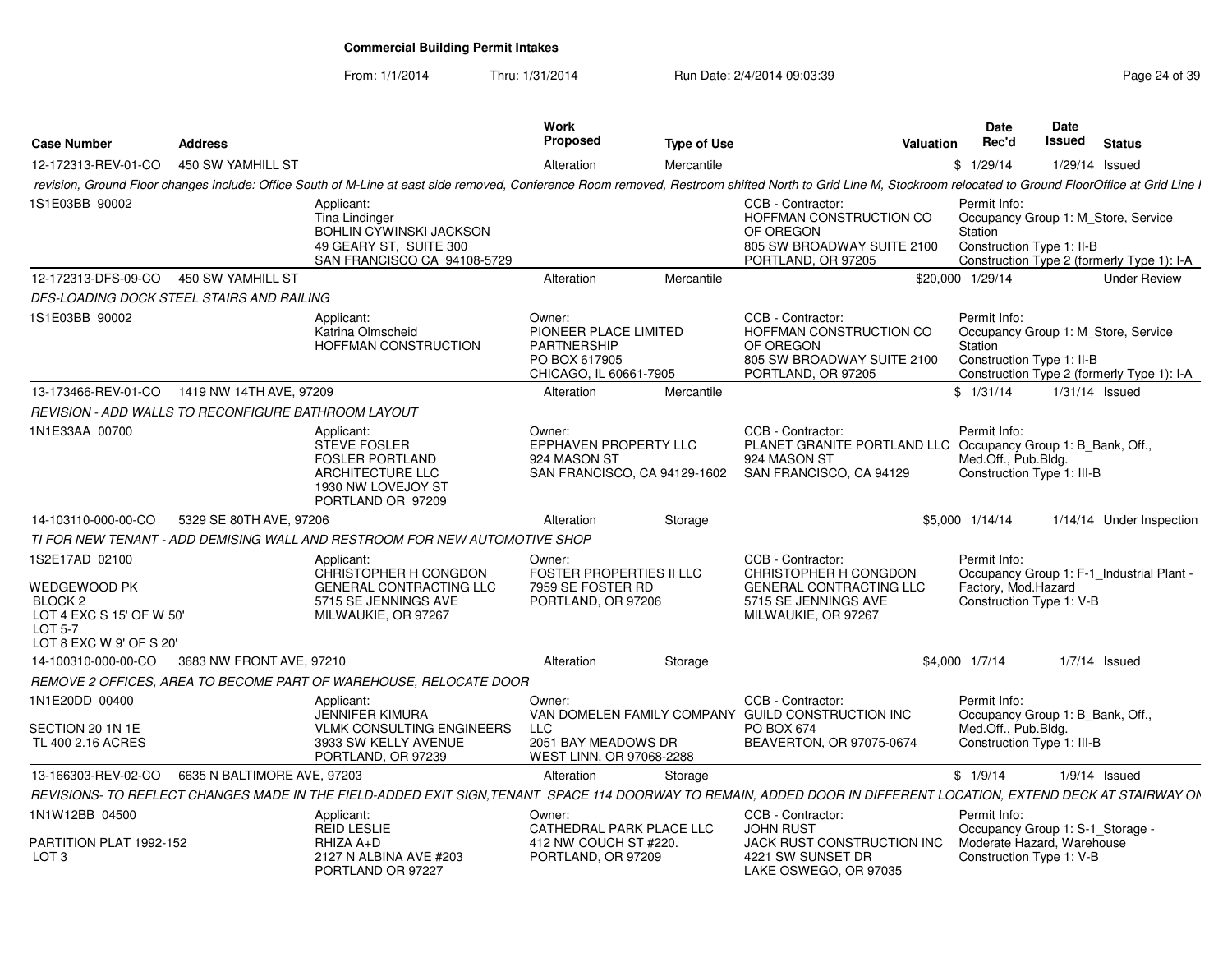From: 1/1/2014Thru: 1/31/2014 Run Date: 2/4/2014 09:03:39 Research 2010 12:04 Page 25 of 39

| <b>Case Number</b>                                                                                            | <b>Address</b>              |                                                                                                                                                               | Work<br>Proposed                                                                                   | <b>Type of Use</b> |                                                                                                                                  | Valuation       | <b>Date</b><br>Rec'd                                                                                       | <b>Date</b><br><b>Issued</b> | <b>Status</b>                                                                      |
|---------------------------------------------------------------------------------------------------------------|-----------------------------|---------------------------------------------------------------------------------------------------------------------------------------------------------------|----------------------------------------------------------------------------------------------------|--------------------|----------------------------------------------------------------------------------------------------------------------------------|-----------------|------------------------------------------------------------------------------------------------------------|------------------------------|------------------------------------------------------------------------------------|
| 14-106209-000-00-CO                                                                                           | 9200 NE HALSEY ST, 97220    |                                                                                                                                                               | Alteration                                                                                         | Storage            |                                                                                                                                  |                 | \$15,000 1/16/14                                                                                           |                              | 1/16/14 Under Inspection                                                           |
| <i><b>RE-ROOF BUILDING</b></i>                                                                                |                             |                                                                                                                                                               |                                                                                                    |                    |                                                                                                                                  |                 |                                                                                                            |                              |                                                                                    |
| 1N2E33AB 00300                                                                                                |                             | Applicant:<br><b>STEVE LOCKE</b>                                                                                                                              | Owner:<br><b>LESLIE J HOWATT</b>                                                                   |                    | CCB - Contractor:<br><b>STEVE LOCKE</b>                                                                                          |                 | Permit Info:<br>Occupancy Group 1: S-1_Storage -                                                           |                              |                                                                                    |
| SECTION 33 1N 2E<br>TL 300 1.23 ACRES<br>LAND & IMPS SEE R319599 (R942333851)<br>FOR BILLBOARD                |                             | STEVE LOCKE CONSTRUCTION<br>25885 S SPRINGWATER<br>ESTACADA, OR 97023                                                                                         | 5514 NE HALSEY ST<br>PORTLAND, OR 97213-3660                                                       |                    | STEVE LOCKE CONSTRUCTION<br>25885 S SPRINGWATER<br>ESTACADA, OR 97023                                                            |                 | Moderate Hazard, Warehouse<br>Construction Type 1: V-B                                                     |                              |                                                                                    |
| 14-107700-000-00-CO                                                                                           | 6900 N FESSENDEN ST, 97203  |                                                                                                                                                               | Alteration                                                                                         | Storage            |                                                                                                                                  |                 | \$60,000 1/21/14                                                                                           | 1/21/14 Issued               |                                                                                    |
|                                                                                                               |                             | REMOVE PORTIONS OF EXISTING ROOFING MATERIALS AND ADD NEW LAYERS WITH SINGLE PLY TPO MEMBRANE ASSEMBLY WITH CLASS A RATING. SEISMIC REINFORCEMENT TO EXISTING |                                                                                                    |                    |                                                                                                                                  |                 |                                                                                                            |                              |                                                                                    |
| 1N1E06CD 02500<br><b>EAST ST JOHNS</b><br><b>BLOCK F</b><br>W 1/2 OF LOT 11<br>LOT <sub>12</sub><br>LOT 13&14 |                             | Applicant:<br><b>MARK HOLCOMB</b><br>MARKS CUSTOM EXTERIORS INC<br><b>PO BOX 276</b><br>ST HELENS, OR 97051                                                   | Owner:<br><b>HARALMER INC</b><br>PO BOX 2123<br>PASCO, WA 99302                                    |                    | CCB - Contractor:<br><b>MARK HOLCOMB</b><br>MARKS CUSTOM EXTERIORS INC<br><b>PO BOX 276</b><br>ST HELENS, OR 97051               |                 | Permit Info:<br>Occupancy Group 1: S-1_Storage -<br>Moderate Hazard, Warehouse<br>Construction Type 1: V-B |                              |                                                                                    |
| 14-102860-000-00-CO                                                                                           | 12518 NE AIRPORT WAY, 97230 |                                                                                                                                                               | Alteration                                                                                         | Storage            |                                                                                                                                  |                 | \$18,000 1/28/14                                                                                           | 1/28/14 Issued               |                                                                                    |
|                                                                                                               |                             | CONSTRUCT DEMISING WALL TO DIVIDE WAREHOUSE AREA, NEW DOOR / SUITES 145A AND 145B                                                                             |                                                                                                    |                    |                                                                                                                                  |                 |                                                                                                            |                              |                                                                                    |
| 1N2E14C 01100<br><b>SMP BUSINESS PARK</b><br>LOT 1&2 TL 1100                                                  |                             | Applicant:<br><b>FRANK WHITE</b><br>JOHNSON PROJECT SOLUTIONS<br><b>INC</b><br><b>PO BOX 455</b><br>LAKE OSWEGO, OR 97034                                     | Owner:<br>TOM MOYER THEATRES LLC<br>805 SW BROADWAY #2020<br>PORTLAND, OR 97205-3360               |                    | CCB - Contractor:<br><b>FRANK WHITE</b><br>JOHNSON PROJECT SOLUTIONS<br><b>INC</b><br><b>PO BOX 455</b><br>LAKE OSWEGO, OR 97034 |                 | Permit Info:<br>Hazard, Parking Garage<br>Construction Type 1: V-B                                         |                              | Occupancy Group 1: S-2_Storage - Low<br>Construction Type 2 (formerly Type 1): V-B |
| 13-239191-000-00-CO                                                                                           | 2445 NW IRVING ST, 97210    |                                                                                                                                                               | Alteration                                                                                         | Utility            |                                                                                                                                  | \$20,750 1/3/14 |                                                                                                            |                              | $1/3/14$ Issued                                                                    |
|                                                                                                               |                             | REPLACE EXISTING RETAINING WALL ALONG EAST PROPERTY LINE - NO WORK IN RIGHT OF WAY                                                                            |                                                                                                    |                    |                                                                                                                                  |                 |                                                                                                            |                              |                                                                                    |
| 1N1E33BC 17300<br>KINGS 2ND ADD<br>BLOCK 6<br>W 11' OF LOT 8<br>E 40' OF LOT 9                                |                             | Applicant:<br>Mike Beyer<br><b>KPFF Consulting Engineers</b><br>111 SW 5TH AVE, SUITE 2500<br>PORTLAND, OR 97204                                              | Owner:<br><b>JACKLYN L HALLOCK</b><br>2445 NW IRVING ST<br>PORTLAND, OR 97210-3226                 |                    | Primary Contractor:<br><b>TO BID</b>                                                                                             |                 | Permit Info:<br>Occupancy Group 1: U Private<br>Garage\Utility Misc.<br>Construction Type 1: V-B           |                              |                                                                                    |
| Total # of CO Alteration permit intakes: 112                                                                  |                             |                                                                                                                                                               |                                                                                                    |                    |                                                                                                                                  |                 |                                                                                                            |                              | Total valuation of CO Alteration permit intakes: \$11,975,911                      |
| 14-100240-000-00-CO                                                                                           | 304 NE MULTNOMAH, 97232     |                                                                                                                                                               | <b>Demolition</b>                                                                                  | <b>Business</b>    |                                                                                                                                  |                 | \$30,000 1/2/14                                                                                            |                              | $1/2/14$ Issued                                                                    |
|                                                                                                               |                             | DEMOLISH EXISTING STARBUCKS BUILDING AT EAST SIDE OF PROPERTY, CAP SEWER, REMOVE ALL DEBRIS                                                                   |                                                                                                    |                    |                                                                                                                                  |                 |                                                                                                            |                              |                                                                                    |
| 1N1E34AA 02600                                                                                                |                             | Applicant:<br><b>TOM MITCHELL</b><br><b>WALSH CONSTRUCTION</b><br>2905 SW 1ST AVE<br>PORTLAND, OR 97201                                                       | Owner:<br>BIT INVESTMENT SIXTY-NINE LLC<br>1 E PRATT ST 5TH FLOOR EAST<br>BALTIMORE, MD 21202-1128 |                    | CCB - Contractor:<br><b>TOM MITCHELL</b><br>WALSH CONSTRUCTION CO<br>2905 SW 1ST AV<br>PORTLAND, OR 97201                        |                 |                                                                                                            |                              |                                                                                    |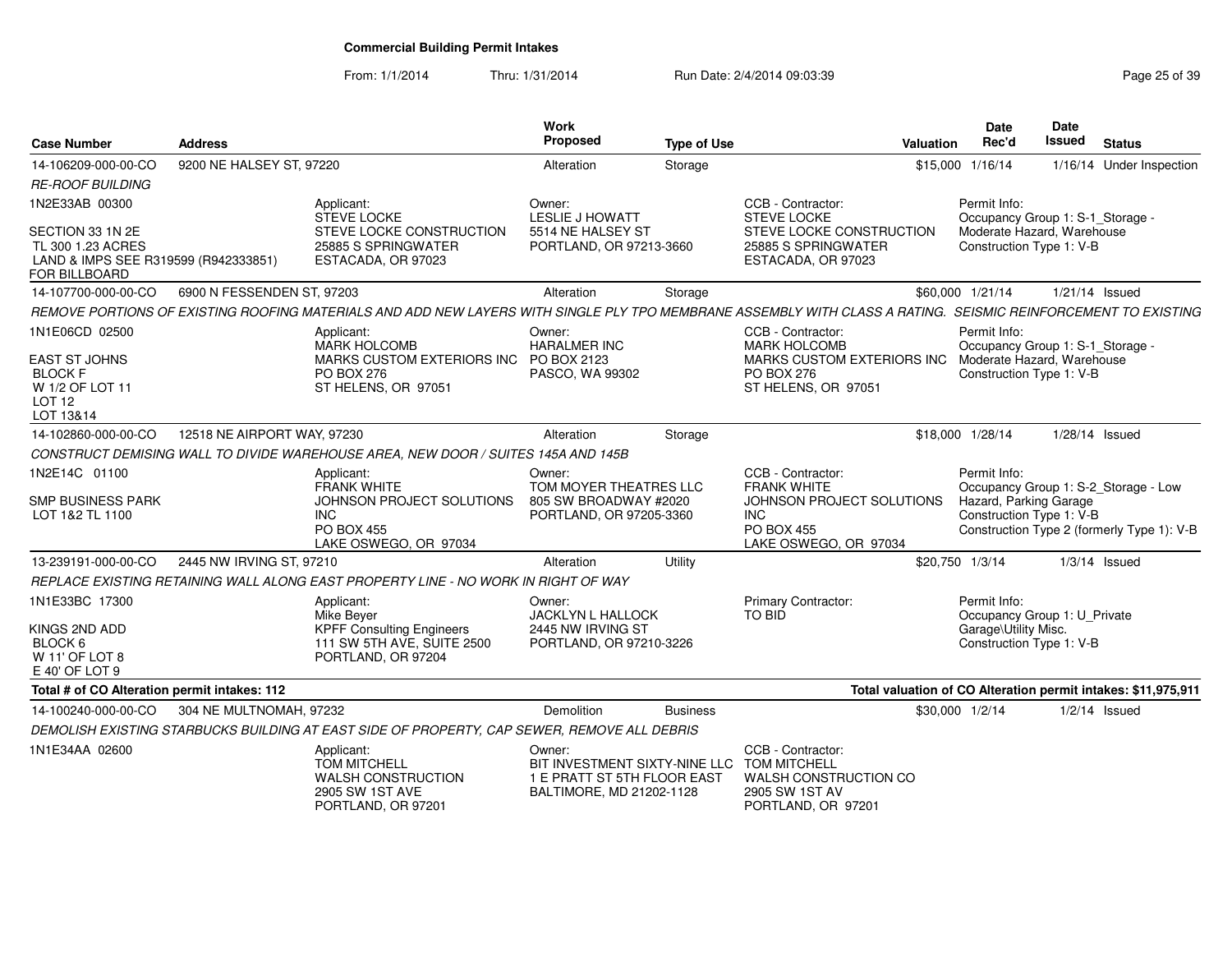| <b>Case Number</b>                                                                        | <b>Address</b>                                  |                                                                                                                                   | <b>Work</b><br><b>Proposed</b>                                                                 | <b>Type of Use</b> |                                                                                                                                | Valuation        | Date<br>Rec'd                                                                                     | <b>Date</b><br><b>Issued</b> | <b>Status</b>                                                                    |
|-------------------------------------------------------------------------------------------|-------------------------------------------------|-----------------------------------------------------------------------------------------------------------------------------------|------------------------------------------------------------------------------------------------|--------------------|--------------------------------------------------------------------------------------------------------------------------------|------------------|---------------------------------------------------------------------------------------------------|------------------------------|----------------------------------------------------------------------------------|
| 14-104905-000-00-CO                                                                       | 2921 SE 116TH AVE, 97266                        |                                                                                                                                   | Demolition                                                                                     | Educational        |                                                                                                                                | \$10,000 1/16/14 |                                                                                                   |                              | <b>Under Review</b>                                                              |
|                                                                                           |                                                 | DEMO EXISTING MODULAR CLASSROOM. SEE 14-104831 CO FOR REPLACEMENT BUILDING.                                                       |                                                                                                |                    |                                                                                                                                |                  |                                                                                                   |                              |                                                                                  |
| 1S2E10AB 00800<br>SECTION 10 1S 2E<br>TL 800 4.87 ACRES                                   |                                                 | Applicant:<br><b>ADAM CORMACK</b><br><b>CORNERSTONE MANAGEMENT</b><br><b>GROUP INC</b><br>1500 SE 135TH AVE<br>PORTLAND, OR 97233 | Owner:<br><b>SCHOOL DISTRICT #40</b><br>1500 SE 130TH AVE<br>PORTLAND, OR 97233-1719           |                    | CCB - Contractor:<br><b>JOSHUA ANDERSON</b><br>P & C CONSTRUCTION CO<br>2133 NW YORK ST<br>PORTLAND, OR 97210                  |                  |                                                                                                   |                              |                                                                                  |
| 14-110638-000-00-CO                                                                       | 475 NE MASON ST, 97211                          |                                                                                                                                   | <b>Demolition</b>                                                                              | Mercantile         |                                                                                                                                | \$1,000 1/28/14  |                                                                                                   |                              | 1/28/14 Issued                                                                   |
|                                                                                           | DEMO 1036 SF RETAIL BUILDING, REMOVE ALL DEBRIS |                                                                                                                                   |                                                                                                |                    |                                                                                                                                |                  |                                                                                                   |                              |                                                                                  |
| 1N1E23CB 06800<br>LINCOLN PK ANX<br>BLOCK 14<br>LOT 7&8 EXC PT IN ST                      |                                                 | Applicant:<br>MIKE COYLE<br><b>FASTER PERMITS</b><br>14334 NW EAGLERIDGE LANE<br>PORTLAND, OR 97229                               | Owner:<br><b>EVERETT CUSTOM HOMES INC</b><br>735 SW 158TH AVE #180<br>BEAVERTON, OR 97006-4952 |                    | CCB - Contractor:<br><b>VIC REMMERS</b><br>EVERETT CUSTOM HOMES INC<br>735 SW 158TH AVE STE 180<br>BEAVERTON OR 97008          |                  | Permit Info:<br>Construction Type 1: V-B                                                          |                              |                                                                                  |
| 14-110636-000-00-CO                                                                       | 475 NE MASON ST, 97211                          |                                                                                                                                   | Demolition                                                                                     | Mercantile         |                                                                                                                                | \$1,000 1/28/14  |                                                                                                   |                              | $1/28/14$ Issued                                                                 |
|                                                                                           | DEMO 1600 SF RETAIL BUILDING, REMOVE ALL DEBRIS |                                                                                                                                   |                                                                                                |                    |                                                                                                                                |                  |                                                                                                   |                              |                                                                                  |
| 1N1E23CB 06800<br><b>LINCOLN PK ANX</b><br>BLOCK 14<br>LOT 7&8 EXC PT IN ST               |                                                 | Applicant:<br>MIKE COYLE<br><b>FASTER PERMITS</b><br>14334 NW EAGLERIDGE LANE<br>PORTLAND, OR 97229                               | Owner:<br><b>EVERETT CUSTOM HOMES INC</b><br>735 SW 158TH AVE #180<br>BEAVERTON, OR 97006-4952 |                    | CCB - Contractor:<br><b>VIC REMMERS</b><br><b>EVERETT CUSTOM HOMES INC</b><br>735 SW 158TH AVE STE 180<br>BEAVERTON OR 97008   |                  | Permit Info:<br>Construction Type 1: V-B                                                          |                              |                                                                                  |
| 14-102849-000-00-CO                                                                       | 16900 NW MCNAMEE RD                             |                                                                                                                                   | Demolition                                                                                     | Utility            |                                                                                                                                | \$15,000 1/14/14 |                                                                                                   |                              | <b>Under Review</b>                                                              |
|                                                                                           |                                                 | DEMOLISH EXISTING CONCRETE WATER RESERVOIR, REMOVE ALL DEBRIS                                                                     |                                                                                                |                    |                                                                                                                                |                  |                                                                                                   |                              |                                                                                  |
| 2N1W20BD 03800<br><b>BURLINGTON</b><br>BLOCK 40<br>LOT <sub>16</sub>                      |                                                 | Applicant:<br>MICHAEL MCBRIDE<br>ROTSCHY INC<br>9210 NE 62ND AVE<br>VANCOUVER, WA 98665                                           | Owner:<br><b>BURLINGTON WATER DIST</b><br><b>PO BOX 270</b><br>ST HELENS, OR 97051-0270        |                    | CCB - Contractor:<br>ROTSCHY INC<br>22525 NE GARNER RD<br>YACOLT, WA 98675                                                     |                  | Permit Info:<br>Occupancy Group 1: U_Private<br>Garage\Utility Misc.<br>Construction Type 1: II-B |                              |                                                                                  |
| Total # of CO Demolition permit intakes: 5                                                |                                                 |                                                                                                                                   |                                                                                                |                    |                                                                                                                                |                  |                                                                                                   |                              | Total valuation of CO Demolition permit intakes: \$57,000                        |
| 12-198671-DFS-05-CO                                                                       | 3650 NE MALLORY AVE, 97212                      |                                                                                                                                   | New Construction                                                                               |                    | Apartments/Condos (3 or more units)                                                                                            | \$3,000 1/16/14  |                                                                                                   |                              | 1/29/14 Issued                                                                   |
| <b>DFS FOR RADON MITIGATION SYSTEM</b>                                                    |                                                 |                                                                                                                                   |                                                                                                |                    |                                                                                                                                |                  |                                                                                                   |                              |                                                                                  |
| 1N1E22DD 16001<br>PARTITION PLAT 1996-89<br>LOT <sub>1</sub>                              |                                                 | Applicant:<br><b>LANE LEHRKE</b><br><b>WALSH CONSTRUCTION</b><br>2905 SW 1ST AVE<br>PORTLAND, OR 97201                            | Owner:<br><b>HOME FORWARD</b><br>135 SW ASH ST<br>PORTLAND, OR 97204-3598                      |                    | CCB - Contractor:<br>ONEILL WALSH COMMUNITY<br><b>BUILDERS LLC</b><br>4444 SE 27TH AVE<br>PORTLAND, OR 97202                   |                  | Permit Info:<br>Multi-family<br>Construction Type 1: V-A                                          |                              | Occupancy Group 1: R-2_Residential<br>Construction Type 2 (formerly Type 1): V-B |
| 12-183572-REV-05-CO                                                                       | 2625 SE HAWTHORNE BLVD, 97214                   |                                                                                                                                   | <b>New Construction</b>                                                                        |                    | Apartments/Condos (3 or more units)                                                                                            | \$1/17/14        |                                                                                                   |                              | <b>Under Review</b>                                                              |
|                                                                                           |                                                 | Revision to nailing pattern at shear wall, requested by Building Inspector Jay Ponce                                              |                                                                                                |                    |                                                                                                                                |                  |                                                                                                   |                              |                                                                                  |
| 1S1E01BC 09500<br><b>DOLANS ADD</b><br>BLOCK 12<br>S 21' OF LOT 3<br>LOT 4&5 EXC PT IN ST |                                                 | Applicant:<br><b>JOSHUA LUPKIN</b><br><b>SERA ARCHITECTS</b><br>338 NW 5TH AVE<br>PORTLAND OR 97209                               | Owner:<br>PHA VENTURE LLC<br>1498 SE TECH CENTER PL #150<br>VANCOUVER, WA 98683                |                    | CCB - Contractor:<br>Jordan Gaither<br><b>GAITHER &amp; SONS</b><br>CONSTRUCTION CO<br>7101 NE 109TH ST<br>VANCOUVER, WA 98686 |                  | Permit Info:<br>Multi-family<br>Construction Type 1: V-A                                          |                              | Occupancy Group 1: R-2_Residential<br>Construction Type 2 (formerly Type 1): V-A |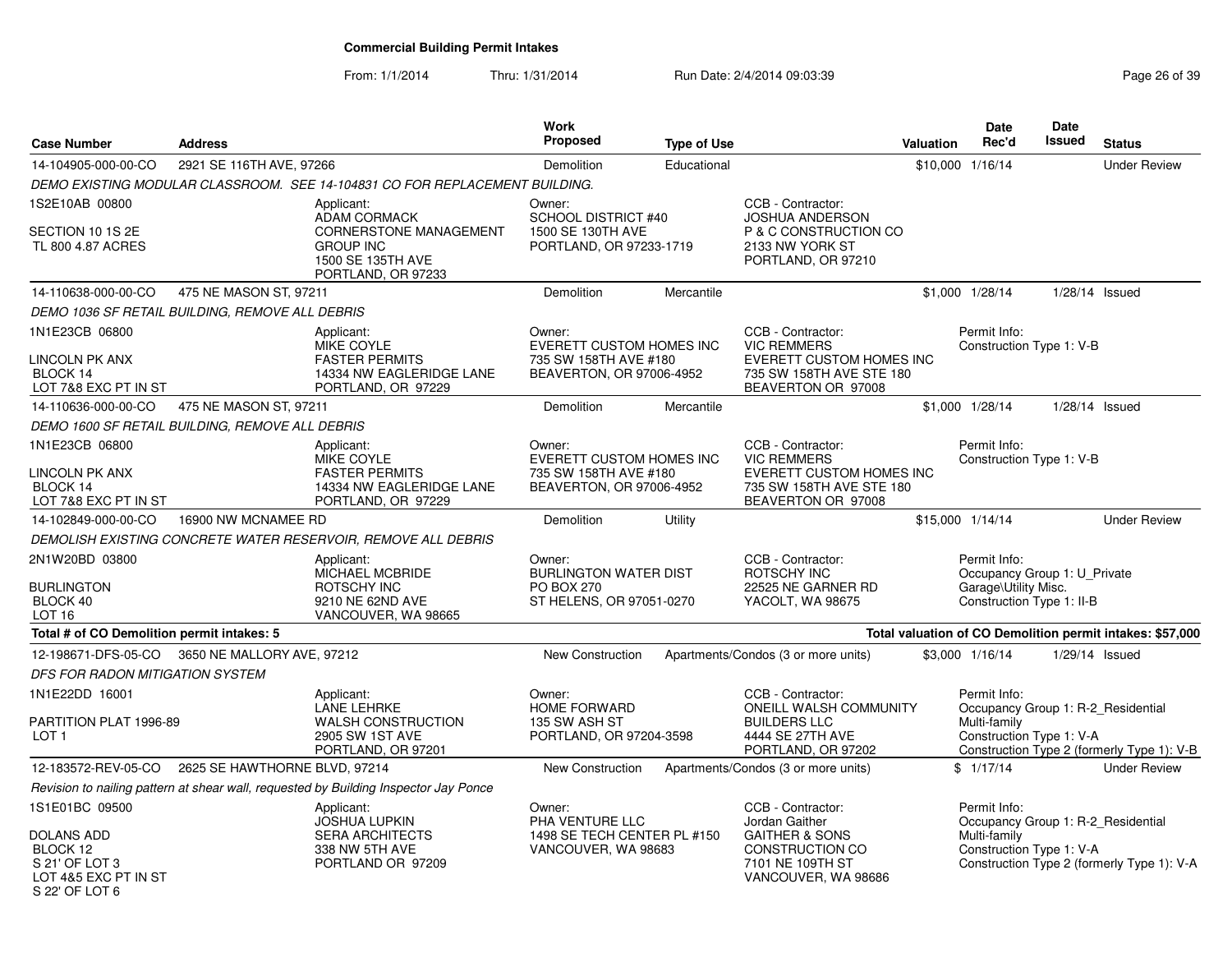From: 1/1/2014

Thru: 1/31/2014 Run Date: 2/4/2014 09:03:39 Research 2010 12:04 Page 27 of 39

| <b>Case Number</b>                                                                                                                                                                            | <b>Address</b>             |                                                                                                                                                  | Work<br><b>Proposed</b>                                                                                                                                           | <b>Type of Use</b> |                                                                                                                                                    | Valuation        | Date<br>Rec'd                                                                                    | Date<br>Issued   | <b>Status</b>                              |
|-----------------------------------------------------------------------------------------------------------------------------------------------------------------------------------------------|----------------------------|--------------------------------------------------------------------------------------------------------------------------------------------------|-------------------------------------------------------------------------------------------------------------------------------------------------------------------|--------------------|----------------------------------------------------------------------------------------------------------------------------------------------------|------------------|--------------------------------------------------------------------------------------------------|------------------|--------------------------------------------|
| 12-207583-REV-01-CO                                                                                                                                                                           | 1222 NW 18TH AVE, 97209    |                                                                                                                                                  | New Construction                                                                                                                                                  |                    | Apartments/Condos (3 or more units)                                                                                                                |                  | \$1/30/14                                                                                        | $1/30/14$ Issued |                                            |
|                                                                                                                                                                                               |                            | *** Revision to change location of entry door to retail space, switching entry door location will folding glass door. ***                        |                                                                                                                                                                   |                    |                                                                                                                                                    |                  |                                                                                                  |                  |                                            |
| 1N1E33AB 03700                                                                                                                                                                                |                            | Applicant:<br>RYAN MIYAHIRA<br>ANKROM MOISAN ASSOC<br>6720 SW MACADAM STE 100<br>PORTLAND OR 97219                                               | Owner:<br>MWIC PORTLAND NW18 LLC<br>201 FERRY ST SE #400<br><b>SALEM, OR 97301</b>                                                                                |                    | CCB - Contractor:<br>ANDERSEN CONSTRUCTION<br><b>COMPANY</b><br>PO BOX 6712<br>PORTLAND, OR 97228-6712                                             |                  | Permit Info:<br>Occupancy Group 1: R-2_Residential<br>Multi-family<br>Construction Type 1: I-A   |                  | Construction Type 2 (formerly Type 1): I-A |
| 13-203225-DFS-01-CO                                                                                                                                                                           | 8288 SE 13TH AVE, 97202    |                                                                                                                                                  | <b>New Construction</b>                                                                                                                                           |                    | Apartments/Condos (3 or more units)                                                                                                                |                  | \$51,000 1/3/14                                                                                  |                  | <b>Under Review</b>                        |
| DFS FOR MANUFACTURED FLOOR JOISTS                                                                                                                                                             |                            |                                                                                                                                                  |                                                                                                                                                                   |                    |                                                                                                                                                    |                  |                                                                                                  |                  |                                            |
| 1S1E23CD 03600                                                                                                                                                                                |                            | Applicant:<br><b>AMY CLEMENTS</b><br>JOHN RESIDENTIAL<br>CONSTRUCTION GROUP, LLC<br>1701 SE COLUMBIA RIVER DRIVE<br>VANCOUVER, WA 98661          | Owner:<br><b>MARYAM E BOLOURI</b><br>12251 SW RIVERSIDE DR<br>PORTLAND, OR 97219<br>Owner:<br><b>FARID BOLOURI</b><br>12251 SW RIVERSIDE DR<br>PORTLAND, OR 97219 |                    | CCB - Contractor:<br><b>JOHN RESIDENTIAL</b><br>CONSTRUCTION GROUP LLC<br>1701 SE COLUMBIA RIVER DRIVE<br>VANCOUVER, WA 98661                      |                  | Permit Info:<br>Occupancy Group 1: R-2_Residential<br>Multi-family<br>Construction Type 1: V-B   |                  | Construction Type 2 (formerly Type 1): V-B |
| 13-179034-REV-01-CO                                                                                                                                                                           | 4357 N WILLIAMS AVE, 97217 |                                                                                                                                                  | <b>New Construction</b>                                                                                                                                           |                    | Apartments/Condos (3 or more units)                                                                                                                |                  | \$1/6/14                                                                                         |                  | Approved to Issue                          |
|                                                                                                                                                                                               |                            | move grease tank and oil/water separator to sw side of building to decrease tank depths adding approximately 225 ft of 4" sewer and 6 clean outs |                                                                                                                                                                   |                    |                                                                                                                                                    |                  |                                                                                                  |                  |                                            |
| 1N1E22DB 00400                                                                                                                                                                                |                            | Applicant:<br><b>BRIAN VANDETTA</b><br><b>UDELL ENGINEERING</b><br>63 EAST ASH ST<br>LEBANON OR 97355                                            | Owner:<br><b>WILLIAMS 1 LLC</b><br>12806 NW LORRAINE DR<br>PORTLAND, OR 97229-8348                                                                                |                    | CCB - Contractor:<br><b>MARATHON CONSTRUCTION</b><br><b>SERVICES LLC</b><br>30050 SW TOWN CENTER LOOP<br><b>W STE 200</b><br>WILSONVILLE, OR 97070 |                  | Permit Info:<br>Occupancy Group 1: R-2_Residential<br>Multi-family<br>Construction Type 1: III-A |                  | Construction Type 2 (formerly Type 1): I-A |
| 13-128793-DFS-05-CO                                                                                                                                                                           | 2625 E BURNSIDE ST, 97232  |                                                                                                                                                  | <b>New Construction</b>                                                                                                                                           |                    | Apartments/Condos (3 or more units)                                                                                                                |                  | \$8,500 1/7/14                                                                                   |                  | $1/7/14$ Issued                            |
| <b>DFS 5- Steel Stairs</b>                                                                                                                                                                    |                            |                                                                                                                                                  |                                                                                                                                                                   |                    |                                                                                                                                                    |                  |                                                                                                  |                  |                                            |
| 1N1E36CB 05000<br><b>ETNA</b><br>BLOCK <sub>6</sub><br>W 10' OF LOT 6 EXC PT IN ST<br>LOT 7&8 EXC PT IN ST<br>LOT 9&10 EXC PT IN STS; LOT 11&12 EXC PT<br>IN ST; W 10' OF LOT 13 EXC PT IN ST |                            | Applicant:<br><b>MIKE COYLE</b><br><b>FASTER PERMITS</b><br>14334 NW EAGLERIDGE LANE<br>PORTLAND, OR 97229                                       | Owner:<br>PREMIUM PROPERTY-BURNSIDE<br><b>LLC</b><br>1015 NW 11TH AVE #243<br>PORTLAND, OR 97209                                                                  |                    | CCB - Contractor:<br><b>BREMIK CONSTRUCTION</b><br>1026 SE STARK ST<br>PORTLAND, OR 97214                                                          |                  | Permit Info:<br>Occupancy Group 1: R-2_Residential<br>Multi-family<br>Construction Type 1: III-A |                  | Construction Type 2 (formerly Type 1): I-A |
| 13-114642-DFS-08-CO                                                                                                                                                                           | 3207 NE WEIDLER ST, 97232  |                                                                                                                                                  | New Construction                                                                                                                                                  |                    | Apartments/Condos (3 or more units)                                                                                                                | \$300,000 1/7/14 |                                                                                                  |                  | <b>Under Review</b>                        |
| <b>DFS - STOREFRONT</b>                                                                                                                                                                       |                            |                                                                                                                                                  |                                                                                                                                                                   |                    |                                                                                                                                                    |                  |                                                                                                  |                  |                                            |
| 1N1E25CD 11400<br><b>BROADWAY ADD</b><br><b>BLOCK 5 TL 11400</b><br>LAND & IMPS<br>SEE R162224 (R276000702) FOR BILLBOARD                                                                     |                            | Applicant:<br>Erika o'callaghan<br><b>Walsh Construction</b><br>2905 SW 1ST AVE<br>PORTLAND OR 97201                                             | Owner:<br><b>GRANT PARK VILLAGE LLC</b><br>1015 NW 11TH AVE<br>PORTLAND, OR 97209-3496                                                                            |                    | CCB - Contractor:<br>WALSH CONSTRUCTION CO<br>2905 SW 1ST AVE<br>PORTLAND, OR 972014707                                                            |                  | Permit Info:<br>Occupancy Group 1: R-2_Residential<br>Multi-family<br>Construction Type 1: V-A   |                  | Construction Type 2 (formerly Type 1): I-A |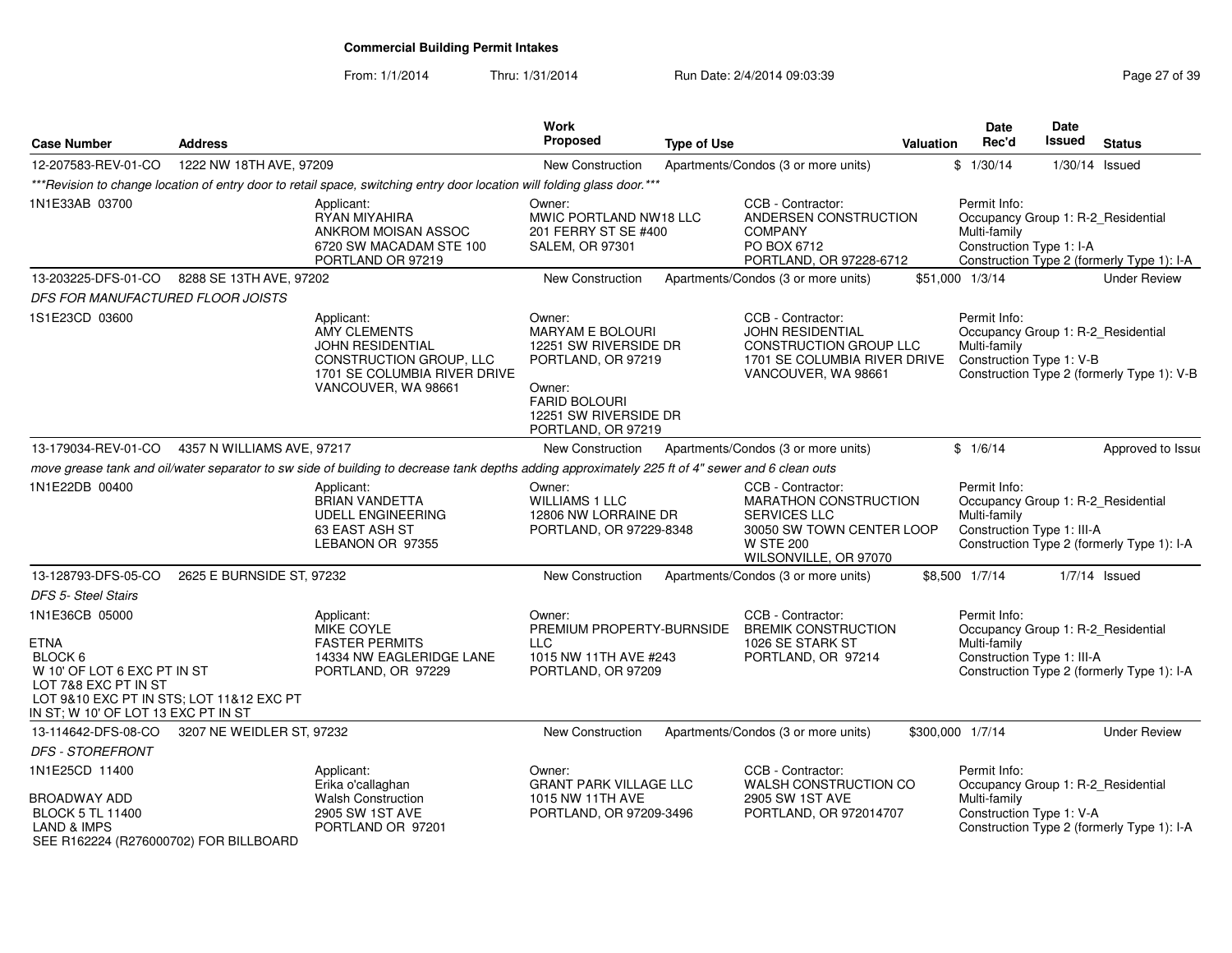| <b>Case Number</b>                                                     | <b>Address</b>                              |                                                                                                                                           | Work<br>Proposed                                                                                  | <b>Type of Use</b> |                                                                                                                                                         | Valuation           | <b>Date</b><br>Rec'd                                     | <b>Date</b><br><b>Issued</b> | <b>Status</b>                                                                    |
|------------------------------------------------------------------------|---------------------------------------------|-------------------------------------------------------------------------------------------------------------------------------------------|---------------------------------------------------------------------------------------------------|--------------------|---------------------------------------------------------------------------------------------------------------------------------------------------------|---------------------|----------------------------------------------------------|------------------------------|----------------------------------------------------------------------------------|
| 14-110613-000-00-CO                                                    | 436 NE IVY ST, 97212                        |                                                                                                                                           | New Construction                                                                                  |                    | Apartments/Condos (3 or more units)                                                                                                                     | \$550,000 1/28/14   |                                                          |                              | <b>Under Review</b>                                                              |
| NEW 12 UNIT MULTI-FAMILY APARTMENTS                                    |                                             |                                                                                                                                           |                                                                                                   |                    |                                                                                                                                                         |                     |                                                          |                              |                                                                                  |
| 1N1E26BB 01800<br><b>ALBINA</b><br>BLOCK 13<br>LOT <sub>32</sub>       |                                             | Applicant:<br><b>BRETT CRAWFORD</b><br>165 N MAIN ST<br>ASHLAND OREGON 97520                                                              | Owner:<br><b>LAURA L O'HEARN</b><br>6902 SE 18TH AVE<br>PORTLAND, OR 97202                        |                    | CCB - Contractor:<br><b>MARK BEIRWAGEN</b><br>STONE CREEK BUILDING &<br><b>DEVELOPMENT</b><br>10117 SE SUNNYSIDE RD NO. F<br>502<br>CLACKAMAS, OR 97015 |                     |                                                          |                              |                                                                                  |
| 13-114642-DFS-09-CO                                                    | 3215 NE WEIDLER ST, 97232                   |                                                                                                                                           | New Construction                                                                                  |                    | Apartments/Condos (3 or more units)                                                                                                                     | \$150,000 1/8/14    |                                                          |                              | Approved to Issue                                                                |
| <i>DFS FOR STEEL STAIRS</i>                                            |                                             |                                                                                                                                           |                                                                                                   |                    |                                                                                                                                                         |                     |                                                          |                              |                                                                                  |
| 1N1E25CD 11900                                                         |                                             | Applicant:<br>Erika o'callaghan<br><b>Walsh Construction</b><br>2905 SW 1ST AVE<br>PORTLAND OR 97201                                      | Owner:<br><b>GRANT PARK VILLAGE LLC</b><br>1015 NW 11TH AVE<br>PORTLAND, OR 97209-3496            |                    | CCB - Contractor:<br>WALSH CONSTRUCTION CO<br>2905 SW 1ST AVE<br>PORTLAND, OR 972014707                                                                 |                     | Permit Info:<br>Multi-family<br>Construction Type 1: V-A |                              | Occupancy Group 1: R-2 Residential<br>Construction Type 2 (formerly Type 1): I-A |
| 13-128934-REV-02-CO                                                    | 1100 SE 12TH AVE, 97214                     |                                                                                                                                           | New Construction                                                                                  |                    | Apartments/Condos (3 or more units)                                                                                                                     |                     | \$1/9/14                                                 |                              | $1/9/14$ Issued                                                                  |
|                                                                        |                                             | REV 2 - FOUNDATION REVISIONS FOR STEM WALLS OCCURRING BETWEEN GRIDS 4.5 & 10.5 AND GRIDS E & F.                                           |                                                                                                   |                    |                                                                                                                                                         |                     |                                                          |                              |                                                                                  |
| 1S1E02BD 03300<br>HAWTHORNE PK<br>BLOCK 255<br>LOT 1-4                 |                                             | Applicant:<br>JOSHUA LUPKIN<br>SERA Design, LLC<br>338 NW 5th Ave<br>Portland, OR 97209                                                   | Owner:<br><b>TAYLOR STREET LOFTS LLC</b><br>4200 SE COLUMBIA WAY #300<br>VANCOUVER, WA 98661-5572 |                    | CCB - Contractor:<br>Jordan Gaither<br><b>GAITHER &amp; SONS</b><br>CONSTRUCTION CO<br>7101 NE 109TH ST<br>VANCOUVER, WA 98686                          |                     | Permit Info:<br>Multi-family<br>Construction Type 1: V-A |                              | Occupancy Group 1: R-2_Residential<br>Construction Type 2 (formerly Type 1): V-A |
|                                                                        | 13-133987-EXC-01-CO 304 NE MULTNOMAH, 97232 |                                                                                                                                           | New Construction                                                                                  |                    | Apartments/Condos (3 or more units)                                                                                                                     | \$1,391,595 1/28/14 |                                                          |                              | 1/28/14 Issued                                                                   |
|                                                                        |                                             | ***Partial for shoring and excavation, drilled piles along Multnomah, tie backs along private property line of abutting property to east. |                                                                                                   |                    |                                                                                                                                                         |                     |                                                          |                              |                                                                                  |
| 1N1E34AA 02600                                                         |                                             | Applicant:<br>Dustin White<br><b>GBD ARCHITECTS</b><br>1120 NW COUCH ST, SUITE 300<br>PORTLAND OR 97209                                   |                                                                                                   |                    | CCB - Contractor:<br>WALSH CONSTRUCTION CO<br>2905 SW 1ST AVE<br>PORTLAND, OR 972014707                                                                 |                     |                                                          |                              |                                                                                  |
| 12-218056-DFS-04-CO                                                    | 3150 SE DIVISION ST, 97202                  |                                                                                                                                           | <b>New Construction</b>                                                                           |                    | Apartments/Condos (3 or more units)                                                                                                                     |                     | \$15,000 1/10/14                                         |                              | <b>Under Review</b>                                                              |
| DFS FOR FALL PROTECTION                                                |                                             |                                                                                                                                           |                                                                                                   |                    |                                                                                                                                                         |                     |                                                          |                              |                                                                                  |
| 1S1E12BA 04600<br><b>EAST PORTLAND HTS</b><br><b>BLOCK7</b><br>LOT 1-4 |                                             | Applicant:<br><b>GEFF HALLE</b><br><b>KEYWAY CORP</b>                                                                                     | Owner:<br>ADG IIIB LLC<br>2314 NW SAVIER ST<br>PORTLAND, OR 97210-2514                            |                    | CCB - Contractor:<br><b>KEYWAY CORP</b><br>7275 SW HERMOSO WAY<br><b>TIGARD, OR 97223</b>                                                               |                     | Permit Info:<br>Multi-family<br>Construction Type 1: V-A |                              | Occupancy Group 1: R-2_Residential<br>Construction Type 2 (formerly Type 1): V-A |
| 12-218049-DFS-01-CO                                                    | 3233 SE DIVISION ST, 97214                  |                                                                                                                                           | New Construction                                                                                  |                    | Apartments/Condos (3 or more units)                                                                                                                     |                     | \$10,000 1/10/14                                         |                              | <b>Under Review</b>                                                              |
| DFS FOR FALL PROTECTION                                                |                                             |                                                                                                                                           |                                                                                                   |                    |                                                                                                                                                         |                     |                                                          |                              |                                                                                  |
| 1S1E01CD 23400<br>Horizon                                              |                                             | Applicant:<br><b>FRANCIS DARDIS</b><br><b>STACK ARCHITECTURE</b>                                                                          | Owner:<br>ADG IIIC LLC<br>2314 NW SAVIER ST                                                       |                    | CCB - Contractor:<br><b>KEYWAY CORP</b><br>7275 SW HERMOSO WAY                                                                                          |                     | Permit Info:<br>Multi-family                             |                              | Occupancy Group 1: R-2 Residential                                               |
| <b>BLOCK 4 TL 23400</b>                                                |                                             | 32 NE 7TH AVE<br>PORTLAND, OR 97232                                                                                                       | PORTLAND, OR 97210-2514                                                                           |                    | <b>TIGARD, OR 97223</b>                                                                                                                                 |                     | Construction Type 1: V-A                                 |                              |                                                                                  |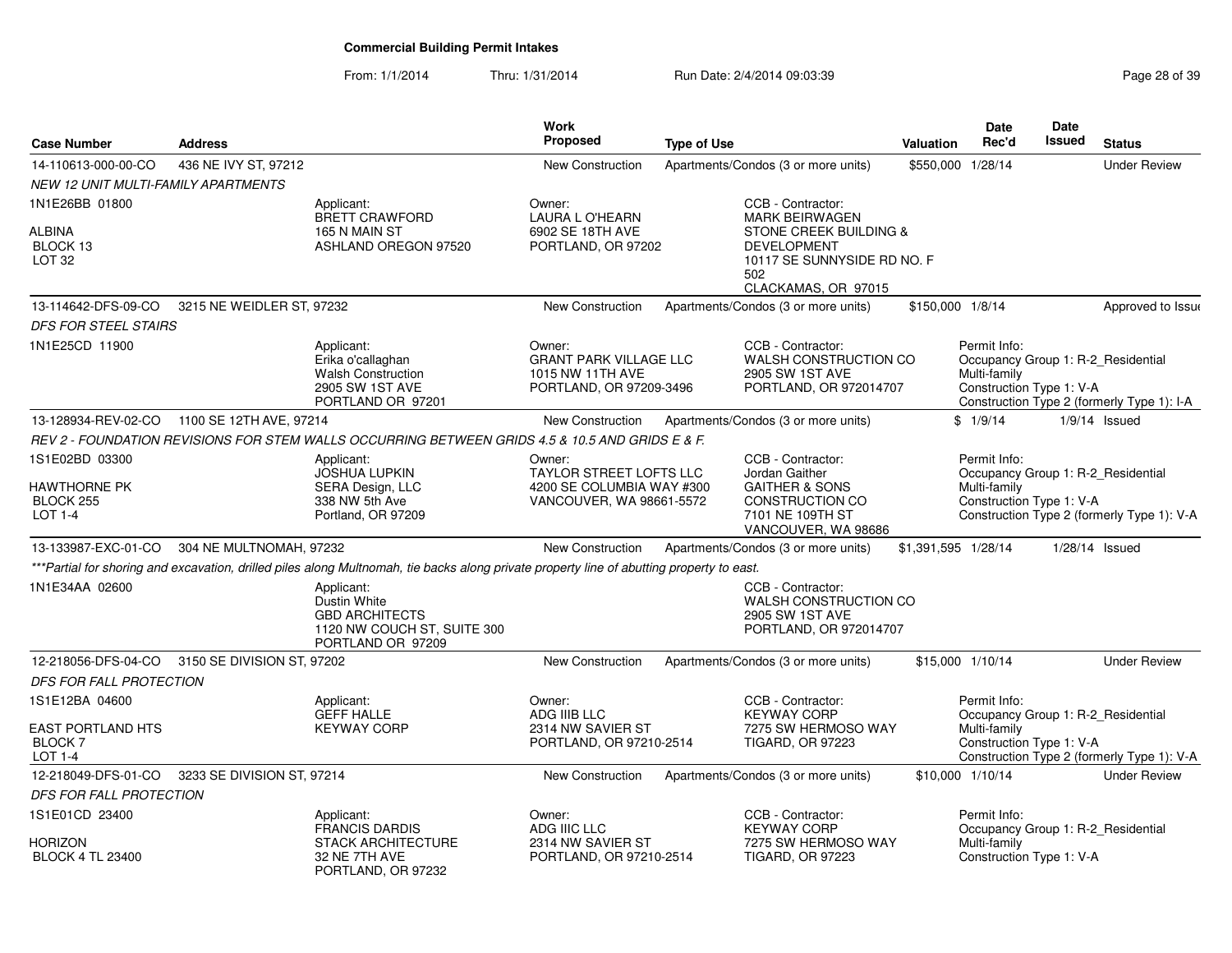| <b>Case Number</b>                                                    | <b>Address</b>                         |                                                                                                                                         | Work<br><b>Proposed</b>                                                                    | <b>Type of Use</b> |                                                                                                                                | Valuation           | <b>Date</b><br>Rec'd                                                                                        | <b>Date</b><br><b>Issued</b> | <b>Status</b>                                                                    |
|-----------------------------------------------------------------------|----------------------------------------|-----------------------------------------------------------------------------------------------------------------------------------------|--------------------------------------------------------------------------------------------|--------------------|--------------------------------------------------------------------------------------------------------------------------------|---------------------|-------------------------------------------------------------------------------------------------------------|------------------------------|----------------------------------------------------------------------------------|
| 08-141296-REV-01-CO                                                   | 2651 NW THURMAN ST                     |                                                                                                                                         | New Construction                                                                           |                    | Apartments/Condos (3 or more units)                                                                                            |                     | \$1/10/14                                                                                                   |                              | $1/28/14$ Issued                                                                 |
|                                                                       |                                        | REVISION TO CHANGE 12" FLOOR JOISTS TO 14", ADD SHEAR WALLS PANELS, REVISE ANCHORS, UPGRADE/ADD HOLD DOWNS BETWEEN GRIDS                |                                                                                            |                    |                                                                                                                                |                     |                                                                                                             |                              |                                                                                  |
| 1N1E29DD 08800<br><b>BALCHS ADD</b><br>BLOCK 323<br>LOT <sub>11</sub> |                                        | Applicant:<br><b>ERIK OPSAHL</b><br>RAINIER PACIFIC DEVELOPMENT<br><b>LLC</b><br>1845 NW 23RD PL<br>PORTLAND OR 97210                   | Owner:<br>2651 THURMAN LLC<br>1845 NW 23RD PL<br>PORTLAND, OR 97210                        |                    | CCB - Contractor:<br><b>ERIK OPSAHL</b><br>RAINIER PACIFIC DEVELOPMENT<br><b>LLC</b><br>1845 NW 23RD PL<br>PORTLAND OR 97210   |                     | Permit Info:<br>Multi-family<br>Construction Type 1: V-A                                                    |                              | Occupancy Group 1: R-2 Residential<br>Construction Type 2 (formerly Type 1): V-A |
| 13-203225-DFS-02-CO                                                   | 8288 SE 13TH AVE, 97202                |                                                                                                                                         | New Construction                                                                           |                    | Apartments/Condos (3 or more units)                                                                                            |                     | \$15,000 1/23/14                                                                                            |                              | <b>Under Review</b>                                                              |
| <b>DFS - TRUSSES</b>                                                  |                                        |                                                                                                                                         |                                                                                            |                    |                                                                                                                                |                     |                                                                                                             |                              |                                                                                  |
| 1S1E23CD 03600                                                        |                                        | Applicant:<br>AMY CLEMENTS<br><b>JOHN RESIDENTIAL</b><br>CONSTRUCTION GROUP, LLC<br>1701 SE COLUMBIA RIVER DRIVE<br>VANCOUVER, WA 98661 | Owner:<br>SELLWOOD 2 LLC<br>12251 SW RIVERSIDE DR<br>PORTLAND, OR 97219                    |                    | CCB - Contractor:<br>JOHN RESIDENTIAL<br>CONSTRUCTION GROUP LLC<br>1701 SE COLUMBIA RIVER DRIVE<br>VANCOUVER, WA 98661         |                     | Permit Info:<br>Multi-family<br>Construction Type 1: V-B                                                    |                              | Occupancy Group 1: R-2_Residential<br>Construction Type 2 (formerly Type 1): V-B |
| 13-128934-DFS-04-CO                                                   | 1100 SE 12TH AVE, 97214                |                                                                                                                                         | New Construction                                                                           |                    | Apartments/Condos (3 or more units)                                                                                            |                     | \$7,500 1/22/14                                                                                             |                              | <b>Under Review</b>                                                              |
| DFS - FALL PROTECTION SYSTEM                                          |                                        |                                                                                                                                         |                                                                                            |                    |                                                                                                                                |                     |                                                                                                             |                              |                                                                                  |
| 1S1E02BD 03300<br>HAWTHORNE PK                                        |                                        | Applicant:<br>JOSHUA LUPKIN<br><b>SERA ARCHITECTS</b>                                                                                   | Owner:<br><b>TAYLOR STREET LOFTS LLC</b><br>4200 SE COLUMBIA WAY #300                      |                    | CCB - Contractor:<br>Jordan Gaither<br><b>GAITHER &amp; SONS</b>                                                               |                     | Permit Info:<br>Multi-family                                                                                |                              | Occupancy Group 1: R-2_Residential                                               |
| BLOCK 255<br><b>LOT 1-4</b>                                           |                                        | 338 NW 5TH AVE<br>PORTLAND OR 97209<br>Applicant:<br><b>VINCE ZARKOVICH</b><br>6500 A NE ST JOHN'S RD<br>VANCOUVER, WA 98661            | VANCOUVER, WA 98661-5572                                                                   |                    | <b>CONSTRUCTION CO</b><br>7101 NE 109TH ST<br>VANCOUVER, WA 98686                                                              |                     | Construction Type 1: V-A                                                                                    |                              | Construction Type 2 (formerly Type 1): V-A                                       |
| 13-128934-DFS-03-CO                                                   | 1100 SE 12TH AVE, 97214                |                                                                                                                                         | New Construction                                                                           |                    | Apartments/Condos (3 or more units)                                                                                            |                     | \$65,000 1/22/14                                                                                            |                              | <b>Under Review</b>                                                              |
|                                                                       | DFS - TRUSS FOR ENGINEERED ROOF SYSTEM |                                                                                                                                         |                                                                                            |                    |                                                                                                                                |                     |                                                                                                             |                              |                                                                                  |
| 1S1E02BD 03300<br><b>HAWTHORNE PK</b><br>BLOCK 255<br><b>LOT 1-4</b>  |                                        | Applicant:<br><b>JOSHUA LUPKIN</b><br><b>SERA ARCHITECTS</b><br>338 NW 5TH AVE<br>PORTLAND OR 97209<br>Applicant:                       | Owner:<br>TAYLOR STREET LOFTS LLC<br>4200 SE COLUMBIA WAY #300<br>VANCOUVER, WA 98661-5572 |                    | CCB - Contractor:<br>Jordan Gaither<br><b>GAITHER &amp; SONS</b><br>CONSTRUCTION CO<br>7101 NE 109TH ST<br>VANCOUVER, WA 98686 |                     | Permit Info:<br>Multi-family<br>Construction Type 1: V-A                                                    |                              | Occupancy Group 1: R-2 Residential<br>Construction Type 2 (formerly Type 1): V-A |
|                                                                       |                                        | VINCE ZARKOVICH<br>6500 A NE ST JOHN'S RD<br>VANCOUVER, WA 98661                                                                        |                                                                                            |                    |                                                                                                                                |                     |                                                                                                             |                              |                                                                                  |
| 14-103589-000-00-CO                                                   | 60 SE 10TH AVE, 97214                  |                                                                                                                                         | New Construction                                                                           |                    | Apartments/Condos (3 or more units)                                                                                            | \$6,238,000 1/10/14 |                                                                                                             |                              | <b>Under Review</b>                                                              |
|                                                                       |                                        | NEW 6 STORY MIXED USE BUILDING, GROUND FLOOR COMMERCIAL SPACES FOR FUTURE TENANTS, NO OCCUPANTS AT THIS TIME, 62 APARTMENT UNITS ABOVE  |                                                                                            |                    |                                                                                                                                |                     |                                                                                                             |                              |                                                                                  |
| 1N1E35CD 01200                                                        |                                        |                                                                                                                                         | Owner:<br>LOWER BURNSIDE LOFTS LLC<br>1028 SE WATER AVE #270<br>PORTLAND, OR 97214         |                    | CCB - Contractor:<br><b>BREMIK CONSTRUCTION</b><br>1026 SE STARK ST<br>PORTLAND, OR 97214                                      |                     | Permit Info:<br>Multi-family<br>Construction Type 1: III-B<br>Total Square Footage - Display Only:<br>49126 |                              | Occupancy Group 1: R-2 Residential<br>Construction Type 2 (formerly Type 1): I-A |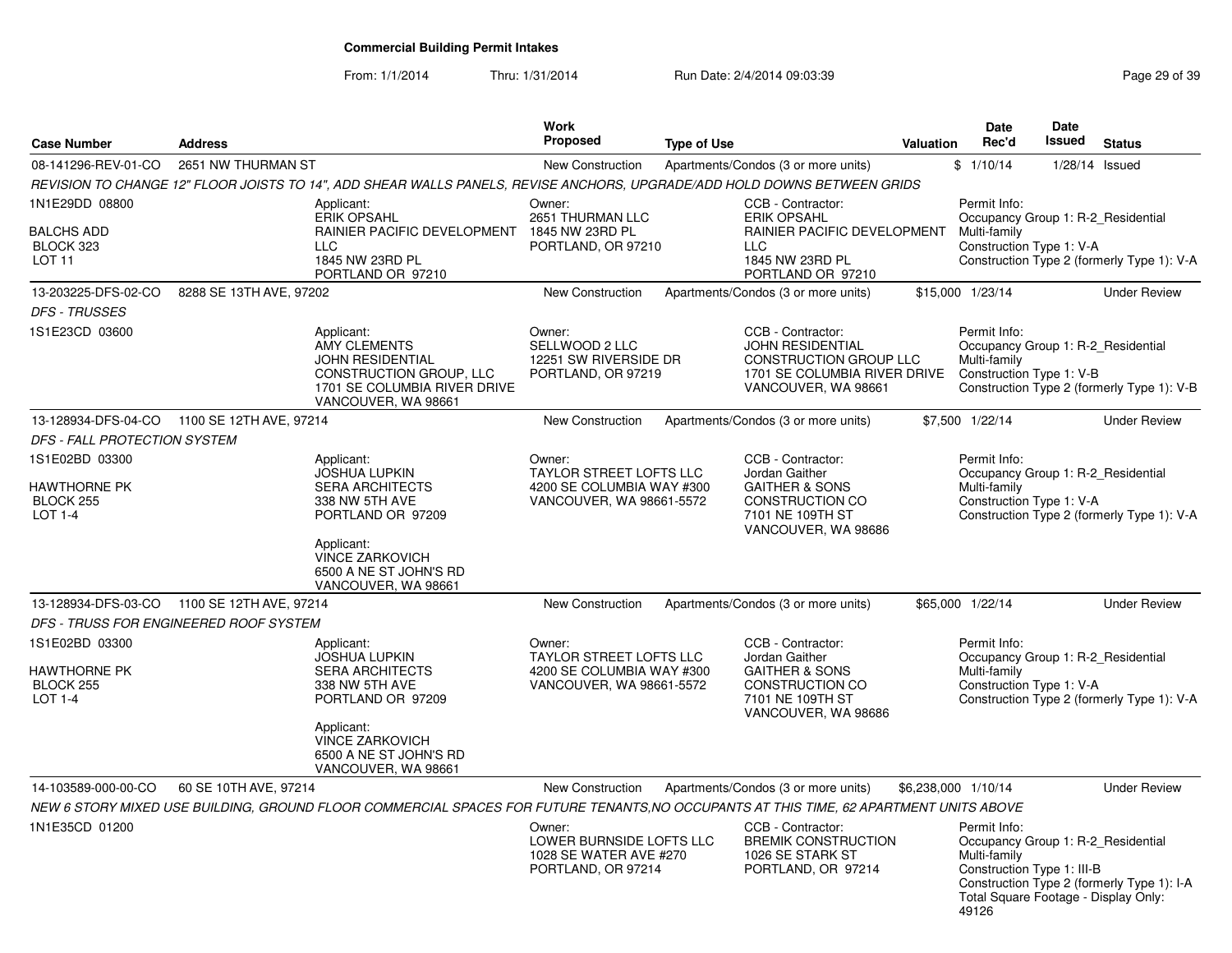From: 1/1/2014

Thru: 1/31/2014 Run Date: 2/4/2014 09:03:39 Research 2010 139

| <b>Case Number</b>                                   | <b>Address</b>              |                                                                                                                                                                                                                              | <b>Work</b><br>Proposed                                                                           | <b>Type of Use</b> |                                                                                         | <b>Valuation</b> | Date<br>Rec'd                                                                                  | Date<br>Issued | <b>Status</b>                              |
|------------------------------------------------------|-----------------------------|------------------------------------------------------------------------------------------------------------------------------------------------------------------------------------------------------------------------------|---------------------------------------------------------------------------------------------------|--------------------|-----------------------------------------------------------------------------------------|------------------|------------------------------------------------------------------------------------------------|----------------|--------------------------------------------|
| 13-172468-DFS-01-CO                                  | 1605 NE CLACKAMAS ST, 97232 |                                                                                                                                                                                                                              | New Construction                                                                                  |                    | Apartments/Condos (3 or more units)                                                     |                  | \$55,000 1/13/14                                                                               |                | <b>Under Review</b>                        |
|                                                      |                             | *** DFS 1: PT 's level 2-6***NEW 6 STORY, 19 UNIT LIVING FACILITY, 4-TON MUA FOR CORRIDORS, ELECTRIC SPLITS FOR APARTMENTS, "OPEN" GARAGE,                                                                                   |                                                                                                   |                    |                                                                                         |                  |                                                                                                |                |                                            |
| 1N1E35AB 05708                                       |                             | Applicant:<br>Collin Foster                                                                                                                                                                                                  | Owner:<br><b>HOLLADAY PARK PLAZA INC</b>                                                          |                    | CCB - Contractor:<br>TURNER CONSTRUCTION CO                                             |                  | Permit Info:<br>Occupancy Group 1: R-2_Residential                                             |                |                                            |
| <b>BROWNFIELD PLACE</b><br>LOT 8 INC UND INT TRACT A |                             | <b>Turner Construction</b>                                                                                                                                                                                                   | 1300 NE 16TH AVE<br>PORTLAND, OR 97232                                                            |                    | 1200 NW NAITO PARKWAY #300<br>PORTLAND, OR 972209                                       |                  | Multi-family<br>Construction Type 1: II-B                                                      |                | Construction Type 2 (formerly Type 1): I-A |
| 13-171048-REV-01-CO 317 NW 11TH AVE, 97209           |                             |                                                                                                                                                                                                                              | New Construction                                                                                  |                    | Apartments/Condos (3 or more units)                                                     |                  | \$1/2/14                                                                                       |                | <b>Under Review</b>                        |
|                                                      |                             | *Revision to Structural Partial* - Revision to shoring along east property line. Changed to cantilever soldier piles. The shoring is now located in the right of way, with the top of the soldier pile at about 7' below the |                                                                                                   |                    |                                                                                         |                  |                                                                                                |                |                                            |
| 1N1E33DA 02900                                       |                             | Applicant:<br><b>MARCUS LIMA</b>                                                                                                                                                                                             | Owner:<br>NW TH LLC                                                                               |                    | CCB - Contractor:<br>LORENTZ BRUUN CO INC                                               |                  | Permit Info:<br>Occupancy Group 1: R-2_Residential                                             |                |                                            |
| <b>COUCHS ADD</b><br>BLOCK 78<br><b>LOT 1&amp;4</b>  |                             | <b>GBD ARCHITECTS</b><br>1120 NW COUCH ST SUITE 300<br>PORTLAND OR 97209                                                                                                                                                     | 1477 NW EVERETT ST<br>PORTLAND, OR 97209                                                          |                    | 3611 SE 20TH ST, STE 300<br>PORTLAND OR 97202                                           |                  | Multi-family<br>Construction Type 1: I-B                                                       |                |                                            |
|                                                      |                             |                                                                                                                                                                                                                              | Owner:<br><b>HFTB LLC</b><br>1477 NW EVERETT ST<br>PORTLAND, OR 97209                             |                    |                                                                                         |                  |                                                                                                |                |                                            |
| 13-128934-REV-05-CO                                  | 1100 SE 12TH AVE, 97214     |                                                                                                                                                                                                                              | New Construction                                                                                  |                    | Apartments/Condos (3 or more units)                                                     |                  | \$1/22/14                                                                                      |                | <b>Under Review</b>                        |
|                                                      |                             | REV 05 - ADDITION OF STRUCTURAL STAIR FRAMING DETAILS/CALC'S, RETAIL ENTRY CANOPY FRAMING/CALC'S AS WELL AS OUTLINED ITEMS ON SHEET.                                                                                         |                                                                                                   |                    |                                                                                         |                  |                                                                                                |                |                                            |
| 1S1E02BD 03300<br><b>HAWTHORNE PK</b><br>BLOCK 255   |                             | Applicant:<br><b>JOSHUA LUPKIN</b><br><b>SERA ARCHITECTS</b><br>338 NW 5TH AVE                                                                                                                                               | Owner:<br><b>TAYLOR STREET LOFTS LLC</b><br>4200 SE COLUMBIA WAY #300<br>VANCOUVER, WA 98661-5572 |                    | CCB - Contractor:<br>Jordan Gaither<br><b>GAITHER &amp; SONS</b><br>CONSTRUCTION CO     |                  | Permit Info:<br>Occupancy Group 1: R-2_Residential<br>Multi-family<br>Construction Type 1: V-A |                |                                            |
| <b>LOT 1-4</b>                                       |                             | PORTLAND OR 97209                                                                                                                                                                                                            |                                                                                                   |                    | 7101 NE 109TH ST<br>VANCOUVER, WA 98686                                                 |                  |                                                                                                |                | Construction Type 2 (formerly Type 1): V-A |
| 13-114642-DFS-10-CO                                  | 3215 NE WEIDLER ST, 97232   |                                                                                                                                                                                                                              | <b>New Construction</b>                                                                           |                    | Apartments/Condos (3 or more units)                                                     |                  | \$30,000 1/22/14                                                                               |                | <b>Under Review</b>                        |
| DFS FOR WOOD TRUSSES                                 |                             |                                                                                                                                                                                                                              |                                                                                                   |                    |                                                                                         |                  |                                                                                                |                |                                            |
| 1N1E25CD 11900                                       |                             | Applicant:<br>Erika o'callaghan<br><b>Walsh Construction</b><br>2905 SW 1ST AVE<br>PORTLAND OR 97201                                                                                                                         | Owner:<br><b>GRANT PARK VILLAGE LLC</b><br>1015 NW 11TH AVE<br>PORTLAND, OR 97209-3496            |                    | CCB - Contractor:<br>WALSH CONSTRUCTION CO<br>2905 SW 1ST AVE<br>PORTLAND, OR 972014707 |                  | Permit Info:<br>Occupancy Group 1: R-2_Residential<br>Multi-family<br>Construction Type 1: V-A |                | Construction Type 2 (formerly Type 1): I-A |
| 13-128934-REV-04-CO                                  | 1100 SE 12TH AVE, 97214     |                                                                                                                                                                                                                              | New Construction                                                                                  |                    | Apartments/Condos (3 or more units)                                                     |                  | \$1/22/14                                                                                      |                | <b>Under Review</b>                        |
|                                                      |                             | REV 04 - REVISION IS FOR CONNECTION OF ADDITIONAL JOISTS SPANNING PARALLEL TO PARTITION WALLS ABOVE. (In response to deferred submittal for joist system - 13-128934-DFS-02-CO)                                              |                                                                                                   |                    |                                                                                         |                  |                                                                                                |                |                                            |
| 1S1E02BD 03300                                       |                             | Applicant:<br><b>JOSHUA LUPKIN</b>                                                                                                                                                                                           | Owner:<br>TAYLOR STREET LOFTS LLC                                                                 |                    | CCB - Contractor:<br>Jordan Gaither                                                     |                  | Permit Info:<br>Occupancy Group 1: R-2_Residential                                             |                |                                            |
| <b>HAWTHORNE PK</b>                                  |                             | <b>SERA ARCHITECTS</b>                                                                                                                                                                                                       | 4200 SE COLUMBIA WAY #300                                                                         |                    | <b>GAITHER &amp; SONS</b>                                                               |                  | Multi-family                                                                                   |                |                                            |
| BLOCK 255<br><b>LOT 1-4</b>                          |                             | 338 NW 5TH AVE<br>PORTLAND OR 97209                                                                                                                                                                                          | VANCOUVER, WA 98661-5572                                                                          |                    | CONSTRUCTION CO<br>7101 NE 109TH ST<br>VANCOUVER, WA 98686                              |                  | Construction Type 1: V-A                                                                       |                | Construction Type 2 (formerly Type 1): V-A |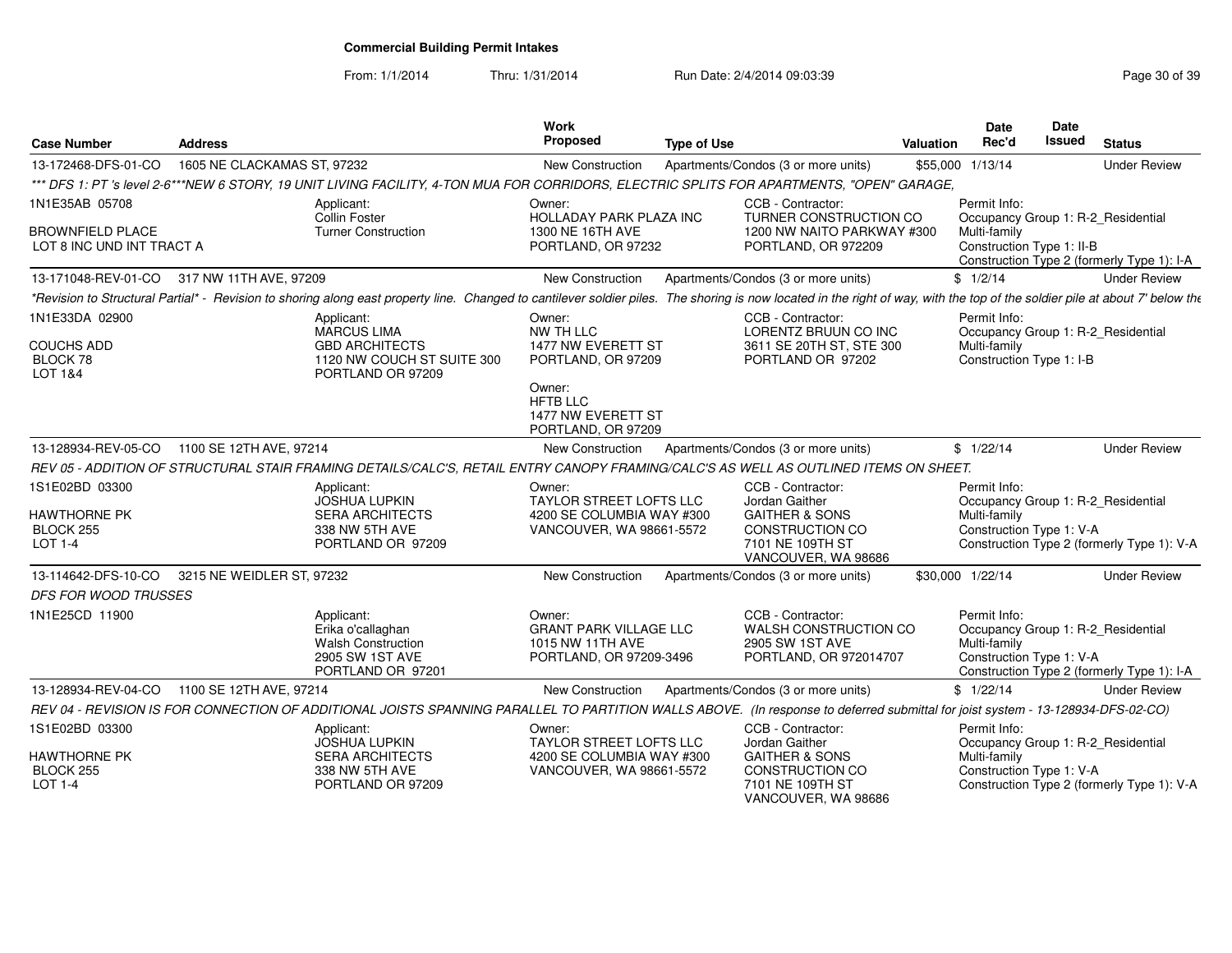From: 1/1/2014

Thru: 1/31/2014 Run Date: 2/4/2014 09:03:39 Research 2010 139

| <b>Case Number</b>                                                                                                                     | <b>Address</b>             |                                                                                                                                  | Work<br>Proposed                                         | <b>Type of Use</b> |                                                 | Valuation         | <b>Date</b><br>Rec'd                               | Date<br><b>Issued</b> | <b>Status</b>                              |
|----------------------------------------------------------------------------------------------------------------------------------------|----------------------------|----------------------------------------------------------------------------------------------------------------------------------|----------------------------------------------------------|--------------------|-------------------------------------------------|-------------------|----------------------------------------------------|-----------------------|--------------------------------------------|
| 13-128928-REV-03-CO                                                                                                                    | 4725 SE DIVISION ST, 97215 |                                                                                                                                  | <b>New Construction</b>                                  |                    | Apartments/Condos (3 or more units)             |                   | \$1/22/14                                          | $1/22/14$ Issued      |                                            |
|                                                                                                                                        |                            | original drawings called for drag struts on all party walls but not all party walls are shearwalls, removed word drag from plans |                                                          |                    |                                                 |                   |                                                    |                       |                                            |
| 1S2E06CD 08000                                                                                                                         |                            | Applicant:                                                                                                                       | Owner:                                                   |                    | CCB - Contractor:                               |                   | Permit Info:                                       |                       |                                            |
| <b>DIVISION ST ADD</b>                                                                                                                 |                            | JEFF GOODRICH<br><b>UNION CORNER</b>                                                                                             | DIVISION STREET LOFTS LLC<br>1498 SE TECH CENTER PL #150 |                    | Jordan Gaither<br><b>GAITHER &amp; SONS</b>     |                   | Occupancy Group 1: R-2_Residential<br>Multi-family |                       |                                            |
| BLOCK 5                                                                                                                                |                            | 6500A NE ST JOHNS RD                                                                                                             | VANCOUVER, WA 98683                                      |                    | CONSTRUCTION CO                                 |                   | Construction Type 1: V-A                           |                       |                                            |
| $LOT 1-3$                                                                                                                              |                            | VANCOUVER, WA 98661                                                                                                              |                                                          |                    | 7101 NE 109TH ST<br>VANCOUVER, WA 98686         |                   |                                                    |                       | Construction Type 2 (formerly Type 1): V-A |
| 12-137128-DFS-04-CO                                                                                                                    | 1447 NW 12TH AVE, 97209    |                                                                                                                                  | New Construction                                         |                    | Apartments/Condos (3 or more units)             | \$500,000 1/14/14 |                                                    |                       | <b>Under Review</b>                        |
| DFS - PARKING LIFT FOR GARAGE                                                                                                          |                            |                                                                                                                                  |                                                          |                    |                                                 |                   |                                                    |                       |                                            |
| 1N1E33AA 00100                                                                                                                         |                            | Applicant:<br><b>JASON BOOTH</b>                                                                                                 | Owner:<br>ASTOR AREP-II THE PARKER LLC                   |                    | CCB - Contractor:<br>LORENTZ BRUUN CO INC       |                   | Permit Info:                                       |                       |                                            |
| <b>COUCHS ADD</b>                                                                                                                      |                            | <b>LORENTZ BRUUN</b>                                                                                                             | 1500 NW 18TH AVE #111                                    |                    | 3611 SE 20TH ST, STE 300                        |                   | Hazard, Parking Garage                             |                       | Occupancy Group 1: S-2_Storage - Low       |
| LOT 1-8 BLOCK 240                                                                                                                      |                            | 3611 SE 20TH SUITE 300                                                                                                           | PORTLAND, OR 97209                                       |                    | PORTLAND OR 97202                               |                   | Construction Type 1: I-A                           |                       |                                            |
|                                                                                                                                        |                            | PORTLAND, OR 97202                                                                                                               |                                                          |                    |                                                 |                   |                                                    |                       | Construction Type 2 (formerly Type 1): I-A |
| 13-128934-REV-03-CO                                                                                                                    | 1100 SE 12TH AVE, 97214    |                                                                                                                                  | New Construction                                         |                    | Apartments/Condos (3 or more units)             |                   | \$6,000 1/15/14                                    | 1/15/14 Issued        |                                            |
|                                                                                                                                        |                            | REV 3 - ADD ROOF TOP FALL PROTECTION SYSTEM AND PROVIDE CLARIFYING DETAILS AT PARAPET AND TRUSS SHEAR WALL CONDITIONS.           |                                                          |                    |                                                 |                   |                                                    |                       |                                            |
| 1S1E02BD 03300                                                                                                                         |                            | Applicant:<br><b>JOSHUA LUPKIN</b>                                                                                               | Owner:<br><b>TAYLOR STREET LOFTS LLC</b>                 |                    | CCB - Contractor:<br>Jordan Gaither             |                   | Permit Info:<br>Occupancy Group 1: R-2_Residential |                       |                                            |
| <b>HAWTHORNE PK</b>                                                                                                                    |                            | SERA Design, LLC                                                                                                                 | 4200 SE COLUMBIA WAY #300                                |                    | <b>GAITHER &amp; SONS</b>                       |                   | Multi-family                                       |                       |                                            |
| BLOCK 255<br>LOT 1-4                                                                                                                   |                            | 338 NW 5th Ave<br>Portland, OR 97209                                                                                             | VANCOUVER, WA 98661-5572                                 |                    | CONSTRUCTION CO<br>7101 NE 109TH ST             |                   | Construction Type 1: V-A                           |                       | Construction Type 2 (formerly Type 1): V-A |
|                                                                                                                                        |                            |                                                                                                                                  |                                                          |                    | VANCOUVER, WA 98686                             |                   |                                                    |                       |                                            |
| 13-128793-DFS-04-CO   2625 E BURNSIDE ST, 97232                                                                                        |                            |                                                                                                                                  | New Construction                                         |                    | Apartments/Condos (3 or more units)             |                   | \$2,000 1/22/14                                    | 1/22/14 Issued        |                                            |
| DFS 4-Seismic Restraint of Mechanical and Electrical Equipment                                                                         |                            |                                                                                                                                  |                                                          |                    |                                                 |                   |                                                    |                       |                                            |
| 1N1E36CB 05000                                                                                                                         |                            | Applicant:                                                                                                                       | Owner:                                                   |                    | CCB - Contractor:                               |                   | Permit Info:                                       |                       |                                            |
| <b>ETNA</b>                                                                                                                            |                            | <b>MIKE COYLE</b><br><b>FASTER PERMITS</b>                                                                                       | PREMIUM PROPERTY-BURNSIDE<br><b>LLC</b>                  |                    | <b>BREMIK CONSTRUCTION</b><br>1026 SE STARK ST  |                   | Occupancy Group 1: R-2_Residential<br>Multi-family |                       |                                            |
| BLOCK 6                                                                                                                                |                            | 14334 NW EAGLERIDGE LANE                                                                                                         | 1015 NW 11TH AVE #243                                    |                    | PORTLAND, OR 97214                              |                   | Construction Type 1: III-A                         |                       |                                            |
| W 10' OF LOT 6 EXC PT IN ST                                                                                                            |                            | PORTLAND, OR 97229                                                                                                               | PORTLAND, OR 97209                                       |                    |                                                 |                   |                                                    |                       | Construction Type 2 (formerly Type 1): I-A |
| LOT 7&8 EXC PT IN ST<br>LOT 9&10 EXC PT IN STS; LOT 11&12 EXC PT                                                                       |                            |                                                                                                                                  |                                                          |                    |                                                 |                   |                                                    |                       |                                            |
| IN ST; W 10' OF LOT 13 EXC PT IN ST                                                                                                    |                            |                                                                                                                                  |                                                          |                    |                                                 |                   |                                                    |                       |                                            |
| 13-128793-DFS-06-CO   2625 E BURNSIDE ST, 97232                                                                                        |                            |                                                                                                                                  | New Construction                                         |                    | Apartments/Condos (3 or more units)             | \$145,000 1/15/14 |                                                    |                       | <b>Under Review</b>                        |
| DFS - STOREFRONT AND GLAZING                                                                                                           |                            |                                                                                                                                  |                                                          |                    |                                                 |                   |                                                    |                       |                                            |
| 1N1E36CB 05000                                                                                                                         |                            | Applicant:<br>LESLIE GONEAU                                                                                                      | Owner:<br>PREMIUM PROPERTY-BURNSIDE                      |                    | CCB - Contractor:<br><b>BREMIK CONSTRUCTION</b> |                   | Permit Info:<br>Occupancy Group 1: R-2_Residential |                       |                                            |
| <b>ETNA</b>                                                                                                                            |                            | <b>CULVER GLASS COMPANY</b>                                                                                                      | <b>LLC</b>                                               |                    | 1026 SE STARK ST                                |                   | Multi-family                                       |                       |                                            |
| BLOCK <sub>6</sub>                                                                                                                     |                            | 2619 NW INDUSTRIAL ST SUITE B                                                                                                    | 1015 NW 11TH AVE #243                                    |                    | PORTLAND, OR 97214                              |                   | Construction Type 1: III-A                         |                       |                                            |
| W 10' OF LOT 6 EXC PT IN ST<br>LOT 7&8 EXC PT IN ST<br>LOT 9&10 EXC PT IN STS; LOT 11&12 EXC PT<br>IN ST: W 10' OF LOT 13 EXC PT IN ST |                            | PORTLAND OR 97210                                                                                                                | PORTLAND, OR 97209                                       |                    |                                                 |                   |                                                    |                       | Construction Type 2 (formerly Type 1): I-A |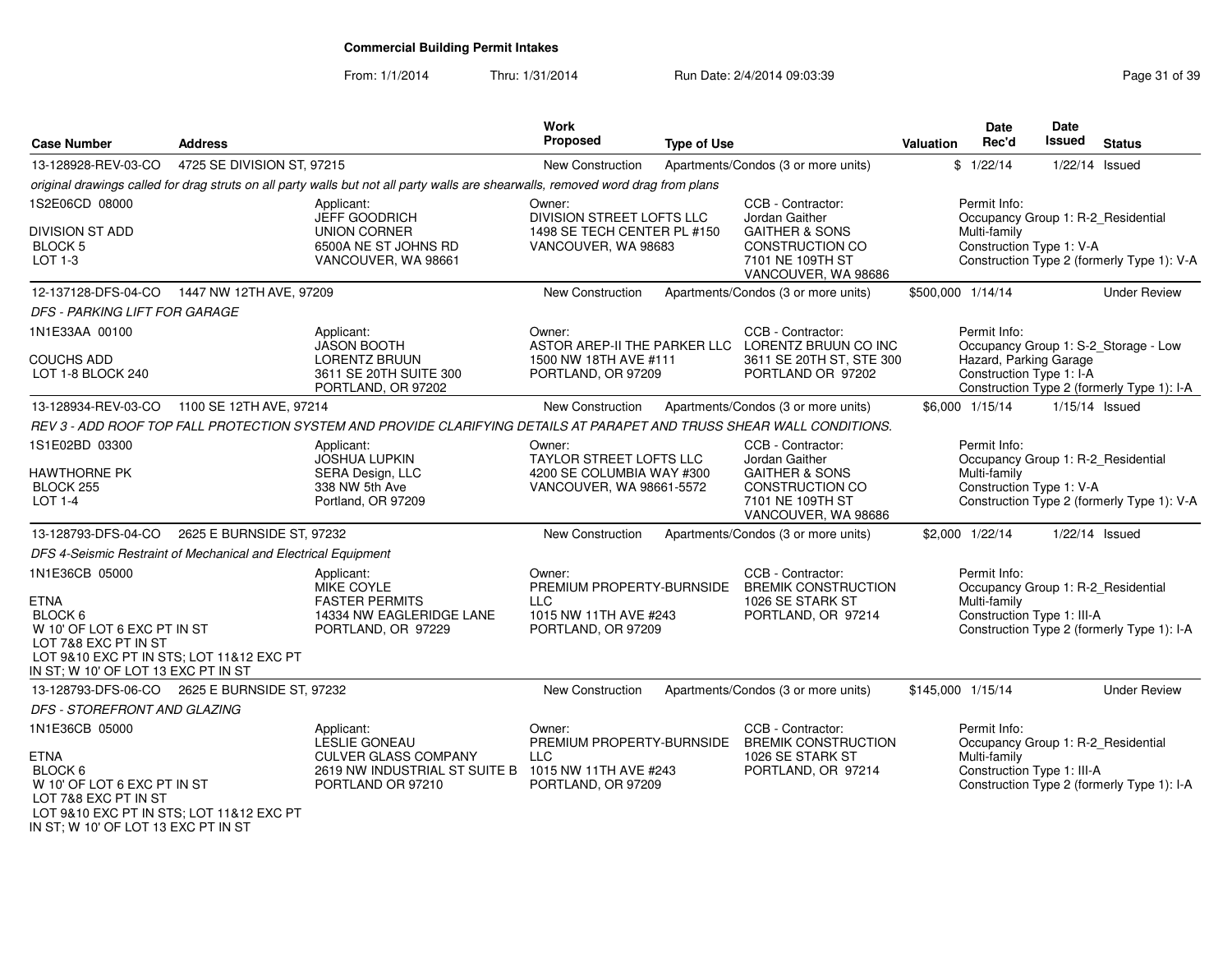| <b>Case Number</b>                                                                        | <b>Address</b>                                                                                                                                                                                                                  | Work<br><b>Proposed</b>                                                                                                                                                        | <b>Type of Use</b>                                                                                                      | Valuation           | Date<br>Rec'd                                                                                    | Date<br>Issued | <b>Status</b>                              |
|-------------------------------------------------------------------------------------------|---------------------------------------------------------------------------------------------------------------------------------------------------------------------------------------------------------------------------------|--------------------------------------------------------------------------------------------------------------------------------------------------------------------------------|-------------------------------------------------------------------------------------------------------------------------|---------------------|--------------------------------------------------------------------------------------------------|----------------|--------------------------------------------|
| 13-120823-DFS-03-CO                                                                       | 610 NW 17TH AVE, 97209                                                                                                                                                                                                          | <b>New Construction</b>                                                                                                                                                        | Apartments/Condos (3 or more units)                                                                                     |                     | \$200 1/15/14                                                                                    | 1/28/14 Issued |                                            |
|                                                                                           | DEFERRED SUBMITTAL FOR ROOFTOP MECHANICAL ANCHORAGE                                                                                                                                                                             |                                                                                                                                                                                |                                                                                                                         |                     |                                                                                                  |                |                                            |
| 1N1E33AC 02200                                                                            | Applicant:<br><b>FRANK STOCK</b><br><b>WDC PROPERTIES</b><br>1355 NW 13TH AVE<br>PORTLAND, OR 97209                                                                                                                             | Owner:<br>HOYT 17 LLC<br>1355 NW 13TH AVE<br>PORTLAND, OR 97209-3284                                                                                                           | CCB - Contractor:<br><b>WDC CONSTRUCTION LLC</b><br>1355 NW 13th Ave.<br>PORTLAND OR 97209                              |                     | Permit Info:<br>Occupancy Group 1: R-2 Residential<br>Multi-family<br>Construction Type 1: III-B |                |                                            |
| 14-103800-000-00-CO                                                                       | 4707 SE HAWTHORNE BLVD, 97215                                                                                                                                                                                                   | <b>New Construction</b>                                                                                                                                                        | Apartments/Condos (3 or more units)                                                                                     | \$3,116,890 1/21/14 |                                                                                                  |                | <b>Under Review</b>                        |
|                                                                                           | New wood frame four story 50-unit apartment building with retail at ground level                                                                                                                                                |                                                                                                                                                                                |                                                                                                                         |                     |                                                                                                  |                |                                            |
| 1S2E06BD 27500<br>SECTION 06 1S 2E<br>TL 27500 0.38 ACRES                                 | Applicant:<br><b>JULIO ROCHA</b><br><b>LRS ARCHITECTS</b><br>720 NW DAVIS ST SUITE 300<br>PORTLAND OR 97209                                                                                                                     | Owner:<br>LLC<br>7371 SE 92ND AVE<br>PORTLAND, OR 97266-5513                                                                                                                   | CCB - Contractor:<br>4707 HAWTHORNE INVESTMENTS PATH CONSTRUCTION<br>5331 SW MACADAM AVE #258-110<br>PORTLAND, OR 97239 |                     |                                                                                                  |                |                                            |
| 12-181319-REV-03-CO                                                                       | 4429 NE FREMONT ST, 97213                                                                                                                                                                                                       | New Construction                                                                                                                                                               | Apartments/Condos (3 or more units)                                                                                     |                     | \$1/2/14                                                                                         |                | $1/2/14$ Issued                            |
|                                                                                           | REVISION TO REMOVE BUILT IN BBQ GRILL AND GAS LINE, ADD 1/2" DECK PROJECTION DIMENSION INTO SETBACK TO ZONING DATA, ADD NOTES LOCATING REAR ENTRANCE CANOPY/TRELLI                                                              |                                                                                                                                                                                |                                                                                                                         |                     |                                                                                                  |                |                                            |
| 1N2E19CC 16300<br>SECTION 19 1N 2E<br>TL 16300 0.30 ACRES                                 | Applicant:<br>KEITH RANDOLPH<br><b>MYHRE GROUP ARCHITECTS</b><br>808 SW 3rd Ave, Suite 500<br>PORTLAND, OR 97204                                                                                                                | Owner:<br><b>BEAUMONT VILLAGE</b><br>735 SW 158TH AVE #180<br>BEAVERTON, OR 97006-4952<br>Owner:<br><b>APARTMENTS LLC</b><br>735 SW 158TH AVE #180<br>BEAVERTON, OR 97006-4952 | CCB - Contractor:<br><b>LMC INC</b><br>19200 SW Teton Ave<br>Tualatin, OR 97062                                         |                     | Permit Info:<br>Occupancy Group 1: R-2 Residential<br>Multi-family<br>Construction Type 1: V-A   |                | Construction Type 2 (formerly Type 1): V-A |
| 13-142579-REV-02-CO                                                                       | 1001 SE 135TH AVE, 97233                                                                                                                                                                                                        | New Construction                                                                                                                                                               | Assembly                                                                                                                |                     | \$1/14/14                                                                                        | 1/14/14 Issued |                                            |
|                                                                                           | REV 2 - REVISE ROOF TIE OFF ANCHOR AND ADD HSS POST FOR JOIST SEAT.                                                                                                                                                             |                                                                                                                                                                                |                                                                                                                         |                     |                                                                                                  |                |                                            |
| 1S2E02 00100<br><b>TAYLOR'S SUB</b><br>LOT 3-10 TL 100<br>SPLIT LEVY R283941 (R822200800) | Applicant:<br><b>CRAIG RICE</b><br><b>SERA ARCHITECTS</b><br>338 NW FIFTH AVE<br>PORTLAND, OR 97209                                                                                                                             | Owner:<br><b>SCHOOL DISTRICT #40</b><br>1500 SE 130TH AVE<br>PORTLAND, OR 97233-1719                                                                                           | CCB - Contractor:<br><b>LCG PENCE</b><br>2720 SW CORBETT<br>PORTLAND OR 97201                                           |                     | Permit Info:<br>Construction Type 1: II-B                                                        |                | Occupancy Group 1: A-4 Assembly - arena    |
| 13-142579-REV-03-CO                                                                       | 1001 SE 135TH AVE, 97233                                                                                                                                                                                                        | <b>New Construction</b>                                                                                                                                                        | Assembly                                                                                                                |                     | \$1/17/14                                                                                        | 1/17/14 Issued |                                            |
|                                                                                           | REV 3 - Steel Joist - Review the location for the point load of clerestory joists is being moved 3' south of beam line. Telescoping bleachers - Occupancy count for the bleachers is being reduced and the resulting $\epsilon$ |                                                                                                                                                                                |                                                                                                                         |                     |                                                                                                  |                |                                            |
| 1S2E02 00100<br><b>TAYLOR'S SUB</b><br>LOT 3-10 TL 100<br>SPLIT LEVY R283941 (R822200800) | Applicant:<br><b>CRAIG RICE</b><br><b>SERA ARCHITECTS</b><br>338 NW FIFTH AVE<br>PORTLAND, OR 97209                                                                                                                             | Owner:<br>SCHOOL DISTRICT #40<br>1500 SE 130TH AVE<br>PORTLAND, OR 97233-1719                                                                                                  | CCB - Contractor:<br><b>LCG PENCE</b><br>2720 SW CORBETT<br>PORTLAND OR 97201                                           |                     | Permit Info:<br>Construction Type 1: II-B                                                        |                | Occupancy Group 1: A-4_Assembly - arena    |
| 13-142579-DFS-08-CO 1001 SE 135TH AVE, 97233                                              |                                                                                                                                                                                                                                 | New Construction                                                                                                                                                               | Assembly                                                                                                                |                     | \$10,000 1/30/14                                                                                 |                | <b>Under Review</b>                        |
|                                                                                           | DFS - ATTACHMENT OF MECHANICAL AND PLUMBING EQUIPMENT                                                                                                                                                                           |                                                                                                                                                                                |                                                                                                                         |                     |                                                                                                  |                |                                            |
| 1S2E02 00100<br>TAYLOR'S SUB<br>LOT 3-10 TL 100<br>SPLIT LEVY R283941 (R822200800)        | Applicant:<br><b>GRANT BRUCKELMYER</b><br>PIPER MECHANICAL<br>1026 SE 130TH AVE<br>PORTLAND, OR 97233                                                                                                                           | Owner:<br><b>SCHOOL DISTRICT #40</b><br>1500 SE 130TH AVE<br>PORTLAND, OR 97233-1719                                                                                           | CCB - Contractor:<br>RAYS PLUMBING OF BRUSH<br><b>PRAIRIE INC</b><br><b>PO BOX 685</b><br>BRUSH PRAIRIE, WA 98606-0685  |                     | Permit Info:<br>Construction Type 1: II-B                                                        |                | Occupancy Group 1: A-4_Assembly - arena    |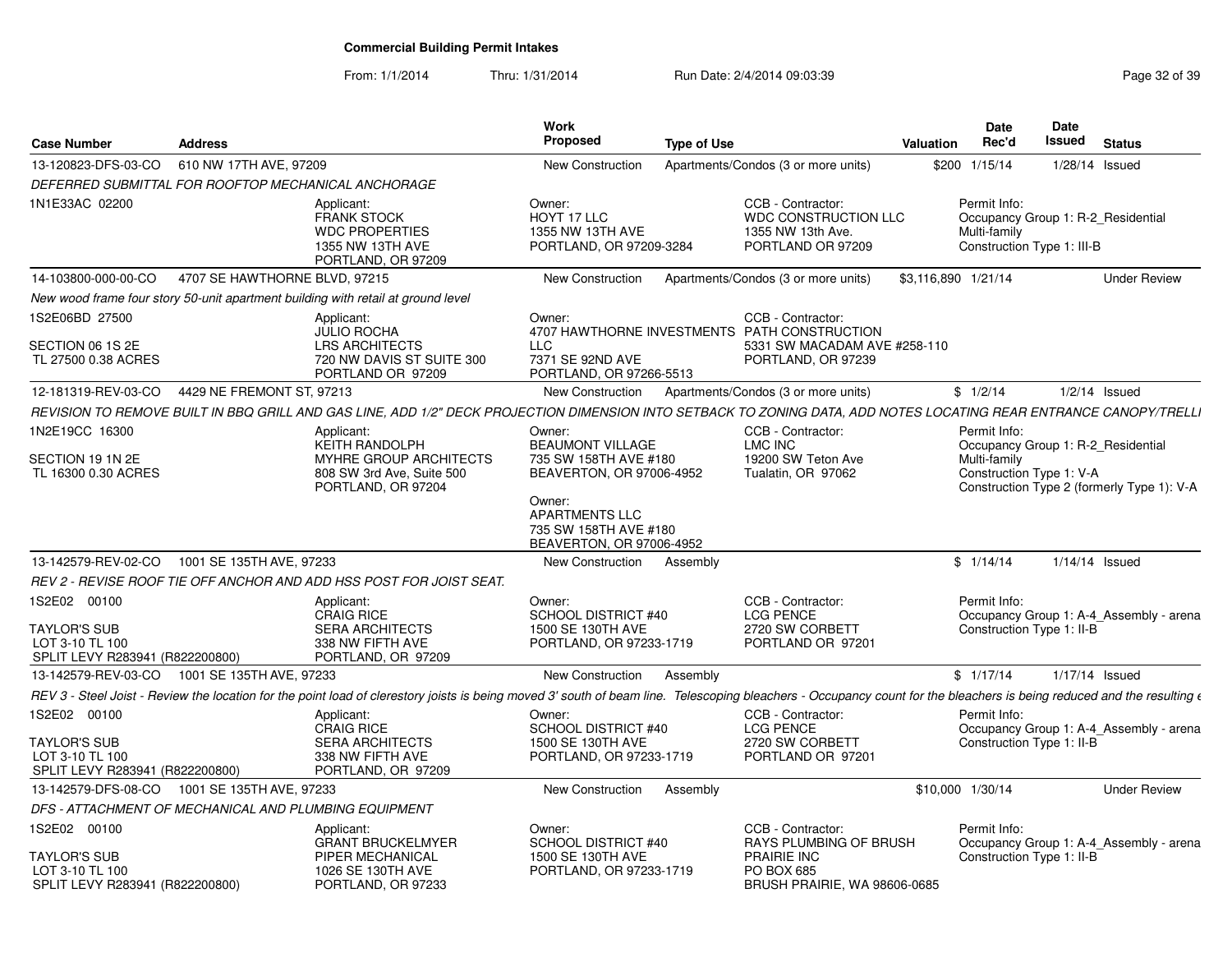| <b>Case Number</b>                                                        | <b>Address</b>               |                                                                                                                                                                      | Work<br>Proposed                                                                  | <b>Type of Use</b> |                                                               | Valuation         | <b>Date</b><br>Rec'd                  | <b>Date</b><br><b>Issued</b> | <b>Status</b>                                |
|---------------------------------------------------------------------------|------------------------------|----------------------------------------------------------------------------------------------------------------------------------------------------------------------|-----------------------------------------------------------------------------------|--------------------|---------------------------------------------------------------|-------------------|---------------------------------------|------------------------------|----------------------------------------------|
| 13-142579-DFS-07-CO                                                       | 1001 SE 135TH AVE, 97233     |                                                                                                                                                                      | New Construction                                                                  | Assembly           |                                                               | \$20,000 1/24/14  |                                       |                              | <b>Under Review</b>                          |
| <b>DFS-METAL FAB STAIRS</b>                                               |                              |                                                                                                                                                                      |                                                                                   |                    |                                                               |                   |                                       |                              |                                              |
| 1S2E02 00100                                                              |                              | Applicant:<br><b>MAYSAM RAZIPOUR</b>                                                                                                                                 | Owner:<br><b>SCHOOL DISTRICT #40</b>                                              |                    | CCB - Contractor:<br><b>LCG PENCE</b>                         |                   | Permit Info:                          |                              | Occupancy Group 1: A-4 Assembly - arena      |
| <b>TAYLOR'S SUB</b><br>LOT 3-10 TL 100<br>SPLIT LEVY R283941 (R822200800) |                              | LG PENCE<br>2747 PENCE LOOP SE<br>SALEM OR 97302                                                                                                                     | 1500 SE 130TH AVE<br>PORTLAND, OR 97233-1719                                      |                    | 2720 SW CORBETT<br>PORTLAND OR 97201                          |                   | Construction Type 1: II-B             |                              |                                              |
| 14-107482-000-00-CO                                                       | 5200 NE ALBERTA ST, 97218    |                                                                                                                                                                      | New Construction                                                                  | Assembly           |                                                               | \$950,000 1/21/14 |                                       |                              | <b>Under Review</b>                          |
|                                                                           |                              | BUILD NEW PARK -- SITEWORK, 2 STORMWATER FACILITIES, LANDSCAPING, OPEN SPACE, WALKS, RETAINING WALL, PLAYGROUND, SKATE DOT, PRE FABRICATED 320 SF PICNIC SHELTER WIT |                                                                                   |                    |                                                               |                   |                                       |                              |                                              |
| 1N2E19AC 08700                                                            |                              | Applicant:<br><b>BEN JOHNSON</b>                                                                                                                                     | Owner:<br>PORTLAND CITY OF                                                        |                    | <b>Primary Contractor:</b><br>TO BID                          |                   |                                       |                              |                                              |
| SECTION 19 1N 2E<br>TL 8700 2.43 ACRES                                    |                              | <b>GREEN WORKS</b><br>24 NW 2ND AVE, STE 100<br>PORTLAND, OR 97209                                                                                                   | 1120 SW 5TH AVE #1302<br>PORTLAND, OR 97204-1912                                  |                    |                                                               |                   |                                       |                              |                                              |
| 13-164353-DFS-03-CO                                                       | 3530 N VANCOUVER AVE, 97227  |                                                                                                                                                                      | New Construction                                                                  | <b>Business</b>    |                                                               | \$1,000 1/15/14   |                                       |                              | $1/28/14$ Issued                             |
| <b>DFS - ELEVATOR RAIL &amp; BUMPER SUPPORT</b>                           |                              |                                                                                                                                                                      |                                                                                   |                    |                                                               |                   |                                       |                              |                                              |
| 1N1E22DC 14300                                                            |                              | Applicant:<br><b>SCOTT NOBLE</b>                                                                                                                                     | Owner:<br><b>DECO DINER LLC</b>                                                   |                    | CCB - Contractor:<br><b>KAISER GROUP LLC</b>                  |                   | Permit Info:                          |                              | Occupancy Group 1: A-2 Restaurant            |
| <b>ALBINA HMSTD</b>                                                       |                              | <b>KAISER GROUP</b>                                                                                                                                                  | 5229 NE M L KING BLVD                                                             |                    | 5229 NE M L KING JR BLVD. STE                                 |                   | Construction Type 1: III-A            |                              |                                              |
| BLOCK 30<br>LOT 11&12                                                     |                              | 5229 NE MLK JR BLVD<br>PORTLAND, OR 97211                                                                                                                            | PORTLAND, OR 97211                                                                |                    | 101<br>PORTLAND OR 97211                                      |                   |                                       |                              | Construction Type 2 (formerly Type 1): III-A |
| 13-236301-000-00-CO                                                       | 6020 NE 60TH AVE, 97218      |                                                                                                                                                                      | New Construction                                                                  | <b>Business</b>    |                                                               | \$220,000 1/28/14 |                                       |                              | <b>Under Review</b>                          |
|                                                                           |                              | FOUNDATIONS FOR NEW STATE CERTIFIED PRE-MANUFACTURED BUILDING TO BE USED AS A NEW DRIVE THROUGH COFFEE SHOP. OREGON STATE CERTIFICATION NUMBER:                      |                                                                                   |                    |                                                               |                   |                                       |                              |                                              |
| 1N2E18DA 00700                                                            |                              | Applicant:                                                                                                                                                           | Owner:                                                                            |                    | <b>Primary Contractor:</b>                                    |                   |                                       |                              |                                              |
| SECTION 18 1N 2E<br>TL 700 0.22 ACRES                                     |                              | TJ KUCEWESKY<br>1281 E MAGNOLIA ST<br>FORT COLLINS, CO 80524                                                                                                         | <b>GHEORGHE TARCUS</b><br>6600 E EVERGREEN BLVD<br>VANCOUVER, WA 98661-7627       |                    | <b>TO BID</b>                                                 |                   |                                       |                              |                                              |
|                                                                           |                              |                                                                                                                                                                      | Owner:<br>MAGDALENA R TARCUS<br>6600 E EVERGREEN BLVD<br>VANCOUVER, WA 98661-7627 |                    |                                                               |                   |                                       |                              |                                              |
| 12-113163-DFS-15-CO                                                       | 1900 N INTERSTATE AVE, 97227 |                                                                                                                                                                      | New Construction                                                                  | <b>Business</b>    |                                                               | \$24.000 1/31/14  |                                       |                              | <b>Under Review</b>                          |
| DFS FOR ATTACHMENT OF OVERHEAD COILING DOOR                               |                              |                                                                                                                                                                      |                                                                                   |                    |                                                               |                   |                                       |                              |                                              |
| 1N1E27CD 00200                                                            |                              | Applicant:<br>NEVAN HUDDLESTON                                                                                                                                       | Owner:<br>PORTLAND CITY OF                                                        |                    | CCB - Contractor:<br>HOFFMAN CONSTRUCTION CO                  |                   | Permit Info:                          |                              | Occupancy Group 1: A-3_Assembly -            |
| ALBINA<br><b>BLOCK 94 TL 200</b>                                          |                              | HOFFMAN CONSTRUCTION<br>805 SW BROADWAY, #2100<br>PORTLAND, OR 97205                                                                                                 | 1120 SW 5TH AVE #609<br>PORTLAND, OR 97204-1912                                   |                    | OF OREGON<br>805 SW BROADWAY SUITE 2100<br>PORTLAND, OR 97205 |                   | General<br>Construction Type 1: III-A |                              | Construction Type 2 (formerly Type 1): III-A |
| 12-113163-DFS-14-CO                                                       | 1900 N INTERSTATE AVE, 97227 |                                                                                                                                                                      | New Construction                                                                  | <b>Business</b>    |                                                               | \$85,000 1/24/14  |                                       |                              | Approved to Issue                            |
| DFS - ATTACHMENT OF MECHANICAL EQUIPMENT                                  |                              |                                                                                                                                                                      |                                                                                   |                    |                                                               |                   |                                       |                              |                                              |
| 1N1E27CD 00200                                                            |                              | Applicant:<br>NEVAN HUDDLESTON                                                                                                                                       | Owner:<br>PORTLAND CITY OF                                                        |                    | CCB - Contractor:<br>HOFFMAN CONSTRUCTION CO                  |                   | Permit Info:                          |                              | Occupancy Group 1: A-3 Assembly -            |
| ALBINA<br><b>BLOCK 94 TL 200</b>                                          |                              | HOFFMAN CONSTRUCTION<br>805 SW BROADWAY, #2100<br>PORTLAND, OR 97205                                                                                                 | 1120 SW 5TH AVE #609<br>PORTLAND, OR 97204-1912                                   |                    | OF OREGON<br>805 SW BROADWAY SUITE 2100<br>PORTLAND, OR 97205 |                   | General<br>Construction Type 1: III-A |                              | Construction Type 2 (formerly Type 1): III-A |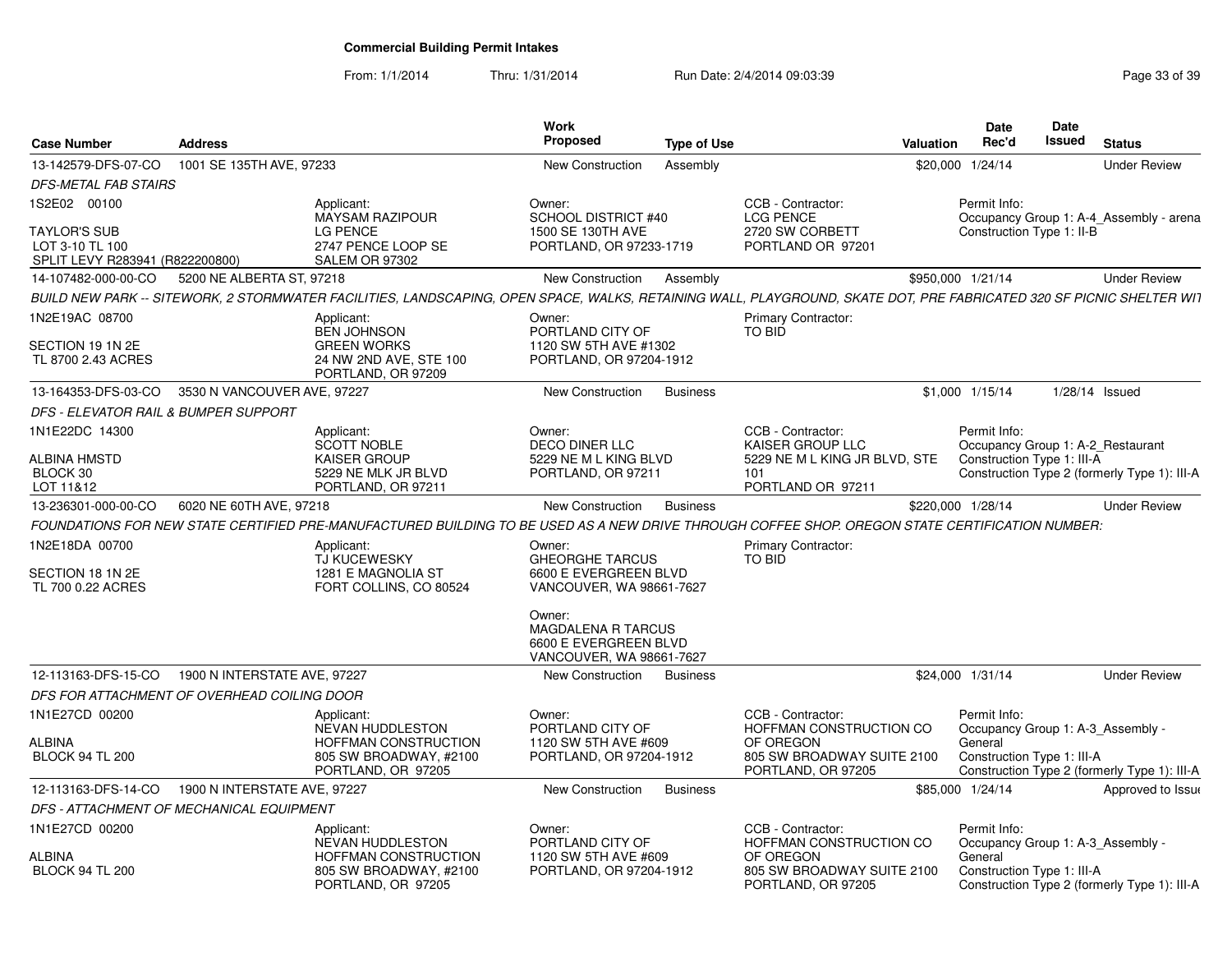From: 1/1/2014Thru: 1/31/2014 Run Date: 2/4/2014 09:03:39 Research 2010 139

| <b>Case Number</b>                                                                                                                                                                                                                         | <b>Address</b>               |                                                                                                                                                                                                                | Work<br>Proposed                                                                      | <b>Type of Use</b> |                                                                                                                     | Valuation         | Date<br>Rec'd                                                                                                | Date<br>Issued | <b>Status</b>                                |
|--------------------------------------------------------------------------------------------------------------------------------------------------------------------------------------------------------------------------------------------|------------------------------|----------------------------------------------------------------------------------------------------------------------------------------------------------------------------------------------------------------|---------------------------------------------------------------------------------------|--------------------|---------------------------------------------------------------------------------------------------------------------|-------------------|--------------------------------------------------------------------------------------------------------------|----------------|----------------------------------------------|
| 13-200566-REV-01-CO                                                                                                                                                                                                                        |                              | 5482 SW BEAVERTON HILLSDALE HWY, 97221                                                                                                                                                                         | New Construction                                                                      | <b>Business</b>    |                                                                                                                     | \$243,631 1/28/14 |                                                                                                              | 1/28/14 Issued |                                              |
|                                                                                                                                                                                                                                            |                              | REVISION TO CHANGE PRODUCT FOR RETAINING WALL-CHANGE FROM LOCK AND LOAD GRAVITY WALL SYSTEM TO STONE TERRA GRAVITY WALL SYSTEM                                                                                 |                                                                                       |                    |                                                                                                                     |                   |                                                                                                              |                |                                              |
| 1S1E18AC 02000<br>SECTION 18 1S 1E<br>TL 2000 0.62 ACRES                                                                                                                                                                                   |                              | Applicant:<br>MIKE COYLE<br><b>FASTER PERMITS</b><br>14334 NW EAGLERIDGE LANE                                                                                                                                  | Owner:<br><b>CTMG SHATTUCK LLC</b><br>3641 SE LEXINGTON ST<br>PORTLAND, OR 97202-8439 |                    | CCB - Contractor:<br>TAPIO CONSTRUCTION INC<br>PO BOX 820364<br>VANCOUVER WA 98682                                  |                   | Permit Info:<br>Occupancy Group 1: B_Bank, Off.,<br>Med.Off., Pub.Bldg.<br>Construction Type 1: V-B          |                |                                              |
|                                                                                                                                                                                                                                            |                              | PORTLAND, OR 97229                                                                                                                                                                                             |                                                                                       |                    |                                                                                                                     |                   |                                                                                                              |                |                                              |
| 13-183186-DFS-01-CO                                                                                                                                                                                                                        | 18200 NE RIVERSIDE PKY       |                                                                                                                                                                                                                | <b>New Construction</b>                                                               | <b>Business</b>    |                                                                                                                     | \$146,750 1/8/14  |                                                                                                              | 1/22/14 Issued |                                              |
| DFS FOR STEEL JOIST AND METAL DECK                                                                                                                                                                                                         |                              |                                                                                                                                                                                                                |                                                                                       |                    |                                                                                                                     |                   |                                                                                                              |                |                                              |
| 1N3E20C 01402                                                                                                                                                                                                                              |                              | Applicant:<br><b>ERICA JANKOWSKI</b><br><b>GROUP MACKENZIE</b><br>1515 SE WATER AVE STE 100<br>PORTLAND, OR 97214                                                                                              | Owner:<br>TRIAD MACHINERY INC<br>4530 NE 148TH AVE<br>PORTLAND, OR 97230-4311         |                    |                                                                                                                     |                   | Permit Info:<br>Occupancy Group 1: S-1_Storage -<br>Moderate Hazard, Warehouse<br>Construction Type 1: III-B |                | Construction Type 2 (formerly Type 1): III-B |
| 13-169820-REV-01-CO                                                                                                                                                                                                                        | 5858 NE 87TH AVE, 97220      |                                                                                                                                                                                                                | <b>New Construction</b>                                                               | <b>Business</b>    |                                                                                                                     |                   | \$1/14/14                                                                                                    |                | <b>Under Review</b>                          |
|                                                                                                                                                                                                                                            |                              | REVISION TO CHANGE DRIVEWAY CONFIGURATION AND ASSOCIATED LANDSCAPING CHANGES                                                                                                                                   |                                                                                       |                    |                                                                                                                     |                   |                                                                                                              |                |                                              |
| 1N2E16CD 01100<br>A P INDUSTRIAL PARK<br>BLOCK <sub>3</sub><br>LOT 1&2 TL 1100<br>LAND & IMPS SEE R618418 (R000201372)<br>FOR OTHER IMPS & R646310 (R000201374)<br>FOR MACH & EQUIP<br>ENTERPRISE ZONE; POTENTIAL ADDITIONAL<br><b>TAX</b> |                              | Applicant:<br><b>Brian Yee</b><br>KH2A ENGINEERING INC<br>5515 SE MILWAUKIE AVE<br>PORTLAND OR 97202                                                                                                           | Owner:<br>PENTE NORTH LLC<br>100 HILLSIDE AVE<br>WHITE PLAINS, NY 10603               |                    | CCB - Contractor:<br>PHOENIX INDUSTRIAL INC<br>2111 SE COLUMBIA WAY BLDG 7<br><b>STE 120</b><br>VANCOUVER, WA 98661 |                   | Permit Info:<br>Occupancy Group 1: S-1_Storage -<br>Moderate Hazard, Warehouse<br>Construction Type 1: III-B |                |                                              |
| 12-113163-DFS-13-CO                                                                                                                                                                                                                        | 1900 N INTERSTATE AVE, 97227 |                                                                                                                                                                                                                | <b>New Construction</b>                                                               | <b>Business</b>    |                                                                                                                     | \$20,000 1/3/14   |                                                                                                              | 1/24/14 Issued |                                              |
| DFS - ELECTRICAL SYSTEM SUPPORT/SEISMIC                                                                                                                                                                                                    |                              |                                                                                                                                                                                                                |                                                                                       |                    |                                                                                                                     |                   |                                                                                                              |                |                                              |
| 1N1E27CD 00200<br><b>ALBINA</b><br><b>BLOCK 94 TL 200</b>                                                                                                                                                                                  |                              | Applicant:<br>NEVAN HUDDLESTON<br>HOFFMAN CONSTRUCTION<br>805 SW BROADWAY, #2100<br>PORTLAND, OR 97205                                                                                                         | Owner:<br>PORTLAND CITY OF<br>1120 SW 5TH AVE #609<br>PORTLAND, OR 97204-1912         |                    | CCB - Contractor:<br>HOFFMAN CONSTRUCTION CO<br>OF OREGON<br>805 SW BROADWAY SUITE 2100<br>PORTLAND, OR 97205       |                   | Permit Info:<br>Occupancy Group 1: A-3 Assembly -<br>General<br>Construction Type 1: III-A                   |                | Construction Type 2 (formerly Type 1): III-A |
| 10-190904-DFS-03-CO                                                                                                                                                                                                                        | 16198 SE POWELL BLVD, 97236  |                                                                                                                                                                                                                | <b>New Construction</b>                                                               | <b>Business</b>    |                                                                                                                     |                   | \$17.850 1/30/14                                                                                             | 1/30/14 Issued |                                              |
|                                                                                                                                                                                                                                            |                              | ***DFS 03: Seismic anchorage of 7 miscellaneous equipment: HVAC fans, electrical unit heater, vehicle exhaust fan, MDP & IC transformer, booster pump and storage tank, hot water heater, generator room layou |                                                                                       |                    |                                                                                                                     |                   |                                                                                                              |                |                                              |
| 1S3E18BB 06900                                                                                                                                                                                                                             |                              | Applicant:<br><b>KC</b> Ford                                                                                                                                                                                   | Owner:<br>PORTLAND CITY OF                                                            |                    | CCB - Contractor:<br><b>SSC CONSTRUCTION INC</b>                                                                    |                   | Permit Info:<br>Occupancy Group 1: S-1_Storage -                                                             |                |                                              |
| SECTION 18 1S 3E<br>TL 6900 11.40 ACRES                                                                                                                                                                                                    |                              | <b>SSC Construction</b>                                                                                                                                                                                        | 1120 SW 5TH AVE #600<br>PORTLAND, OR 97204                                            |                    | 1260 CORONA POINTE CT SUITE<br>201<br>CORONA, CA 92879                                                              |                   | Moderate Hazard, Warehouse<br>Construction Type 1: V-B                                                       |                | Construction Type 2 (formerly Type 1): V-B   |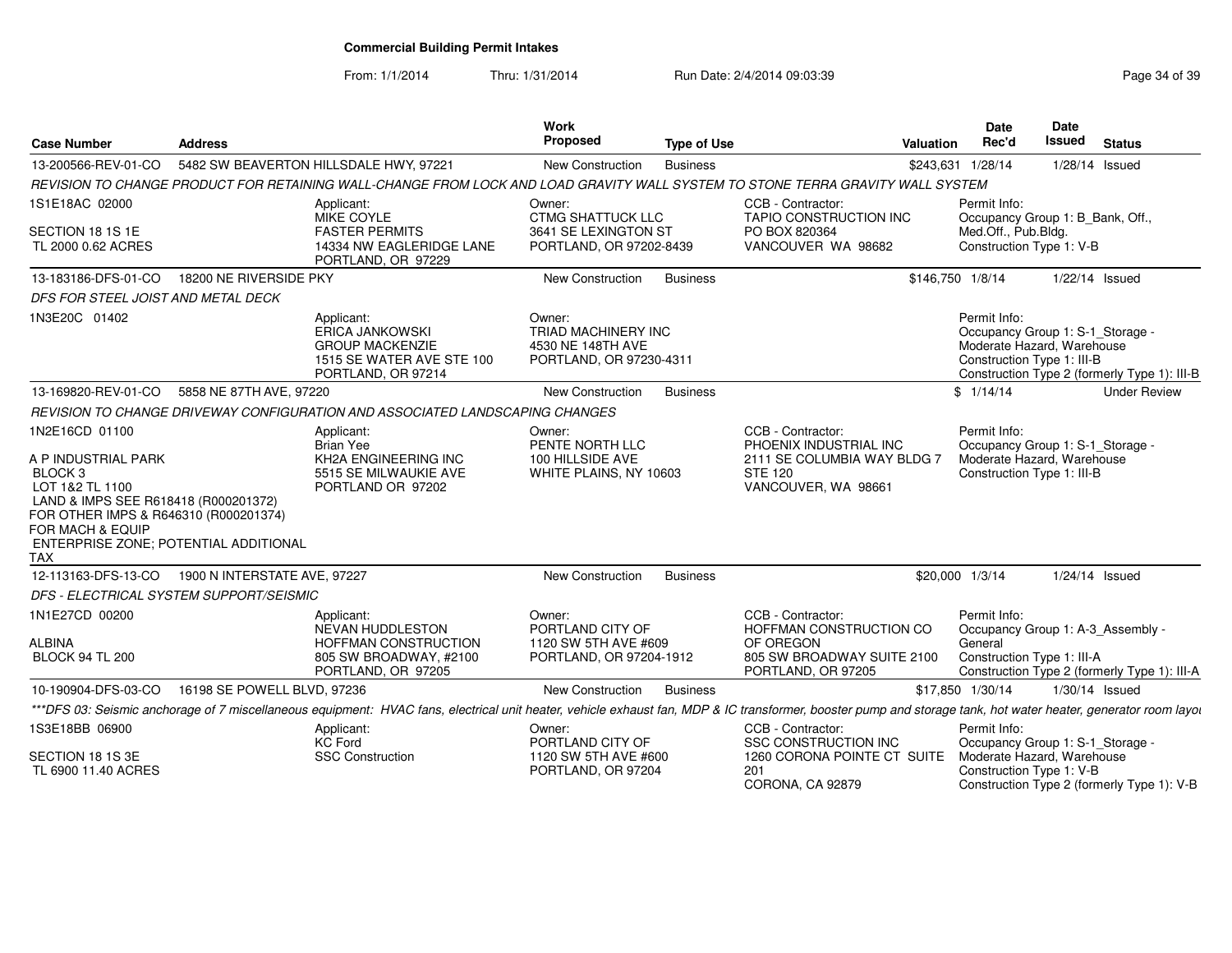| <b>Case Number</b>                                                                                                                      | <b>Address</b>              |                                                                                                                                   | Work<br>Proposed                                                                                                                                        | <b>Type of Use</b> |                                                                                                                             | Valuation         | <b>Date</b><br>Rec'd                 | <b>Date</b><br>Issued                                         | <b>Status</b>                               |
|-----------------------------------------------------------------------------------------------------------------------------------------|-----------------------------|-----------------------------------------------------------------------------------------------------------------------------------|---------------------------------------------------------------------------------------------------------------------------------------------------------|--------------------|-----------------------------------------------------------------------------------------------------------------------------|-------------------|--------------------------------------|---------------------------------------------------------------|---------------------------------------------|
| 12-184939-DFS-10-CO                                                                                                                     | 850 N JESSUP ST, 97217      |                                                                                                                                   | <b>New Construction</b>                                                                                                                                 | Educational        |                                                                                                                             | \$296.000 1/10/14 |                                      |                                                               | $1/24/14$ Issued                            |
| DFS FOR AB EXTERIOR METAL PANELS                                                                                                        |                             |                                                                                                                                   |                                                                                                                                                         |                    |                                                                                                                             |                   |                                      |                                                               |                                             |
| 1N1E15CD 14000<br><b>WEST PIEDMONT</b><br>BLOCK <sub>2</sub><br>LOT 3-16                                                                |                             | Applicant:<br><b>THOMAS SMITH</b><br><b>HOFFMAN CONSTRUCTION</b><br>805 SW BROADWAY, SUITE 2100<br>PORTLAND, OREGON 97205         | Owner:<br>PORTLAND COMMUNITY<br>PO BOX 19000<br>PORTLAND, OR 97280-0990<br>Owner:<br><b>COLLEGE DISTRICT</b><br>PO BOX 19000<br>PORTLAND, OR 97280-0990 |                    | CCB - Contractor:<br>HOFFMAN CONSTRUCTION CO<br>OF OREGON<br>805 SW BROADWAY SUITE 2100<br>PORTLAND, OR 97205               |                   | Permit Info:<br>Med.Off., Pub.Blda.  | Occupancy Group 1: B_Bank, Off.,<br>Construction Type 1: II-B | Construction Type 2 (formerly Type 1): II-B |
| 12-184939-DFS-11-CO                                                                                                                     | 850 N JESSUP ST, 97217      |                                                                                                                                   | New Construction                                                                                                                                        | Educational        |                                                                                                                             | \$7,500 1/14/14   |                                      |                                                               | <b>Under Review</b>                         |
|                                                                                                                                         |                             | DFS FOR SEISMIC BRACING FOR CABLE TRAY AND RACKS FOR STUDENT CENTER                                                               |                                                                                                                                                         |                    |                                                                                                                             |                   |                                      |                                                               |                                             |
| 1N1E15CD 14000<br><b>WEST PIEDMONT</b><br><b>BLOCK 2</b><br>LOT 3-16                                                                    |                             | Applicant:<br><b>THOMAS SMITH</b><br>HOFFMAN CONSTRUCTION<br>805 SW BROADWAY, SUITE 2100<br>PORTLAND, OREGON 97205                | Owner:<br>PORTLAND COMMUNITY<br>PO BOX 19000<br>PORTLAND, OR 97280-0990<br>Owner:<br><b>COLLEGE DISTRICT</b><br>PO BOX 19000<br>PORTLAND, OR 97280-0990 |                    | CCB - Contractor:<br>HOFFMAN CONSTRUCTION CO<br>OF OREGON<br>805 SW BROADWAY SUITE 2100<br>PORTLAND, OR 97205               |                   | Permit Info:<br>Med.Off., Pub.Bldg.  | Occupancy Group 1: B_Bank, Off.,<br>Construction Type 1: II-B | Construction Type 2 (formerly Type 1): II-B |
| 14-104831-000-00-CO                                                                                                                     | 2921 SE 116TH AVE, 97266    |                                                                                                                                   | New Construction                                                                                                                                        | Educational        |                                                                                                                             | \$400,000 1/16/14 |                                      |                                                               | <b>Under Review</b>                         |
|                                                                                                                                         |                             | REPLACE MODULAR CLASSROOMS WITH NEW CLASSROOM BUILDING.  SEE 14-104905 CO FOR DEMOLITION OF MODULAR CLASSROOMS.                   |                                                                                                                                                         |                    |                                                                                                                             |                   |                                      |                                                               |                                             |
| 1S2E10AB 00800<br>SECTION 10 1S 2E<br>TL 800 4.87 ACRES                                                                                 |                             | Applicant:<br><b>ADAM CORMACK</b><br><b>CORNERSTONE MANAGEMENT</b><br><b>GROUP INC</b><br>1500 SE 135TH AVE<br>PORTLAND, OR 97233 | Owner:<br>SCHOOL DISTRICT #40<br>1500 SE 130TH AVE<br>PORTLAND, OR 97233-1719                                                                           |                    | CCB - Contractor:<br><b>JOSHUA ANDERSON</b><br>P & C CONSTRUCTION CO<br>2133 NW YORK ST<br>PORTLAND, OR 97210               |                   | Permit Info:                         | Occupancy Group 1: E_School<br>Construction Type 1: V-B       | Total Square Footage - Display Only: 2286   |
| 14-108810-000-00-CO                                                                                                                     | 5528 NW DOANE AVE, 97210    |                                                                                                                                   | <b>New Construction</b>                                                                                                                                 | Factory/Industrial |                                                                                                                             | \$3,000 1/23/14   |                                      |                                                               | 1/23/14 Issued                              |
| POUR NEW 40 SF FOUNDATION PAD FOR BIO DIESEL EQUIPEMENT                                                                                 |                             |                                                                                                                                   |                                                                                                                                                         |                    |                                                                                                                             |                   |                                      |                                                               |                                             |
| 1N1E19 00100<br>SECTION 19 1N 1E<br>TL 100 18.62 ACRES<br><b>LAND &amp; IMPS</b><br>SEE R646414 (R941190161) FOR MACH &<br><b>EQUIP</b> |                             | Applicant:<br><b>JOHN DEPPA</b><br><b>ALPHA ENGINEERING &amp;</b><br><b>CONSTRUCTORS</b><br>2929 NW 29TH AVE<br>PORTLAND OR 97210 | Owner:<br>PHILLIPS 66 COMPANY<br>420 S KEELER AVE<br>BARTLESVILLE, OK 74003-6648                                                                        |                    | CCB - Contractor:<br><b>KEITH EBMEYER</b><br>HARDER MECHANICAL<br>CONTRACTORS INC<br>PO BOX 5118<br>PORTLAND, OR 97208-5118 |                   | Permit Info:<br>Garage\Utility Misc. | Occupancy Group 1: U Private<br>Construction Type 1: II-B     | Total Square Footage - Display Only: 40     |
| 13-227189-DFS-01-CO                                                                                                                     | 3131 N COLUMBIA BLVD, 97217 |                                                                                                                                   | New Construction                                                                                                                                        | Factory/Industrial |                                                                                                                             | \$100,000 1/23/14 |                                      |                                                               | <b>Under Review</b>                         |
| DFS - METAL BULDING                                                                                                                     |                             |                                                                                                                                   |                                                                                                                                                         |                    |                                                                                                                             |                   |                                      |                                                               |                                             |
| 1N1E09 00400<br>SECTION 09 1N 1E<br>TL 400 30.06 ACRES<br>SEE R646179 (R941090391) FOR MACH &<br><b>EQUP</b>                            |                             | Applicant:<br><b>LARRY STECKMAN</b><br>NORWEST ENGINEERING<br>4110 NE 122ND AVE SUITE 207<br>PORTLAND OREGON 97230                | Owner:<br>HERBERT MALARKEY ROOFING C Pat O'Brien<br>PO BOX 17217<br>PORTLAND, OR 97217-0217                                                             |                    | CCB - Contractor:<br>O'BRIEN CONSTRUCTORS, LLC<br>8037 SW 17TH AVE<br>PORTLAND, OR 97219                                    |                   | Permit Info:<br>Factory, Mod.Hazard  | Construction Type 1: II-B                                     | Occupancy Group 1: F-1_Industrial Plant -   |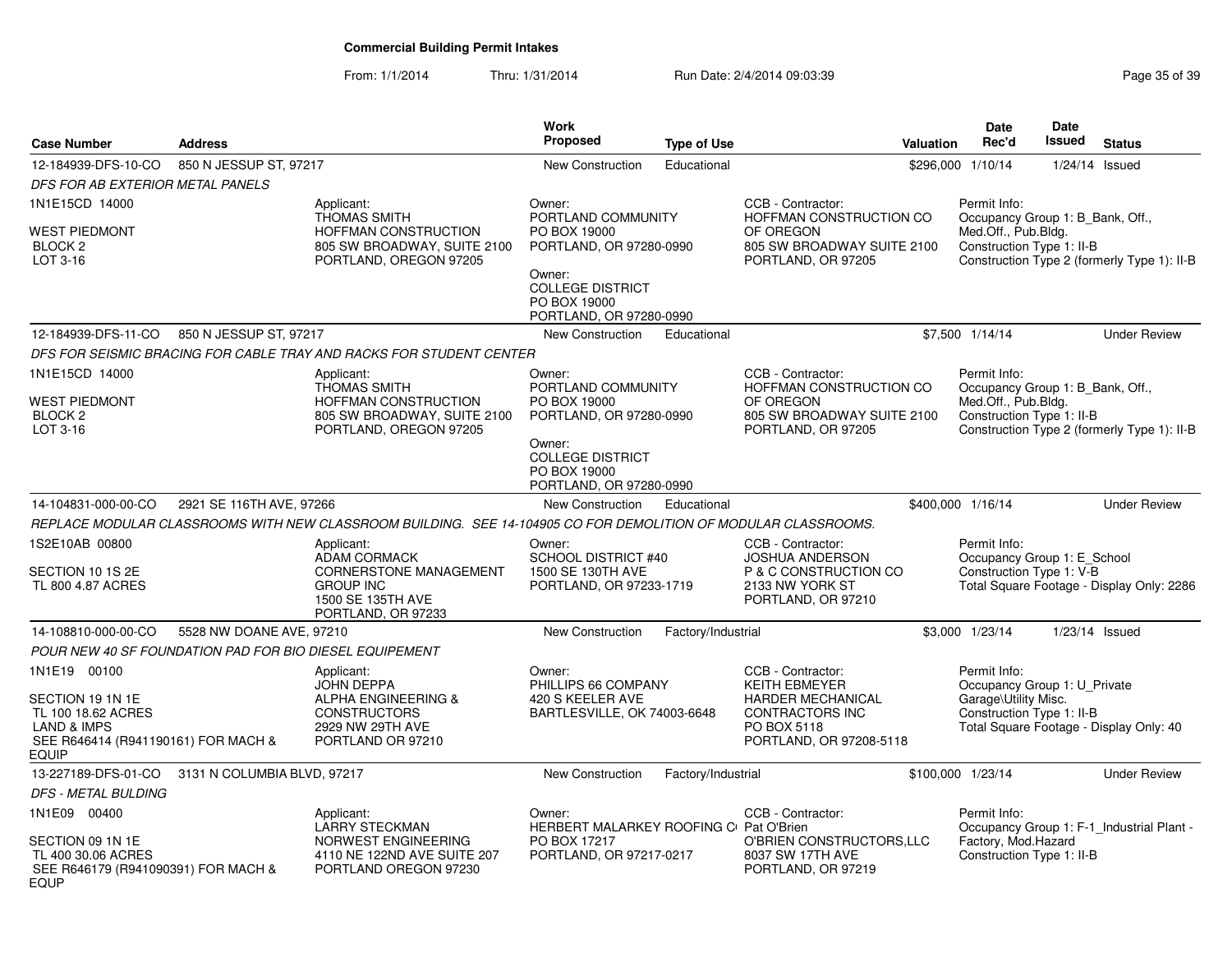| <b>Case Number</b>                                                   | <b>Address</b>                    |                                                                                                  | <b>Work</b><br>Proposed                                                                     | <b>Type of Use</b>         |                                                                            | Valuation | <b>Date</b><br>Rec'd                                                             | Date<br><b>Issued</b> | <b>Status</b>                                                                           |
|----------------------------------------------------------------------|-----------------------------------|--------------------------------------------------------------------------------------------------|---------------------------------------------------------------------------------------------|----------------------------|----------------------------------------------------------------------------|-----------|----------------------------------------------------------------------------------|-----------------------|-----------------------------------------------------------------------------------------|
| 13-205678-DFS-01-CO                                                  | 2250 NW 22ND AVE, 97210           |                                                                                                  | New Construction                                                                            | Factory/Industrial         |                                                                            |           | \$50,000 1/22/14                                                                 |                       | <b>Under Review</b>                                                                     |
| DFS FOR STEEL STAIRS AND HANDRAILS                                   |                                   |                                                                                                  |                                                                                             |                            |                                                                            |           |                                                                                  |                       |                                                                                         |
| 1N1E28CA 02500                                                       |                                   | Applicant:<br>PATRICK DESIMONE<br>1700 NE 102ND AVE<br>PORLTAND, OR 97220                        | Owner:<br><b>ROSAN INC</b><br>PO BOX 6712<br>PORTLAND, OR 97228-6712                        |                            | Primary Contractor:<br><b>TO BID</b>                                       |           | Permit Info:<br>Factory, Mod.Hazard<br>Construction Type 1: I-B                  |                       | Occupancy Group 1: F-1_Industrial Plant -<br>Construction Type 2 (formerly Type 1): I-B |
| 12-219353-DFS-01-CO                                                  | 10721 SE CHERRY BLOSSOM DR, 97216 |                                                                                                  | New Construction                                                                            | <b>Special Residential</b> |                                                                            |           | \$36,000 1/21/14                                                                 |                       | <b>Under Review</b>                                                                     |
| <b>DFS FOR TRUSSES</b>                                               |                                   |                                                                                                  |                                                                                             |                            |                                                                            |           |                                                                                  |                       |                                                                                         |
| 1S2E03BD 11200                                                       |                                   | Applicant:                                                                                       | Owner:                                                                                      |                            | CCB - Contractor:                                                          |           | Permit Info:                                                                     |                       |                                                                                         |
| SECTION 03 1S 2E<br>TL 11200 0.99 ACRES                              |                                   | <b>MIKE PARICH</b><br><b>GENERATIONS LLC</b><br>8601 SE CAUSEY AVE SUITE 7<br>PORTLAND, OR 97266 | PORTLAND ADVENTIST MEDICAL<br>10123 SE MARKET ST<br>PORTLAND, OR 97216-2532                 |                            | TERRACE CONSTRUCTION<br>8601 SE CAUSEY, SUITE 7<br>PORTLAND, OR 97266-0000 |           | Impractical Evacuation<br>Construction Type 1: V-A                               |                       | Occupancy Group 1: SR-2_SPEC.RES.                                                       |
|                                                                      |                                   |                                                                                                  | Owner:<br><b>CENTER</b><br>10123 SE MARKET ST<br>PORTLAND, OR 97216-2532                    |                            |                                                                            |           |                                                                                  |                       |                                                                                         |
| 14-104402-000-00-CO                                                  | 705 N KILLINGSWORTH ST, 97217     |                                                                                                  | New Construction                                                                            | Storage                    |                                                                            |           | \$8,327 1/16/14                                                                  |                       | <b>Under Review</b>                                                                     |
| CONSTRUCT APPROXIMATELY 205 SF COVERED BIKE SHELTER                  |                                   |                                                                                                  |                                                                                             |                            |                                                                            |           |                                                                                  |                       |                                                                                         |
| 1N1E15CD 12000                                                       |                                   | Applicant:<br><b>JEFF BRANDT</b>                                                                 | Owner:<br>PORTLAND COMMUNITY                                                                |                            | Primary Contractor:<br>TO BID                                              |           | Permit Info:<br>Occupancy Group 1: U Private                                     |                       |                                                                                         |
| <b>WEST PIEDMONT</b><br><b>BLOCK 4 TL 12000</b>                      |                                   | <b>PCC</b><br>12000 SW 49TH AVE CSB 314<br>PORTLAND, OR 97219                                    | <b>COLLEGE DIST</b><br>PO BOX 6119<br>ALOHA, OR 97007-0119                                  |                            |                                                                            |           | Garage\Utility Misc.<br>Construction Type 1: V-B                                 |                       | Total Square Footage - Display Only: 205                                                |
|                                                                      |                                   |                                                                                                  | Owner:<br>PROCUREMENT AND RISK SVCS<br>PO BOX 6119<br>ALOHA, OR 97007-0119                  |                            |                                                                            |           |                                                                                  |                       |                                                                                         |
| 14-111611-000-00-CO                                                  | 908 SE POWELL BLVD, 97202         |                                                                                                  | <b>New Construction</b>                                                                     | Storage                    |                                                                            |           | \$29,200 1/30/14                                                                 |                       | <b>Under Review</b>                                                                     |
|                                                                      |                                   |                                                                                                  |                                                                                             |                            |                                                                            |           | Permit Info:                                                                     |                       |                                                                                         |
| NEW 900 SF METAL STORAGE BUILDING ON CONCRETE SLAB<br>1S1E11BA 09600 |                                   | Applicant:<br><b>CARSON K SMITH</b><br>16119 S CLACKAMAS RIVER DR<br>OREGON CITY, OR 97045-9491  | Owner:<br><b>CARSON K SMITH</b><br>16119 S CLACKAMAS RIVER DR<br>OREGON CITY, OR 97045-9491 |                            |                                                                            |           | Occupancy Group 1: U_Private<br>Garage\Utility Misc.<br>Construction Type 1: V-B |                       | Total Square Footage - Display Only: 900                                                |
|                                                                      |                                   |                                                                                                  | Owner:<br>SHELLEY R SMITH<br>16119 S CLACKAMAS RIVER DR<br>OREGON CITY, OR 97045-9491       |                            |                                                                            |           |                                                                                  |                       |                                                                                         |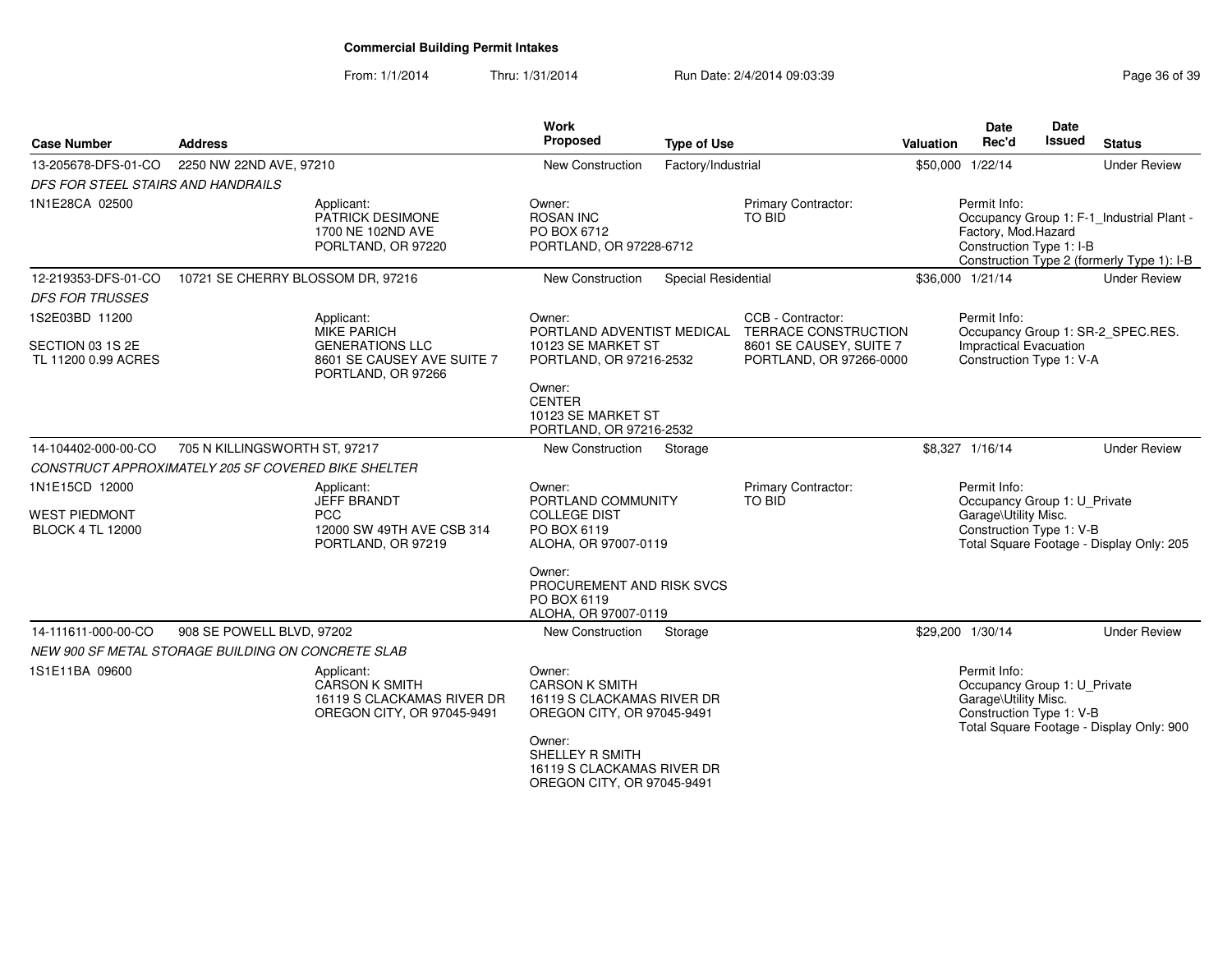| <b>Case Number</b>                      | <b>Address</b>                                            |                                                                                                            | Work<br><b>Proposed</b>                                                                                                              | <b>Type of Use</b> |                                                                                                       | <b>Valuation</b> | <b>Date</b><br>Rec'd                                                                              | <b>Date</b><br><b>Issued</b> | <b>Status</b>       |
|-----------------------------------------|-----------------------------------------------------------|------------------------------------------------------------------------------------------------------------|--------------------------------------------------------------------------------------------------------------------------------------|--------------------|-------------------------------------------------------------------------------------------------------|------------------|---------------------------------------------------------------------------------------------------|------------------------------|---------------------|
| 13-103231-DFS-01-CO                     | 2399 SE BYBEE BLVD                                        |                                                                                                            | <b>New Construction</b>                                                                                                              | Utility            |                                                                                                       |                  | \$61,000 1/21/14                                                                                  |                              | $1/21/14$ Issued    |
| DFS 1- Trusses                          |                                                           |                                                                                                            |                                                                                                                                      |                    |                                                                                                       |                  |                                                                                                   |                              |                     |
| 1S1E13 00500                            |                                                           | Applicant:<br>KAREN KARLSSON                                                                               | Owner:<br>TRI-COUNTY METROPOLITAN                                                                                                    |                    |                                                                                                       |                  | Permit Info:<br>Occupancy Group 1: U_Private                                                      |                              |                     |
| SECTION 13 1S 1E<br>TL 500 5.46 ACRES   |                                                           | <b>KLK CONSULTING</b><br>906 NW 23RD AVE<br>PORTLAND, OR 97210                                             | 710 NE HOLLADAY ST<br>PORTLAND, OR 97232-2168                                                                                        |                    |                                                                                                       |                  | Garage\Utility Misc.<br>Construction Type 1: V-B                                                  |                              |                     |
|                                         |                                                           |                                                                                                            | Owner:<br><b>TRANSPORTATION DISTRICT</b><br>710 NE HOLLADAY ST<br>PORTLAND, OR 97232-2168                                            |                    |                                                                                                       |                  |                                                                                                   |                              |                     |
|                                         |                                                           |                                                                                                            | Owner:<br>OF OREGON<br>710 NE HOLLADAY ST<br>PORTLAND, OR 97232-2168                                                                 |                    |                                                                                                       |                  |                                                                                                   |                              |                     |
|                                         | 12-156265-DFS-01-CO 3404 SE 97TH AVE, 97266               |                                                                                                            | New Construction                                                                                                                     | Utility            |                                                                                                       |                  | \$87,000 1/21/14                                                                                  |                              | 1/21/14 Issued      |
|                                         | DFS 1: BRIDGE CRANESNORTH VAULT STRUCTURE                 |                                                                                                            |                                                                                                                                      |                    |                                                                                                       |                  |                                                                                                   |                              |                     |
| 1S2E09AD 00800                          |                                                           | Applicant:<br><b>TERESA ELLIOT</b>                                                                         | Owner:<br>PORTLAND CITY OF                                                                                                           |                    | CCB - Contractor:<br>HOFFMAN CONSTRUCTION CO                                                          |                  | Permit Info:<br>Occupancy Group 1: U_Private                                                      |                              |                     |
| SECTION 09 1S 2E<br>TL 800 15.92 ACRES  |                                                           | PORTLAND WATER BUREAU<br>1120 SW 5TH AVENUE SUITE 600<br>PORTLAND, OR 97204                                | 1120 SW 5TH AVE #609<br>PORTLAND, OR 97204-1912                                                                                      |                    | OF OREGON<br>805 SW BROADWAY SUITE 2100<br>PORTLAND, OR 97205                                         |                  | Garage\Utility Misc.<br>Construction Type 1: V-B                                                  |                              |                     |
| 13-110195-DFS-01-CO                     | 6217 SW GARDEN HOME RD, 97219                             |                                                                                                            | New Construction                                                                                                                     | Utility            |                                                                                                       |                  | \$300,000 1/28/14                                                                                 |                              | <b>Under Review</b> |
| <b>DFS FOR POST TENSION</b>             |                                                           |                                                                                                            |                                                                                                                                      |                    |                                                                                                       |                  |                                                                                                   |                              |                     |
| 1S1E19CB 05700                          |                                                           | Applicant:                                                                                                 | Owner:                                                                                                                               |                    | CCB - Contractor:                                                                                     |                  | Permit Info:                                                                                      |                              |                     |
| SECTION 19 1S 1E<br>TL 5700 0.33 ACRES  |                                                           | PETER BOONE<br><b>TUALATIN VALLEY WATER</b><br><b>DISTRICT</b><br>1850 SW 170TH AVE<br>BEAVERTON, OR 97006 | GARDEN HOME WATER DISTRICT ALLEN OEST<br>6217 SW GARDEN HOME RD<br>PORTLAND, OR 97219-3140                                           |                    | <b>WARD HENSHAW</b><br>CONSTRUCTION CO INC.<br>PO BOX 950<br>CANBY, OR 97013                          |                  | Occupancy Group 1: U_Private<br>Garage\Utility Misc.<br>Construction Type 1: V-B                  |                              |                     |
| 13-171125-DFS-01-CO                     | 4001 SW CANYON RD, 97221                                  |                                                                                                            | New Construction                                                                                                                     | Utility            |                                                                                                       |                  | \$1 1/10/14                                                                                       |                              | $1/10/14$ Issued    |
| DFS - joist/girder system               |                                                           |                                                                                                            |                                                                                                                                      |                    |                                                                                                       |                  |                                                                                                   |                              |                     |
| 1S1E05 01400                            |                                                           | Applicant:<br><b>Ben Tompkins</b>                                                                          | Owner:<br><b>METRO</b>                                                                                                               |                    |                                                                                                       |                  | Permit Info:<br>Occupancy Group 1: U_Private                                                      |                              |                     |
| SECTION 05 1S 1E<br>TL 1400 60.69 ACRES |                                                           | Lease Crutcher Lewis<br>550 SW 12th Avenue<br>Portland, OR 97205                                           | 600 NE GRAND AVE<br>PORTLAND, OR 97232-2736                                                                                          |                    |                                                                                                       |                  | Garage\Utility Misc.<br>Construction Type 1: V-B                                                  |                              |                     |
| 13-104854-REV-01-CO                     | 2299 SE WATER AVE, 97214                                  |                                                                                                            | New Construction                                                                                                                     | Utility            |                                                                                                       |                  | \$20,000 1/10/14                                                                                  |                              | $1/23/14$ Issued    |
|                                         | Revision: sructure for truss bearing andout of plane load |                                                                                                            |                                                                                                                                      |                    |                                                                                                       |                  |                                                                                                   |                              |                     |
| 1S1E03DD 00300                          |                                                           | Applicant:<br><b>KAREN KARLSSON</b><br><b>KLK CONSULTING</b><br>906 NW 23RD AVE<br>PORTLAND, OR 97210      | Owner:<br>OREGON MUSEUM OF SCIENCE<br>1945 SE WATER AVE<br>PORTLAND, OR 97214-3356<br>Owner:<br><b>INDUSTRY</b><br>1945 SE WATER AVE |                    | CCB - Contractor:<br>Larry Margolin<br>STACY & WITBECK INC<br>979 N Russell St.<br>PORTLAND, OR 97227 |                  | Permit Info:<br>Occupancy Group 1: U Private<br>Garage\Utility Misc.<br>Construction Type 1: II-B |                              |                     |
|                                         |                                                           |                                                                                                            | PORTLAND, OR 97214-3356                                                                                                              |                    |                                                                                                       |                  |                                                                                                   |                              |                     |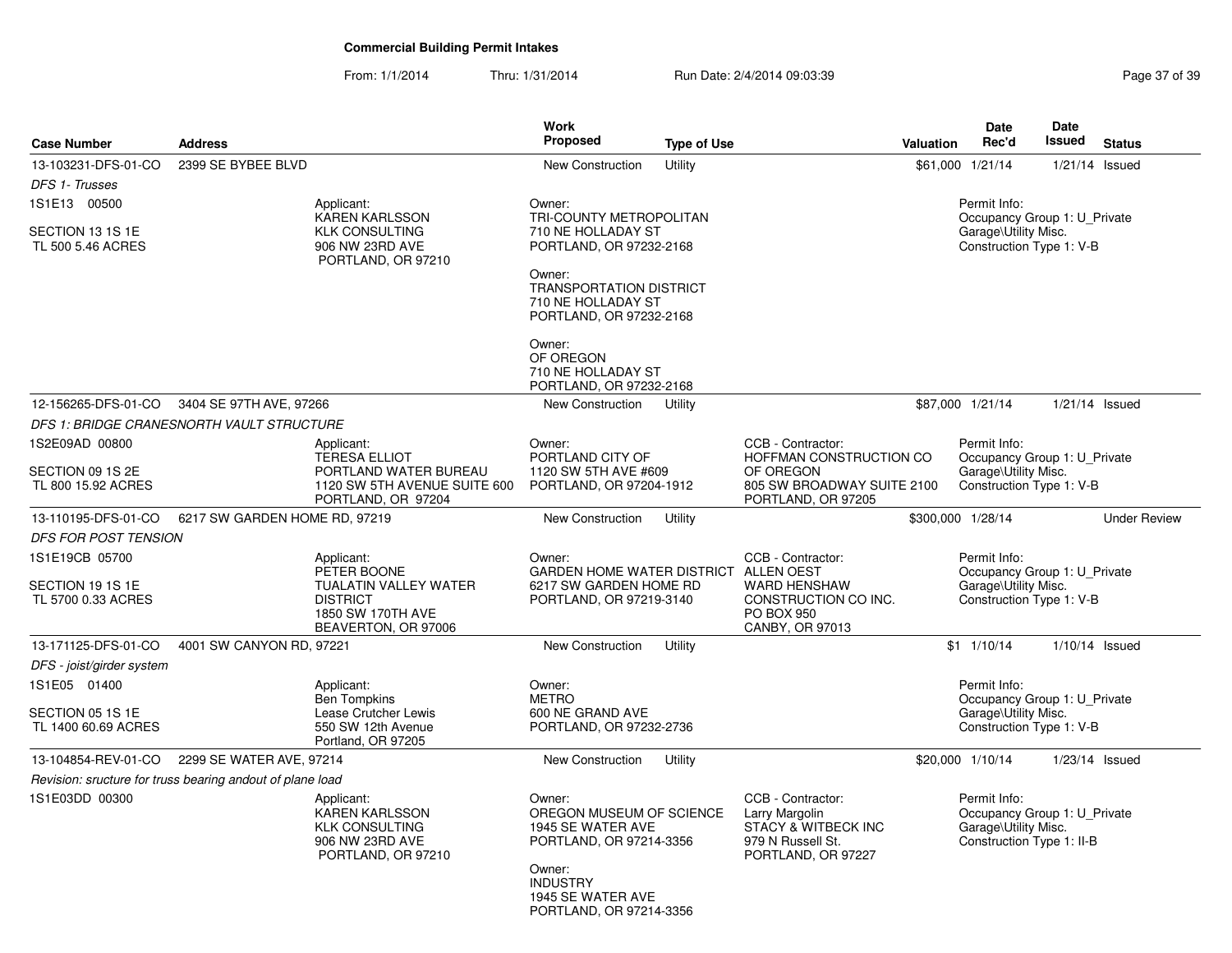From: 1/1/2014Thru: 1/31/2014 Run Date: 2/4/2014 09:03:39 Research 2010 13:39

| <b>Case Number</b>                                               | <b>Address</b>                |                                                                                                | Work<br>Proposed                                                                                                                                                                        | <b>Type of Use</b> |                                                                                                    | Valuation | <b>Date</b><br>Rec'd                                                                              | Date<br><b>Issued</b> | <b>Status</b>                             |
|------------------------------------------------------------------|-------------------------------|------------------------------------------------------------------------------------------------|-----------------------------------------------------------------------------------------------------------------------------------------------------------------------------------------|--------------------|----------------------------------------------------------------------------------------------------|-----------|---------------------------------------------------------------------------------------------------|-----------------------|-------------------------------------------|
| 12-214057-DFS-01-CO                                              | 2399 SE BYBEE BLVD            |                                                                                                | <b>New Construction</b>                                                                                                                                                                 | Utility            |                                                                                                    |           | \$100,000 1/10/14                                                                                 |                       | <b>Under Review</b>                       |
| DFS 1 precast concrete stairs and treads                         |                               |                                                                                                |                                                                                                                                                                                         |                    |                                                                                                    |           |                                                                                                   |                       |                                           |
| 1S1E13 00500                                                     |                               | Applicant:<br><b>KAREN KARLSSON</b>                                                            | Owner:<br>TRI-COUNTY METROPOLITAN                                                                                                                                                       |                    | CCB - Contractor:<br>Larry Margolin                                                                |           | Permit Info:<br>Occupancy Group 1: A-3_Assembly -                                                 |                       |                                           |
| SECTION 13 1S 1E<br>TL 500 5.46 ACRES                            |                               | <b>KLK CONSULTING</b><br>906 NW 23RD AVE<br>PORTLAND, OR 97210                                 | 710 NE HOLLADAY ST<br>PORTLAND, OR 97232-2168<br>Owner:<br><b>TRANSPORTATION DISTRICT</b><br>710 NE HOLLADAY ST<br>PORTLAND, OR 97232-2168<br>Owner:<br>OF OREGON<br>710 NE HOLLADAY ST |                    | <b>STACY &amp; WITBECK INC</b><br>979 N Russell St.<br>PORTLAND, OR 97227                          |           | General<br>Construction Type 1: II-B                                                              |                       |                                           |
|                                                                  |                               |                                                                                                | PORTLAND, OR 97232-2168                                                                                                                                                                 |                    |                                                                                                    |           |                                                                                                   |                       |                                           |
| 14-102837-000-00-CO                                              | 16900 NW MCNAMEE RD           |                                                                                                | <b>New Construction</b>                                                                                                                                                                 | Utility            |                                                                                                    |           | \$541,000 1/14/14                                                                                 |                       | <b>Under Review</b>                       |
|                                                                  |                               | NEW 400,000 GALLON STEEL RESERVOIR AND 25,000 SF GRAVITY RETAINING WALL                        |                                                                                                                                                                                         |                    |                                                                                                    |           |                                                                                                   |                       |                                           |
| 2N1W20BD 03800<br><b>BURLINGTON</b><br>BLOCK 40<br><b>LOT 16</b> |                               | Applicant:<br><b>MICHAEL MCBRIDE</b><br>ROTSCHY INC<br>9210 NE 62ND AVE<br>VANCOUVER, WA 98665 | Owner:<br><b>BURLINGTON WATER DIST</b><br><b>PO BOX 270</b><br>ST HELENS, OR 97051-0270                                                                                                 |                    | CCB - Contractor:<br>ROTSCHY INC<br>22525 NE GARNER RD<br>YACOLT, WA 98675                         |           | Permit Info:<br>Occupancy Group 1: U_Private<br>Garage\Utility Misc.<br>Construction Type 1: II-B |                       | Total Square Footage - Display Only: 1806 |
| 13-171125-DFS-02-CO                                              | 4001 SW CANYON RD, 97221      |                                                                                                | New Construction                                                                                                                                                                        | Utility            |                                                                                                    |           | \$15,000 1/14/14                                                                                  |                       | <b>Under Review</b>                       |
| <b>DFS - INTERIOR STAIRS</b>                                     |                               |                                                                                                |                                                                                                                                                                                         |                    |                                                                                                    |           |                                                                                                   |                       |                                           |
| 1S1E05 01400<br>SECTION 05 1S 1E<br>TL 1400 60.69 ACRES          |                               | Applicant:<br>Ben Tompkins<br>Lease Crutcher Lewis<br>550 SW 12th Avenue<br>Portland, OR 97205 | Owner:<br><b>METRO</b><br>600 NE GRAND AVE<br>PORTLAND, OR 97232-2736                                                                                                                   |                    | CCB - Contractor:<br>LEASE CRUTCHER LEWIS CORP<br>921 SW WASHINGTON #150<br>PORTLAND, OR 972050000 |           | Permit Info:<br>Occupancy Group 1: U_Private<br>Garage\Utility Misc.<br>Construction Type 1: V-B  |                       |                                           |
| 13-110195-DFS-02-CO                                              | 6217 SW GARDEN HOME RD, 97219 |                                                                                                | <b>New Construction</b>                                                                                                                                                                 | Utility            |                                                                                                    |           | \$100,000 1/30/14                                                                                 |                       | <b>Under Review</b>                       |
| DFS FOR SEISMIC ATTACHMENT OF WALLS                              |                               |                                                                                                |                                                                                                                                                                                         |                    |                                                                                                    |           |                                                                                                   |                       |                                           |
| 1S1E19CB 05700<br>SECTION 19 1S 1E<br>TL 5700 0.33 ACRES         |                               | Applicant:<br>PETER BOONE<br><b>TUALATIN VALLEY WATER</b><br><b>DISTRICT</b>                   | Owner:<br>GARDEN HOME WATER DISTRICT ALLEN OEST<br>6217 SW GARDEN HOME RD<br>PORTLAND, OR 97219-3140                                                                                    |                    | CCB - Contractor:<br><b>WARD HENSHAW</b><br>CONSTRUCTION CO INC.                                   |           | Permit Info:<br>Occupancy Group 1: U Private<br>Garage\Utility Misc.<br>Construction Type 1: V-B  |                       |                                           |
|                                                                  |                               | 1850 SW 170TH AVE<br>BEAVERTON, OR 97006                                                       |                                                                                                                                                                                         |                    | <b>PO BOX 950</b><br>CANBY, OR 97013                                                               |           |                                                                                                   |                       |                                           |

**Total # of CO New Construction permit intakes: 63**

**Total valuation of CO New Construction permit intakes: \$16,551,944**